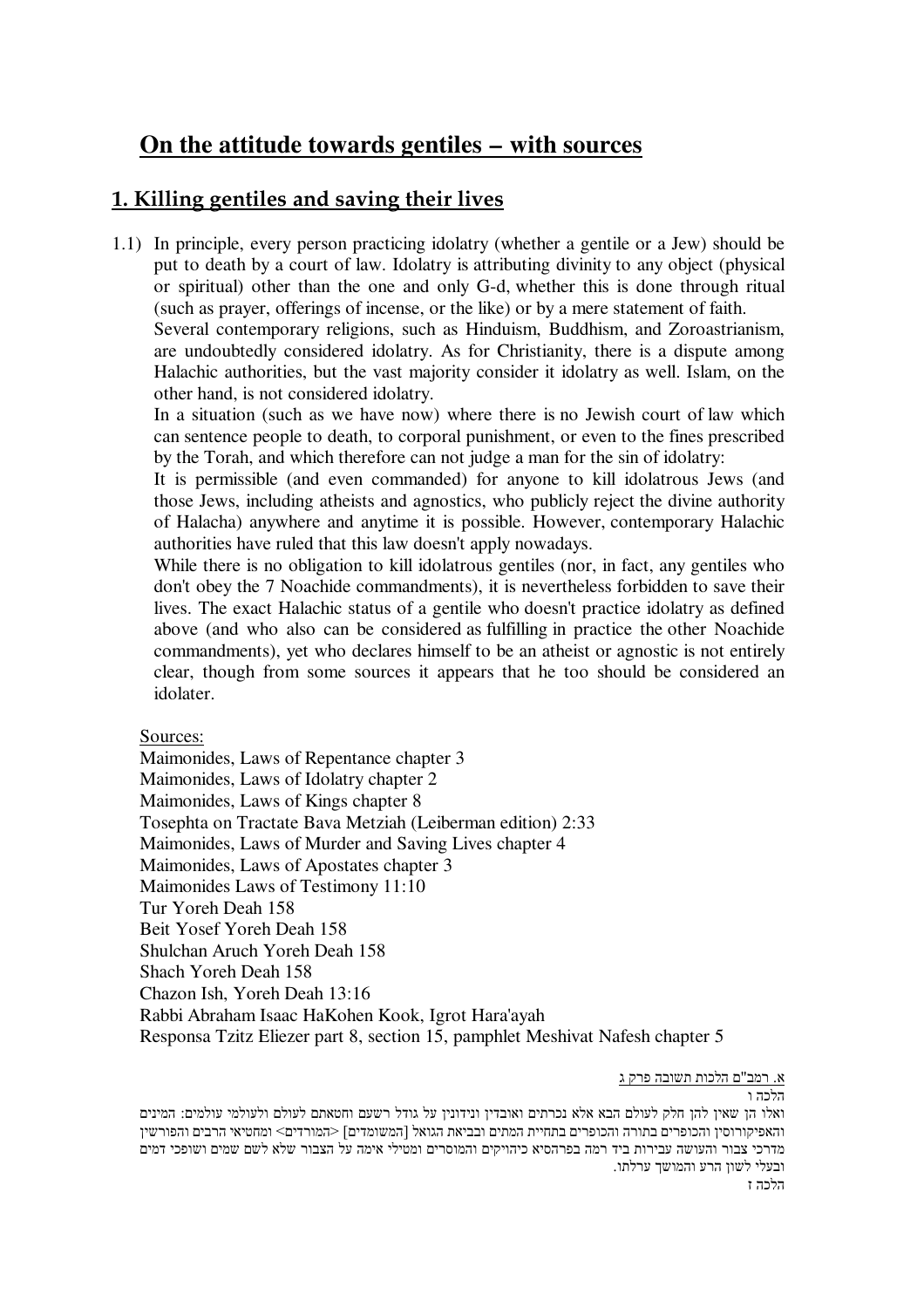חמשה הן הנקראים מינים: האומר שאין שם אלוה ואין לעולם מנהיג, והאומר שיש שם מנהיג אבל הן שנים או יותר, והאומר שיש שם רבון אחד אבל שהוא גוף ובעל תמונה, וכן האומר שאינו לבדו הראשון וצור לכל, וכן העובד [אלוה זולתו] <כוכב או מזל וזולתו> כדי להיות מליץ בינו ובין רבון העולמים כל אחד מחמשה אלו הוא מין.

#### הלרה ח

שלשה הו הנקראים אפיקורסיו: האומר שאיו שם נבואה כלל ואיו שם מדע שמגיע מהבורא ללב בני האדם. והמכחיש נבואתו של משה רבינו, והאומר שאין הבורא יודע מעשה בני האדם כל אחד משלשה אלו הן אפיקורוסים, שלשה הן הכופרים בתורה: האומר שאין התורה מעם ה' אפילו פסוק אחד אפילו תיבה אחת אם אמר משה אמרו מפי עצמו הרי זה כופר בתורה, וכן הכופר בפרושה והוא תורה שבעל פה והמכחיש מגידיה כגון צדוק ובייתוס, והאומר שהבורא החליף מצוה זו במצוה אחרת וכבר בטלה תורה זו אע"פ שהיא היתה מעם ה' כגון [הנוצרים ו]ההגרים כל אחד משלשה אלו כופר בתורה.

# הלכה ט

שנים הם [המשומדים] <המומרים מישראל>: [המשומד] <המומר> לעבירה אחת [והמשומד] <והמומר> לכל התורה כולה, [המשומד] <מומר> לעבירה אחת זה שהחזיק עצמו לעשות אותה עבירה בזדון והורגל ונתפרסם בה אפילו היתה מן הקלות כגון שהוחזק תמיד ללבוש שעטנז או להקיף פאה ונמצא כאלו בטלה מצוה זו מן העולם אצלו הרי זה [משומד] <מומר> לאותו דבר והוא שיעשה להכעיס. [משומד] <מומר> לכל התורה כולה כגוו [החוזר לדתי הגויים] <החוזרים לדתי העובדי כוכבים> בשעה שגוזרין [שמד] <גזרה > וידבק בהם ויאמר מה בצע לי להדבק בישראל שהם שפלים ונרדפים טוב לי שאדבק באלו שידם תקיפה. הרי זה [משומד] <מומר> לכל התורה כולה. השגת הראב"ד: |לכל התורה כולה כגון [החוזר לדתי הגויים] <החוזר לדת העובדי כוכבים>. א"א ומי שחוזר [לדתי הגויים] <לדת העובדי כוכבים> הנה הוא מודה [בישו] <באלהיהם> והרי הוא מין.

## ב. רמב"ם הלכות עבודת כוכבים פרק ב

#### הלכה א

עיקר הצווי [בעבודה זרה] <בעבודת כוכבים> שלא לעבוד אחד מכל הברואים לא מלאך ולא גלגל ולא כוכב ולא אחד מארבעה היסודות ולא אחד מכל הנבראים מהן ואע"פ שהעובד יודע שה' הוא האלהים והוא עובד הנברא הזה על דרך שעבד אנוש ואנשי דורו תחלה הרי זה עובד [עבודה זרה] <כוכבים>, וענין זה הוא שהזהירה תורה עליו ואמרה ופן תשא עיניך השמימה וראית את השמש וגו' אשר חלק ה' אלהיך אותם לכל העמים. כלומר שמא תשוט בעין לבך תראה שאלו הן המנהיגים את העולם והם שחלק ה' אותם לכל העולם להיות חיים והווים ואינם נפסדים כמנהגו של עולם ותאמר שראוי להשתחוות להם ולעובדן, ובענין הזה צוה ואמר השמרו לכם פן יפתה לבבכם, כלומר שלא תטעו בהרהור הלב לעבוד אלו להיות סרסור ביניכם ובין הבורא.

הלכה ב

ספרים רבים חברו עובדי [עבודה זרה] <כוכבים> בעבודתה היאך עיקר עבודתה ומה מעשיה ומשפטיה, צונו הקב"ה שלא לקרות באותן הספרים כלל ולא נהרהר בה ולא בדבר מדבריה. ואפילו להסתכל בדמות הצורה אסור שנאמר אל תפנו אל האלילים. ובעניו הזה נאמר ופו תדרוש לאלהיהם לאמר איכה יעבדו שלא תשאל על דרד עבודתה היאר היא אע"פ שאיו אתה עובדה שדבר זה גורם להפנות אחריה ולעשות כמה שהן עושין שנאמר ואעשה כן גם אני. הלרה ג

וכל הלאויז האלו בעניז אחד הו והוא שלא יפנה אחר ∣עבודה זרה] <עבודת כוכבים> וכל הנפנה אחריה בדרד שהוא עושה בו מעשה הרי זה לוקה, ולא [עבודה זרה] <עבודת כוכבים> בלבד הוא שאסור להפנות אחריה במחשבה אלא כל מחשבה שהוא גורם לו לאדם לעקור עיקר מעיקרי התורה מוזהרין אנו שלא להעלותה על לבנו ולא נסיח דעתנו לכך ונחשוב ונמשך אחר הרהורי הלב, מפני שדעתו של אדם קצרה ולא כל הדעות יכולין להשיג האמת על בוריו, ואם ימשך כל אדם אחר מחשבות לבו נמצא מחריב את העולם לפי קוצר דעתו, כיצד פעמים יתור אחר [עבודה זרה] <עבודת כוכבים> ופעמים יחשוב ביחוד הבורא שמא הוא שמא אינו, מה למעלה ומה למטה מה לפנים ומה לאחור, ופעמים בנבואה שמא היא אמת שמא היא אינה, ופעמים בתורה שמא היא מן השמים שמא אינה, ואינו יודע המדות שידין בהן עד שידע האמת על בוריו ונמצא יוצא לידי מינות, ועל ענין זה הזהירה תורה ונאמר בה ולא תתורו אחרי לבבכם ואחרי עיניכם אשר אתם זונים, כלומר לא ימשך כל אחד מכם אחר דעתו הקצרה וידמה שמחשבתו משגת האמת, כך אמרו חכמים אחרי לבבכם זו מינות ואחרי עיניכם זו זנות, ולאו זה אע"פ שהוא גורם לאדם לטרדו מן העולם הבא אין בו מלקות.

 $\lceil ... \rceil$ 

הלכה ה

ישראל שעבד [עבודה זרה] <עבודת כוכבים> הרי הוא כעובד [עבודה זרה] <כוכבים> לכל דבריו ואינו כישראל שעובר עבירה שיש בה סקילה, [משומד לעבודה זרה] <מומר לעבודת כוכבים> הרי הוא [משומד] <מומר> לכל התורה כולה, וכן [המינים] <האפיקורסים> מישראל אינן כישראל לדבר מן הדברים ואין מקבלים אותם בתשובה לעולם שנאמר כל באיה לא ישובון ולא ישיגו ארחות חיים, [והמינים] <והאפיקורסים> הם התרים אחר מחשבות לבם בסכלות דברים שאמרנו עד שנמצאו עוברים על גופי תורה להכעיס בשאט בנפש ביד רמה ואומרים שאין בזה עון, ואסור לספר עמהן ולהשיב עליהן תשובה כלל שנאמר ואל תקרב אל פתח ביתה, [ומחשבת מין לעבודה זרה] <ומחשבה של אפיקורוס לעבודת כוכבים>. השגת הראב"ד: ישראל שעבד וכו' לכל דבריו. א"א אעפ"כ אסור לאבד ממונו בידים מידי דהוה אמסור אבל אם נשא [גויה] <עובדת כוכבים> ואין לו זרע כשר ודאי מותר לאבדו בידים או ליטלו מעצמו.

#### הלרה ו

כל המודה [בעבודה זרה] <בעבודת כוכבים> שהיא אמת אע"פ שלא עבדה הרי זה מחרף ומגדף את השם הנכבד והנורא. ואחד העובד [עבודה זרה] <עבודת כוכבים> ואחד המגדף את ה' שנאמר והנפש אשר תעשה ביד רמה מן האזרח ומן הגר את ה' הוא מגדף, לפיכך תולין עובד [עבודה זרה] <עבודת כוכבים> כמו שתולין את המגדף ושניהם נסקלין. ``

#### ג. רמב"ם הלכות מלכים פרק ח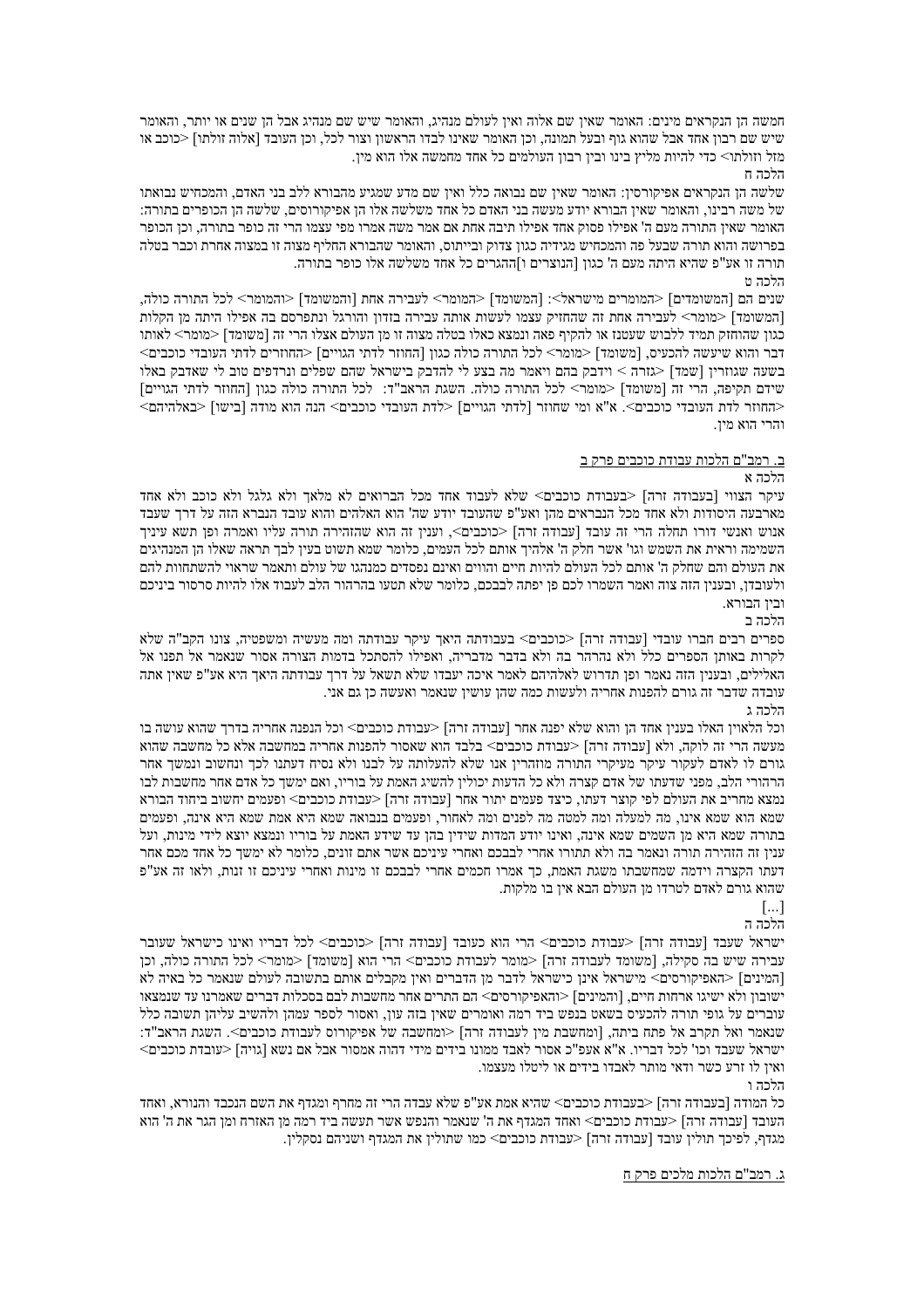הלכה י

משה רבינו לא הנחיל התורה והמצות אלא לישראל, שנאמר מורשה קהלת יעקב, ולכל הרוצה להתגייר משאר האומות, שנאמר ככם כגר, אבל מי שלא רצה אין כופין אותו לקבל תורה ומצות, וכן צוה משה רבינו מפי הגבורה לכוף את כל באי העולם לקבל מצות שנצטוו בני נח, וכל מי שלא יקבל יהרג, והמקבל אותם הוא הנקרא גר תושב בכל מקום וצריך לקבל עליו בפני שלשה חברים, וכל המקבל עליו למול ועברו עליו שנים עשר חדש ולא מל הרי זה [כמין שבאומות] <כמן האומות>.

הלכה יא

כל המקבל שבע מצות ונזהר לעשותן הרי זה מחסידי אומות העולם, ויש לו חלק לעולם הבא, והוא שיקבל אותן ויעשה אותן מפני שצוה בהן הקב"ה בתורה והודיענו על ידי משה רבינו שבני נח מקודם נצטוו בהן, אבל אם עשאן מפני הכרע הדעת אין זה גר תושב ואינו מחסידי אומות העולם [אלא] <ולא> מחכמיהם.

<u>רמב"ם הלכות מלכים פרק ט</u>

הלכה ב

בן נח שעבד ע"ז הרי זה חייב, והוא שיעבוד כדרכה, וכל ע"ז שבית דין של ישראל ממיתין עליה בן נח נהרג עליה, וכל שאין בית דין של ישראל ממיתין עליה אין בן נח נהרג עליה, ואע"פ שאינו נהרג אסור בכל, ואין מניחין אותו להקים מצבה, ולא ליטע אשרה, ולא לעשות צורות וכיוצא בהן לנוי.

הלכה ג

בן נח שבירך את השם, בין שבירך בשם המיוחד, בין שבירך בכינוי בכל לשון חייב, מה שאין כן בישראל.

<u>ד. תוספתא מסכת בבא מציעא (ליברמן) פרק ב הלכה לג</u>

הגוים והרועים בהמה דקה ומגדליה לא מעלין ולא מורידין המינין והמשומדין והמסורות מורידין ולא מעלין.

ה. רמב"ם הלכות רוצח ושמירת הנפש פרק ד

הלכה י

המינים, והם עובדי עבודה זרה מישראל, או העושה עבירות להכעיס אפילו אכל נבילה או לבש שעטנז להכעיס הרי זה מין, והאפיקורוסין, והן שכופרין בתורה ובנבואה, מישראל, מצוה להרגן, אם יש בידו כח להרגן בסייף בפרהסיא הורג, ואם לאו יבוא עליהן בעלילות עד שיסבב הריגתן. כיצד, ראה אחד מהן שנפל לבאר, והסולם בבאר, קודם ומסלק הסולם ואומר לו הריני טרוד להוריד בני מן הגג ואחזירנו לך, וכיוצא בדברים אלו.

הלכה יא

אבל הגוים שאין בינינו ובינם מלחמה ורועי בהמה דקה מישראל וכיוצא בהן אין מסבבים להן המיתה ואסור להצילן אם נטו למות, כגון שראה אחד מהן שנפל לים אינו מעלהו, שנאמר (ויקרא י"ט ט"ז) לא תעמוד על דם רעך, ואין זה רעך.

# <u>ו. רמב"ם הלכות ממרים פרק ג</u>

הלכה א

מי שאינו [מאמין] <מודה> בתורה שבעל פה אינו זקן ממרא האמור בתורה, אלא הרי זה בכלל [המינים] <האפיקורוסין> [ומיתתו בכל אדם].

הלכה ב

מאחר שנתפרסם שהוא כופר בתורה שבעל פה [מורידין אותו] ולא מעלין והרי הוא כשאר כל [המינים ו]האפיקורוסין והאומרין אין תורה מן השמים והמוסרין [והמשומדים] <והמומרין>, שכל אלו אינם בכלל ישראל ואין צריך לא לעדים ולא התראה ולא דיינים [אלא כל ההורג אחד מהן עשה מצוה גדולה והסיר המכשול].

הלכה ג

במה דברים אמורים באיש שכפר בתורה שבעל פה במחשבתו ובדברים שנראו לו, והלך אחר דעתו הקלה ואחר שרירות לבו וכופר בתורה שבעל פה תחילה <כצדוק ובייתוס> וכן כל התועים אחריו, אבל בני התועים האלה ובני בניהם שהדיחו אותם אבותם ונולדו [במינות] <בין הקראים> וגדלו אותם על דעתם, הרי הוא כתינוק שנשבה ביניהם וגדלוהו ואינו זריז לאחוז בדרכי המצות שהרי הוא כאנוס ואע"פ ששמע אח"כ [שהוא יהודי וראה היהודים ודתם הרי הוא כאנוס שהרי גדלוהו על טעותם] כך אלו שאמרנו האוחזים בדרכי אבותם <הקראים> שטעו, לפיכך ראוי להחזירן בתשובה ולמשכם בדברי שלום עד שיחזרו לאיתן התורה [ולא ימהר אדם להורגן].

#### ז. רמב"ם הלכות עדות פרק יא הלכה י

המוסרין והאפיקורוסין [והמינים והמשומדים] <והמומרים< לא הצריכו חכמים למנותן בכלל פסולי עדות שלא מנו אלא רשעי ישראל, אבל אלו המורזין הכופרין פחותין הן מן [הגויים] <העכו"ם>, [שהגויים] <שהעכו"ם> לא מעלין ולא מורידין ויש לחסידיהן חלק לעולם הבא, ואלו מורידין ולא מעלין ואין להן חלק לעולם הבא.

#### ח. טור יורה דעה סימן קנח

[הגויים] <בזמן שישראל על אדמתם כנענים> [שיורדים] <שירדו> לבור או למקום סכנה אין על הרואה אותם להעלותן אפילו אם יתן לו שכר לפיכך אין לרפאותן אפילו בשכר ואם מתיירא מהם או משום איבה מרפאין אותם בשכר אבל לא בחנם ומכל מקום אין מורידין אותם לבור בידים אבל המינין והמוסרים ומומר אוכל נבלות להכעיס והאפיקורסים מורידין אותם בידים:

<u>בית יוסף יורה דעה סימן קנח</u>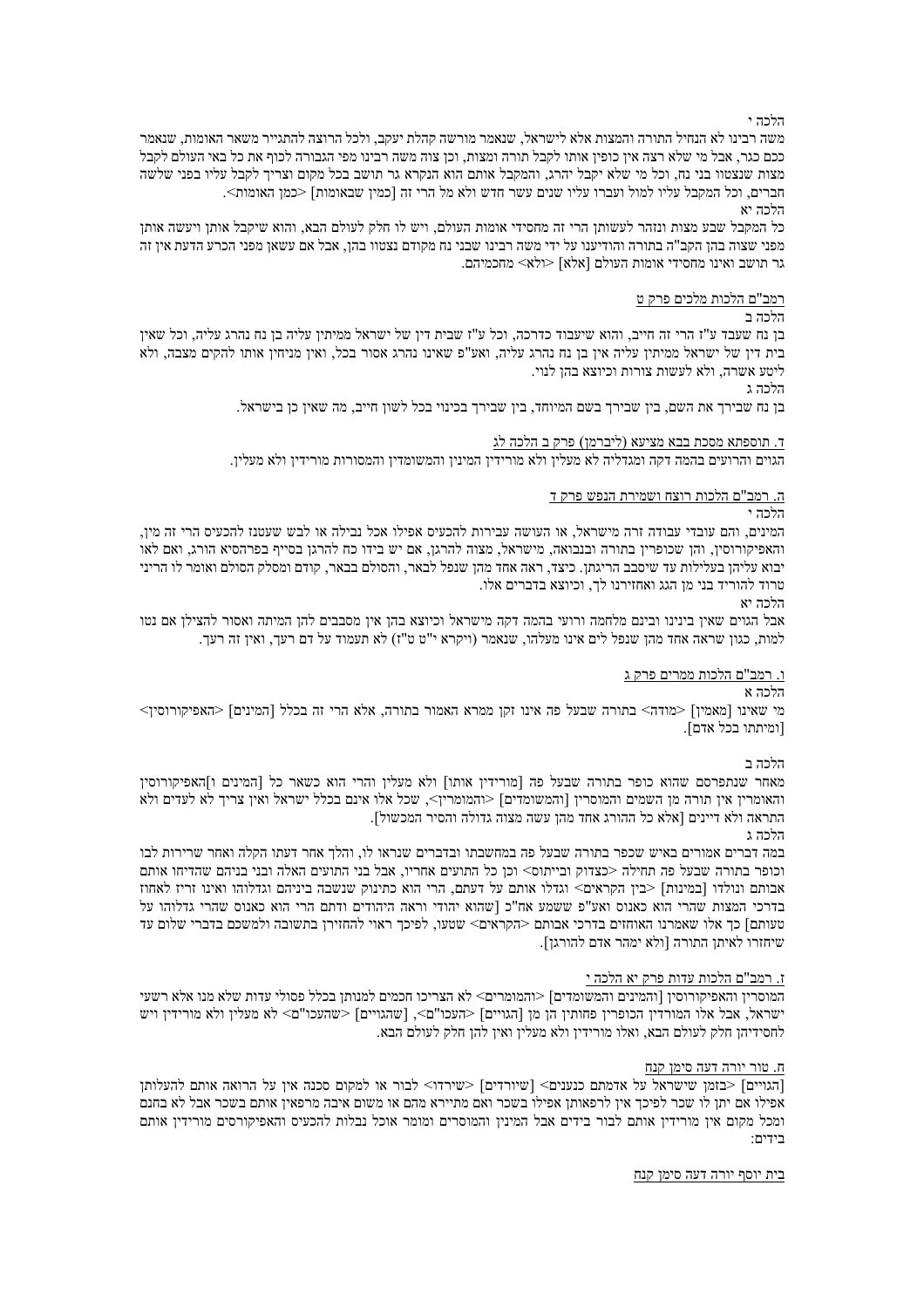ב (א) ומ"ש אבל המינין והמסורין וכו'. שם (כו.) תני רבי אבהו קמיה דרבי יוחנן הגוים ורועי בהמה דקה לא מעלין ולא מורידין אבל המינים והמסורות והמשומדים מורידין ולא מעלין א"ל אני שונה לכל אבדת אחיך (דברים כב ג) לרבות את המשומד ואת אמרת מורידין סמי מכאן משומד ולישני כאן במשומד אוכל נבלות לתיאבון כאן במשומד אוכל נבלות להכעיס קסבר אוכל נבלות להכעיס מין הוא. ופירש רש"י מינין הם כומרים לעבודה זרה בין גוים בין ישראלים:

# <u>ט. שולחן ערוך יורה דעה סימן קנח</u>

# סעיף ב

האפיקורסים והם שעובדים לעבודת כוכבים (ה) או העושה עבירות להכעיס אפילו אכל נבילה או לבש שעטנז להכעיס הרי זה כופר והאפיקורסים והם שכופרים בתורה ובנבוא' מישראל היו נוהגין בזמן הבית להרגם אם יש בידו כח להרגם בסייף בפרהסיא היה הורג ואם לאו היה בא בעלילות עד שיסבב הריגתו כיצד ראה אחד מהם שנפל לבאר והסולם בבאר קדם ומסלקו והיה אומר הריני טרוד להוריד בני מן הגג ואחזירנו לך וכיוצא בדברים אלו: הגה ועיין בחושן המשפט סימן תכ"ה מומרים שממרים עצמם לעבודת כוכבים ומטמאים עצמם בין העובדי כוכבים לעבוד עבודת כוכבים כמותם הרי הם כמו מומרים להכעיס והיו מורידין ולא מעלין אותם (תוספות פא"מ) ומכ"מ אם בא לשוב לא החמירו עליו שקשה לפרוש מהם וחיישינן :שלא יחזור לסורו (ת"ה סימו קנ"ח)

> יורה דעה סימן קנח ס"ק ה (ה) לעבודת כוכבים - ביו עובד כוכבים ביו ישראל:

# י. חזון איש - חיו"ד סי' י"ג אות ט"ז

נראה דאין דין מורדין אלא בזמן שהשגחתו ית' גלוי כמו בזמן שהיו נסים מצוין ומשמש בת קול וצדיקי הדור תחת השגחה פרטית הנראית לעין כל, והכופרין אז הוא בנליזות מיוחדת בהטיית היצר לתאוה והפקרות, ואז היה ביעור רשעים גדרו של עולם שהכל ידעו כי הדחת הדור מביא פורעניות לעולם ומביא דבר וחרב ורעב בעולם, אבל בזמן ההעלם שנכרתה האמונה מן דלת העם אין במעשה הורדה גדר הפרצה אלא הוספת הפרצה שיהי' בעיניהם כמעשה השחתה ואלמות ח"ו, וכיון שכל עצמנו לתקן אין דין זה נוהג בשעה שאין בו תיקון ועלינו להחזירם בעבותות אהבה ולהעמידם בקרן אורה במה שידינו מגעת.

# יא. הרב אברהם יצחק הכהן קוק - אגרות הראי"ה, אגרת כ'

ולענין דינא. דע שאע"פ שאסור גמור וחולי רע הוא, אפילו מי שמסתפק ומהרהר על דברי האמונה השלמה, מכל מקום לא מצאנו שדנו חז"ל דין אפיקורוס, כי אם על הכופר, דהיינו המחליט ההיפך. וההחלטה של ההיפך אי אפשר שתמצא כלל בישראל בין שום אדם שלא יהיה רשע גמור ומשקר במזיד.

# <u>יב. שו"ת ציץ אליעזר חלק ח סימן טו - קונ' משיבת נפש פרק ה</u>

(ט) וכלפי הטענה על אלה האפיקורסים שיש להם דין של מורידין ולא מעלין אפילו בימות החול, אצטט מ"ש בזה בספר חזון איש על חו"מ - יו"ד (בחיו"ד סי' י"ג אות ט"ז) וז"ל: נראה דאין דין מורדין אלא בזמן שהשגחתו ית' גלוי כמו בזמן שהיו נסים מצוין ומשמש בת קול וצדיקי הדור תחת השגחה פרטית הנראית לעין כל, והכופרין אז הוא בנליזות מיוחדת בהטיית היצר לתאוה והפקרות, ואז היה ביעור רשעים גדרו של עולם שהכל ידעו כי הדחת הדור מביא פורעניות לעולם ומביא דבר וחרב ורעב בעולם, אבל בזמן ההעלם שנכרתה האמונה מן דלת העם אין במעשה הורדה גדר הפרצה אלא הוספת הפרצה שיהי' בעיניהם כמעשה השחתה ואלמות ח"ו, וכיון שכל עצמנו לתקן אין דין זה נוהג בשעה שאין בו תיקון ועלינו להחזירם בעבותות אהבה ולהעמידם בקרן אורה במה שידינו מגעת עכ"ל עיי"ש. ואם כי דבריו עומדים בניגוד לההלכות הפסוקות בזה ברמב"ם ובשו"ע וכן ביתר הפוסקים שפסקו את דינם בלי שום תנאי והגבלת זמן ועת, ולמרות שגם המה חיו כבר בזמן ההעלם שבת קול כבר לא היה משמש והשגחתו ית' כבר לא היתה גלוי' כמו בזמן שהיו נסים מצוין, וצדיק הדור ג"כ לא היו כבר תחת השגחה פרטית הנראית לעין כל, אבל בכל זאת ראוים דברים אלה להשמע כאשר יצאו מפי בעל סמכא כ"כ גדול כהחזו"א זצ"ל.

1.2) Killing a gentile (even an idolater, without a court hearing) in peaceful times is forbidden. (According to most opinions, during a war any person from the gentile enemy nations may be killed.) However, a Jew who murders a gentile (even in peaceful times and even intentionally) is not punishable by death in the human courts (under normal circumstances). According to some opinions he is not punishable at all (under normal circumstances) by the human courts. But a gentile who kills a Jew, even purely by accident and unintentionally, must be put to death. This applies to a ger toshav as well. There is a single opinion according to which a ger toshav who killed a Jew by accident is not put to death, but only goes into exile (like a Jew who killed by accident).

# Sources:

Exodus 21:14 Mechilta d'Rabbi Yishmael on Mishpatim - *Nezikin* section, Mishpatim, *parasha* 4 Mechilta d'Rabbi Yishmael on Beshalach - *Ubeshalach* section, *parasha* 1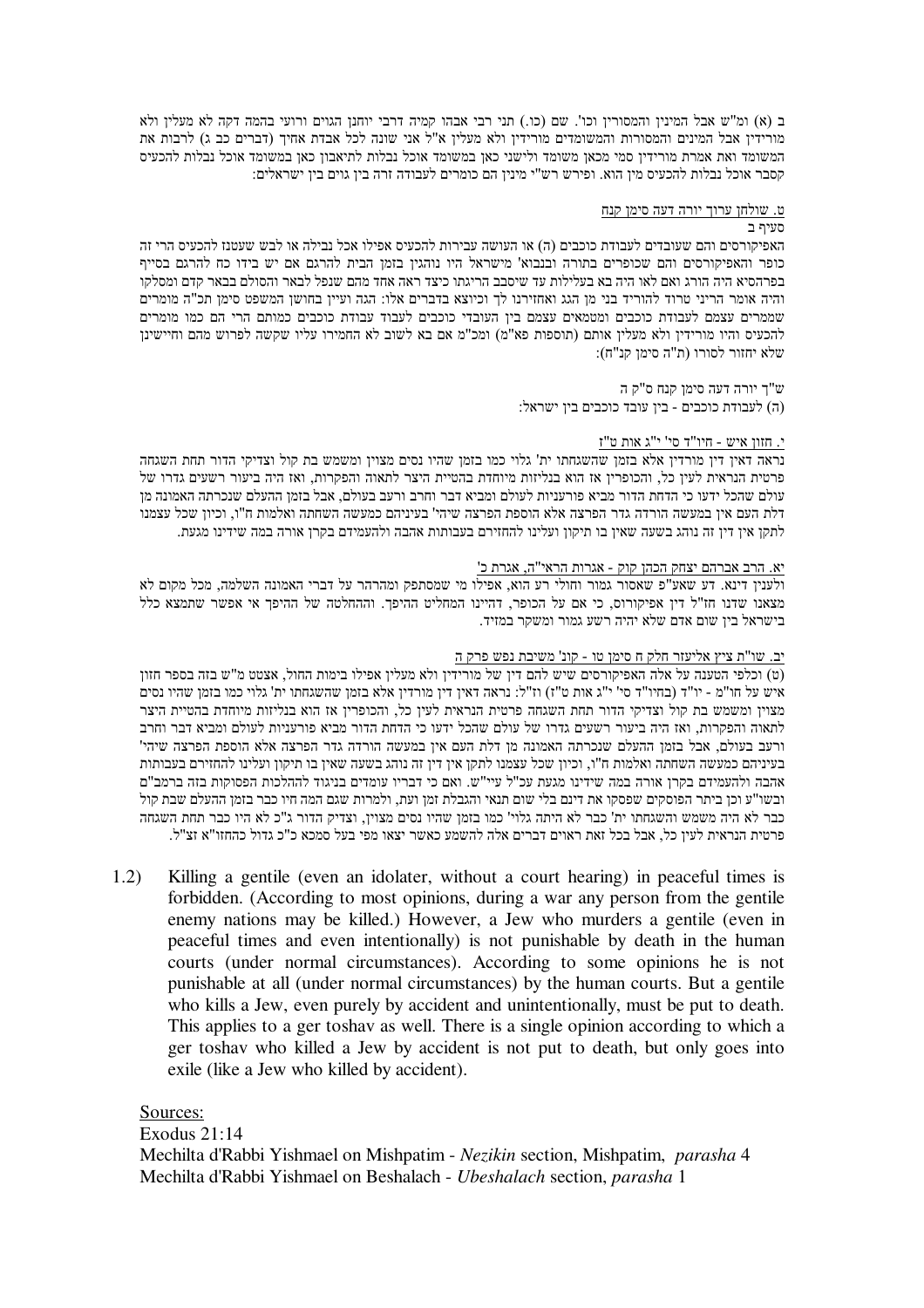Mechilta d'Rabbi Shimon Bar Yochai chapter 21 Mishnah Tractate Sanhedrin 9:2 Tosephta to Tractate Avodah Zarah (Zuckermandel edition) 8:5 Babylonian Talmud Tractate Sanhedrin 57a Babylonian Talmud Tractate Avodah Zarah 13b Minor Tractates, Tractate Soferim 15:7 Maimonides, Laws of Murder and the Saving of Lives 1:1 Maimonides, Laws of Murder and the Saving of Lives chapter 2 Maimonides, Laws of Idolatry chapter 10 Tosphot on Tractate Avodah Zarah 26b Beit Yosef Choshen Mishpat 425:5 Sefer Yeraim 175 [older printing: 248] The Raaban on Baya Kama 22 Meshech Chochma on Leviticus 24:18 Maimonides, Laws of Murder and the Saving of Lives chapter 2 Mishna, Tractate Makkot 2:3 Maimonides Laws of Murder and the Saving of Lives 5:4 Minchat Chinuch commandment 34 --Do not kill the innocent -- section 1 Responsa Mishpatei Uziel volume 3, Orach Chayim 10 Sifrei Bamidbar piska 160 The commentary of Rabbi Hillel on Sifrei Bamidbar 160 (the portion of Maasei, Numbers  $35:12$ ) Gloss and explanations by an early Sephardic sage (attributed to R' Suliman Ohana, a student of the Ari) on Sifrei Bamidbar 160 (the portion of Maasei, Numbers 35:12)

> א. שמות פרק כא פסוק יד: וְכִי יָזָד אִישׁ עַל רֵעֲהוּ לְהָרְגוֹ בִעֲרָמָה מֵעָם מִזְבָּחִי תּקֵחֶנּוּ לַמוּת:

#### ב. מכילתא דרבי ישמעאל משפטים - מס' דנזיקין משפטים פרשה ד:

וכי יזיד איש. למה נאמ' פרשה זו, לפי שהוא אומר, ואיש כי יכה כל נפש אדם וגו', יכול אף המזיד והשוגג ואחרים והמרפא שהמית והמכה ברשות בית דין והרודה בבנו ובתלמידו במשמע. ת"ל וכי יזיד, [להוציא את השוגג], איש, להוציא את הקטן: איש, להביא את האחרים; רעהו, להביא את הקטן; רעהו, להוציא את אחרים. - איסי בן עקיבא אומר, קודם מתן תורה, היינו מוזהרים על שפיכות דמים, לאחר מתן תורה תחת שהוחמרו הוקלו; באמת אמרו, פטור מדיני בשר ודם, ודינו מסור לשמים.

#### ג. מכילתא דרבי ישמעאל בשלח - מס' דויהי בשלח פרשה א:

ויקח שש מאות רכב בחור, משל מי היו הבהמות שהיו טוענין המרכבות אם תאמר משל מצרים היו והלא כבר נאמר וימת כל מקנה מצרים (שמות ט ו) ואם תאמר משל פרעה היו והלא כבר נאמר הנה יד ה' הויה במקנך אשר בשדה (שם, שמות ט ג) ואם תאמר משל ישראל היו והלא כבר נאמר וגם מקנינו ילך עמנו לא תשאר פרסה (שם, שמות י כו) אלא של מי היו של הירא את דבר ה' נמצינו למדין הירא את דבר ה' הם היו תקלה לישראל מכאן היה ר' שמעון בן יוחאי אומר טוב שבגוים הרוג טוב שבנחשים רצץ את מחו.

#### ד. מכילתא דרבי שמעון בר יוחאי פרק כא:

על רעהו פרט לאחרים רעהו פרט לגר תושב מוציא אני את אחרים שאין להן מצות כיש' ועדאן לא אוציא את גר תושב שיש לו מצות כיש[ר'] ת"ל רעהו פרט לגר תושב להרגו בערמה פרט למתכוין להרג את זה והרג את זה שיפטר דברי ר' שמע' ר['] יהודה אומ' אף המתכוין להרוג את זה והרג את זה חייב ומה ת"ל להרגו בערמה פרט למתכוין להמית את הגוי והמית את בן יש' את בן שמונה והמית את בן תשעה.

ה. משנה מסכת סנהדרין פרק ט משנה ב: נתכוין להרוג את הבהמה והרג את האדם, [לנכרי] <לעכו"ם> והרג את ישראל, לנפלים והרג את בן קיימא - פטור.

> ו. תוספתא מסכת עבודה זרה (צוקרמאנדל) פרק ח הלכה ה: . על שפיכות דמים כיצד גוי בגוי וגוי בישראל חייב ישראל בגוי פטור

> > ז. תלמוד בבלי מסכת סנהדרין דף נז עמוד א: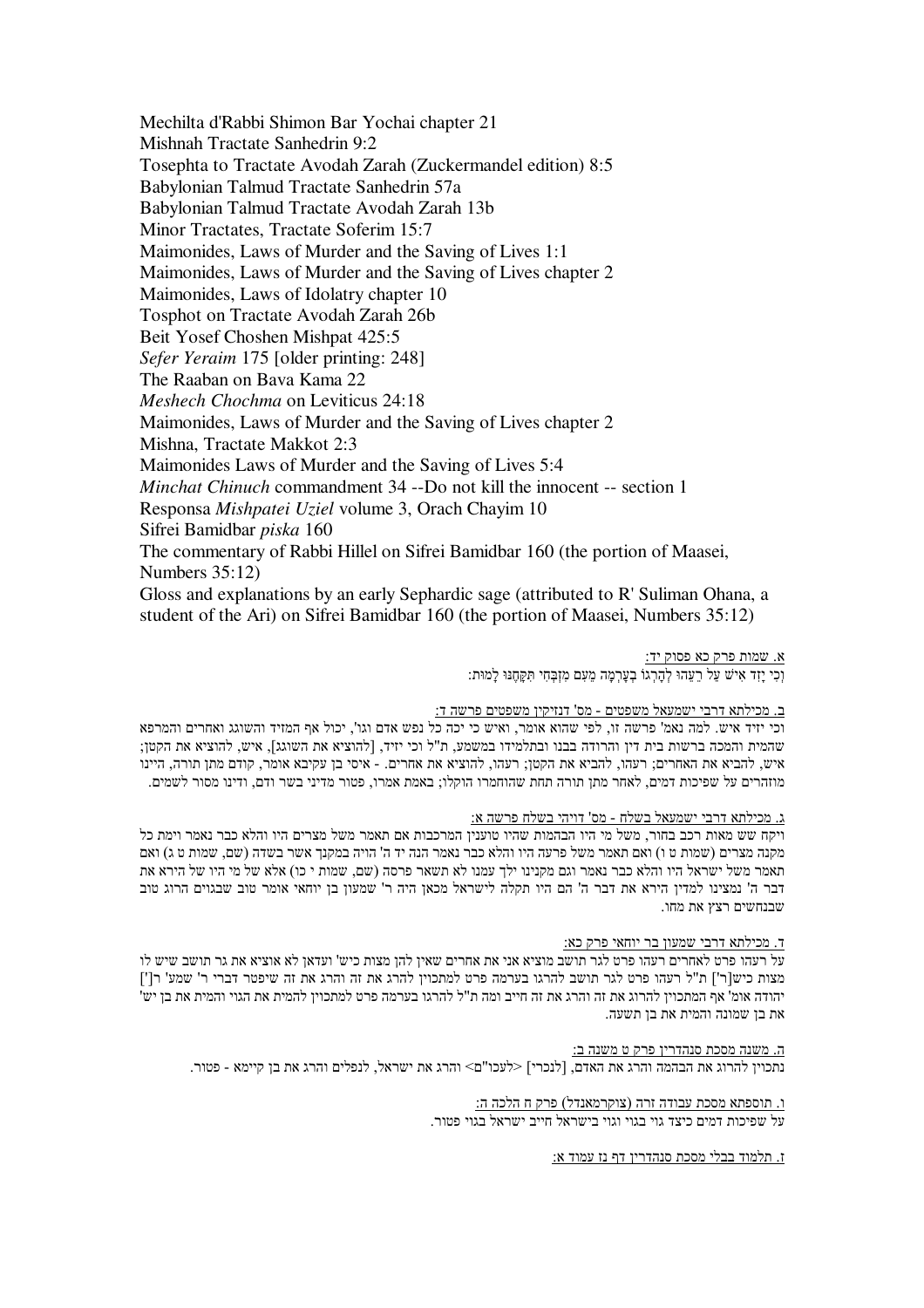דקתני רישא: על שפיכות דמים, נכרי בנכרי ונכרי בישראל - חייב, ישראל בנכרי - פטור. - התם היכי ליתני? ליתני אסור ומותר - והתניא: נכרי ורועי בהמה דקה לא מעלין ולא מורידין.

# <u>ח. תלמוד בבלי מסכת עבודה זרה דף יג עמוד ב:</u>

אשכחיה רבי יונה לרבי עילאי דקאי אפיתחא דצור, א"ל: קתני בהמה תיעקר, עבד מאי? עבד ישראל לא קא מיבעיא לי, כי קא מיבעיא לי - עבד [גוי] <עובד כוכבים>, מאי? א"ל: מאי קא מיבעיא לך? תניא: [הגויים] <העובדי כוכבים> והרועי בהמה דקה - לא מעלין ולא מורידין.

#### <u>ט. מסכתות קטנות מסכת סופרים פרק טו הלכה ז:</u>

תני ר' שמעון בן יוחאי, הכשר שבגוים בשעת מלחמה הרוג, הטוב שבנחשים רוץ את מוחו, הכשירה שבנשים בעלת כשפים, אשרי מי שעושה רצונו של מקום.

> י. רמב"ם הלכות רוצח ושמירת הנפש פרק א הלכה א: כל הורג נפש אדם מישראל עובר בלא תעשה שנ' (שמות כ' י"ד) לא תרצח.

#### <u>יא. רמב"ם הלכות רוצח ושמירת הנפש פרק ב:</u>

הלרה יי

אחד ההורג את ישראל או ההורג עבד כנעני הרי זה נהרג עליו, ואם הרג בשגגה גולה.

הלכה יא:

ישראל שהרג גר תושב אינו נהרג עליו בבית דין שנ' (שמות כ"א י"ד) וכי יזיד איש על רעהו, ואין צריך לומר שאינו נהרג על הגוי, ואחד ההורג את עבד אחרים או ההורג עבדו הרי זה נהרג עליו, שהעבד כבר קבל עליו מצות ונוסף על נחלת ה'.

#### <u>יב. רמב"ם הלכות עבודת כוכבים פרק י:</u>

#### הלכה א

<לעבוד עכו"ם | אין כורתין ברית [לעובדי עבודה זרה] -שבעה עממין<br/>> כדי שנעשה עמהן שלום ונניח אותם אין כורתין ברית שנאמר לא תכרות להם ברית אלא יחזרו [מעבודתה] <מעבודתם> או יהרגו, ואסור לרחם עליהם שנאמר ולא תחנם, לפיכך אם ראה [גוי עובד עבודה זרה] <מהם> אובד או טובע בנהר לא יעלנו, ראהו נטוי למות לא יצילנו אבל לאבדו בידו או לדחפו לבור וכיוצא בזה אסור מפני שאינו עושה עמנו מלחמה, במה דברים אמורים [בגוי] <בשבעה עממין> אבל המוסרים והאפיקורסין מישראל [מצווה] <היה דין> לאבדן ביד ולהורידן עד באר שחת מפני [שהן] <שהיו> מצירים לישראל נמסירין את העם מאחרי ה' [כישוע הנוצרי ותלמידיו וצדוק ובייתוס ותלמידיהם שם רשעים ירקב].

#### יג. תוספות מסכת עבודה זרה דף כו עמוד ב:

ולא מורידין - וא"ת הא אמרינן במסכת סופרים [פט"ו] כשר שבכנענים הרוג וי"ל דבירושלמי דקדושין מפרש דהיינו בשעת מלחמה ומביא ראיה מויקח שש מאות רכב בחור ומהיכן היו מהירא את דבר ה' ואע"פ שסתם כנענים עובדי כוכבים ומזלות הם ועוברין על שבע מצות מכל מקום אין מורידין דרבינהו בקרא להתירא דכתי' והיה לך למס ועבדוך (דברים כ).

#### <u>יד. בית יוסף חושן משפט סימן תכה אות ה:</u>

וגרסינן תו בגמרא (שם) סבר רב יוסף למימר הא דתניא הגוים ורועי בהמה דקה לא מעלין ולא מורידין אסוקי בשכר שרי משום איבה אמר ליה אביי יכול למימר ליה קאי ברי אאיגרא אי נמי נקיטא לי זימנא לבי דואר. ודקדק הרמב"ם לכתוב הגוים שאין בינינו ובינם מלחמה כלומר דהא דתניא (בירושלמי) בסוף קידושין ובמסכת סופרים (ספט"ו) טוב שבהם הרוג בשעת מלחמה וכמו שכתבו התוספות (ע"ז כו: ד"ה ולא) בשם הירושלמי:

#### <u>טו. ספר יראים סימן קעה [דפוס ישן - רמח]:</u>

תנן [סנהדרין ע"ח ב'] נתכוון להרוג את העובד כוכבים והרג את ישראל פטור דבעי שיתכון לדבר חייב ואינה נקראת רציחה תולדות הרציחה. שלא להרוג את העובד כוכבים כדתנן בע"ז פ"ב [כ"ו א'] העובדי כוכבים והרועי בהמה דקה לא מעלין ולא מורידין.

#### טז. הראב"ן על ב"ק, סימן כב':

דלא תגנוב דומיא דלא תרצח ולא תנאף דהוי בין לישראל ובין לגוי.

#### יז. משך חכמה על ויקרא פרק כד פסוק יח:

ומכה נפש בהמה ישלמנה נפש תחת נפש - נראה הא דלא כתביה קרא במשפטים, משום דכאן מיירי אפילו בשל עו"ג. ולכן א"ש דלא כתוב מכה אדם מות יומת, רק יומת לחודיה, דמצאנו במיתה בידי שמים וכמו והזר הקרב יומת (במדבר ג, י), דממית עו"ג דינו מסור לשמים ויומת בידי שמים, וכמו שאמר במכילתא משפטים (פ' נח) איסי בן עקיבא. יעו"ש.

# יח. <u>רמב"ם הלכות רוצח ושמירת הנפש פרק ב:</u>

# הלרה ד

וכל אלו הרצחנים וכיוצא בהן שאינן מחוייבים מיתת בית דין אם רצה מלך ישראל להרגם בדין המלכות ותקנת העולם הרשות בידו, וכן אם ראו בית דין להרוג אותן בהוראת שעה אם היתה השעה צריכה לכך הרי יש להם רשות כפי מה שיראו.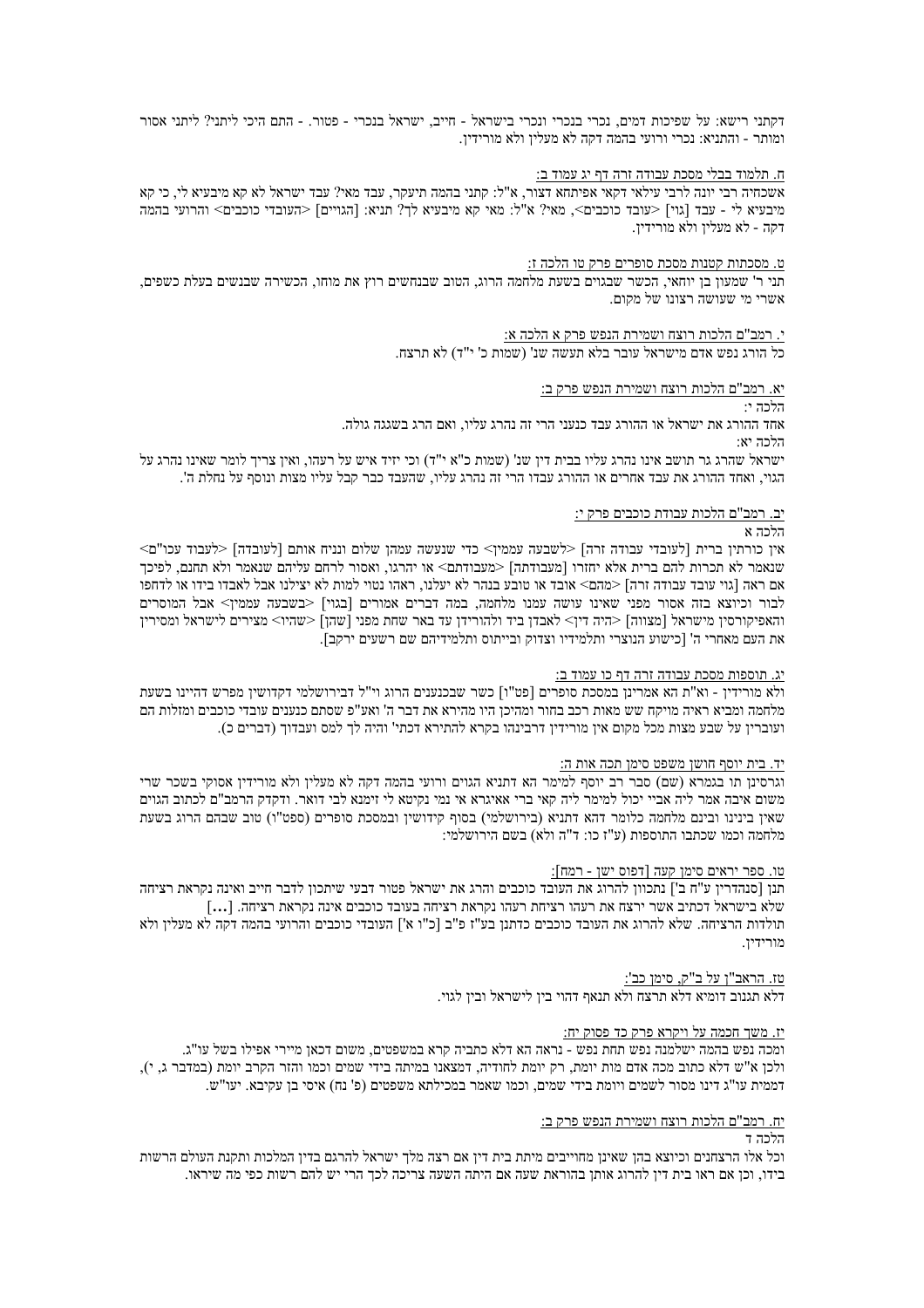הלכה ה

הרי שלא הרגם המלך ולא היתה השעה צריכה לחזק הדבר הרי בית דין חייבין מכל מקום להכותם מכה רבה הקרובה למיתה ולאסור אותן במצור ובמצוק שנים רבות ולצערן בכל מיני צער כדי להפחיד ולאיים על שאר הרשעים שלא יהיה להם הדבר לפוקה ולמכשול לבב ויאמר הריני מסבב להרוג אויבי כדרך שעשה פלוני ואפטר.

## <u>יט. משנה מסכת מכות פרק ב משנה ג:</u>

האב גולה על ידי הבן והבן גולה על ידי האב הכל גולין על ידי ישראל וישראל גולין על ידיהן חוץ מ(על ידי) גר תושב וגר תושב אינו גולה אלא על ידי גר תושב.

#### <u>כ. רמב"ם הלכות רוצח ושמירת הנפש פרק ה הלכה ד:</u>

גר תושב שהרג את ישראל בשגגה אע"פ שהוא שוגג הרי זה נהרג, אדם מועד לעולם, וכן גר תושב שהרג גר תושב מפני שעלה על דעתו שמותר להרגו הרי זה קרוב למזיד ונהרג עליו הואיל ונתכוון להרגו, וגוי שהרג את הגוי בשגגה אין ערי מקלט קולטות אותו שנאמר לבני ישראל.

### כא. מנחת חינוך, מצווה לד $-$ שלא להרוג נקי, אות א:

...] ההורג גוי ואפילו גר תושב שקיבל עליו שבע מצוות אינו נהרג עליו, וגם אינו בלאו זה. ועיין ר"מ כאן פ"ב הי"א זה לשונו, ישראל שהרג גר תושב אינו נהרג עליו בבית דין, ובכסף משנה שם הביא בשם מכילתא דפטור מדיני אדם ודינו מסור לשמים. ופשוט, דהא גר תושב מצוה להחיותו, אבל האידנא שאין מקבלין גר תושב, כמבואר בר"מ פ"י מעכו"ם ה"ו, ודאי דינו כגוי וזה פשוט.

# <u>כב. שו"ת משפטי עוזיאל כרך ג - או"ח סימן י:</u>

פסק הרמב"ם ז"ל: כל הורג נפש בן אדם עובר בלא תעשה שנאמר לא תרצח, ישראל שהרג גר תושב אינו נהרג עליו בבית דין, שנאמר: וכי יזיד איש על רעהו, ואין צריך לומר שאינו נהרג על עכו"ם (הלכות רוצח פ"א ה"א). הא למדת שכל הורג בן אדם בלי הבדל דת או גזע או לאם עובר בלא תרצח, אלא שאינו נהרג במיתת בית דין. אבל הוא נהרג בידי שמים כדכתיב: ולנפש לא יכופר כי אם בדם שופכו, וכן מפורש במכילתא: וכי יזיד איש על רעהו, להוציא את אחרים. איסי בן עקיבא אומר: קודם מתן תורה היינו מוזהרים על שפיכות דמים לאחר מתן תורה תחת שהוחמרו הוקלו באמת אמרו פטור מדיני אדם וחייב בדיני שמים (מכילתא משפטים). וכיון שהתבררה הלכה שרוצח עכו"ם עובר בלא תרצח ונענש במיתה בידי שמים, מזה נלמוד במכש"כ להורג ישראל בשוגג שהוא נפסל לישא כפיו מטעם דאין קטיגור נעשה סניגור, וכן ראוי, להורות לענ"ד.

#### <u>כג. ספרי במדבר פיסקא קס:</u>

לבני ישראל, אין לי אלא לבני ישראל לגרים מנין ת"ל ולגר [לתושב מנין ת"ל] ולתושב בתוכם או כשם שהגר הוא גולה על ידי ישראל כך ישראל גולה על ידו של גר אמרת אם כשהרגו ישראל פטור ק"ו שלא יגלה אלא אם הרגו ישראל [אינו] הרוג ואם הוא הרג את ישראל נהרג:

> <u>כד. פירוש רבינו הלל על ספרי במדבר סימן קס (פרשת מסעי, במדבר לה, יב):</u> **אלא הרגו ישראל.** לגר תושב במזיד הרוג ואין ישראל נהרג על ידו. **ואם הרג לישראל.** במזיד נהרג.

כה. הגהות ובאורים לחכם קדמון ספרדי (המיוחסים לר' סולימאן אוחנה מגורי האר"י) על ספרי במדבר סימן קס (פרשת מסעי, <u>במדבר לה, יב):</u>

אם הרג לישראל נהרג. פירש הראב"ד ז"ל אם גר תושב הרג ישראל במזיד נהרג עליו ולדבריו אם הרג בשוגג לישראל גולה עליו. והיינו דקתני רישא לגרים מנין ת"ל לגר ולתושב בתוכם. וכן פי' בהדיא התם מיירי בגר תושב שהרג לישראל בשוגג. אבל הרמב"ם ז"ל כתב גר תושב שהרג ישראל בשוגג אעפ"י שהוא שוגג ה"ז נהרג ע"כ ולפי זה הא דקתני הרג לישראל נהרג היינו אפילו שהרגו בשוגג [...].

1.3) It is forbidden to save a gentile who is in mortal danger or cure him from a fatal condition, even for payment, unless there is a danger that a failure to do so will cause animosity towards Jews. According to one opinion it is permissible to save a gentile in mortal danger, but one doesn't have an obligation to do so. This law doesn't apply to a ger toshav, whom Jews have an obligation to sustain.

Sources:

Babylonian Talmud Tractate Avodah Zarah 26a Babylonian Talmud Tractate Avodah Zarah 64b Babylonian Talmud Tractate Pesachim 21b Rashi on Tractate Pesachim 21b Maimonides, Laws of Idolatry chapter 10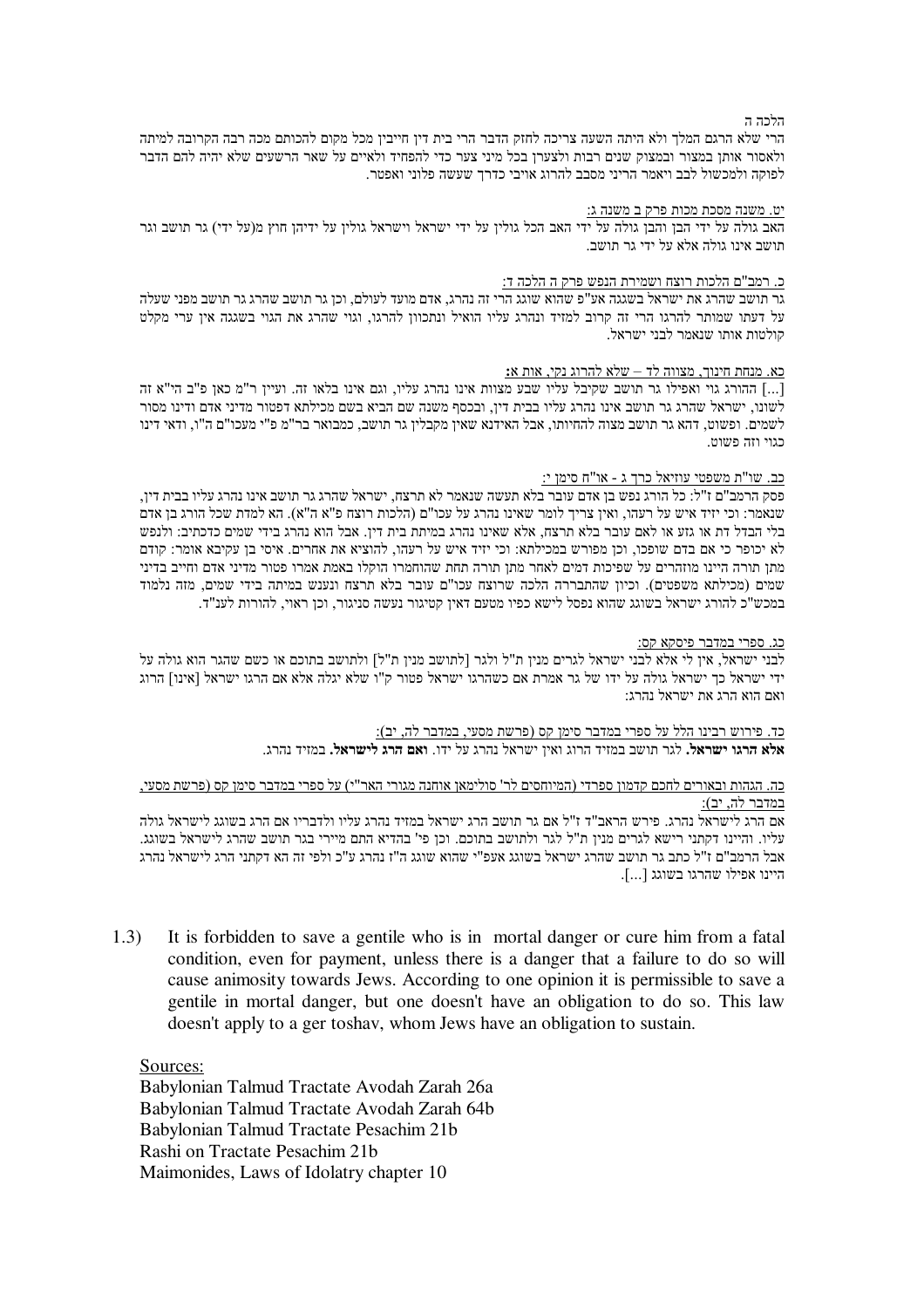The Me'iri on Tractate Avodah Zarah 26a Tur Yoreh Deah 158 Beit Yosef Yoreh Deah 158 Shulchan Aruch Choshen Mishpat 425:5 Shulchan Aruch Yoreh Deah 158:a Shach Yoreh Deah 158 Responsa Mishpat Cohen (Matters of the Land of Israel) 58 Responsa Chatam Sofer part 2 (Yoreh Deah) 131

# א. תלמוד בבלי מסכת עבודה זרה דף כו ע"א:

סבר רב יוסף למימר, הא דתניא: [הגויים] <העובדי כוכבים> ורועי בהמה דקה לא מעלין ולא מורידין, אסוקי בשכר שרי משום איבה; אמר ליה אביי, יכול לומר לו: קאי ברי אאיגרא, אי נמי: נקיטא לי זימנא לבי דואר. תני רבי אבהו קמיה דר' יוחנן: [הגויים] <העומרים - היו מורידין בתוכה המה בקה - לא מעלין ולא מורידין, אבל המינין והמסורות והמומרים - היו מורידין ולא מעלין.

#### ב. תלמוד בבלי מסכת עבודה זרה דף סד עמוד ב:

רב יהודה שדר ליה קורבנא לאבידרנא ביום אידם, אמר: ידענא ביה דלא פלח לעבודת כוכבים. א"ל רב יוסף, והתניא: איזהו גר תושב? כל שקיבל עליו בפני ג' חברים שלא לעבוד עבודת כוכבים! כי תניא ההיא - להחיותו.

#### ג. תלמוד בבלי מסכת פסחים דף כא עמוד ב:

ורבי מאיר: או - להקדים נתינה דגר למכירה דנכרי. - ורבי יהודה: הא לא צריך קרא, כיון דגר אתה מצווה להחיותו, ונכרי אי אתה מצווה להחיותו - לא צריד קרא, סברא הוא,

ד. רש"י מסכת פסחים דף כא עמוד ב:

להקדים נתינה דגר למכירה דנכרי - אם יש גר ליתנה לו - נתינתו קודמת למכירתה לנכרי, והאי גר - בגר תושב קאמר, שקיבל עליו שלא לעבוד עבודה זרה, ואוכל נבלות.

גר אתה מצווה להחיותו - דכתיב (ויקרא כה) גר ותושב וחי עמך.

#### ה. רמב"ם הלכות רוצח ושמירת הנפש פרק ד:

# הלכה יא

אבל הגוים שאין בינינו ובינם מלחמה ורועי בהמה דקה מישראל וכיוצא בהן אין מסבבים להן המיתה ואסור להצילן אם נטו למות, כגון שראה אחד מהן שנפל לים אינו מעלהו, שנאמר (ויקרא י"ט ט"ז) לא תעמוד על דם רעך, ואין זה רעך,

# ו. רמב"ם הלכות עבודת כוכבים פרק י:

# הלרה א

איז כורתיו ברית ∣לעובדי עבודה זרה] <לשבעה עממיו> כדי שנעשה עמהו שלום ונניח אותם ∣לעובדה] <לעבוד עכו"ם> שנאמר לא תכרות להם ברית אלא יחזרו [מעבודתה] <מעבודתם> או יהרגו, ואסור לרחם עליהם שנאמר ולא תחנם, לפיכך אם ראה [גוי עובד עבודה זרה] <מהם> אובד או טובע בנהר לא יעלנו, ראהו נטוי למות לא יצילנו אבל לאבדו בידו או לדחפו לבור וכיוצא בזה אסור מפני שאינו עושה עמנו מלחמה, במה דברים אמורים [בגוי] <בשבעה עממין> אבל המוסרים והאפיקורסין מישראל [מצווה] <היה דין> לאבדן ביד ולהורידן עד באר שחת מפני [שהן] <שהיו> מצירים לישראל ומסירין את העם מאחרי ה' [כישוע הנוצרי ותלמידיו וצדוק ובייתוס ותלמידיהם שם רשעים ירקב].

#### הלרה ר

מכאן אתה למד שאסור לרפאות [עובדי עבודה זרה] <עכו"ם> אפילו בשכר, ואם היה מתיירא מהן או שהיה חושש משום איבה מרפא בשכר אבל בחנם אסור, וגר תושב הואיל ואתה מצווה להחיותו מרפאים אותו בחנם.

## <u>ז. המאירי על מסכת עבודה זרה דף כו/א:</u>

הגוים והרועים בהמה דקה ישראלים שסתמם מתמידים בגזל ומשוקעים בו עד שנעשו בכך כפורקים מעליהם עול תורה אלא שלא מחמת פיקור הם עושים אלא מחמת ממון ומ"מ כל שבא להם ההיזק מאליו אין אנו מצווים להשתדל בהצלתם ואף בזו של גוים צריך אתה לבחון מה שהקדמנו באיזה גוי הוא אומר כן ר"ל שבעובדי האלילים נאמר שלא היו גדורים בדרכי הדתות ואדרבה כל עבירה וכל כיעור יפה בעיניהם וכבר אמר ראש הפילוסופים הרגו מי שאין לו דת הא כל שהוא מעובדי האלהות אף על פי שאינו מכלל הדת אינו בדין זה חלילה וחס וכבר ידעת בגר תושב והוא שקבל עליו שבע מצות שאתה מצווה להחיותו:

# ח. טור יורה דעה סימן קנח:

[הגויים] <בזמו שישראל על אדמתם כנענים> [שיורדים] <שירדו> לבור או למקום סכנה איז על הרואה אותם להעלותו אפילו אם יתן לו שכר לפיכך אין לרפאותן אפילו בשכר ואם מתיירא מהם או משום איבה מרפאין אותם בשכר אבל לא בחנם ומכל מקום אין מורידין אותם לבור בידים אבל המינין והמוסרים ומומר אוכל נבלות להכעיס והאפיקורסים מורידין אותם בידים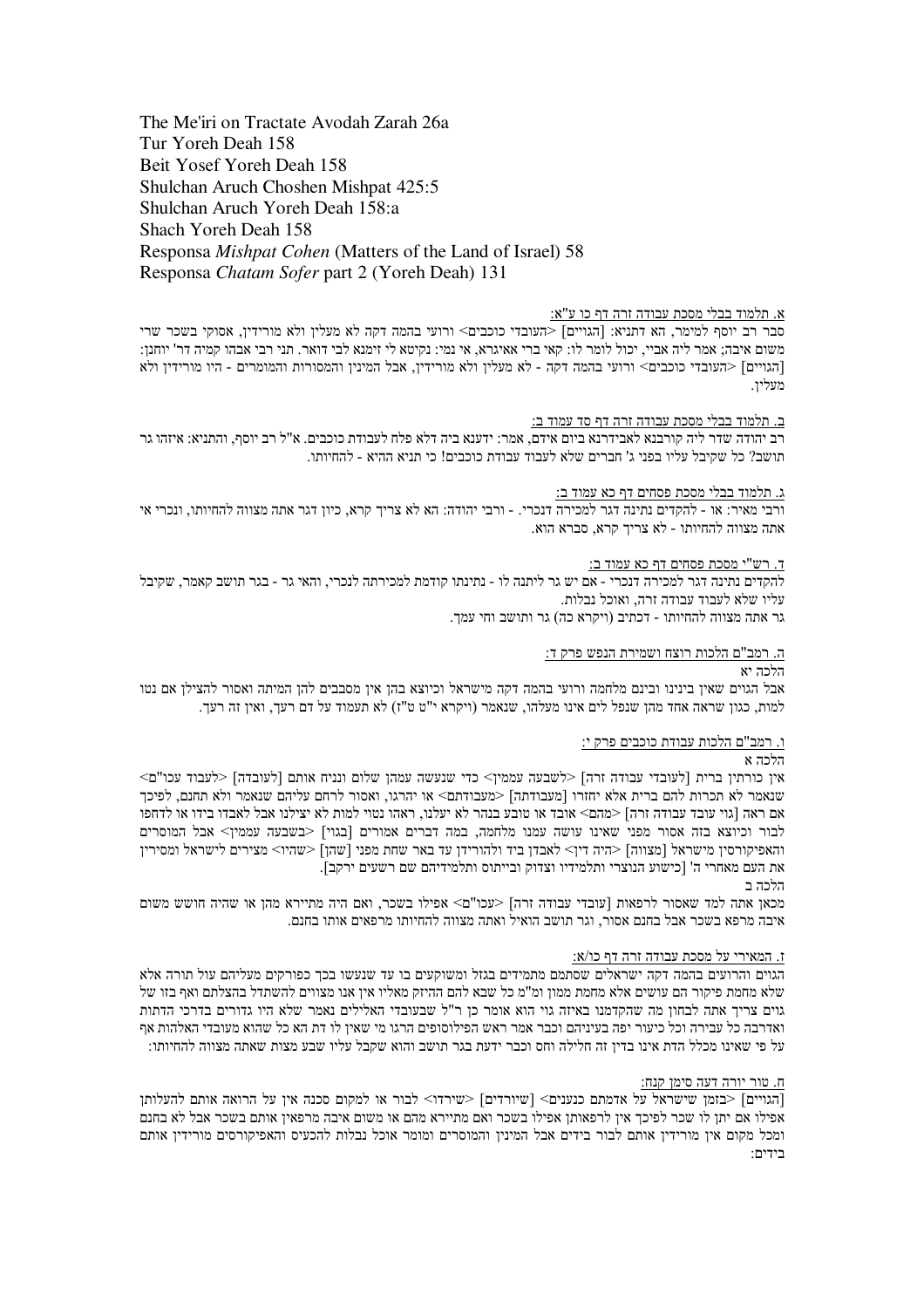#### ט. בית יוסף יורה דעה סימן קנח:

ומ"ש רבינו ומכל מקום אין מורידין אותן לבור בידים. שם בברייתא ומשמע מדברי התוספות (שם: ד"ה ולא) דלאו למימרא שאסור להורידם אלא היינו לומר שאינו מצוה להורידם אע"פ שהם עוברים על ז' מצות ומיהו היכא דמקיימין ז' מצות משמע דאסור להורידם. והא דאמרינן במסכת סופרים (בפט"ו ה"י) כשר שבגוים הרוג היינו בשעת מלחמה וכן נראה מדברי הרמב"ם בפ"ד מהלכות רוצח (הי"א):

# <u>י. שולחן ערוך חושן משפט סימן תכה סעיף ה:</u>

אבל [הגויים] <העובדי כוכבים> שאין בינינו ובינם מלחמה, ורועה בהמה דקה מישראל במקום שהשדות הם של ישראל, וכיוצא בהם, אין מסבבים להם המיתה, [ואין] <ואסור> להצילן.

#### יא. שולחן ערוך יורה דעה סימן קנח סעיף א:

[עובדי ע"ז] <עובדי גלולים משבעה העממין>, שאין בינינו וביניהם מלחמה, ורועי בהמה דקה מישראל בארץ ישראל בזמן שהיו רוב השדות של ישראל וכיוצא בהן, אין מסבבין להם המיתה ואסור להצילם אם נטו למות, כגון שראה אחד מהם שנפל לים, אינו מעלהו אפילו אם יתן לו שכר. לפיכך אסור לרפאותן, אפילו בשכר, אם לא היכא דאיכא משום איבה. (דאז אפילו בחנם שרי, אם לא יוכל להשמט אפילו בחנם). (ב"י בשם הרמב"ן) וכן מותר [לנסות רפואה בכותי] <היה לנסות רפואה באחד משבעה העממים> אם תועיל (תוספות ומרדכי פא"מ ובסמ"ג). וכן הוא בישראל בעל עבירות והעומד ברשעו ושונה בו תמיד, כגון רועי בהמה דקה שפקרו בגזל והם הולכים באולתם. אבל ישראל בעל עבירות שאינו עומד ברשעו תמיד אלא עושה עבירות להנאת עצמו, כגון אוכל נבלות לתיאבון, מצוה להצילו ואסור לעמוד על דמו.

#### יב. ש"ך יורה דעה סימן קנח:

ב) אין מסבבין כו' - כלומר אין מצוה להורגם אע"פ שהם עוברים על ז' מצות בני נח ומיהו היכא דמקיימי ז' מצות בני נח משמע דאסור להורידן ב"י וד"מ ומהרש"ל בביאורי סמ"ג הוכיח דפירושו דאסור להורידן עיין שם וכשתעיין בש"ס פרק א"מ (דף כ"ו ע"ב) תראה שאין הוכחתו כלום:

# <u>יג. שו"ת משפט כהן (עניני א"י) סימן נח:</u>

ועתה אם באמת גדול הדחק, עד שתלוי בזה ח"ו חורבן הישוב, נראה דיש להתיר במלתא דרבנן למכור, ע"פ דרך המכירה של חמץ הנהוגה במקום דחק, ולסמוך דישמעאלים שאינם עע"ז אין בהם איסור של חני' בקרקע. ואם נאמר דאין קנין לנכרי להפקיע מיד מעשר, הי' מקום לומר דלא קיי"ל באיסור המכירה טעמא דמפקיע ממעשר (ועי' תוס' ע"ז כ"א ד"ה הא ולח"מ פ"י דע"ז ה"ג), והעיקר הוא טעמא דלא תחנם, לא תתן להם חניה בקרקע, ובזה י"ל דישמעאלים אינם עע"ז, ודינם כג"ת, ומותר לתן להם חניה בקרקע. (ע' ר"נ ע"ז ד' כ"ו ב' וד' ל"א א' לדעת הרמב"ן בשם הגאונים ולדעת הרמב"ם שדמה אלו הישמעאלים לגר תושב.) ולפו"ר נראה דתלוי בפלוגתא דהרמב"ם והראב"ד (שם ה"ו), דהרמב"ם כתב דאין ג"ת נוהג כ"א בזמן שהיובל נוהג, ומשמע שגם לענין ישיבה וחניה בקרקע צריך דוקא שיקבל בפני ג' שלא לעבוד ע"ז, וכל שבע מצות ב"נ, אמנם הראב"ד כתב שאינו מודה לו בישיבת הארץ, משמע דס"ל שגם בזה"ז יש ג"ת לענין ישיבת הארץ, וי"ל דה"נ לענין חני' בקרקע. ומד' הכ"מ משמע דגם הרמב"ם מודה לענין ישיבה, ולא קאמר כ"א שאינו ג"ת לכל הדברים. ובאמת י"ל דיש נפ"מ בין לענין הדברים שנאמר בהם בתורה גר. דבעי' דוקא גר תושב גמור. והיינו להחיותו דכתיב גר ותושב וחי עמד. א"כ יש חיוב להחיותו כישראל ממש, אבל מה דאין מפורש דבעי לזה גר, אלא הן הרחקות שמפורש בהו ענין עע"ז, א"כ י"ל פשוט דמהני כל שברור לנו שאינו בכלל זה, (וע' כ"מ המ"א פי"א ה"ז.) ובפרט אומה שלמה המוחזקת בכך ע"פ דתה. <u>וי"ל שלענין הדין דאין מעלין</u> שפיר לא בעי' פרטי דין ג"ת כ"א כשאין עוע"ז ג"כ מותר להעלותו, אלא דחיוב מצד התורה א"א כ"א בג"ת ממש, דגבי' כתיב <u>וחי עמך.</u>

# <u>יד. שו"ת חתם סופר חלק ב (יו"ד) סימן קלא:</u>

ואין לומר דהוה ס"ל גוי' בזמנו לאו עע"ז נינהו דפשוט דהיינו לענין אזיל ומודה וכן לענין סתם יינם דלא אדיקי בזה"ז כולי**.** האי אבל פשיטא דעבודתו ע"ז גמורה היא עמ"ש רמב"ם פי"א ממ"א הל' ד' ובספרי רמב"ם שלפנינו חסר שם וצריך לעיין [...] בדפוס אמשטרדאם או ווינציא דוקא ופשוט דלא מורידין ולא מעלי'

1.4) A Jew is forbidden to assist a gentile woman in labor. If a Jewish woman works as a midwife, she is obliged to assist in the childbirth to avoid antagonizing the gentiles, but only on a weekday and only for a fee. A Jewish woman is forbidden to breastfeed a gentile baby (except when this is vital to her own health). It is permitted to assist a ger toshav woman in labor (on a weekday) and to breastfeed a ger toshav baby.

Sources: Babylonian Talmud Tractate Avodah Zarah 26a Tur Yoreh Deah 154 Shulchan Aruch Yoreh Deah 154 Responsa *Chatam Sofer* part 2 (Yoreh Deah) 131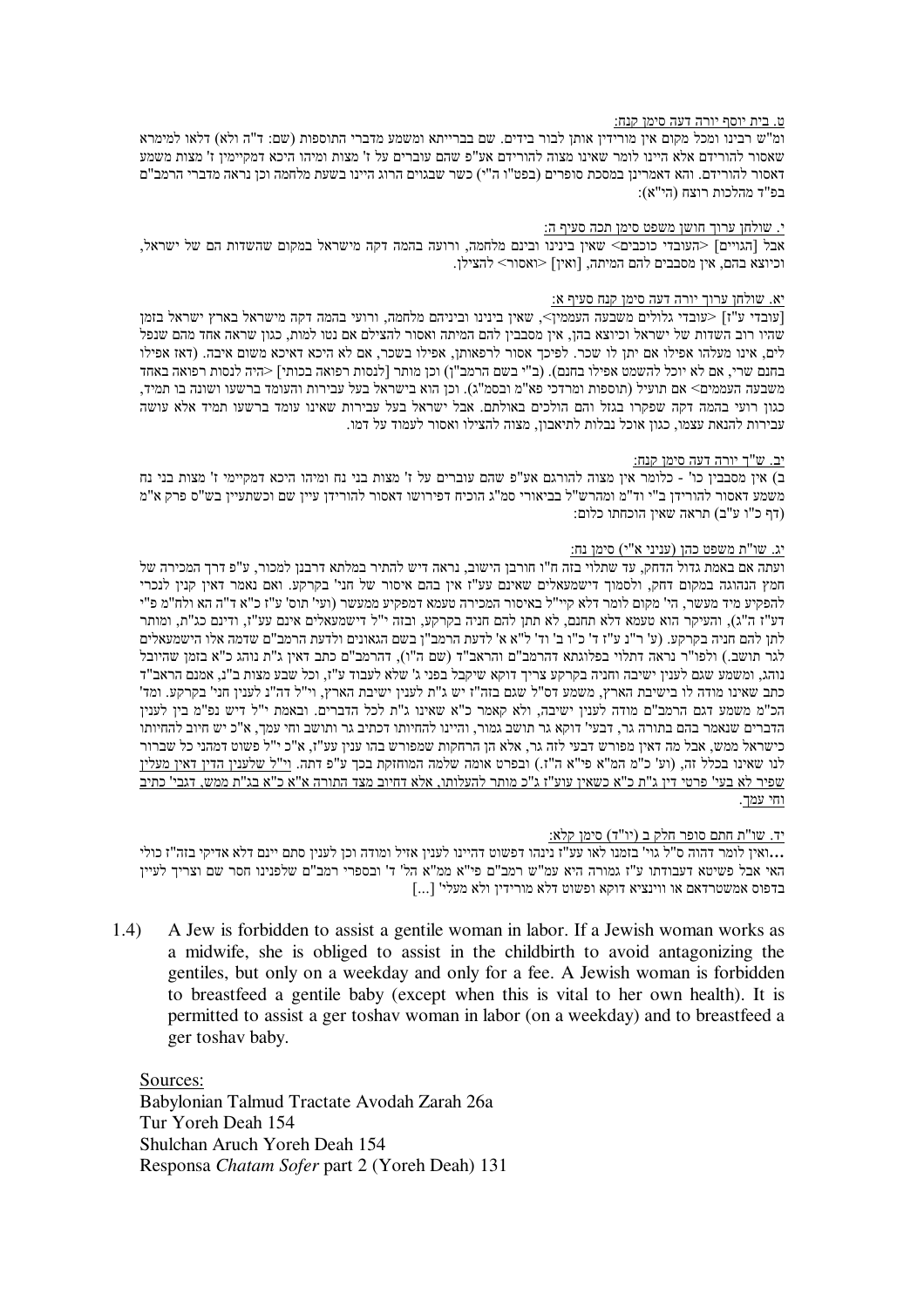# א. תלמוד בבלי מסכת עבודה זרה דף כו עמוד א:

מתני'. בת ישראל לא תיילד את [הנכרית] <העובדת כוכבים>, מפני שמילדת בן [לעבודה זרה] <לעבודת כוכבים>, אבל [נכרית] <עובדת כוכבים> מילדת בת ישראל. בת ישראל לא תניק בנה של [נכרית] <עובדת כוכבים>, אבל [נכרית] <עובדת כוכבי'> מניקה בנה של ישראל ברשותה. גמ'. [...] ורמינהו: יהודית מילדת [ארמית] <עובדת כוכבים> בשכר, אבל לא בחנם! אמר רב יוסף: בשכר שרי משום איבה. סבר רב יוסף למימר: אולודי [נכרית] <עובדת כוכבים> בשבתא בשכר שרי משום איבה: א"ל אביי, יכלה למימר לה: דידן דמינטרי שבתא מחללינן עלייהו, דידכו דלא מינטרי שבתא לא מחללינן.

# ב. טור יורה דעה סימן קנד:

נכרית <עובדת כו"ם> לא תיילד לישראלית בינה לבינה מפני שחשודה על שפיכות דמים ואפי' היא מומחית וכן מטעם זה לא תניקו לבנו של ישראל בביתה ואפי' אחרים עומדין על גבה ולא אפי' בבית ישראל אא"כ אחרים עומדין על גבה אבל אם אחרים עומדיו על גבה או יוצאין ונכנסין מותר לילך ולהניק בבית ישראל אבל אין להניחו עמה לבדו בלילה וישראלי' לא תניק לבן [גוי] <כנעני> אפי' בשכר. ולא תיילד [לגויה] <לכנענית עובדת עכו"ם> בחנם אבל בשכר מותר. במה דברים אמורים בחול אבל בשבת אסור אפי' בשכר וכתב הרשב"א הא דשרי בשכר דוקא במילדת ידועה שמתעסקה בכך שאז יהיה לה איבה אם לא תעשה. אבל אשה שאינה רגילה בכך אפי' בשכר אסור דליכא איבה דמצי למימר איני בקיאה בכך:

## ג. שולחן ערוך יורה דעה סימן קנד:

# סעיף ב

ישראלית לא תניק לבן [כותי] <עובד כוכבים>, אפילו בשכר. (אא"כ יש לה חלב הרבה ומצערת אותה, מותרת להניקו). (מרדכי ואגודה ר"פ אין מעמידין) ולא תיילד [לכותית] <לעובדת כוכבים>, אלא אם כן היא ידועה למילדת, שאז מותרת, ודוקא בשכר ובחול. (אסור [לכותי] <ללמד לעובד כוכבים> אומנות) (הגהת אשירי שם וירושלמי).

## <u>ד. שו"ת חתם סופר חלק ב (יו"ד) סימן קלא:</u>

והנה בפ"ב משבת שכ' רמב"ם דאסור להוליד בשבת אפי' ליכא חלול שבת והוא מוכח מש"ס ע"ז כ"ו ע"א כמ"ש תוספ' שם כ' עליו הכ"מ מפני שיכולה להשמט ולומר שיש בזה חלול עכ"ל מבואר מלשונו זה דלאו מטעם חלול שבת אסור דהא אין בו חילול שבת אלא מטעם מגדל בו לע"ז דכיוו דמצי לאשתמוטי ולהטעות העכ"ום ולומר שיש בו חילול שבת ולמאו דלא מינטר שבת לא מחלליניו ממילא אסור משום מגדל בו לע"ז א"כ היכי דלא שייד גידול בו לע"ז כמ"ש לעיל דיש בלא"ה הרבה בקיאות שיולידו אותה מותר גם בשבת במקום דליכא חלול שבת והיינו טעמא דמייתי ליה ש"ע בהל' ע"ז כיוו דכל עיקר טעמא משום ע"ז ולא משום שבת ואית ביה נפקותא לדינא כנ"ל והיינו דתמה כ"מ על הרמב"ם דלא מייתי ליה נמי בהלכות ע"ז כנ"ל ואפשר דרמב"ם ס"ל כרבי' יונה דלא כרמב"ן אלא אפילו איכא רופאים אחרים נמי אסור לישראל לסייע לזה וא"כ ליכא שום היתר לילד בשבת משו"ה לא מייתי ליה בהל' ע"ז דלא נפקא מיניה מידי מ"מ להלכתא נ"ל דיש לסמוך אהרמב"ן דעביד עובדא בנפשיה הלכה למעשה וא"כ מותר אפילו בשבת במאי דלית ביה חילול שבת דהיינו ביושבת על המשבר שכבר עקרו הולד וכמ"ש מג"א סי' ש"ל סק"ו ואמנם לחתוך הטבור שהוא מלאכה דאורייתא תצו' לנכרי' הבריאה העומדת על צדה לחתוך ואם יש באיבה זו חשש סכנת נפשות יש להתיר אפילו מלאכה דאורייתא.

1.5) It is forbidden to desecrate the Shabbat to save the life of a gentile, unless there is a danger that a failure to do so will cause animosity. There are different opinions whether this law applies to a ger toshav.

Sources:

Mishnah, Tractate Yoma 8:7 Maimonides, Laws of the Sabbath, chapter 2 Me'iri on Tractate Yoma 84b Shulchan Aruch Orach Chayim 329:2 Nishmat Avraham (Abraham S. Abraham) part 4, Orach Chayim 330:2 Nachmanides' gloss on Sefer HaMitzvot, shichichat ha'asin The Tashbetz, Sefer Zohar HaRakiah, caveat 39

<u>א. משנה מסכת יומא פרק ח משנה ז:</u>

מי שנפלה עליו מפולת ספק הוא שם ספק אינו שם ספק חי ספק מת ספק [נכרי] <עובד כוכבים> ספק ישראל מפקחין עליו את הגל מצאוהו חי מפקחיו עליו ואם מת יניחוהו.

ב. רמב"ם הלכות שבת פרק ב:

הלכה כ היתה חצר שיש בה גוים וישראלים אפילו ישראל אחד ואלף גוים ונפלה עליהם מפולת מפקחין על הכל מפני ישראל, פירש אחד מהם לחצר אחרת ונפלה עליו אותה חצר מפקחים עליו שמא זה שפירש היה ישראל והנשארים גוים. הלרה רא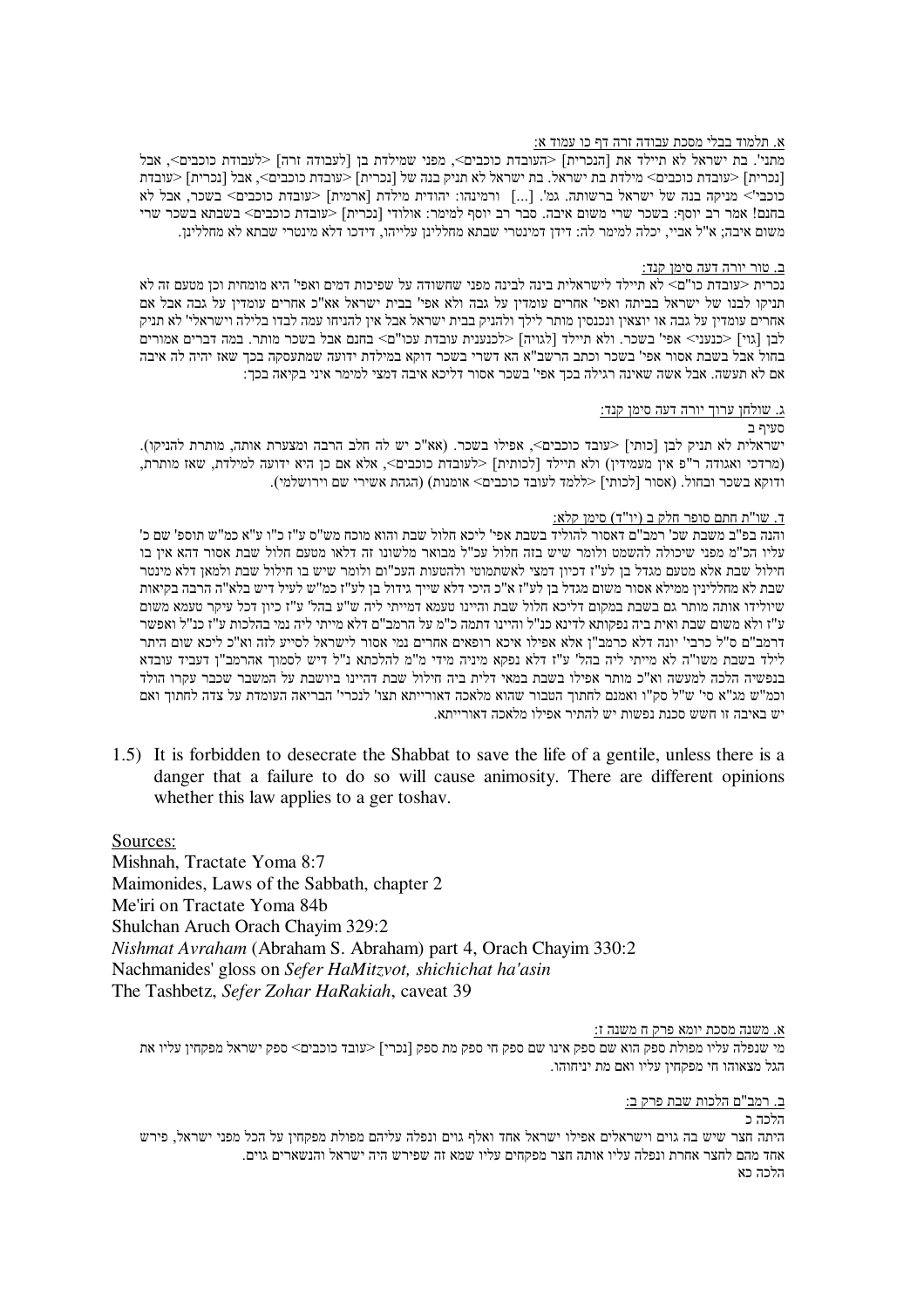נעקרו כולן מחצר זו לילך לחצר אחרת ובעת עקירתם פירש אחד מהן ונכנס לחצר אחרת ונפלה עליו מפולת ואין ידוע מי הוא אין מפקחין עליו, שכיון שנעקרו כולם אין כאן ישראל קבוע וכל הפורש מהן כשהן מהלכין הרי הוא בחזקת שפירש מן הרוב, לפיכך אם היה הרוב ישראל אע"פ שנעקרו כולם ופירש אחד מהם לחצר אחרת ונפלה עליו מפולת מפקחין. (השגת הראב"ד: נעקרו כלן מחצר זו לחצר אחרת. א"א יש מפרשין בהן מפקחין מפני שהוחזק שם ישראל אבל פירשו מהם ארבעה או חמשה ופירש אחד מהם לחצר אחרת ונפלה עליו אין מפקחין שלא הוחזק שם ישראל.)

# <u>ג. המאירי על מסכת יומא דף פד/ב:</u>

פיקוח נפש אין הולכין בו אחר הרוב כיצד חצר שהיו בו ישראלים ועובדי האלילים עמהם שאין אנו מצווים לחלל שבת עליהם אחר שאין להם שום דת ונפלה עליהם מפולת מפקחין על הכל.

# <u>ד. שולחן ערוך אורח חיים סימן שכט סעיף ב:</u>

אין הולכים בפקוח נפש אחר הרוב. אפילו היו ט' [גויים]<sup>1</sup> <עכו"ם> וישראל א' בחצר, ופירש א' מהם לחצר אחרת ונפלה עליו שם מפולת, מפקחין, כיון שנשאר קביעות הראשון במקומו חשבינן ליה כמחצה על מחצה. אבל אם נעקרו כולם ובשעת עקירתן פירש אחד מהם לחצר אחרת ונפל עליו, אין מפקחין עליו; שכיון שנעקר קביעות הראשון ממקומו, אמרינן: כל דפריש מרובא פריש.

# ה. נשמת אברהם (אברהם ס. אברהם), חלק ד', אורח חיים, סימו של, ס"ק ב':

<u>היום מחללין את השבת עבור נכרי שנמצא במצב של סכנת נפשות משום איבה. ואפילו אם הוא נמצא לבד עם החולה,</u> כגון גר שנמצא לבד עם אביו שפתאום איבד את הכרתו והסתכן, וברור שאין כאן משום איבה, בכל זאת, אמר לי הגרש"ז אויערבאך שליט"א, שאעפ"י שמעיקר דינא דגמרא אין מחללין עליו את השבת, האידנא חייבים לחלל בגלל הסיכון אפילו הקטן ביותר, מפני שעלולים הדברים להגיע לסכנת איבה ולפקוח נפש של רבים.

# <u>ו. השגות הרמב"ן לספר המצוות - שכחת העשין</u>

מצוה יו שנצטוינו להחיות גר תושב להציל לו מרעתו שאם היה טובע בנהר או נפל עליו הגל שבכל כחנו נטרח בהצלתו ואם היה חולה נתעסק ברפואתו וכל שכן מאחינו ישראל או גר צדק שאנו מחוייבים לו בכל אלה והוא בהם פקוח נפש שדוחה שבת והוא אמרו ית' (פ' בהר) וכי ימוך אחיך ומטה ידו עמך והחזקת בו גר ותושב וחי עמך. ומאמרם בתלמוד (פסחי' כא ב, ע"ז כ א, חולין קיד ב) גר אתה מצווה עליו להחיותו גוי אין אתה מצווה עליו להחיותו. והמצוה הזו מנאה בעל ההלכות (אות מט) החיאת האח. והרב כלל אותה עם הצדקה במצות קצ"ה מפסוק פתוח תפתח את ידך (פ' ראה טו). והם שתים מצות באמת:

# <u>ז. התשב"ץ ספר זהר הרקיע, אזהרות לט:</u>

והרמב"ן ז"ל [...] פירש מצוה זו להציל האח מרעתו שאם היה טובע בנהר או נפל עליו הגל שנציל אותו ולרפאותו אם הוא חולה וזו היא מצוות פקוח נפש שדוחה שבת, ונכלל בזה גר ותושב באומרו כי ימוך אחיך ומטה ידו והחזקת בו גר ותושב וחי עמך [...]

1.6) A gentile woman in labor must not be given assistance on Shabbat, even if no Shabbat violation is involved. One is allowed to assist a ger toshav woman in labor on Shabbat, but only if no severe Shabbat violation is involved.

Sources: Maimonides, Laws of the Sabbath 2:12 Tur Orach Chayim 330 (in the Complete *Arbah Turim* edition) Beit Yosef Orach Chayim 330 Shulchan Aruch Orach Chayim 330:2 Mishnah Berurah 330:8 *Biur Halacha* 330 *Knesset HaGedolah* (R' Chaim Benveniste) Orach Chayim 330 *Shulchan Aruch Harav* (R' Shinuer Zalman of Lodi) Orach Chayim 330:2

# <u>א. רמב"ם הלכות שבת פרק ב הלכה יב:</u>

אין מילדין את הגויה בשבת ואפי' בשכר ואין חוששין לאיבה ואע"פ שאין שם חילול, אבל מילדין את בת גר תושב מפני שאנו מצווין להחיותו ואין מחללין עליה את השבת.

## ב. טור אורח חיים סימן של (מתוך מהדורת ארבעה טורים השלם):

אבל נכרית אין מיילדין אותה בשבת אפילו בשכר, אפילו בדבר שאין בו חילול שבת, ובחול מיילדין אותה בשכר אבל לא רחיות

מתוקן עפ"י הדפוס הראשון של השו"ע (ונציה 1565).<br>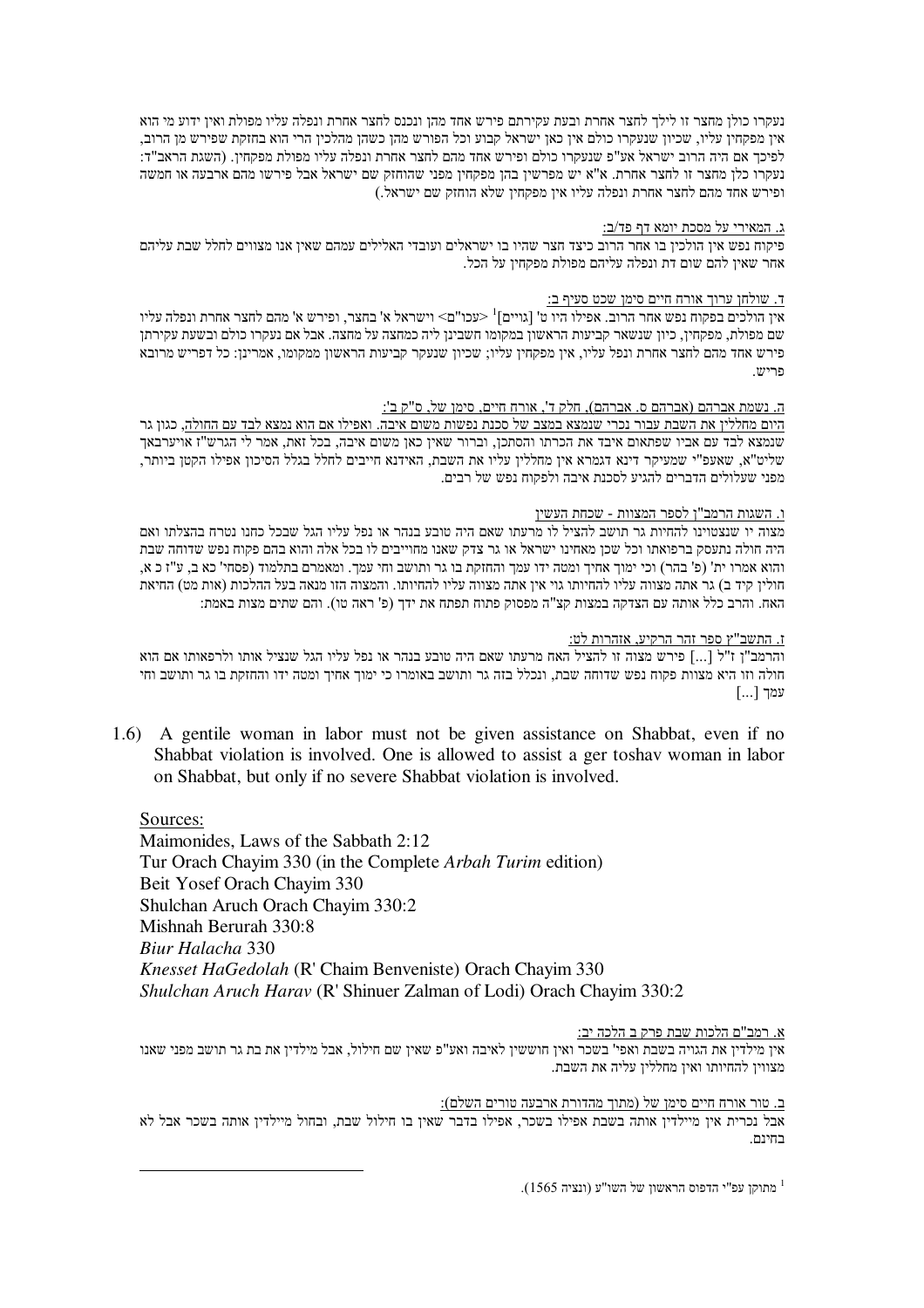# ג. בית יוסף אורח חיים סימו של:

(ב) אבל נכרית אין מיילדין אותה בשבת וכו'. בפרק ב' דעבודה זרה (כו.) תנו רבנן בת ישראל לא תיילד את הנכרית מפני שמיילדת בן לעבודה זרה ורמינהו יהודית מיילדת ארמאית בשכר אבל לא בחנם אמר רב יוסף בשכר שרי משום איבה סבר רב יוסף למימר אולודי גויה בשבתא בשכר שרי משום איבה אמר ליה אביי יכלה למימר לה דדידו דמנטרי שבתא מחללינו עלייהו דידכו דלא מנטרי שבתא לא מחללינן, וכתבו התוספות (ד"ה סבר) תימה לרב יוסף דסלקא דעתיה דשרי ולאביי דמשני דליכא איבה משמע הא איכא איבה שרי היכי שרינן משום איבה מילתא דאית ביה איסורא דאורייתא דאמרינן בפרק שמנה שרצים (קז:) הושיט ידו למעי בהמה ודלדל עובר שבמעיה חייב משום עוקר דבר מגידולו דהוא תולדת גוזז יש לומר דהכא ביושבת על המשבר שכבר נעקר לצאת אי נמי כיון דכלו לו חדשיו פסקו גידוליו עכ"ל וזהו שכתב רבינו אפילו בדבר שאין בו חילול שבת:

# ד. שולחן ערוך אורח חיים סימן של' סעיף ב:

כותית אין מילדין אותה בשבת, אפי' בדבר שאין בו חילול שבת.

# ה. משנה ברורה סימו של ס"ק ח:

(ח) כותית אין מילדין - ואפילו בשכר דבחול מילדין משום איבה כמבואר ביו"ד סימן קנ"ד הכא אסור משום דיכולה להשתמט ולומר דאיו מחלליו שבת כ"א לההוא דמנטר שבתא וכתב המג"א ובמקום דאיכא למיחש לאיבה גם בכה"ג שרי אם איו בה חלול. ודע דהרופאים בזמנינו אפי' היותר כשרים אינם נזהרים בזה כלל דמעשים בכל שבת שנוסעים כמה פרסאות לרפאות עובדי כוכבים וכותבין ושוחקין סממנים בעצמן ואין להם על מה שיסמוכו דאפילו אם נימא דמותר לחלל שבת באיסור דרבנן משום איבה בין העו"ג [אף דגם זה אינו ברור עיין בפמ"ג] איסור דאורייתא בודאי אסור לכו"ע ומחללי שבת גמורים הם במזיד השם ישמרנו:

# ו. ביאור הלכה סימו של:

כותית - וה"ה ישמעאלית. וגר תושב מילדין אותו מפני שאנו מצווין להחיותו ודוקא בדברים שאינם חילול ואפשר דאפילו באיסור דרבנן דחינן דבכגון זה דמצווין אנו להחיותו לא גזרו [עיין פמ"ג].

# ז. כנסת הגדולה (ר' חיים בנבנשתי) או"ח סימן של:

[...] אסור לילד לתוגרמית בשבת אף על פי שאינה עובדת עבודת אלילים משום חלול שבת [...]

# וח. שו"ע הרב (ר' שניאור זלמן מלאדי) או"ח סימן של' ס"ק ב:

גויה אין מילדין אותה בשבת אפילו בדבר שאין בו חילול שבת [...] וגם הישראלית היא מילדת ידועה ונותנים לה שכר שמותר לה לילד נכרית בחול משום איבה מכל מקום בשבת אין כאן איבה שיכולה להשמט ולומר הנשים שלנו ששומרות את השבת מותר לילד אותן בשבת אבל שלכם שאינן שומרים את השבת אסור לנו לילד אותן בשבת ואפילו ישמעאלית שאינן עובדי עבודה זרה (ואין איסור לילד אותן בחול כמו בגויים עובדי עבודה זרה שאסרו אותן מפני שמיילדת בן לע"ז מכל מקום בשבת) אסור משום מלאכה שלא לצורך [...] (הואיל ואפשר להשמט בלי איבה) [...]

# 1.7) *Contemporary practical rulings regarding the previous items*:

Today a few Rabbinical authorities claim that the danger of provoking gentile animosity by not saving a gentile's life is so great that this consideration applies automatically in any case where there are witnesses (and according to some opinions even where there are no witnesses), and even on Shabbat.

Therefore a Jew who encounters a gentile in danger in a place where there are witnesses (and according to some opinions even where there are no witnesses), and no other person has yet assisted the gentile, must save him, even when it involves violating the Shabbat.

However, a Jewish doctor must try to avoid a situation in which he will have to violate the Sabbath by treating gentiles. Therefore a Jewish doctor is forbidden to work in a hospital that serves only gentiles if he must work on Shabbat. Similarly, a Jewish doctor should use any legal means at his disposal to avoid working on Shabbat in a hospital with a mixed, mostly gentile, patient base; in a hospital with mostly Jewish patients he is not obligated to avoid working on Shabbat, but in any case, it is recommended that this sort of hospital employ gentile doctors to treat gentile patients on Shabbat.

# Sources:

R' Moshe Sternbuch, *B'shvilei B'Refuah* 6 (5744) pp. 45-51 (and in Responsa *teshuvot v'Hanhagot* part 3, 357)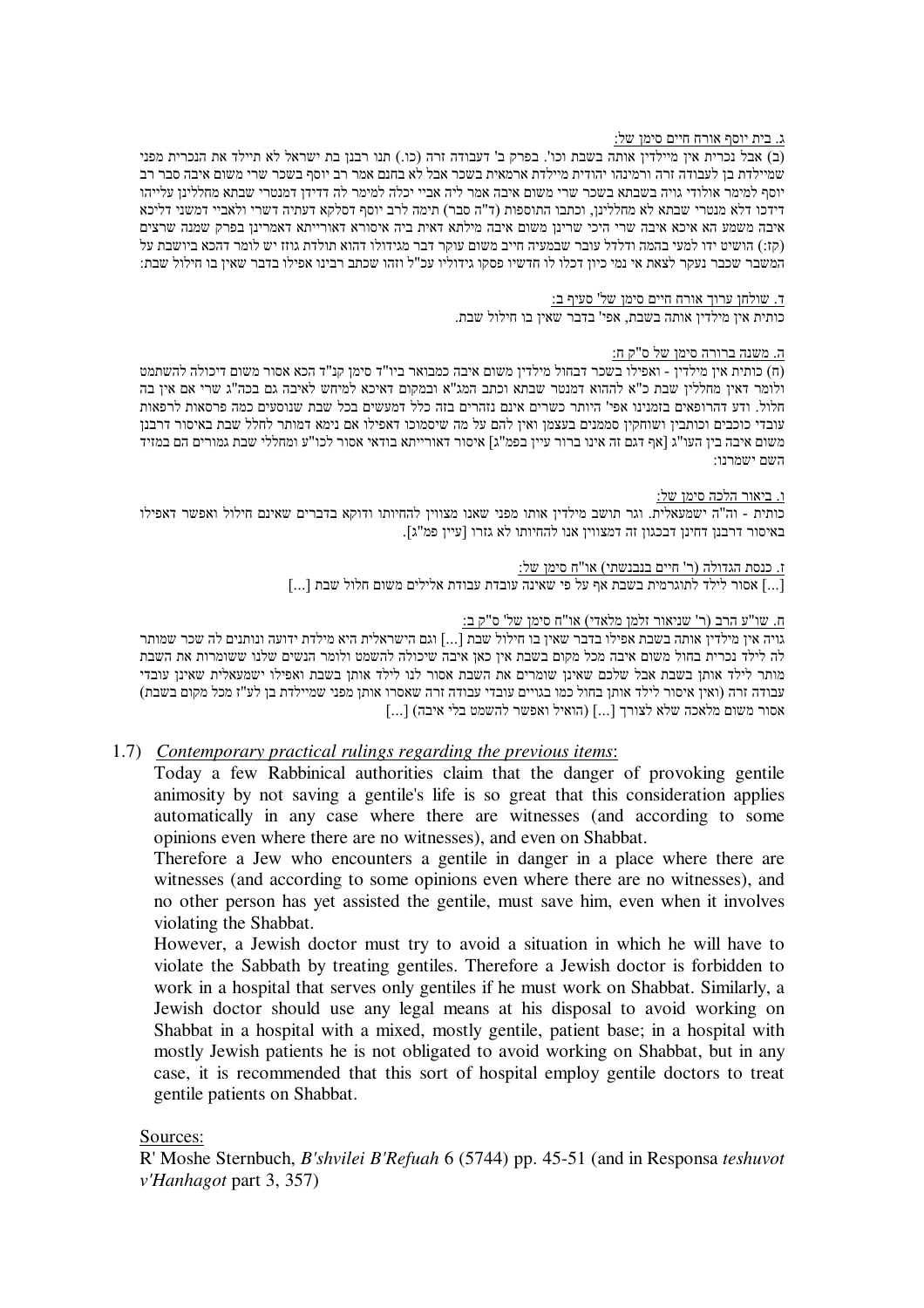# Responsa *Igrot Moshe* Orach Chayim 79 Responsa *Yabiah Omer* part 8 Orach Chayim 38 Responsa *Be'er Moshe* (R' Moshe the son of Abraham Stern) part 5 164:2

<u>א. הר' משה שטרנבוך בשבילי ברפואה ו' (תשמ"ד) עמ' מה'-נא' (וכן שו"ת תשובות והנהגות ח"ג סימן שנז):</u> ...] אבל בבית חולים המיועד רק לעכו"ם, היאך נתיר לו ליכנס להיות רופא שמה ולהביא עצמו לידי חילול שבת, והלא בזה הוא מחלל שבת במזיד ממש [...] והיינו דמי שמכניס עצמו לאונס הוא מזיד, וכאן מי ביקש ממנו ליכנס לבית חולים שמיועד לעכו"ם בלבד [...]

# ב. שו"ת אגרות משה חלק או"ח ד סימן עט:

ואם הוא במקום שהרוב עכו"ם ומעט ישראלים שדרים שם מכירים אותו ויודעין לבא אליו כשיצטרכו לרופא במקום סכנה, אז לענין העכו"ם יעשה כדיני המדינה שודאי יש לרופא להיות לו יום חפשי שכיון שהרופא הוא שומר שבת הרי קבע לו יום השבת ליום חפשי שלו שיכול ליסע מביתו ליום ההוא וכן יצטרך לעשות או באופן אחר שלא ימצאהו. ואף שלדין זה ולרוב הדינים אינו נוגע מה שדחויה יותר מהותרה מ"מ זריזות איכא להרופא שיודע שהוא דבר איסור אך שהותרה לפ"נ שיזהר ביותר לחלק בין מה שמותר ובין מה שאסור.

ועתה כשהקדמתי מה שצריך הרופא לידע ואין לחוש שיבא לזלזל בשבת מצד מה שצריך לפעמים בשביל חולה לעשות עבור החולה גם מלאכה בשבת אשיב על שאלת מע"כ בדבר עכו"ם, דהא ברור ופשוט שהתירוץ אמר אביי בע"ז דף כ"ו ע"א דיכולין לומר דידן דמנטרי שבתא מחללינן עלייהו דידהו דלא מנטרי שבתא לא מחללינן לא תתקבל תשובה כזו במדינות שלנו לא אצל החולים וקרוביהן ולא לראשי המדינה, שלכן ודאי אם הוא בבית חולים ויאמר תירוץ זה לא רק שלא יועיל כלום דכשלא יהיה שם רופא אחר ולא ירצה לרפא ודאי לא ישגיחו על דבריו ואם לא יהיה שם רופא אחר ודאי ידונו אותו כפושע ורוצח אם ח"ו יהיה איזה סבה, שלכן לענין שמוש בבית חולים הרי ודאי בכל בית חולים יש הרבה רופאים וגם הרבה שעדיין צריכין שימוש והרוב הרי רוצים יותר כשלא יצטרכו להיות שם ביום הראשון לשבוע יכולין הרופאים שומרי תורה להחליף שזמנם יהיה לעולם ביום הראשון לשבת ורופאים הנכרים יהיו ביום השבת ואני יודע שהרבה רופאים שומרי תורה עשו כן.

# ג. שו"ת יביע אומר חלק ח - או"ח סימן לח:

ח) מסקנא דדינא, מעיקר הדין מותר לרופא ישראל לטפל בחולים נכרים אפי' במלאכות דאורייתא, כל שעושה לכוונת הצלתו מעונש השלטונות, והצלת נפשות חולי ישראל המטופלים בבתי חולים נכרים בחו"ל. וכל מה שאפשר לו להשתמט, באופן שיוכל להתנצל שהוא עסוק בחולה יהודי אחר, חייב לעשות כן. ומה טוב אם הנהלות בתי החולים בארץ ידאגו שיהיו רופאים נכרים לצורך זה, וכן אחיות נכריות, כדי שיטפלו בחולי עכו"ם. ורופאי ישראל יטפלו רק באיסורי שבות דרבנן. וכאשר נוהגים בבתי החולים בירושלים שערי צדק וביקור חולים.

# <u>ד. שו"ת באר משה (ר' משה בן אברהם שטרן), חלק ה, סימן קסד, ס"ק ב:</u>

ובאמת במדינתנו ארצות הברית, מדינה של חסד, בנקל יכול הרופא להתפטר מלחלל שבת אפילו חילול מדרבנן והבן היטב, <u>על</u> <u>כן החוב מוטל על כל רופא שומר הדת והמצוות להיות נזהר מלחלל שבת לצורך אינו-יהודי כי חוקי המדינה נותנים לו רשות</u> <u>על זה מאחר שאפשר על ידי אחרים</u>. האמת כי מצאתי בתשובות מצפה ארי' שבמקום חולה שיש בו סכנה דעכו"ם מתיר לעשות אפילו מלאכה דאורייתא ובחולה שאין בו סכנה מתיר לעשות שבות, אבל כל זה לפלפולא, כי למעשה אין שום הכרח כאן באמעריקא להקל - כאשר כתבתי, ובאופן יוצא מן הכלל יש לדון בדבר.

1.8) If a Jew is chasing a gentile in order to murder him, it is forbidden to kill the Jew in order to save the gentile, even if there is no other way to save the gentile's life. A person who kills the Jewish pursuer in order to save the gentile's life must be put to death. But if a gentile (or a Jew) is chasing a Jew in order to murder him, one must kill the pursuer in order to save the pursued person (if there is no other way to save his life). This law applies to a ger toshav as well.

# Sources:

*Minchat Chinuch* commandment 600

א. מנחת חינוך, מצווה ת"ר: ואם רודף אחרי גוי או גר תושב, פשוט שאסור להרגו וההורגו נהרג עליו, דלאו בכלל רעהו הם.

1.9) In a case where someone orders a Jew to kill some innocent person or else he will himself be killed: If the person he is ordered to kill is a Jew then he must not kill him, even if it will result in his own death. If the person he is ordered to kill is a gentile, then it is permissible to kill him to save the life of the Jew (in this situation).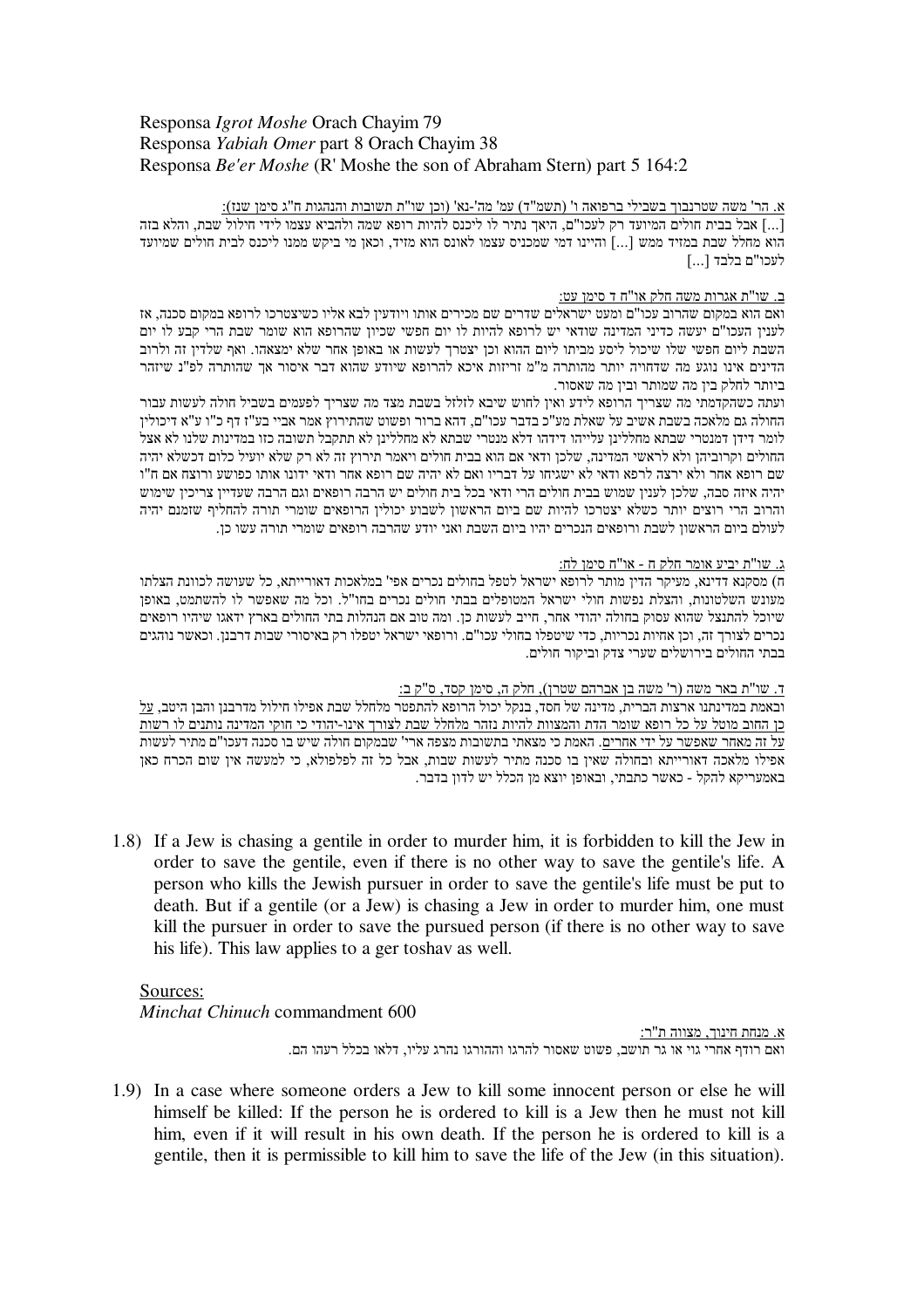It appears that this law applies even if the person whom the Jew is ordered to kill is a ger toshav.

Sources:

Palestinian Talmud Tractate Shabbat chapter 14 14d Maimonides, Laws of Torah Fundamentals 5:7 Rashi on Sanhedrin 74a *Amud HaYemini* (R' Shaul Yisraeli) 16:8-9 Safra on Behar, *parasha* 5 *HaTorah V'HaMitzvah* (Malbim) on Safra on Behar *parasha* 5

#### <u>א. תלמוד ירושלמי מסכת שבת פרק יד, דף יד, טור ד:</u>

אמר רבי חנינה מתניתא אמרה כן שאין מתרפין משפיכות דמים דתנינן תמן יצא רובו אין נוגעין בו שאין דוחין נפש מפני נפש. לא סוף דבר בשאמר לו הרוג את פלוני אלא אפילו חמוס את פלוני תני גוי בישראל אסור ישראל בגוי מותר.

# <u>ב. רמב"ם הלכות יסודי התורה פרק ה הלכה ז:</u>

ומנין שאפילו במקום סכנת נפשות אין עוברין על אחת משלש עבירות אלו שנאמר ואהבת את ה' אלהיך בכל לבבך ובכל נפשך ובכל מאודך אפילו הוא נוטל את נפשך, <u>והריגת נפש מישראל</u> לרפאות נפש אחרת או להציל אדם מיד אנס, דבר שהדעת נוטה לו הוא שאין מאבדין נפש מפני נפש, ועריות הוקשו לנפשות שנאמר כי כאשר יקום איש על רעהו ורצחו נפש כן הדבר הזה.

.ג. רש"י סנהדרין דף עד ע"א:

סברא הוא - שלא תדחה נפש חבירו, דאיכא תרתי: אבוד נשמה ועבירה, מפני נפשו דליכא אלא חדא: אבוד נשמה והוא לא יעבור. דכי אמר רחמנא לעבור על המצות משום "וחי בהם" משום דיקרה בעיניו נשמה של ישראל, והכא גבי רוצח כיון דסוף סוף איכא איבוד נשמה למה יהא מותר לעבור? מי יודע שנפשו חביבה ליוצרו יותר מנפש חבירו? הלכך דבר המקום לא ניתן לדחות

ד. עמוד הימיני (ר' שאול ישראלי), סימן טז', סעיף ח-ט:

אלא שיש לטוען לטעון שאם אפילו אין עליהם גדר רודף, מכל מקום יהא מותר להציל נפשות ישראל בנפשותם, כיוון שלגבי נכרי אין החומר של שפיכות דמים עד כדי יהרג ואל יעבור. ואם כן הרי זה בגדר פקוח נפש שדוחה כל מצוות שבתורה וידחה גם איסור הריגת נכרי. [...] והאמור שם שאנסוהו לרצוח שאינו עושה הפעולה מדעתו כלל אלא בכוח הכפיה [...].

<u>ה. ספרא בהר פרשה ה:</u>

ות הייך האב הייך הייך הייך הייך החייב האוכל החינה הייך הודמים החייו. ה $\left[ \, \ldots \, \right]$  (א) הייך ה  $\lceil ... \rceil$ (ג) וחי אחיך עמך, זו דרש בן פטורי שנים שהיו הולכים במדבר ואין ביד אחד אלא קיתון של מים אם שותהו אחד מגיע ליישוב ואם שותים אותו שנים שניהם מתים, דרש בן פטירי ישתו שתיהם וימותו שנאמר וחי אחיך עמך, אמר לו ר"ע וחי אחיך עמך חייך קודמים לחיי חבירך.

> <u>ו. התורה והמצווה (מלבי"ם) על ספרא בהר פרשה ה:</u> עב) [..] ועל וחי עמך מביא דרשת בן פטורי. שזה רק בישראל אבל בגר תושב גם בן פטורי מודה לר"ע [...]

1.10) If an animal owned by a Jew kills a Jew then the animal is killed and its owner is required to pay compensations to the family of the victim. But if an animal owned by a Jew kills a gentile, killing the animal is not required and its owner is not required to pay any indemnity. It appears this law applies even when the victim is a ger toshav. It is not clear what is to be done in a case where an animal owned by a gentile kills a Jew.

Sources:

Mishnah Tractate Bava Kama chapter 4 R' Ovadiah of Bartenura Tractate Bava Kama chapter 4 Tosephta on Tractate Bava Kama (Leiberman) 4:6 Maimonides, Laws of Financial Damages chapter 10 *Lechem Mishneh* on Laws of Financial Damages chapter 10 *Minchat Chinuch*, commandment 51, section 16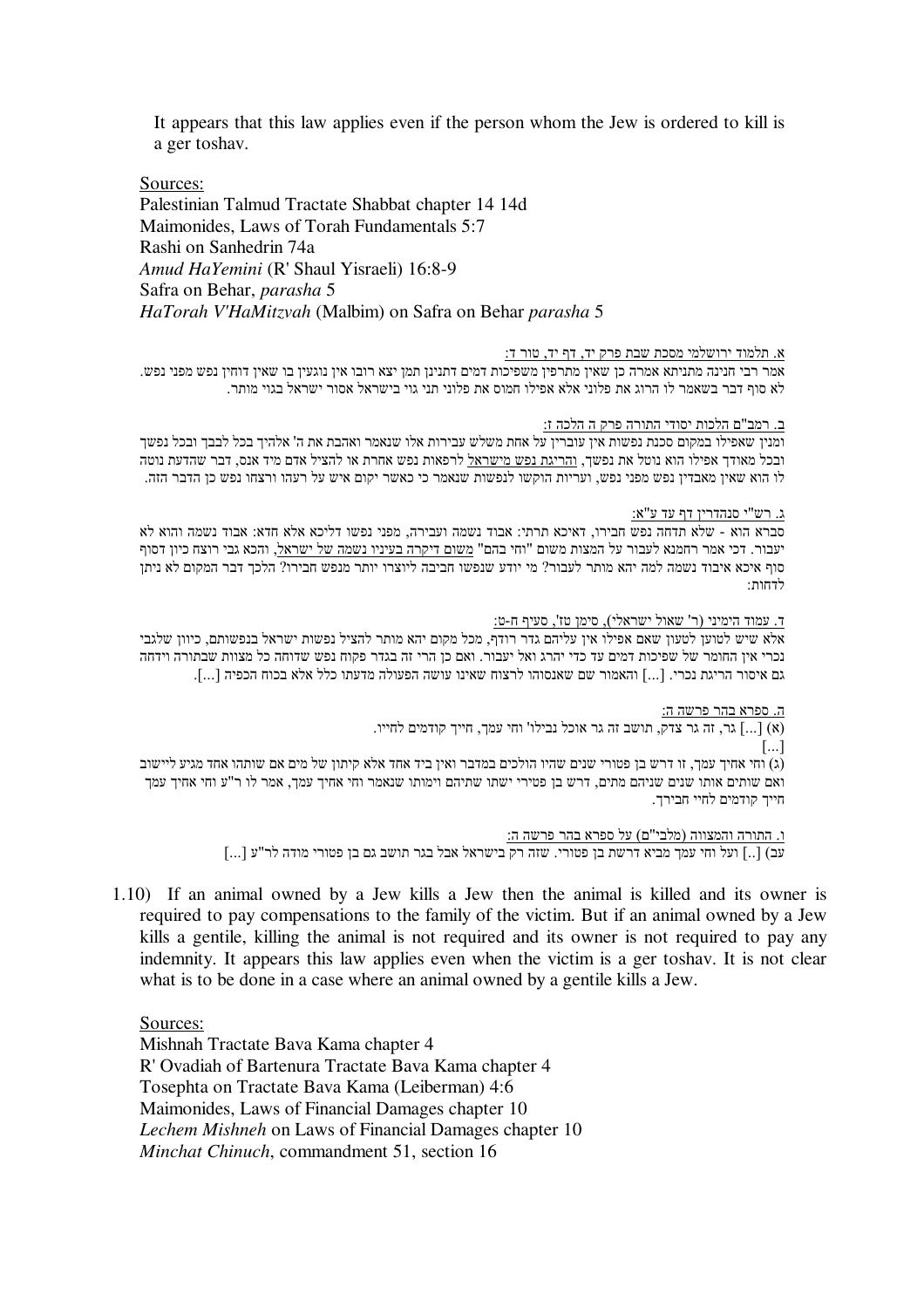#### <u>א. משנה מסכת בבא קמא פרק ד:</u>

#### משנה ה

שור שנגח את האדם ומת מועד משלם כופר ותם פטור מן הכופר וזה וזה חייבים מיתה וכן בבן וכן בבת נגח עבד או אמה נותן שלשים סלעים בין שהוא יפה מנה ובין שאינו יפה אלא דינר אחד:

משנה ו

שור שהיה מתחכך בכותל ונפל על האדם; נתכוין להרוג את הבהמה והרג את האדם [לגוי] <לעובד כוכבים> והרג בן ישראל לנפלים והרג בן קיימא פטור:

### <u>ב. ר' עובדיה מברטנורא מסכת בבא קמא פרק ד:</u>

משנה ה

מועד משלם כופר - ואע"ג דבקמא דנגח קטלינן ליה, אשכחינן מועד, כגון שהרג שלשה נכרים. אי נמי, שהרג שלשה ישראל טריפה. דאטריפה לא קטלינן ליה, דגברא קטילא קטיל. אי נמי, דקטיל וערק לאגמא לאחר שהעידו בו: וכן בבן וכן בבת - תינוק ותינוקת. חייב עליהו סקילה וכופר כגדולים:

#### <u>ג. תוספתא מסכת בבא קמא (ליברמן) פרק ד הלכה ו:</u>

יש כן חייב בכופר וחייב במיתה חייב במיתה ופטור מן הכופר חייב בכופר ופטור מן המיתה פטור מן הכופר ופטור במיתה שור מועד שהמית חייב בכופר וחייב במיתה שור תם שהמית ושור חרש שוטה וקטן שהמית המית גר ועבד משוחרר חייב במיתה ופטור מן הכופר שור שהיה מתחכך בכותל ונפל על האדם נתכוין להרוג את הבהמה והרג את האדם לנכרי והרג בן ישראל לנפלים והרג בן קיימא חייב בכופר ופטור מן המיתה ולעניין הנזקין ר' יהודה מחייב ור' שמעון פוטר שנ' כי יגח עד שיתכוין ליגח ואם היה תם פטור מן הכופר ופטור מן המיתה המית גוי בן שמונה פטור מן הכופר ופטור מן המיתה ר' יהודה או' שור המדבר ושור הקדש ושור גר שמת ואין לו יורשים פטור שנ' והועד בבעליו ולא ישמרנו אין בעלין לאלו יתר על כן אמ' ר' יהודה המית כשהוא של הדיוט ולא הספיק לעמוד בדין עד שהקדישו בעליו המית כשהוא של גר ולא הספיק לעמוד בדין עד שמת הגר פטור שנ' ולא ישמרנו בעליו והמית ששוות המתתו לשעת עמידתו בבית דין חייב את שלא שוות המתתו לשעת עמידתו בבית דין פטור.

#### ד. רמב"ם הלכות נזקי ממון פרק י:

#### הלכה א

שור שהמית את האדם בכל מקום בין גדול בין קטן בין עבד בין בן חורין אחד תם ואחד מועד הרי זה נסקל, ואם המית את הגוי פטור כדיניהם.

הלכה ב

ואחד השור ואחד שאר בהמה חיה ועוף שהמיתו הרי אלו נסקלין. מה בין תם שהרג את האדם למועד שהרג, שהתם פטור מן הכופר והמועד חייב בכופר ובלבד שיהיה מועד להרוג.

הלכה ג

והואיל וכל בהמה חיה ועוף שהרגו אדם נסקלין היאך ימצא מועד להרוג עד שישלמו בעליו את הכופר, כגון שהרג שלשה גויים ואחר כך הרג ישראל שהמועד לגויים הרי זה מועד לישראל, או שהרג שלשה ישראל טרפה ואחר כך הרג שלם [...]

> $[...]$ הלרה וז

אין הבהמה נסקלת אם המיתה עד שתתכוון להזיק למי שהיא חייבת עליו סקילה, אבל שור שהיה מתכוון להרוג את הבהמה והרג את האדם, נתכוון לנכרי והרג בן ישראל, נתכוון לנפלים והרג בן קיימה פטור מן המיתה, ואם היה מועד הבעלים חייבין בכופר, או בקנס אם המית עבד, אע"פ שהרג בלא כוונה הואיל והוא מועד לזה.

#### <u>ה. לחם משנה על הלכות נזקי ממון פרק י:</u>

ואם המית את הגוי פטור בדיניהם – מה שכתב בדיניהן רמז לתת טעם למה כשהרג שור של גוי את ישראל חייב כופר וכשהרג שור של ישראל לגוי פטור מכופר ונתן הטעם שנתן לעיל בפרק ח' הלכה ה' דבהא כדיניהן עבדינן להו ומשום הכי פטור אבל כששור של גוי הרג את ישראל משלם כופר משום קנס שקנסו להם כמו שכתב גבי נזיקין.

# <u>ו. מנחת חינוך, מצווה נא', אות ט</u>ז:

ואם השור הרג אדם טריפה או עובד כוכבים, ואפילו בן נח [גר תושב], אינו נהרג, כן הוא כאן בש"ס מא' ע"א ור"מ ה"ג. ושור של בן נח שהרג לישראל, אפשר להרמב"ן (בראשית לד, יג) דמצווים על הדינים כמו ישראל, אם כן השור בסקילה גם כן. [...] ולדעת הר"מ דאין מצווים על הדינים כמו ישראל, אפשר דאין השור בסקילה כלל [...].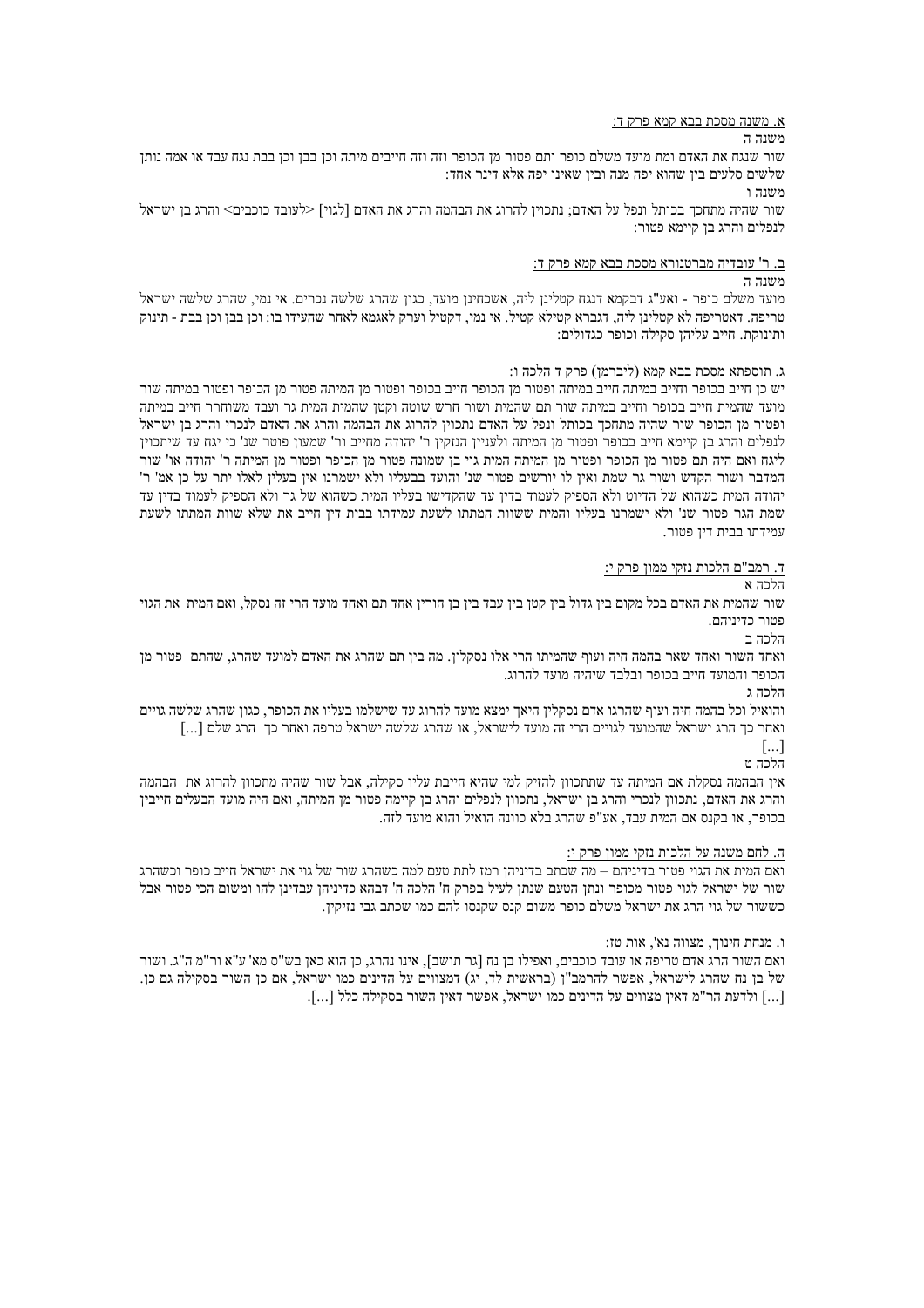# **2. Robbing, cheating and returning lost items to a gentile**

2.1) According to some halachic sources, robbing and stealing from a gentile is permissible in principle, and forbidden only because (and when) there is a danger that it will cause the profaning of God's name or that it may cause harm to Jews. Other sources disagree and claim that robbing and stealing from a gentile is forbidden in any situation. It appears that robbing and stealing from a ger toshav is forbidden by the Torah, according to all opinions.

# Sources:

Sifrei Devarim, *piska* 344 Tosephta on Tractate Avodah Zarah (Zuckermandel) 8:5 Tosephta on Tractate Bava Kama (Leiberman) 10:15 Safra on Behar Sinai chapter 9 Babylonian Talmud Tractate Sanhedrin 57a Rashi on Tractate Sanhedrin 57a Babylonian Talmud Tractate Bava Metzia 111b Babylonian Talmud Tractate Bava Kama 113a Eliyahu Rabbah (Ish Shalom) *parasha* 16 Maimonides, Laws of Robbery and Loss 5:2 Maimonides, Laws of Theft 1:1 Novella of the Ran on Sanhedrin 57a Palestinian Talmud Tractate Bava Kama chapter 4 4b Tur Choshen Mishpat 348 Beit Yosef Choshen Mishpat 348 Shulchan Aruch Choshen Mishpat 348:2 Shulchan Aruch Choshen Mishpat 359:1 Shulchan Aruch Choshen Mishpat 28:1 *Yam Shel Shlomo* on Bava Kama 10:20 Maimonides, Laws of Robbery and Loss 6:7 Maimonides, Laws of Robbery and Loss 6:11 Shulchan Aruch Choshen Mishpat 370:3

## <u>א. ספרי דברים פיסקא שמד:</u>

דבר אחר אף חובב עמים מלמד שלא חלק להם הקדוש ברוך הוא חיבה לאומות העולם כדרך שחלק לישראל תדע לך שכן שהרי אמרו גזילו של נכרי מותר ושל ישראל אסור וכבר שלחה מלכות שני סרדיטיאות ואמרה להם לכו ועשו עצמכם יהודים וראו תורתם מה טיבה הלכו אצל רבן גמליאל לאושא וקראו את המקרא ושנו את המשנה מדרש הלכות והגדות בשעת פטירתם אמרו להם כל התורה נאה ומשובחת חוץ מדבר אחד זה שאתם אומרים גזילו של גוי מותר ושל ישראל אסור ודבר זה אין אנו מודיעים למלכות.

> <u>ב. תוספתא מסכת עבודה זרה (צוקרמאנדל) פרק ח הלכה ה:</u> על הגזל גנב גזל וכן מוצא יפת תואר וכן כיוצא בו גוי בגוי וגוי בישראל אסור וישראל בגוי מותר:

<u>ג. תוספתא מסכת בבא קמא (ליברמן) פרק י הלכה טו:</u> הגוזל את הגוי חייב להחזיר לגוי חמור גזל הגוי מגזל ישראל הגוול את הגוי ונשבע ומת חייב להחזיר מפני חילול השם.

<u>ד. ספרא פרשת בהר סיני פרק ט:</u>

(ב) רבי שמעוז אומר מניו שגזל העכו"ם גזל ת"ל אחרי נמכר יכול מושכו ויצא תלמוד לומר גאולה תהיה לו. יכול יגלום עליו תלמוד לומר וחשב עם קונהו ידקדק עמו: (ג) או אינו מדבר אלא בעכו"ם שאינו תחת ידך וכי מה אתה יכול לעשות לו כשהוא אומר ויצא בשנת היובל הוא ובניו עמו הא בעכו"ם שתחת ידך הכתוב מדבר אם כן דברה תורה בעכו"ם שתחת ידך. על אחת כמה וכמה בעכו"ם שאינו תחת ידך. אם כן החמירה התורה על גזילו של עכו"ם קל וחומר על גזילו של ישראל: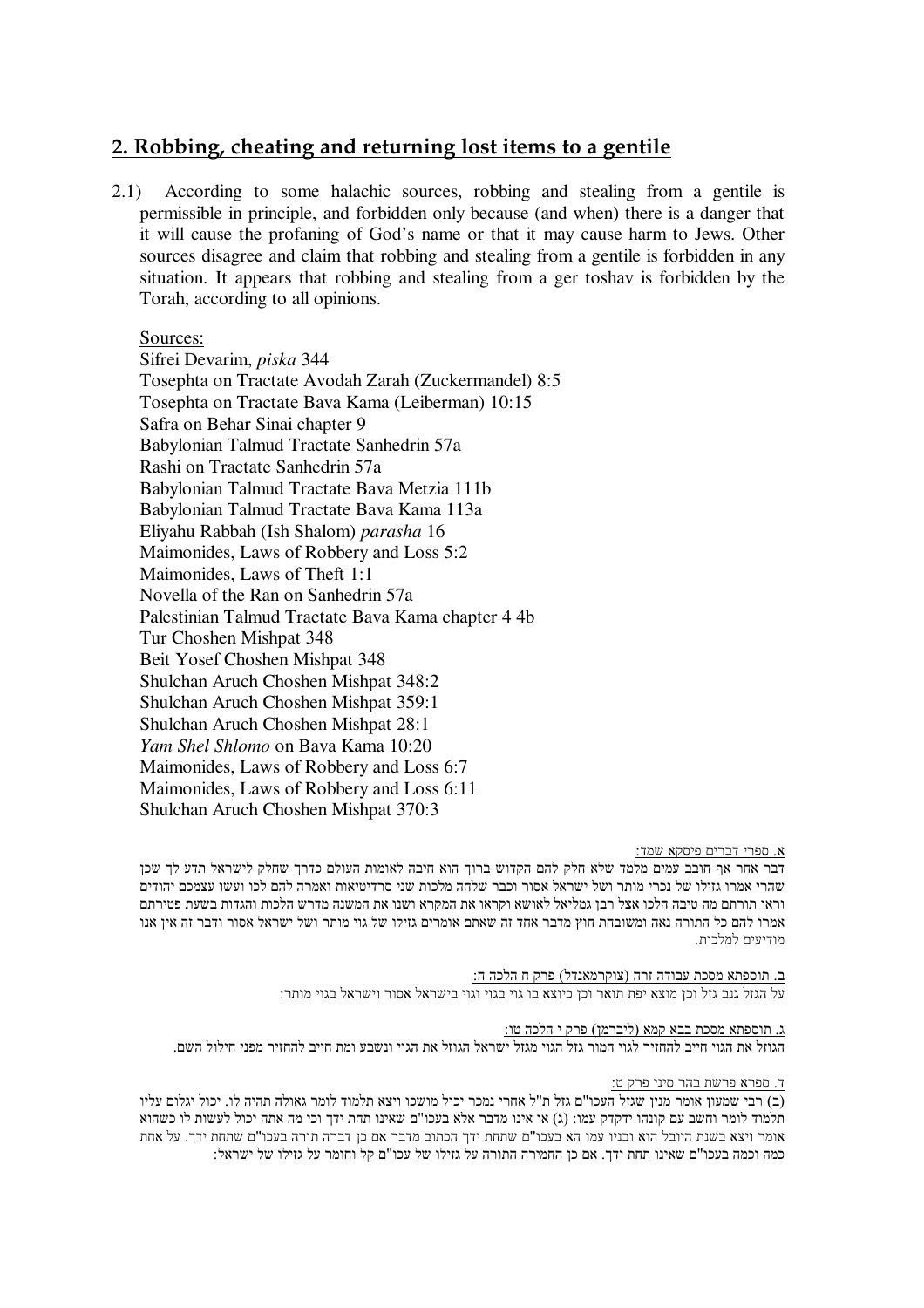#### <u>ה. תלמוד בבלי מסכת סנהדרין דף נז עמוד א:</u>

והתניא: על הגזל, גנב וגזל, וכן יפת תואר, וכן כיוצא בהן - נכרי בנכרי ונכרי בישראל - אסור, וישראל בנכרי - מותר. רש"י מסכת סנהדרין דף נז עמוד א ישראל בנכרי מותר - דלא תעשוק את רעך כתיב (ויקרא יט) ולא נכרי, ומדרבנן איכא למאן דאסר משום חילול השם בהגוזל בתרא (בבא קמא קיג, א).

#### <u>ו. תלמוד בבלי מסכת בבא מציעא דף קיא עמוד ב:</u>

ותנא קמא דמאחיך האי רעך מאי עבדי ליה? - ההוא מיבעי ליה לכדתניא: רעך ולא נכרי? נכרי מאחיך נפקא! - חד למשרא  $^{2}$ עושקו, וחד למשרא גזלו [וקסבר גזל נכרי מותר]<sup>2</sup>.

#### ז. תלמוד בבלי מסכת בבא קמא דף קיג עמוד א:

וגזל [גוי] <כנעני> מי שרי? והתניא: אמר ר' שמעון, דבר זה דרש ר"ע כשבא מזפירין: מנין לגזל [גוי] <כנעני> שהוא אסור? ת"ל: (ויקרא כ"ה) אחרי נמכר גאולה תהיה לו, שלא ימשכנו ויצא, יכול יגלום עליו? ת"ל: (ויקרא כ"ה) וחשב עם קונהו, ידקדק עם קונהו! אמר רב יוסף. לא קשיא: הא [בגוי] <בכנעני>. הא בגר תושב. אמר ליה אביי. והא תרוייהו גבי הדדי כתיבי: לא לך אלא לגר, שנאמר: (ויקרא כ"ה) לגר, ולא לגר צדק אלא לגר תושב, שנאמר: לגר תושב, משפחת גר - זה [הגוי] <העובד כוכבים>. כשהוא אומר או לעקר - זה הנמכר לעבודת כוכבים! אלא אמר רבא. לא קשיא: כאן בגזילו, וכאן בהפקעת הלוואתו. א"ל אביי: עבד עברי - הפקעת הלוואתו הוא! רבא לטעמיה, דאמר רבא: עבד עברי גופו קנוי. אמר רב ביבי בר גידל אמר ר"ש חסידא: גזל [גוי] <כנעני> אסור, אבידתו מותרת; גזילו אסור, דאמר רב הונא: מנין לגזל [הגוי] <הכנעני> שהוא אסור? שנאמר: (דברים ו') ואכלת את כל העמים אשר ה' אלהיך נותן לך, בזמן שהן מסורים בידך, ולא בזמן שאינם מסורין בידך;

#### ח. אליהו רבה (איש שלום) פרשה טז:

אמר לי, רבי מעשה היה בי, שמכרתי לגוי ארבעה כורים של תמרים, ומדדתי לו בבית אפל מחצה על מחצה, אמר לי אתה ואלהים אשר בשמים יודע על מדה שאת מודד לי, מתוך שמדדתיו לא חסרתיו שלש סאין של תמרין, לאחר מיכן נטלתי את המעות ולקחתי בהן כד אחד של שמן, והנחתיו במקום שמכרתי התמרים לגוי, נקרע הכד ונשפך השמן והלך לו, אמרתי לו, בני הכתוב אומר, לא תעשוק את רעד (ויקרא י"ט י"ג), רעד הרי הוא כאחיך, ואחיך הרי הוא כרעך, הא למדת, שגזל הגוי גזל, ואין צריך לומר אפילו של אח, ומתוך שהקב"ה ראה את בני אדם בעונותיהן שהן עושקין וגוזלין וחומסין זה בזה, חזר ופירש בקבלה על ידי יחזקאל בן בוזי הכהן, ואביו כי עשק עושק וגזל גזל אח (יחזקאל י"ח י"ח).

#### ט. רמב"ם הלכות גזלה ואבדה פרק א הלכה ב:

ואסור לגזול כל שהוא דיו תורה. אפילו גוי עובד עבודה זרה אסור לגזלו או לעשקו, ואם גזלו או עשקו יחזיר.

#### י. רמב"ם הלכות גניבה פרק א הלכה א:

כל הגונב ממון משוה פרוטה ומעלה עובר על לא תעשה שנ' (ויקרא י"ט י"א) לא תגנבו. ואין לוקין על לאו זה שהרי ניתן לתשלומין שהגנב חייבה אותו תורה לשלם, ואחד הגונב ממון ישראל או הגונב ממון גוי עובד עבודה זרה ואחד הגונב את הגדול או את הקטן.

#### יא. חדושי הר"ן על סנהדרין דף נז ע/א:

כותי בכותי וכותי בישראל אסור וישראל בכותי מותר. הא אתיא אליבא דמ"ד דגזל כותי מותר מן התורה ופלוגתא היא בפ" הגוזל בתרא (קי"ג ב') ומיהו מדרבנן אסור מפני חילול השם וכדאיתא התם, ומשמע לי מסתמא דהכי הלכה דגזל הכותי מותר מדאורייתא וכדאמרי' בעלמא ובפ' שור שנגח ד' וה' (ל"ח א') עמד וימודד ארץ ראה ויתר גוים ראה ז' מצות שנצטוו בני נח ולא קיימם עמד והתיר ממונם.

#### יב. תלמוד ירושלמי מסכת בבא קמא פרק ד דף ד טור ב:

מעשה ששילח המלכות שני איסרטיוטות ללמוד תורה מרבן גמליאל ולמדו ממנו מקרא משנה תלמוד הלכות ואגדות ובסוף אמרו לו כל תורתכם נאה ומשובחת חוץ משני דברים הללו שאתם אומרי' בת ישר' לא תיילד לנכרית אבל נכרית מיילדת לבת ישראל בת ישראל לא תניק בנה של נכרית אבל נכרית מניקה לבת ישראל ברשותה גזילו של ישר' אסור ושל נכרי מותר באותה שעה גזר רבן גמליאל על גזילות נכרי שיהא אסור מפני חילול השם.

#### יג. טור חושן משפט סימן שמח:

אסור לגנוב אפילו כל שהוא אפי' דרך שחוק ואפי' ע"מ להחזיר או ע"מ לשלם הכל אסור שלא ירגיל עצמו בכך וכל הגונב אפי' ש"פ עובר על לאו דלא תגנובו וחייב לשלם: אחד הגונב מישראל בין קטן בין גדול ואחד הגונב מעובד [ע"ז] <כו"ם> שגניבתו אחורי

#### יד. בית יוסף חושן משפט סימן שמח:

ומה שאמר ואחד הגווב מעובד עבודה זרה שגניבתו אסור. כ"כ הרמב"ם ז"ל (שם) וכתב הרב המגיד בפרק הגוזל ומאכיל (קיג:) דגזל הגוי אסור והוא הדין לגניבה ואיתא בשאר דוכתי עכ"ל:

. מתוקן עפ"י ההערות במהדורת שטיינזלץ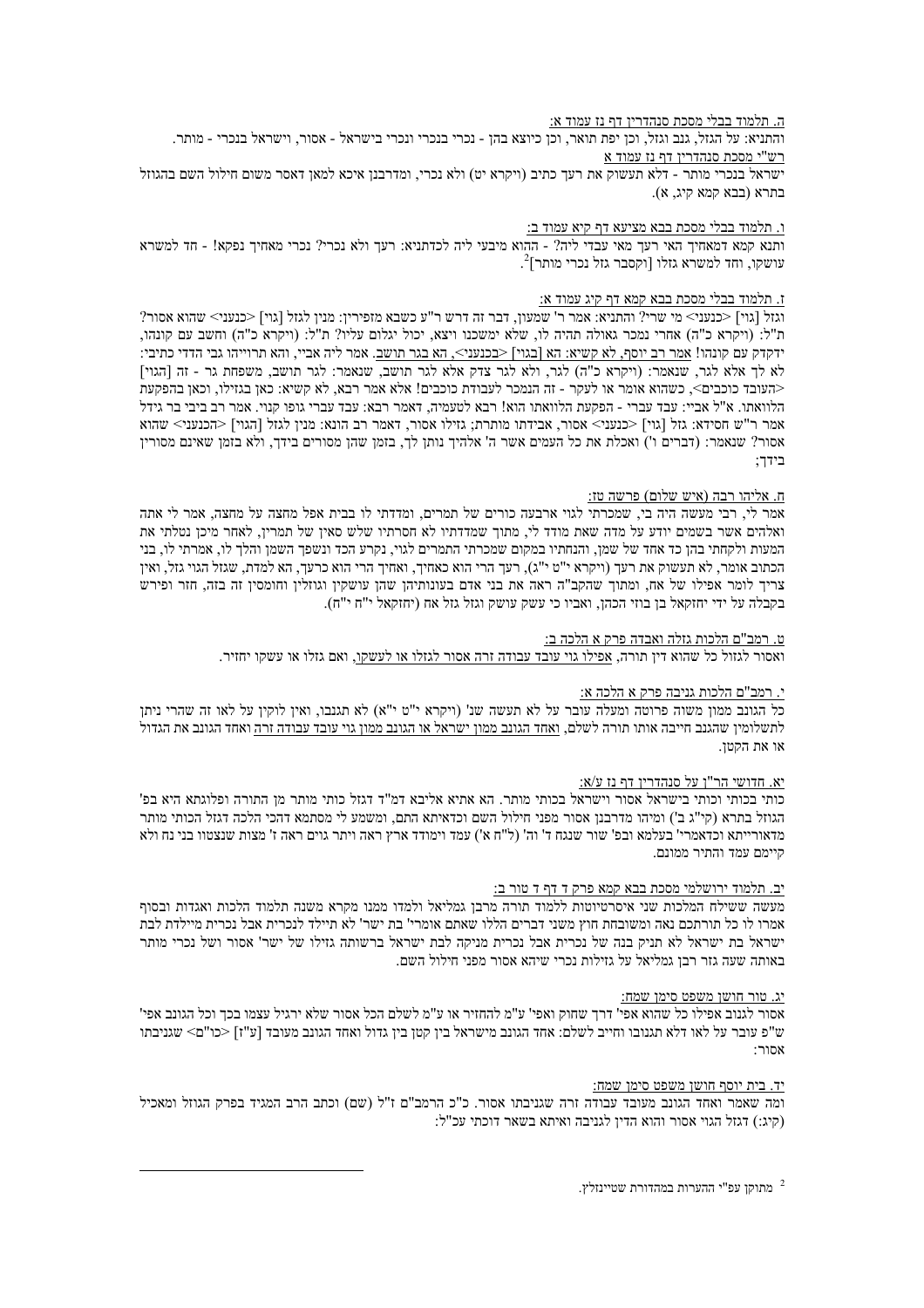# <u>טו.שולחן ערוך חושן משפט סימן שמח סעיף ב:</u>

כל הגונב אפילו שוה פרוטה עובר על לאו דלא תגנובו (ויקרא יט, יא) וחייב לשלם, אחד הגונב ממון ישראל או הגונב ממון של גוים, ואחד הגונב מגדול או מקטן.

# <u>טז. שולחן ערוך חושן משפט סימן שנט סעיף א:</u>

אסור לגזול או לעשוק אפילו כל שהוא, בין מישראל בין [מגוי] <מעובד כוכבים>; ואם הוא דבר דליכא מאן דקפיד ביה, שרי; כגון ליטול מהחבילה או מהגדר לחצות בו שיניו; ואף זה אוסר בירושלמי, ממידת חסידות.

# <u>יז. שולחן ערוך אבן העזר סימן כח סעיף א:</u>

המקדש את האשה בגזל או בגניבה או בחמס. אם נתייאשו הבעלים, ונודע שקנה אותו דבר ביאוש. הרי זו מקודשת. ואם לאו,  $\sim$ ובה הקודשת. הגה: קדשה בגזל או גניבת [גוי] <עובדי כוכבים>, הוי מקודשת דהא אינה צריכה להחזיר רק מכח קידוש השם (מהרי"ו סי' קל"ח).

## <u>יח. ים של שלמה, ב"ק, פרק י', סימן כ':</u>

**…**            !

ומה שכתב רש"י מפני חילול השם. לא נראה לי כלל, דגזל הגוי אסור אפילו בלא חילול השם. אלא נראה לי משום שירחיק עצמו מן הכיעור ודומה לו ויאכל וישתה את שלו, ולא ירגיל את עצמו בגניבה וגזילה. [...] ולא הבנתי דבריהם במה שכתבו איסור הגניבה משום חלול השם. הלא גניבה וגזילה גבי גוי אסור אפילו בליכא חילול השם כמו גבי ישראל. וכן כתב הרמב"ם . אחד הגונב מישראל או מן הגוי עובד ע"ז עובר בלאו דלא תגנוב. וכן כתב גבי גזל

<u>יט. רמב"ם הלכות גזלה ואבדה פרק ו הלכה ז:</u>

דברים הרבה אסרו חכמים משום גזל והעובר עליהן הרי זה גזלן מדבריהם, כגון מפריחי יונים והמשחקין בקוביא.

# <u>כ. רמב"ם הלכות גזלה ואבדה פרק ו הלכה יא:</u>

והמשחק בקוביא עם הגוי אין בו איסור גזל אבל יש בו איסור עוסק בדברים בטלים שאין ראוי לאדם שיעסוק כל ימיו אלא בדברי חכמה ובישובו של עולם.

<u>כא. שולחן ערוך חושן משפט סימן שע סעיף ג:</u>

וואר ביאו בס"ו) יש מי שאומר שהמשחק בקוביא עם [הגוי] <העובד כוכבים> אין בו משום גזל, אבל יש בו איסור עוסק ( בדברים בטלים, שאין ראוי לאדם שיעסוק כל ימיו אלא בדברי חכמה ויישובו של עולם.

2.2) In a commercial transaction, if a Jew charges an exorbitant price or conceals the low quality of the goods from a gentile customer he does not owe the gentile any compensation (as he would owe a Jewish customer). According to some opinions, it appears that this law is not applied to a ger toshav; it is forbidden to cheat him and therefore he must be compensated if he is cheated. In any case, it is clear that if a gentile charges an exorbitant price or conceals the low quality of the goods from a Jewish customer, he owes the Jew compensation.

Sources: Babylonian Talmud Tractate Bechorot 13b Maimonides, Laws of Sales 13:7 Tur Choshen Mishpat 227:30 Shulchan Aruch Choshen Mishpat 227:26 Minor Tractates, Tractate Gerim chapter 3 Palestinian Talmud Tractate Yevamot chapter 8 8d:1

א. תלמוד בבל<u>י מסכת בכורות דף יג עמוד ב:</u>

אמרי: לעמיתך אתה מחזיר אונאה, ואי אתה מחזיר אונאה [לגוי] <לכנעני>; [לגוי] <לכנעני> - (ויקרא כ"ה) מאל תונו איש את אחיו נפקא! חד [בגוי] <בכנעני> וחד בהקדש, וצריכי: דאי כתב רחמנא חד, הוה אמינא: [לגוי] <לכנעני> הוא דאין לו אונאה, אבל הקדש - יש לו אונאה, קמ"ל.

<u>ב. רמב"ם הלכות מכירה פרק יג הלכה ז:</u>

האוי] <העכו"ם> אין לו הונייה שנאמר איש את אחיו, [וגוי] <ועכו"ם> שהונה את ישראל מחזיר הונייה בדינין שלנו, לא יהיה זה חמור מישראל.

<u>ג. טור חושן משפט סימן רכז סעיף ל:</u>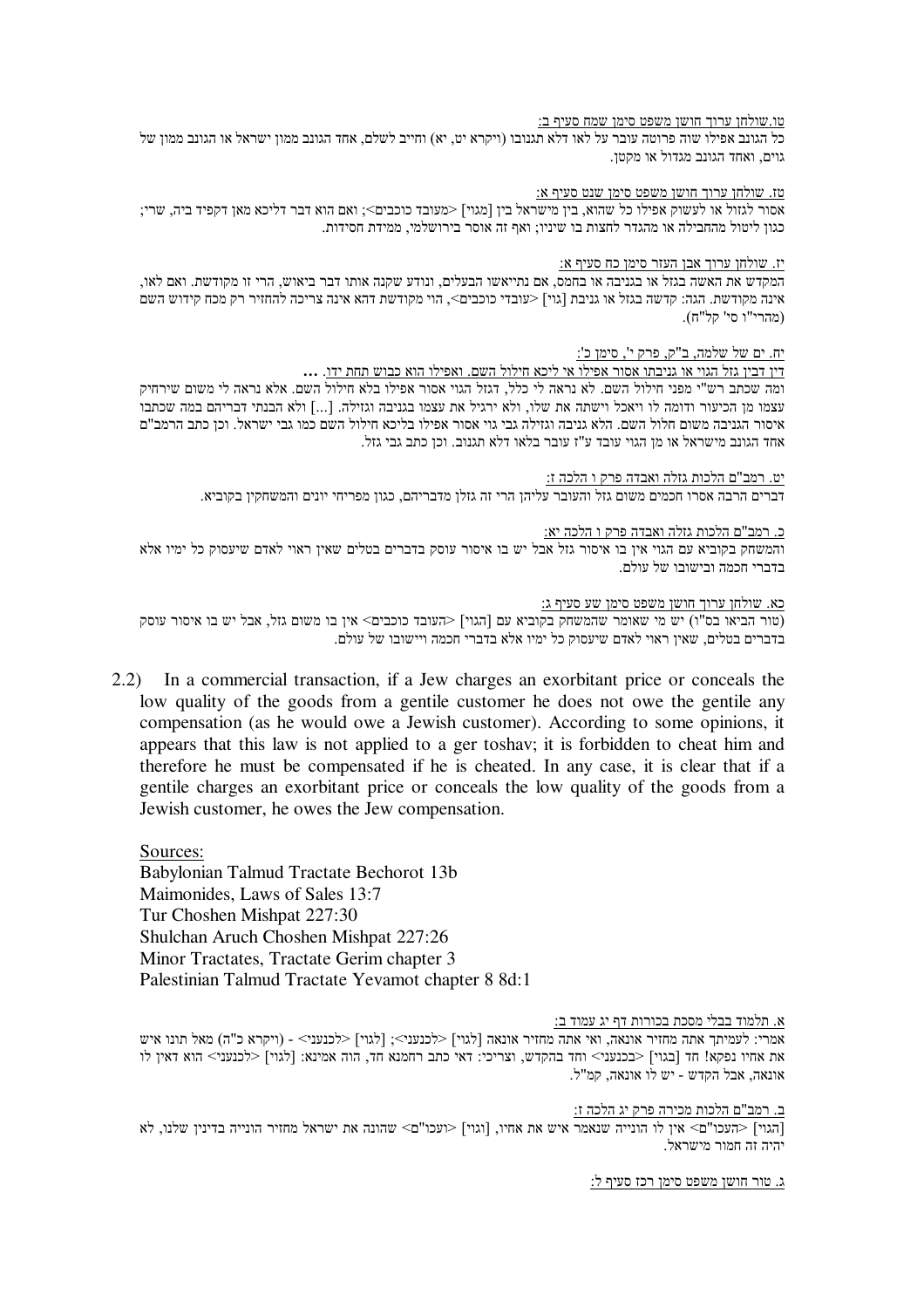|הגוי] <הכנעני עובד כוכבים> אין לו אונאה [וגוי] <וכנעני> שאינה לישראל מחזיר האונאה דלא יהא כח [הגוי] <הכנעני ≺וכבים> אין לו חמור משל ישראל:

<u>ד. שולחן ערוך חושן משפט סימן רכז סעיף כו:</u>

[וגוי] <ועובד כוכבים> שהונה את ישראל " את אחיו וגו" (ויקרא כה, יד); [וגוי] <ועובד כוכבים> שהונה את ישראל " (ואונאה, שנאמר: איש את אחיו וגו" (ויקרא כה, יד); מחזיר אונאה כדינים שלנו, שלא יהיה זה חמור מישראל.

<u>ה. מסכתות קטנות מסכת גרים פרק ג</u>

הלכה א איזהו גר תושב. כל שקיבל עליו שלא לעבוד עבודה זרה דברי רבי מאיר, רבי יהודה אומר כל שקיבל עליו שלא להיות אוכל נבילות. הלכה ב

[..] ועוברים עליו משום בל תונה ובל תעשוק ובל תלין פעולת שכיר.

<u>ו. תלמוד ירושלמי מסכת יבמות פרק ח דף ח טור ד ה"א</u> אמר רבי יוסה שלא תאמר והוא שווה לישראל בשלשה דברים בלא תעשוק ולא תונה וגולה כישראל.

2.3) When a Jew owes money to a gentile who has passed away, the Jew is not obliged to repay the debt to the heirs, provided the latter do not know about the debt. If the heirs ask the Jew whether he owed money to the deceased, it is even permissible to lie to them and deny the debt (provided the Jew knows for sure that they do not know about the debt, so that the name of G-d will not be profaned by his lie).

# Sources:

Shulchan Aruch Choshen Mishpat 283:1 Kitzur Shulchan Aruch 182:4 (uncensored edition included on the DBS version 9 CD)

<u>א. שולחן ערוך חושן משפט סימן רפג ס"ק א:</u> הגה: וישראל שהיה חייב [לגוי] <לעובד כוכבים> ומת, אם אין [גויים] <עובד כוכבים> יודעין מזה אינו חייב לפרוע ליורשיו (מרדכי פרק קמא דקידושין).

<u>ב. קצוש"ע פרק קפב' הלכה ד' (מתוך המהדורה הבלתי-מצונזרת המופיעה בתקליטור **DBS** גרסה 9):</u> אסור לעשוק את חברו אפילו כל שהוא שנאמר לא תעשוק את רעך. ואיזהו עושק, זה שבא ממון חברו לידו ברצון חברו, כגון שיש לו בידו הלואה או שכירות ואינו רוצה לשלם לו, או שמדחהו בלך ושוב לך ושוב. <u>וכיון דכתיב רעך, אינו אסור בגוי, והוא</u> שאין חילול השם בדבר, כגון שלוה מגוי ומת רשאי לכחש לבנו, שאינו יודע בבירור שהוא משקר. אבל כשהגוי יודע שהוא משקר אסור מפני חילול השם. ואף במקום שאינו יודע אינו רשאי אלא להפקיע הלואתו או שאר חוב שהוא חייב <u>לו,</u> אבל חפץ שהוא בעין אסור לכפור שהרי זה הוי גזל ממש. ולא עוד אלא אפילו קנה ממנו חפץ, אסור להטעות אותו בחשבון בנתינת המעות, כמו שנאמר וחשב עם קונהו דמיירי בגוי שהרי אינו מקנה לו החפץ אלא בעד הסכום שהשתוו, והמטעהו בחשבון המעות, הר"ז כגונב את החפץ ולא כמפקיע חובו. ואפילו גניבת דעת שאין בה חסרון מעות, אסור במו"מ כמ"ש בסי' ס"ג. ומ"מ אם הגוי טעה בעצמו, מותר אם לא יהיה חילול השם בדבר, שלא יוודע לו, ונכון שיאמר לו הישראל, ראה שעל חשבונך אני סומך.

2.4) In a commercial transaction, if a gentile makes a mistake in a Jew's favor (for example, if he gives back extra change), the money does not have to be returned to him, though it would to a Jew who made a similar mistake. Some commentators even say that a gentile may be actively and intentionally misled and deceived during a commercial transaction, provided he does not notice (and therefore God's name is not profaned). Others disagree and say that a Jew may only passively benefit from a gentile's mistake, but may not actively and intentionally mislead him.

Sources: Babylonian Talmud Tractate Bava Kama 113b Rashi on Tractate Bava Lama 113b Tur Choshen Mishpat 348 Maimonides, Laws of Robbery and Loss 11:4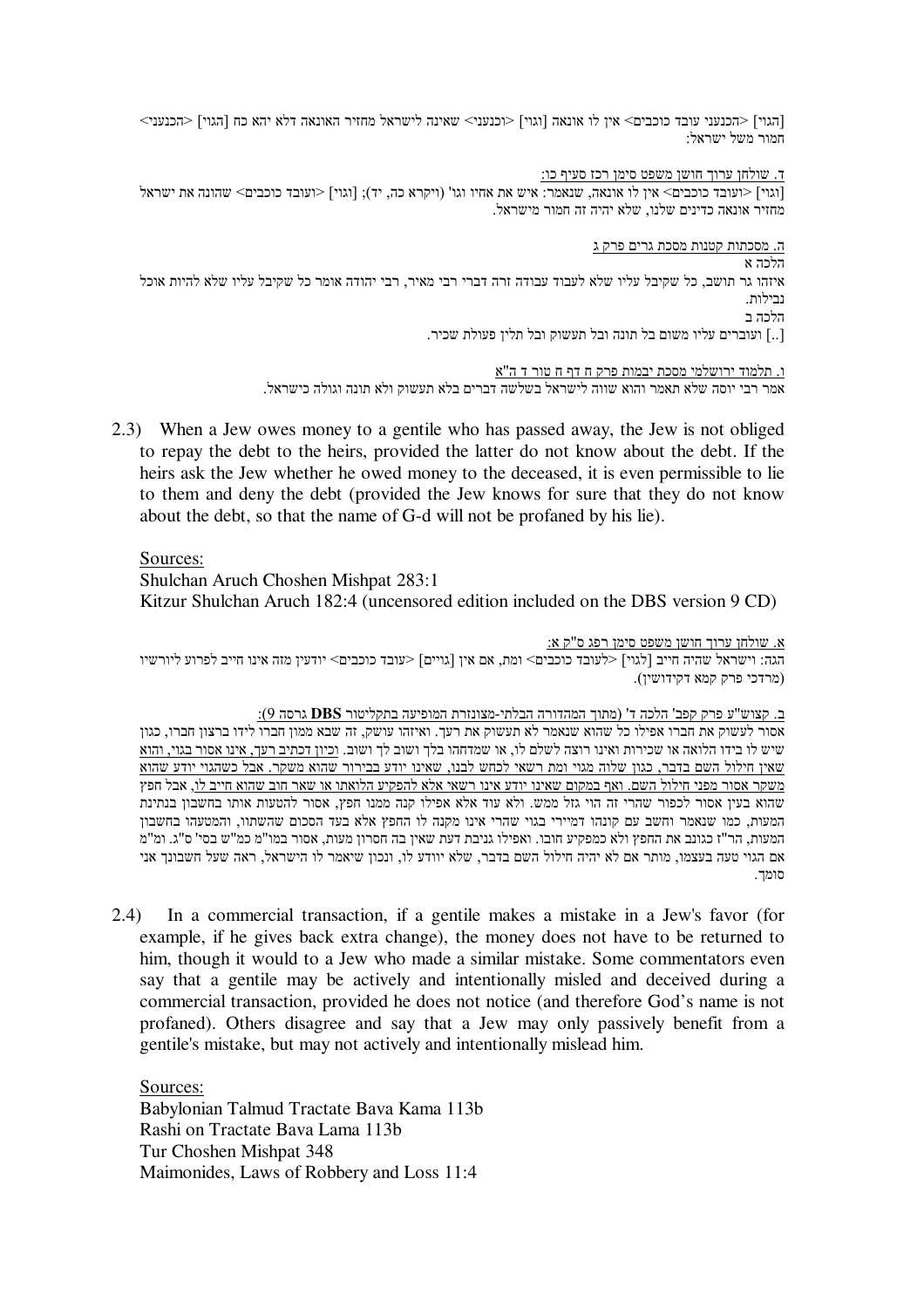# Maimonides, Laws of Sales 18:1 Shulchan Aruch Choshen Mishpat 348:2 Responsa of Maharsham, part 5 41

# <u>א. תלמוד בבלי מסכת בבא קמא דף קיג עמוד ב:</u>

אמר שמואל: טעותו מותרת; כי הא דשמואל זבן [מגוי] <מכותי> לקנא דדהבא במר דפרזלא בד' זוזי, ואבלע ליה חד זוזא. רב כהנא זבן [מגוי] <מכותי> מאה ועשרים חביתא במאה, ואבלע ליה חד זוזא, אמר ליה: חזי דעלך קא סמיכנא. רבינא זבן דיקלא הוא [וגוי] <וכותי> לצלחא, א"ל לשמעיה: קדם ואייתי מעיקרו, [דגוי] <דכותי> מניינא ידע. רב אשי הוה קאזיל באורחא, חזא שיבשא דגופנא בפרדיסא ותלי בה קיטופי דעינבי, אמר ליה לשמעיה: זיל חזי אי [דגוי] <דכותי> נינהו אייתי, אי דישראל נינהו לא אייתי לי. שמע ההוא [גוי] <כותי> דהוה יתיב בפרדיסא, אמר ליה: [דגוי] <דכותי> שרי? א"ל: [גוי] <כותי> שקיל דמי, ישראל לא שקיל דמי.

רש"י מסכת בבא קמא דף קיג עמוד ב: טעותו - היה חייב לו לישראל וטעה בחשבון דליכא חילול השם. לקנא דדהבא במר דפרזלא - מזרק של זהב בחזקת של נחושת. ואיבלע ליה זוזא - ועוד טעות אחרת שעיכב זוז מדמיו והטעהו בחשבון שלקח ג' במקום ד'. ואמר - רב כהנא [לגוי] <לכותי> חזי דעלך סמיכנא אינו מונה אותם כדי להוציא עצמו מן החשד ל"א [גוי] <כותי> אמר ליה לרב כהנא חזי דעלך סמיכנא זו שמעתי. לצלחא - לבקע. מעיקרו - פסקית של צד העיקר קח לצרכי שהן עבים. [דגוי] <דכותי> מניינא ידע - מנין הפסקים מנה אבל לא נתן עיניו כמה דקים יש וכמה גסים יש.  $1$  (שיר $1$ ישא - האורות קטופי - אשכולות.

# <u>ב. טור חושן משפט סימן שמח:</u>

אחד הגונב מישראל בין קטן בין גדול ואחד הגונב מעובד [עבודה זרה] <כו"ם> שגניבתו אסור: אבל טעותו <של כותי> [כגון להטעותו בחשבון או להפקיע הלוואתו] <היה> מותר ובלבד שלא יודע לו דליכא חילול השם:

> <u>ג. רמב"ם הלכות גזלה ואבדה פרק יא הלכה ד:</u> טעות הגוי כאבידתו ומותרת והוא שטעה מעצמו אבל להטעותו אסור.

# <u>ד. רמב"ם הלכות מכירה פרק יח הלכה א:</u>

אסור לרמות את בני אדם במקח וממכר או לגנוב את דעתם. ואחד [גויים] <עובד כוכבים> ואחד ישראל שוים בדבר זה. היה יודע שיש בממכרו מום יודיעו ללוקח, ואפילו לגנוב דעת הבריות בדברים אסור.

# <u>ה. שולחן ערוך חושן משפט סימן שמח סעיף ב:</u>

כל הגונב אפילו שוה פרוטה עובר על לאו דלא תגנובו (ויקרא יט, יא) וחייב לשלם, אחד הגונב ממון ישראל או הגונב ממון של גוים, ואחד הגונב מגדול או מקטן. הגה: טעות [גוי] >עובד כוכבים>, כגון להטעותו בחשבון או להפקיע הלואתו, מותר, ובלבד שלא יודע לו, דליכא חילול השם (טור ס"ג). ויש אומרים דאסור להטעותו, אלא אם טעה מעצמו, שרי. (מרדכי פרק הגוזל בתרא).

## ו. שו"ת מהרש"ם חלק ה סימן מא:

[…] וכבר ביארתי דנגד העכו"ם הוי רק הפקע"ה [הפקעת הלואה] ואסור לזה להודיע להעכו"ם וזכה הלוקח בשלו ואף דבדד"מ| אסור להפקיע מעות עכו"ם ודאי דאין לנו לפסוק נגד ד"ת, ואף שדעת מאירי הובא באס"ז ב"ק קי"ג דבעכו"ם הגדורים בדרכי דתות ל"ש ד"ז הנה מדברי כל הפוסקים ל"נ כן וע' בש"ך יו"ד קנ"ח בעכו"ם שאינו מקיים ז"מ [ז' מצוות] וכו' וכבר נודע מד' רמב"ם פ"ח ממלכים דבעינן שיקבל ז"מ מפני ציווי מרע"ה ולא מהכרע הדעת וא"כ רוב עכו"ם שבזה"ז אינם בגדר זה וכיון דגופו מותר מכ"ש ממונו כדאי' בב"ק קי"ז וכל האיסור לשי' כמ"פ רק מדרבנן משום ח"ה [חילול ה'] כנודע וכ"ה בירושלמי פ"ד דב"ק ה"ג להדי' דכל גז"ע [גזל עכו"ם] הוי רק תקנת ר"ג משום ח"ה אבל ברמב"ם פ"י מעכו"ם מוכח כדעת הט"ז שם אבל י"ל דלשי' אזיל דס"ל גז"ע מה"ת וע' בתוס' ע"ז ס"ד ע"ב שכ' דדוקא אחר שדנוהו ב"ד חייב העכו"ם על ז"מ שלו אבל היינו שאין העכו"ם חייב מיתה שיהי' מחויבים להרגו אבל מ"מ י"ל דאין בזה איסור וכד' הש"ך ונהי שאני רגיל לומר ולהזהיר שלא יעשו לכתחלה דבר נגד עכו"ם מכח דברי המאירי אבל ח"ו להוציא ממון והוא פשוט בפי כל ב"ד שבישראל לדון עפ"י הש"ע דהפקע"ה שרי גם בזה"ז והראוני שמבואר בב"י סי' רס"ו להדיא כן וכ"מ משאר פוסקי' וסוגי' דעלמא הכי והפוסק להיפוך הוי כטועה בש"ה [בשיקול הדעת] עכ"פ.

2.5) According to most opinions if a gentile loses something, it is forbidden to return it to him. Considerations such as compassion or sympathy for his loss do not make the return permissible. But if a Jew who found the lost item presumes that its return will glorify the name of G-d (for as a result the gentiles will glorify the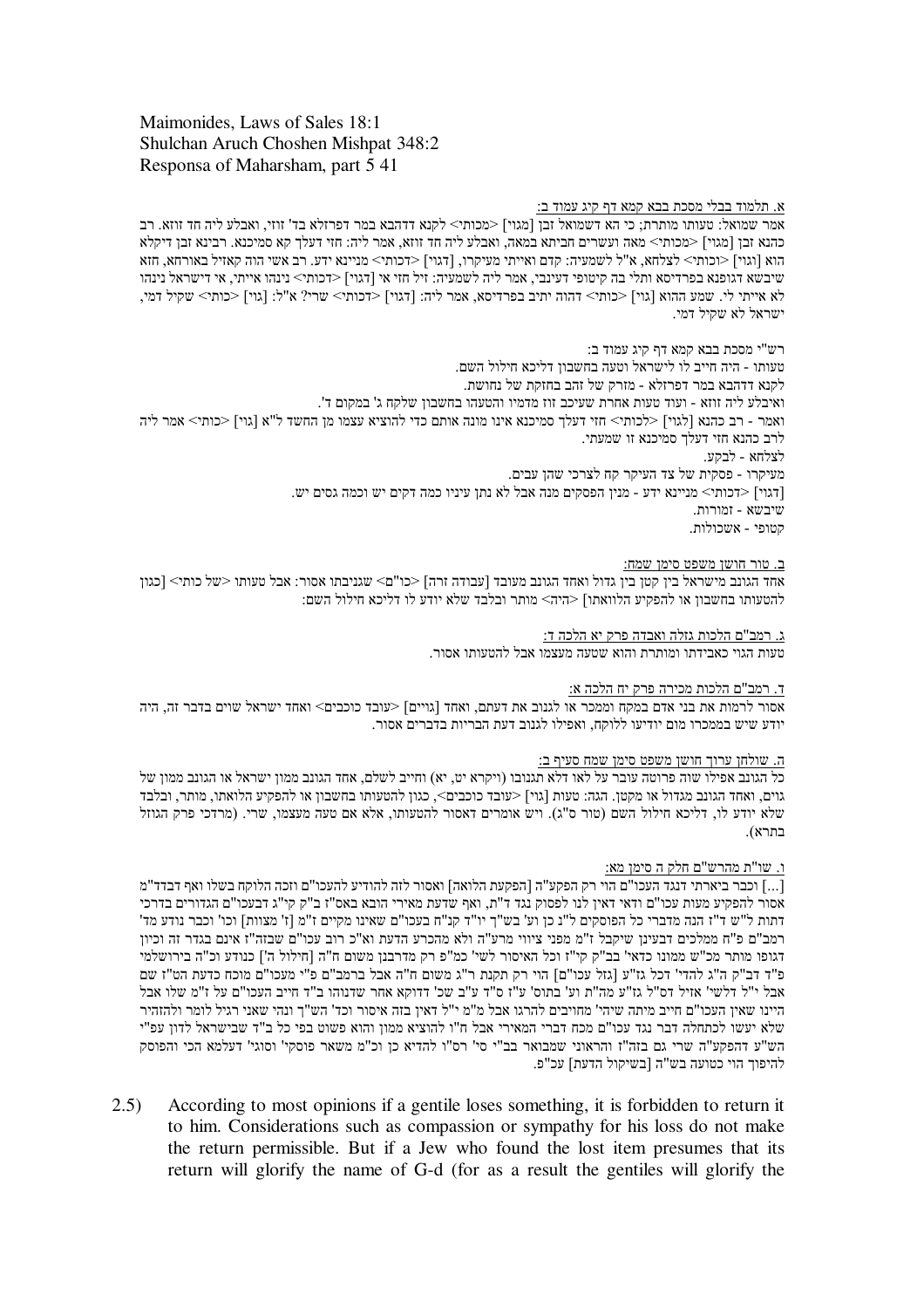Jewish people and their religion) it is permissible and even a commandment to return it to a gentile. However, if there is a danger that not returning it will cause the profanation of G-d's name or may cause harm to Jews, then it must be returned to the gentile.

Sources:

Babylonian Talmud Tractate Bava Kama 113b Babylonian Talmud Tractate Sanhedrin 76b Mishnah Tractate Machshirin 2:8 Maimonides, Laws of Robbery and Loss 11:3 Shulchan Aruch Choshen Mishpat 266 *Yam Shel Shlomo* on Bava Kama 10:20 Palestinian Talmud Bava Metzia chapter 2 8c:5 Tur Choshen Mishpat 266 Beit Yosef Choshen Mishpat 266 Mechilta d'Rabbi Yishmael Mishpatim *dkaspa* section, Mishpatim *parasha 20*

### א. תלמוד בבלי מסכת בבא קמא דף קיג/ב:

אבידתו מותרת דאמר רב חמא בר גורי' אמר רב מנין לאבידת [הגוי] <הכנעני> שהיא מותרת שנאמר לכל אבדת אחיך לאחיך אתה מחזיר ואי אתה מחזיר [לגוי] <לכנעני> ואימא הני מילי היכא דלא אתי לידיה דלא מחייב לאהדורי בתרה אבל היכא דאתי לידיה אימא ליהדרה אמר רבינא ומצאתה דאתאי לידיה משמע: תניא ר' פנחס בן יאיר אומר במקום שיש חילול השם אפי' ארידתו אחור

> ב. תלמוד בבלי מסכת סנהדרין דף עו עמוד ב: והמחזיר אבידה לנכרי - עליו הכתוב אומר (דברים כ"ט) למען ספות הרוה את הצמאה לא יאבה ה' סלח לו.

# <u>ג. משנה מסכת מכשירין פרק ב משנה ח:</u>

מצא בה מציאה אם רוב [גויים] <עכו"ם> אינו צריד להכריז ואם רוב ישראל צריד להכריז מחצה למחצה צריד להכריז.

# <u>ד. רמב"ם הלכות גזלה ואבדה פרק יא הלכה ג:</u>

אבידת הגוי מותרת שנ' (דברים כ"ב ג') אבידת אחיך, והמחזירה הרי זה עובר עבירה מפני שהוא מחזיק ידי רשעי עולם, ואם החזירה לקדש את השם כדי שיפארו את ישראל וידעו שהם בעלי אמונה הרי זה משובח, ובמקום שיש חלול השם אבידתו אסורה וחייב להחזירה, ובכל מקום מכניסין כליהם מפני הגנבים ככלי ישראל מפני דרכי שלום.

## <u>ה. שולחן ערוך חושן משפט סימן רסו:</u>

# מעיף א

אבדת [הכותי] <העובד כוכבים> מותרת, שנא' אבידת אחיך (דברים כב, ג). והמחזירה, הרי זה עובר עבירה, מפני שהוא מחזיק ידי עוברי עבירה. ואם החזירה לקדש את השם כדי שיפארו את ישראל וידעו שהם בעלי אמונה, הרי זה משובח. ובמקום שיש חילול השם, אבידתו אסורה וחייב להחזירה. ובכל מקום מכניסים כליהם ככלי ישראל, מפני דרכי שלום. סעיף ב

חייב להחזיר אבידת ישראל אפי' היה בעל האבידה רשע ואוכל נבילה לתיאבון. אבל אוכל נבילה להכעיס הרי הוא אפיקורוס מישראל, והאפיקורסים והכותים וישראל המחלל שבת בפרהסיא אסור להחזיר להם אבידה, [ככותי] <כעובד כוכבים>.

# <u>ו. ים של שלמה, ב"ק, פרק י' סימן כ':</u>

ומסיק תניא ר' פנחס בן יאיר אומר במקום שיש חילול השם אפילו אבידתו אסור פירש כגון שיודע הדבר לגוי, אבל היא דליכא חילול השם אסור להחזיר לו לפי שהוא מחזיק ידי הרשעים. כן כתב הר"ם והסמ"ג והטור. וכתב עוד ואם החזירה כדי לקדש השם כדי שיפארו את ישראל שהם בעלי אמונה הרי זה משובח. וכעין זה הביא הסמ"ג עובדא דירושלמי פרק אלו מציאות. ורחמנא לבא בעי אם דעתו לכך, אבל אם דעתו בעבור שישביחו אותו ולא בעבור אמונת ישראל, או משום שהוא אוהב את הגוי ומרחם עליו - אסור.

# <u>ז. תלמוד ירושלמי מסכת בבא מציעא פרק ב דף ח טור ג /ה"ה:</u>

שמעון בן שטח הוה עסיק בהדא כיתנא אמרין ליה תלמידוי ר' ארפי מינך ואנן זבנין לך חדא חמר ולית את לעי סוגין אזלון זבנון ליה חדא חמר מחד סירקאי ותלי ביה חדא מרגלי אתון לגביה אמרין ליה מן כדון לית את צרי' לעי תובן אמ' לון למה אמרין ליה זבנינן לך חד חמר מחד סירקיי ותלי ביה חדא מרגלי אמ' לון וידע בה מרה אמרין ליה לא א"ל לון איזל חזר לא כן אמר רב חונא ביבי בר גוזלון בשם רב התיבון קומי רבי אפילו כמאן דמר גזילו של גוי אסור כל עמא מודיי שאבידתו מותרת מה אתון סברין שמעון בן שטח ברברון הוה בעי הוה שמעון בן שטח משמ' בריך אלההון דיהודאי מאגר כל הדין עלמא.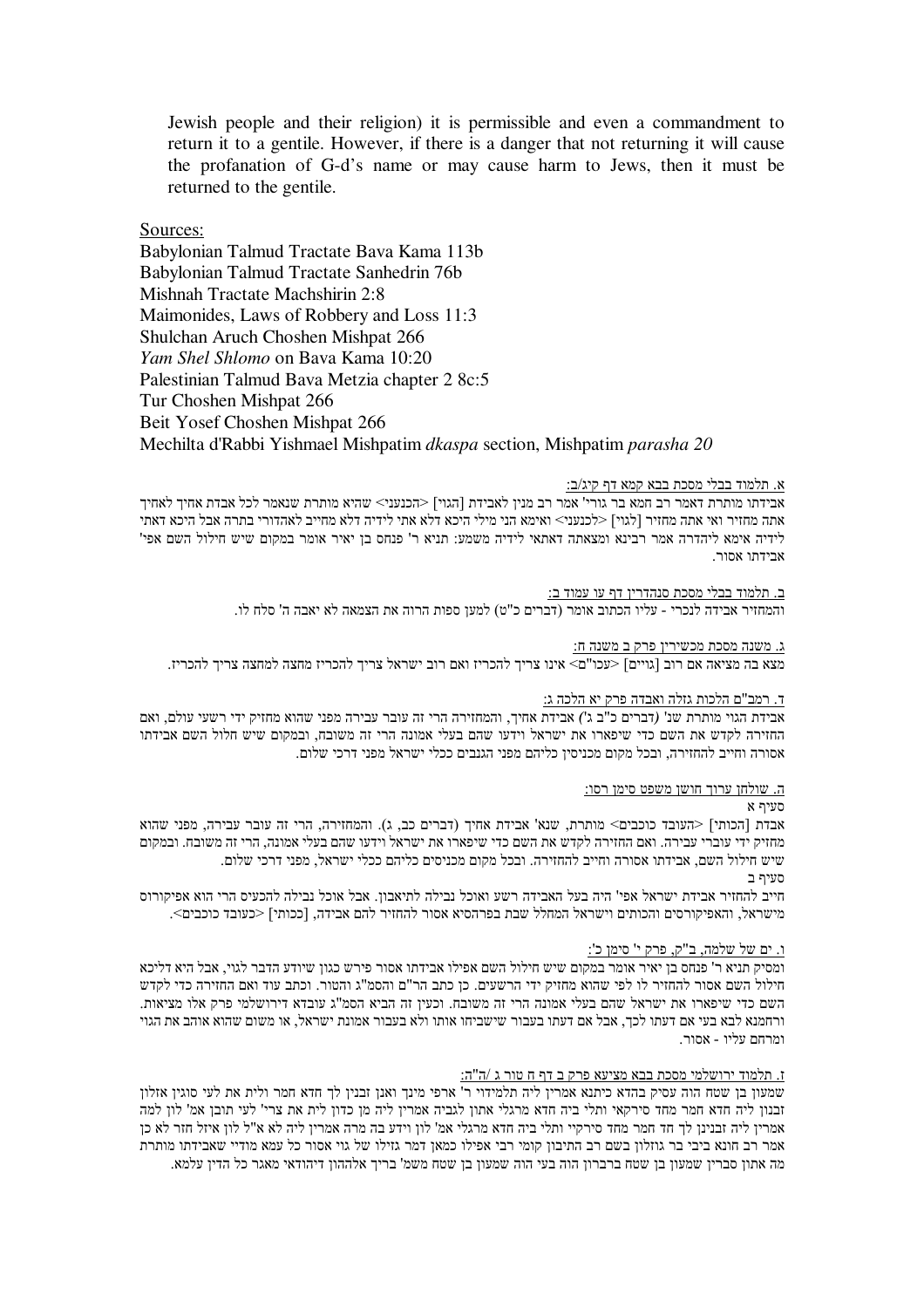#### ח. טור חושן משפט סימן רסו:

אבידת [עובדי עבודה זרה]<sup>3</sup><כותים> <היתה> מותרת לא מיבעיא כל זמן שלא הגיעה לידו שאין חייב לטרוח אחריה ולהשיב אלא אפילו אם באה לידו מותרת ולא עוד אלא שהיה איסור בדבר אם [מחזירין] <החזירו> לו ואם היה חילול השם אם לא יחזירנה לו חייב היה להחזירה לו וכתב הרמב"ם ואם מחזירה לו כדי לקדש את השם כדי שיתפארו ישראל וידעו שהם בעלי אמונה הרי זה משובח:

### ט. בית יוסף חושן משפט סימן רסו:

א. אבידת עובדי עבודה זרה מותרת לא מיבעיא כל זמן שלא הגיע לידו וכו' אלא אפילו אם באה לידו מותרת. בפרק הגוזל ומאכיל (ב"ק קיג) אמר רב חמא בר גוריא אמר רב מנין לאבידת הגוי שהיא מותרת שנאמר (דברים כב ג) לכל אבידת אחיך לאחיך אתה מחזיר ואי אתה מחזיר לגוי ואימא הני מילי היכא דלא אתי לידיה דלא מחייב לאהדורי בתרה אבל היכא דאתי לידיה ליהדרה אמר קרא (שם) ומצאתה דאתאי לידיה משמע ומילתא דפשיטא שכל הגוים שוים בזה בין עובדי עבודה זרה בין שאינם עובדים דהא לאו אחיך נינהו ורבינו שכתב עובדי עבודה זרה לאו דוקא ואיפשר דמשום דבארץ אדום היו המינים מבאישים ריחם של ישראל בעיני המלכים מדין זה וכיוצא בו וחכמי ישראל היו משיבים דלא נאמרו דברים הללו אלא בגוים שבזמו חכמי התלמוד שהיו עובדי הצלמים ולא היו מודים בבורא עולם ולהם קראו עובדי עבודה זרה אבל גוים שבזמו הזה שמודים בבורא עולם אינם בכלל עובדי עבודה זרה לענין דין זה וכיוצא בו. ועוד יש לומר דנקט האי לישנא לכלול ישראל שהוא עובד עבודה זרה שאבידתו מותרת כמו של גוי:

ומ"ש ולא עוד אלא שיש איסור בדבר אם מחזיריו לו. בפרק הנשרפיו (סנהדריו עו) אמר רב יהודה אמר רב המחזיר אבידה לגוי עליו הכתוב אומר (דברים כט יח) למען ספות הרוה את הצמאה. ופירש רש"י מחזיר אבידה לגוי. השוה וחבר גוים לישראל ומראה בעצמו שהשבת אבידה אינה חשובה לו מצות בוראו שאף לגוים הוא עושה כן שלא נצטווה עליהם: רוה. אומות העולם ששבעים ואינם צמאים ליוצרם: צמאה. זו כנסת ישראל שצמאה ותאבה ליראת יוצרה ולקיים מצותיו:

ומה שכתב ואם יש חילול השם אם לא יחזירנה לו חייב להחזירה לו. בפרק הגוזל ומאכיל (ב"ק קיג) תניא רבי פנחס בן יאיר אומר במקום שיש קידוש השם אפילו אבידתו אסור:

#### י. מכילתא דרבי ישמעאל משפטים - מס' דכספא משפטים פרשה כ

#### כי תפגע שור אויבך או חמורו תועה השב תשיבנו לו:

שור אויבך. זהו גוי עובד אלילים, דברי רבי יאשיה, וכן מצינו שעובדי אלילים קרויים אויבים לישראל בכל מקום. שנאמר (דברים כג י) כי תצא מחנה על אויביך, (דברים כא י) כי תצא למלחמה על אויביך. - רבי אליעזר אומר, בגר שחזר לסורו הכתוב מדבר. - רבי יצחק אומר, בישראל משומד הכתוב מדבר. - ר' נתן אומר, בישראל עצמו הכתוב מדבר, אלא מה תלמוד .<br>לומר אויבך, אלא אם הכה את בנך, או שעשה עמך מריבה, נעשה אויב לשעה.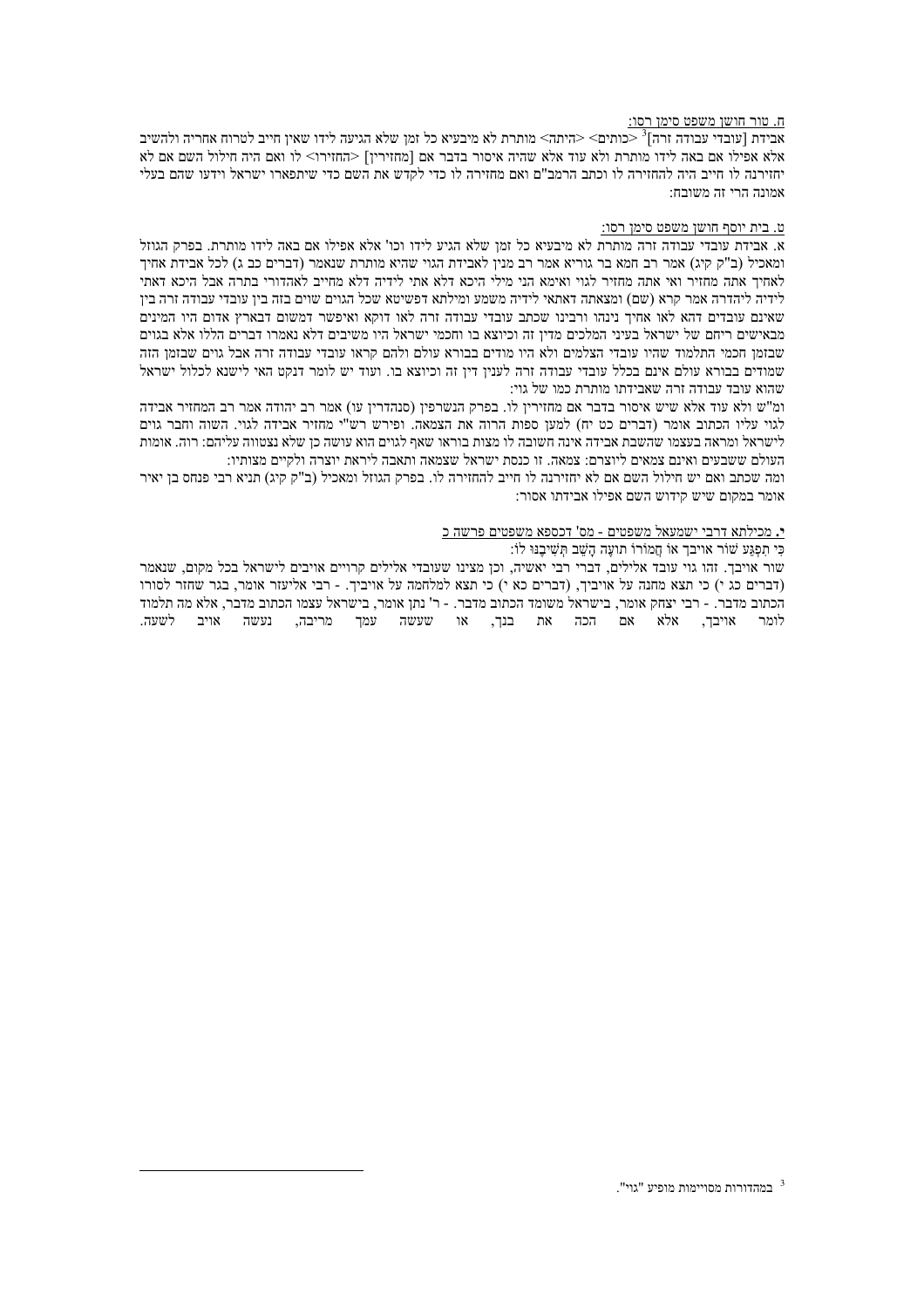# 3. Business relations

3.1) It is forbidden for a Jew to consume some food products made by a gentile (even where there are no equivalent products made by Jews): wine, most milk products, and most kinds of food cooked or roasted by a gentile. This law applies to a ger toshav as well.

Sources:

Maimonides, Laws of Forbidden Foods chapter 11 Shulchan Aruch Yoreh Deah 123 Shulchan Aruch Yoreh Deah 124 Shulchan Aruch Yoreh Deah 115 Maimonides Yad HaChazakah, Laws of Forbidden Foods chapter 17 Shulchan Aruch Yoreh Deah 113

# א. רמב"ם הלכות מאכלות אסורות פרק יא:

## הלכה ז

גר תושב והוא שקיבל עליו שבע מצות כמו שביארנו יינו אסור בשתייה ומותר בהנייה, ומייחדין אצלו יין ואין מפקידין אצלו יין. וכן כל [גוי] <עכו"ם> שאינו עובד [ע"ז] <עכו"ם> כגון אלו הישמעאלים יינן אסור בשתייה ומותר בהנייה וכן הורו כל הגאונים, אבל [הנוצרים עובדי ע"ז הן] <אותם העובדים עכו"ם> [ו]סתם יינם אסור בהנייה.

הלכה ח

כל מקום שנאמר בענין זה שהיין אסור אם היה [הגוי] <עכו"ם> שנאסר היין בגללו עובד [ע"ז] <עכו"ם> הרי הוא אסור בהנייה, ואם אינו עובד [ע"ז] <עכו"ם> הרי הוא אסור בשתייה בלבד, וכל מקום שנאמר [גוי] <עכו"ם> סתם הרי זה עובד [ע"ז] <עכו"ם>.

## ב. שו"ע יורה דעה סימן קכג:

(א) סתם יינם של עממים עובדי [אלילים] <כוכבים> אסור בהנאה וה"ה למגעם ביין שלנו: משום גזרת יין שנתנסך [לע"ז] <לאלילים> ובזמן הזה שאינו שכיח שהאומות מנסכים [לע"ז] <לעבודת כוכבים> י"א דמגע [גוי] <עובד כוכבים> ביין שלנו אינו אסור בהנאה רק בשתייה וכו סתם ייו שלהם אינו אסור ליהנות ממנו ולכו מותר לגבות בחובו מו [הגויים] <עובד כוכבים> סתם יינם מפני דהוי כמציל מידם (טור בשם רשב"ם והרא"ש ומרדכי) וה"ה בשאר הפסד כגון אם עבר וקנה או מכר אבל לכתחלה אסור לקנותו ולמכרו כדי להשתכר בו (הגהות מיי' פ"ח דמאכלות אסורות והגה' אשיר"י ומהר"ם פדואה סי' מ"ו) ויש מקילין גם בזה וטוב להחמיר וע"ל סימן קל"ב (שם בשם סמ"ג ואגור בשם הגאונים):

#### <u>ג. שו"ע יורה דעה סימן קכד:</u>

(ב) גר תושב דהיינו שקבל עליו שבע מצו' וכן גר שמל ולא טבל מגען אוסר בשתייה: וכל זמן שלא טבל כראוי מיקרי לא טבל (ר"ן פ' השוכר והגהות מרדכי דיבמות פרק החולץ) ויש מקילין אפילו במגע גר תושב (טור בשם הרא"ש ותוס' ומרדכי) אבל יין שלו ודאי אסור (ב"י):

## ד. שולחן ערוך יורה דעה סימן קטו:

# סעיף א

חלב שחלבו [גוי] <עובד כוכבים> ואין ישראל רואהו, אסור, שמא עירב בו חלב טמא. היה חולב בביתו וישראל יושב מבחוץ, אם ידוע שאין לו דבר טמא בעדרו, מותר, אפילו אין הישראל יכול לראותו בשעה שהוא חולב. היה לו דבר טמא בעדרו, והישראל יושב מבחוץ [והגוי] <והעובד כוכבים> חולב לצורך ישראל, אפילו אינו יכול לראותו כשהוא יושב, אם יכול לראותו כשהוא עומד, מותר, שירא שמא יעמוד ויראהו, והוא שיודע שחלב טמא אסור לישראל. הגה: ולכתחלה צריך להיות הישראל בתחלת החליבה ויראה בכלי שלא יהיה בכלי שחולבין בו דבר טמא (א"ו הארוך כלל מ"ה) ...

חלב של [גויים] <עובדי כוכבים> שנאסרה, אינו מועיל אם יעשו אח"כ גבינות או חמאה ממנה, אלא נשארת באיסורה וכל מה שנעשה ממנה אסור (מרדכי פא"מ ואגודה שם ותשובת מהר"ם סי' רי"ו ואו"ה ורשב"א וב"י ונ"ל שכ"ד הרמב"ם ודלא כהר' המגיד)

סעיף ב

גבינות [הגויים] <העובדי כוכבים>, אסרום מפני שמעמידים אותם בעור קיבת שחיטתם שהיא נבלה. ואפילו העמידוהו בעשבים, אסורה. הגה: וכן המנהג, ואין לפרוץ גדר (ב"י), אם לא במקום שנהגו בהם היתר מקדמונים. ואם הישראל רואה עשיית הגבינות והחליבה, מותר (אגור פ' שואל). וכן המנהג פשוט בכל מדינות אלו. [...]

סעיף ג

החמאה של [גויים] <עובדי כוכבים>, אין מוחין לאנשי המקום שנוהגין בו היתר. ואם רוב בני המקום נוהגים איסור, אין לשנות. ובמקום שאין מנהג, אם בשלה עד שהלכו צחצוחי החלב, מותרת. הגה: גם מותר לבשלה לכתחלה כדי שילכו צחצוחי חלב (ב"י). ואם בשלה [גוי] <עובד כוכבים>, מותרת, דסתם כליהם אינן בני יומן (ב"י לדעת הפוסקים).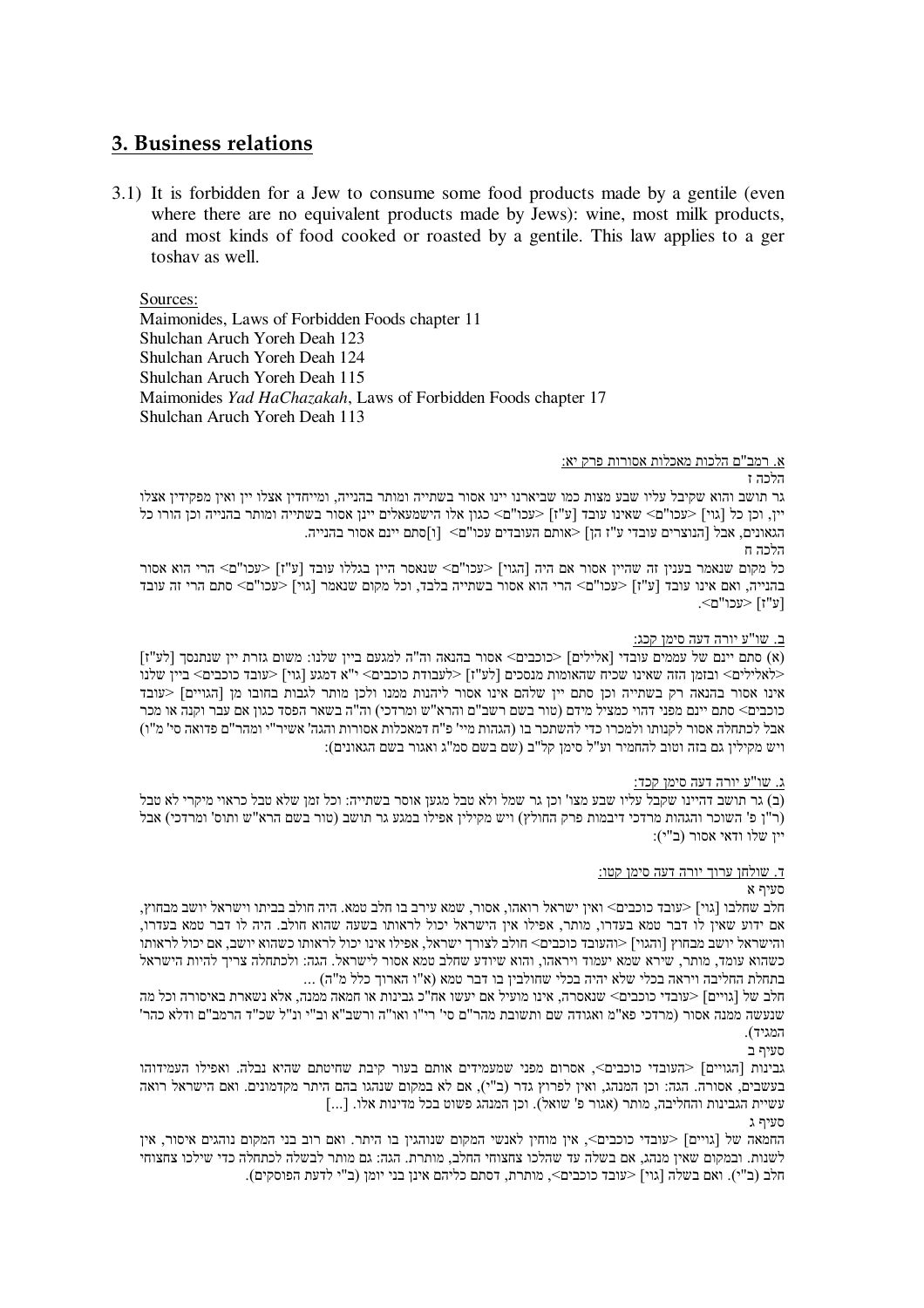# <u>ה. רמב"ם יד החזקה - הלכות מאכלות אסורות פרק יז:</u>

(יד) [גוי] <עכו"ם> שבישל לנו יין או חלב או דבש או פרישין וכיוצא באלו (מכל) דבר הנאכל כמות שהוא חי הרי אלו מותרין ולא גזרו אלא על דבר שאינו נאכל כמות שהוא חי כגון בשר ודג תפל וביצה וירקות אם בישלן [הגוי] <העכו"ם> וויים] מתחלה העד הוף היא השראל הרי הרי הודי המורין משום בשולי המיים] מתחלה העבו"ם (גויים השלון הא (טו) במה דברים אמורים בדבר שהוא עולה על שולחן מלכים לאכול בו את הפת כגון בשר וביצים ודגים וכיוצא בהם אבל דבר שאינו עולה על שלחן מלכים לאכול בו את הפת כגון תורמוסין ששלקו אותן [גויים] <עכו"ם> אע"פ שאינן נאכלין חיין הרי ' אלו מותרין וכן כל כיוצא בהן שעיקר הגזרה משום חתנות שלא יזמנו [הגוי] <העכו"ם<br/>> אצלו בסעודה ודבר שאינו עולה על שולחן מלכים לאכול בו את הפת אין אדם מזמן את חבירו עליו:

ו. שו"ע יורה דעה סימן קיג:

דבר שאינו נאכל כמו שהוא חי וגם עולה על שלחן מלכים ללפת בו את הפת או לפרפרת שבישלו [גוי] <עובד כוכבים> אפילו בכלי ישראל ובבית ישראל אסור משום בישולי [גויים] <עובד כוכבים>:

3.2) According to some opinions, it is forbidden to buy bread from a gentile baker even where there is no Jewish baker. Others permit buying bread from a gentile baker, but only where there is no Jewish baker. And some permit buying bread from a gentile baker even where there is a Jewish baker.

Sources:

Maimonides Laws of Forbidden Foods 17:12 Shulchan Aruch Yoreh Deah 112

# <u>א. רמב"ם הלכות מאכלות אסורות פרק יז הלכה יב:</u>

אע"פ שאסרו פת [גויים] <עכו"ם>, יש מקומות שמקילין בדבר ולוקחין פת הנחתום [הגוי] <העכו"ם> במקום שאין שם נחתום ישראל ובשדה מפני שהוא שעת הדחק, אבל פת בעלי בתים אין שם מי שמורה בה להקל שעיקר הגזירה משום חתנות ואם יאכל פת בעלי בתים יבוא לסעוד אצלן.

ב. שו"ע יורה דעה סימן קיב:

(א) אסרו חכמים לאכול פת של עממים עובדי [עבודה זרה] <כוכבים> משום חתנות (ואפילו במקום דליכא משום חתנות) אסור) (רשב"א סימן רמ"ח) ולא אסרו אלא פת של חמשת מיני דגן אבל פת של קטנית ושל אורז ודוחן אינו בכלל פת סתם :שאסרו

וגם אינו אסור משו' בישולי [גויים] <עובדי כוכבי'> אם אינו עולה על שלחן מלכי' (טור וב"י בשם תשו' הרא"ש): יש מקומות שמקילין בדבר ולוקחים פת מנחתום [הגוי] <העובד כוכבים> במקום שאין שם נחתום ישראל מפני שהיא שעת הדחק (וי"א דאפילו במקום שפת ישראל מצוי שרי) (ב"י לדעת המרדכי וסמ"ק והג"א ומהרא"י ואו"ה ריש כלל מ"ד) אבל פת של בעלי בתים אין שם מי שמורה בה להקל שעיקר הגזרה משום חתנות ואם יאכל פת בעלי בתים יבא לסעוד אצלם: ולא מיקרי פת בעל הבית אלא אם עשאו לבני ביתו אבל עשאו למכור מיקרי פלטר אע"פ שאין דרכו בכך וכן פלטר שעשאו לעצמו מיקרי בעל הבית (כד משמע בב"י):

3.3) In all business transactions – purchase and sale, hiring, lending money etc. – a Jew must be given precedence over a gentile, even when this causes minor financial losses.

Sources:

*Sefer HaChinuch* commandment 337 Responsa of the Rama 10 Responsa *Piksei Uziel B'Sheelot HaZman* 48 Responsa *Ateret Paz* part 1, volume 3 Choshen Mishpat 10 Medrash Tanchuma (Warsaw) on the portion of Vayikra 6 Maimonides, Laws of Loaning and Borrowing 5:7

> <u>א. ספר החינוך מצוה שלז:</u> ועוד דרשו בזה הכתוב, אם באת לקנות קנה מישראל, שנאמר או קנה מיד עמיתך.

> > ב. שו"ת הרמ"א סימן י: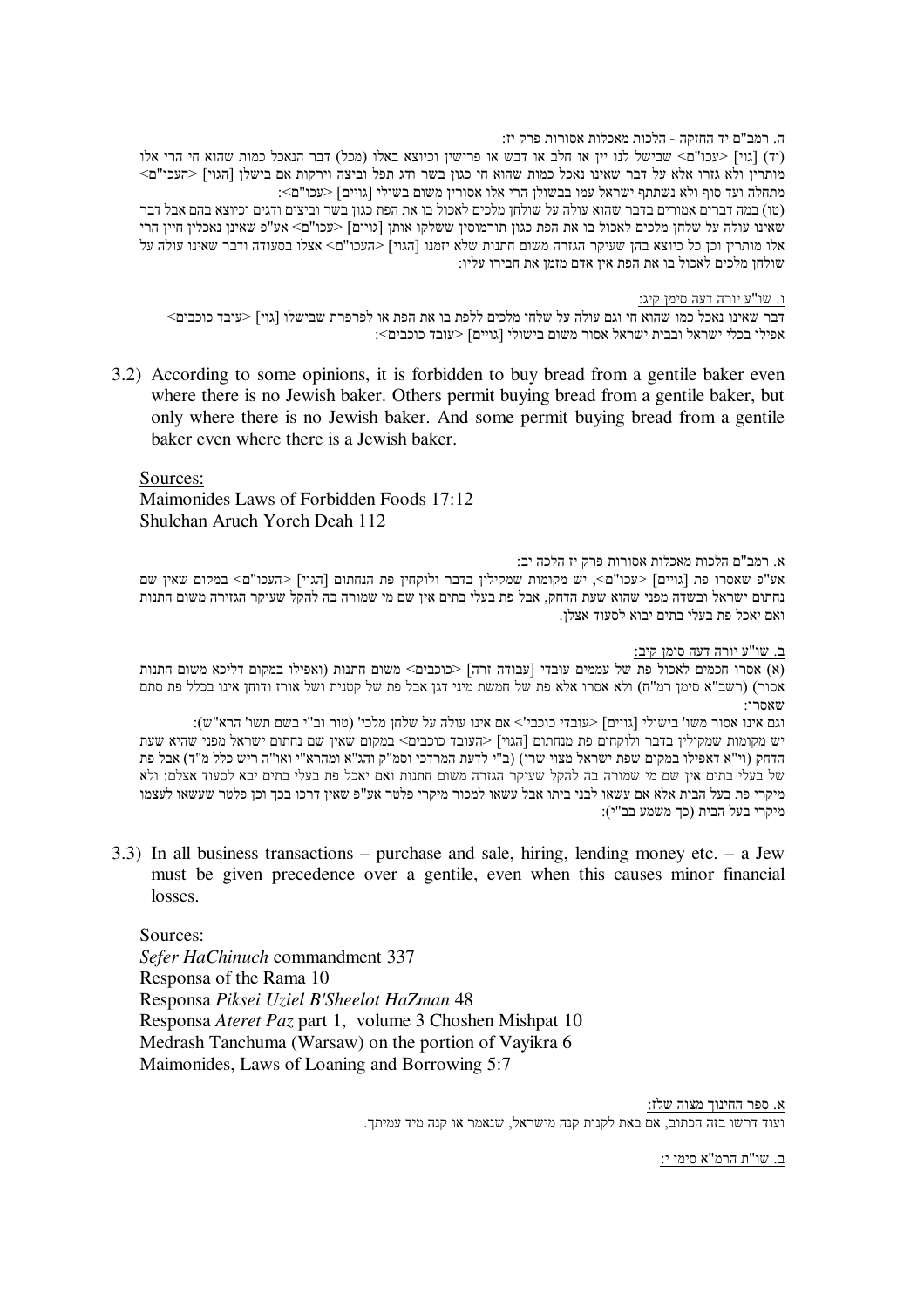היסוד הגדול השלישי, הנה הוא במדרש תורת כהנים פרשת בהר והוא בספרא בהר פרשתא ג בשינוי לשון, ועיין תורה תמימה ויקרא כה יד אותיות פג - פה "וכי תמכרו ממכר לעמיתך או קנה וגו''**'...** (ויקרא כה, יד) למדה תורה דאם באת לקנות קנה מיד עמיתך, וכן למכירה... ואין לומר דזהו דוקא כשהכותי והישראל נותנין בערך ובמקח אחד, אבל כשהכותי מוזיל טפי שרי ליקח ממנו כדי להרויח במקחו. הנה דברים אלו ג"כ הבל המה, דהא גרסינן פרק איזהו נשך (ב"מ עא, א): תני רב יוסף "אם כסף תלוה את עמי" (שמות כב, כד) עמי וכותי עמי קודם, עני ועשיר עני קודם כו'. ופריך בגמרא עמי וכותי עמי קודם פשיטא, ומשני אמר רב נחמן אמר רב הונא, תנא לא נצטרכה אלא דאפילו לכותי ברבית שנאמר לנכרי תשיך (דברים כג, כא) אפ"ה דוחה עשה של אם כסף תלוה עשה זו.

# <u>ג. שו"ת פסקי עוזיאל בשאלות הזמן סימן מח:</u>

ומעתה בנדון דידן שבעל הבית עסוק בעבודה, ועבודתו מחייבתו לשכור פועלים מישראל אין שעור שליש או חומש נוסף על השכר של פועל לא יהודי מוציא אותו ידי חובתו אלא צריך לקיים המצוה כתקנה בעין יפה במדת כי טוב לו עמך וחי אחיך עמך. ועוד נראה לומר דמצות עבודה עברית אעפ"י שהיא מצוה דרבנן מלאו הבא מכלל עשה הואיל ובטול מצות עשה זו היא בקום ועשה בהעסקת פועלים לא יהודים היא נדונה כדין מצות לא תעשה שנאמר בה בכל מאדך. וכ"כ הרדב"ז בתשובתיו והבי"ד הפ"ת סי' קפ"ז ס"ק ד' עי"ש.

מהאמור אנו למדים שמצוה על בעל הבית והפועל, היצרן והלוקח, לסחור בתוצרת ישראל ולעבוד אצל ישראל ועל ידי פועל ישראל בתשלומי שכר הוגן קבועים וקצובים עפ"י בית דין מוסמך או עפ"י מנהג המדינה. והנלע"ד כתבתי.

#### <u>ד. שו"ת עטרת פז חלק ראשון כרך ג - חו"מ סימן י:</u>

מסקנא דמילתא: הרוצה לקנות חפץ ויש לפניו נכרי וישראל המוכרים את אותו חפץ או סחורה, כל היכא דמוכרים במחיר שוה, יש להקדים הקניה מהישראל כדי לקיים את מצות חז"ל שלמדונו בתו"כ, שעמיתך קודם לנכרי בענין מקח וממכר.

ובמקום שהישראל מוכר יותר ביוקר, אם זהו דבר מועט, ג"כ ראוי ונכון להקדימו לישראל, [ועי' בשו"ת מנחת יצחק ח"ג (סי' קכט) שכתב דשיעור מועט היינו שיעור של הפרש שתות (שש עשרה וחצי אחוז בערך) יעו"ש. [...] היכא שהקונה הוא תגר וכיו"ב שוהו עיקר מחייתו ופרנסתו, יש להקל שאף בהפרש מועט א"צ להקדים הישראל אם הוא מיקר יותר מהנכרי, כי היא שמלתו לעורו, וכמתבאר מתשובת המהר"ם שיק הנ"ל (חחו"מ סי' לא) דבתגר שענין הקניה הוא כרי חייו א"צ להקדים הישראל, כשם שאין צריך להקדים הלואת ישראל בחינם לנכרי בריבית במקום שהוא כדי חייו.

וכן במקום שהישראל והנכרי מוכרים בשוה, אבל חנותו של הנכרי נמצאת יותר קרוב מחנותו של הישראל, אם חנותו של הישראל נמצאת במרחק רב (יותר ממהלך מיל), ויש בדבר טורח גדול להגיע אליו, שפיר יכול לקנות מהנכרי, אבל אם חנותו של הישראל נמצאת במרחק מועט נכון וראוי להתאמץ לקנות ממנו, ובפרט שהוא שומר תורה ומצוות ואת יראי ה' יכבד, ולקיים מצות רבותינו שבתו"כ דיש להקדים הישראל בענין מקח וממכר.

<u>ה. מדרש תנחומא (ורשא) פרשת ויקרא סימן ו:</u>

יש"ה גם בלא דעת נפש לא טוב ואץ ברגלים חוטא (משלי יט) מי שחטא אפי' בשוגג אינו סימן יפה לו, כיצד היו לפניו "חו $\ldots$ שתי חנויות אחד של נכרי ואחד של ישראל נכנס לאותה של נכרי בלא דעת לא טוב, נכנס במזיד נקרא חוטא שנא' ואץ ברגלים חווא

> <u>ו. רמב"ם הלכות מלוה ולוה פרק ה הלכה ז:</u> מצוה להקדים הלואת ישראל בחנם להלואת [גוי] <עכו"ם> ברבית.

3.4) According to one opinion, it's a special Torah commandment to take high interest on loans to a gentile. Also according to this same opinion, one mustn't forgive the debt of a gentile or postpone its payment date. Others also prohibit lending money without interest to a gentile but do not see this prohibition as a special commandment [whereas it is forbidden to lend money with interest to (or borrow from) a Jew]. According to some opinions, in some conditions where lending money to a gentile may cause affinity between him and the Jew and cause the Jew to be influenced by the ways of the gentiles, it is forbidden to lend money to a gentile altogether. With regard to a ger toshav: according to all opinions it is permitted to lend him money at interest.

Sources: Deuteronomy 23 Sifrei Devarim *piska* 263 Mishnah Tractate Bava Metzia 5:6 Babylonian Talmud Tractate Bava Metzia 70b Tosephot on Tractate Bava Metzia 70b Tosephot HaRosh on Tractate Bava Metzia 70b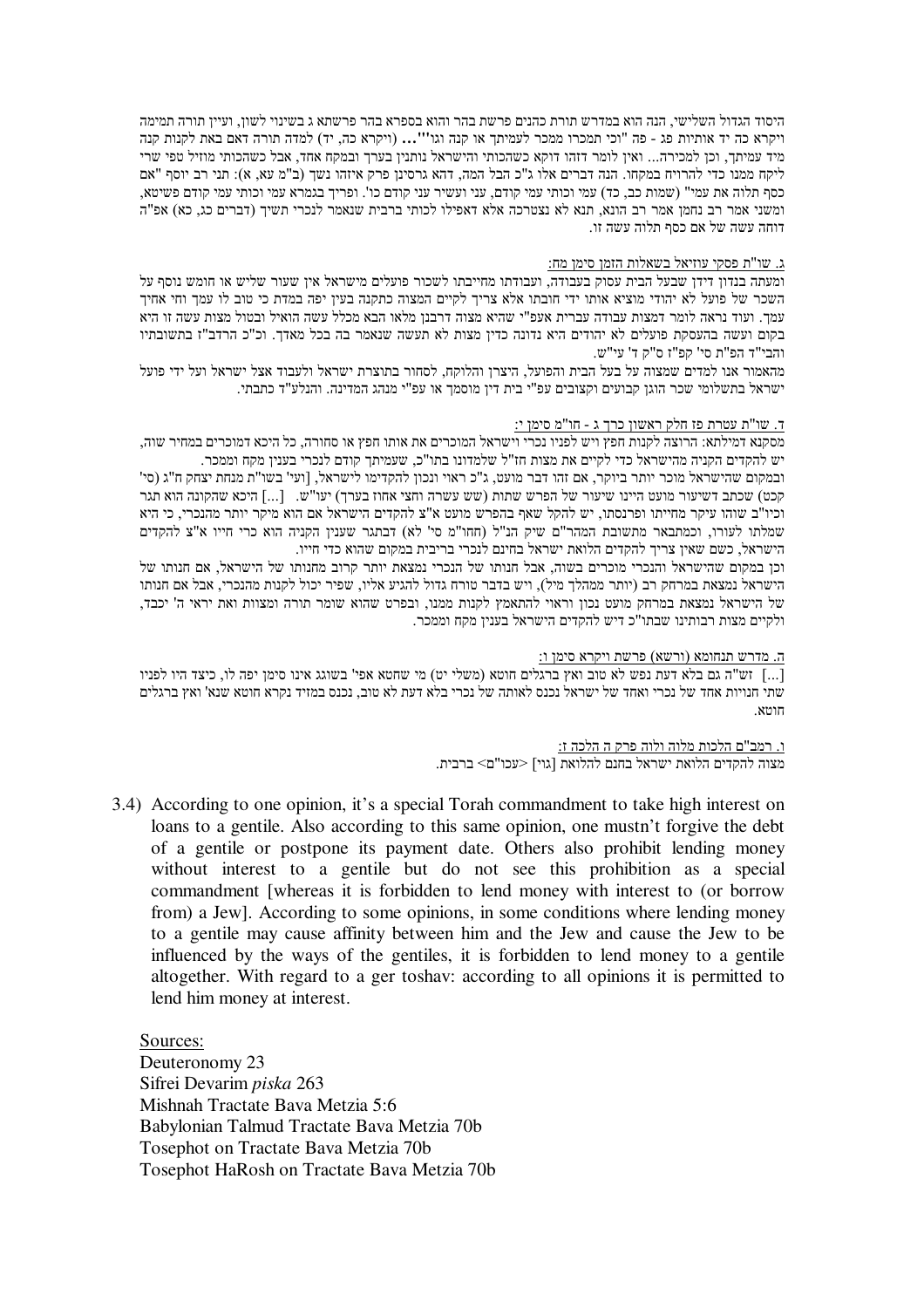Nachmanides' Novella on Tractate Baya Metzia 70b Hagahot Ashrei on Tractate Moed Katan 1:24 Maimonides' Sefer HaMitzvot, positive commandment Nachmanides' Glosses on Sefer HaMitzvot root 6 Maimonides, Laws of Loaning and Borrowing chapter 5 Me'iri on Tractate Bava Metzia 71a The Ran's Novella on Bava Metzia 70b Shulchan Aruch Yireh Deah 258 Responsa of the Rabbaz manuscript -- Orach Chayim, Yoreh Deah (part 8) 228 Sefer HaChinuch commandment 573 Minchat Chinuch commandment 573 section (3) Deuteronomy 15:3 Sifrei Devarim Piska 113 Maimonides, Laws of Loaning and Borrowing 1:2 Sefer HaChinuch commandment 476 *Minchat Chinuch* commandment 476, sections 2-3

א. דברים פרק כג: (כא) לַנַּכְרִי תַשִּׁיךָ וּלְאָחִיךָ לֹ א תַשִּׁיךָ לְמַעַן יִבְרָכְךָ יִד נַד אֱל הֵיךָ בְּכ ל מִשְלַח יָדָךְ עַל הָאָרֶץ אֲשֶׁר אָתָה בָא שָׁמָּה לְרְשָׁתָּה:

ב. ספרי דברים פיסקא רסג:

(כא) לנכרי תשיך ולאחיך לא תשיך, לנכרי תשיך מצות עשה. ולאחיך לא תשיך, מצות לא תעשה.

ג. משנה מסכת בבא מציעא פרק ה משנה ו:

אין מקבלין צ`אן בּרְזֵל מישׂרַאל, מפּני שֶׁהוּא רבּית. אבל מקבלין צ`אן בּרְזַל מן הנַכְרים, ולווין מהֶן וּמלוין אוֹתַן בִּרבּית, וכן בַּגר חושב.

# ד. תלמוד בבלי מסכת בבא מציעא דף ע עמוד ב:

מרבה הונו בנשך ותרבית לחונן דלים יקבצנו. מאי לחונן דלים? - אמר רב: כגון שבור מלכא. אמר רב נחמן: אמר לי הונא: לא - נצרכא, אלא דאפילו רבית דנכרי. איתיביה רבא לרב נחמן: (דברים כ"ג) לנכרי תשיך, מאי תשיך - לאו תשוך? - לא, תשיך. לא סגי דלאו הכי? - לאפוקי אחיך דלא. - אחיך בהדיא כתב ביה ולאחיך לא תשיך! - לעבור עליו בעשה ולא תעשה. איתיביה: לוין מהן ומלוין אותם ברבית, וכן בגר תושב! - אמר רב חייא בריה דרב הונא: לא נצרכא, אלא בכדי חייו. רבינא אמר: הכא בתלמידי חכמים עסקינן. טעמא מאי גזור רבנן - שמא ילמוד ממעשיו, וכיון דתלמיד חכם הוא - לא ילמוד ממעשיו. איכא דמתני לה להא דרב הונא אהא, דתני רב יוסף: (שמות כ"ב) אם כסף תלוה את עמי את העני עמך, עמי ונכרי - עמי קודם, עני ועשיר -עני קודם, ענייך ועניי עירך - עניי עירך ועניי עירך עניי עירך עניי עירך אחרת - עניי ערך אמר מר: עמי ונכרי עמי קודם פשיטא! - אמר רב נחמן אמר לי הונא: לא נצרכא דאפילו לנכרי ברבית ולישראל בחנם. תניא, אמר רבי יוסי: בא וראה סמיות עיניהם של מלוי ברבית: אדם קורא לחבירו רשע - יורד עמו לחייו. והם מביאין עדים ולבלר וקולמוס ודיו, וכותבין וחותמין: פלוני זה כפר באלהי ישראל. תניא, רבי שמעון בן אלעזר אומר: כל מי שיש לו מעות ומלוה אותם שלא ברבית - עליו הכתוב אומר (תהלים ט"ו) כספו לא נתן בנשך ושחד על נקי לא לקח עשה אלה לא ימוט לעולם. הא למדת שכל המלוה ברבית נכסיו מתמוטטין. והא קא חזינן דלא מוזפי ברבית וקא מתמוטטין! - אמר רבי אלעזר: הללו מתמוטטין ועולין, והללו מתמוטטין ואינן עולין. (חבקוק א') למה תביט בוגדים תחריש כבלע רשע צדיק ממנו - אמר רב הונא: צדיק ממנו - בולע, צדיק גמור - אינו רולזי

ה. תוספות מסכת בבא מציעא דף ע<br/> עמוד ב

תשיך לא סגי דלאו הכי - אבל אי תשוך ניחא דלא סגי דלא תשוך דאסור להלוות לו בחנם כדאמר קרא (דברים ז) לא תחנם ועוד שאמר הכתוב להלוות להם ברבית [...].

#### ו. תוספות הרא"ש על מסכת בבא מציעא דף ע עמוד ב:

תשיך לא סגי דלאו הכי - אבל תשוך ניחא ליה לא סגי דלא תשוך דאסור להלוותם בחנם כדאמר לא תתנם, ועוד שאמר הכתוב להלוותם ברבית כדי לחסרם, וא"ת ומאי פריך מהאי קרא הא לא אסיר אלא מדרבנן גזרי' שמא ילמוד ממעשיו כדאמרינן בסמוך. וי"ל דהכי פריך כיון דאמרה תורה דמצוה לחסרם לא היה להם לחכמים לאסור, ואע"ג דלא אסיר אלא מדרבנן שפיר דריש ליה מקרא דשלמה דאסמכיה שלמה אקראי, אי נמי שלמה דבר ברבית דאורייתא ואסמכוה רבנן למילתייהו אקרא:

ז. חדושי הרמב"ן על מסכת בבא מציעא דף ע עמוד ב: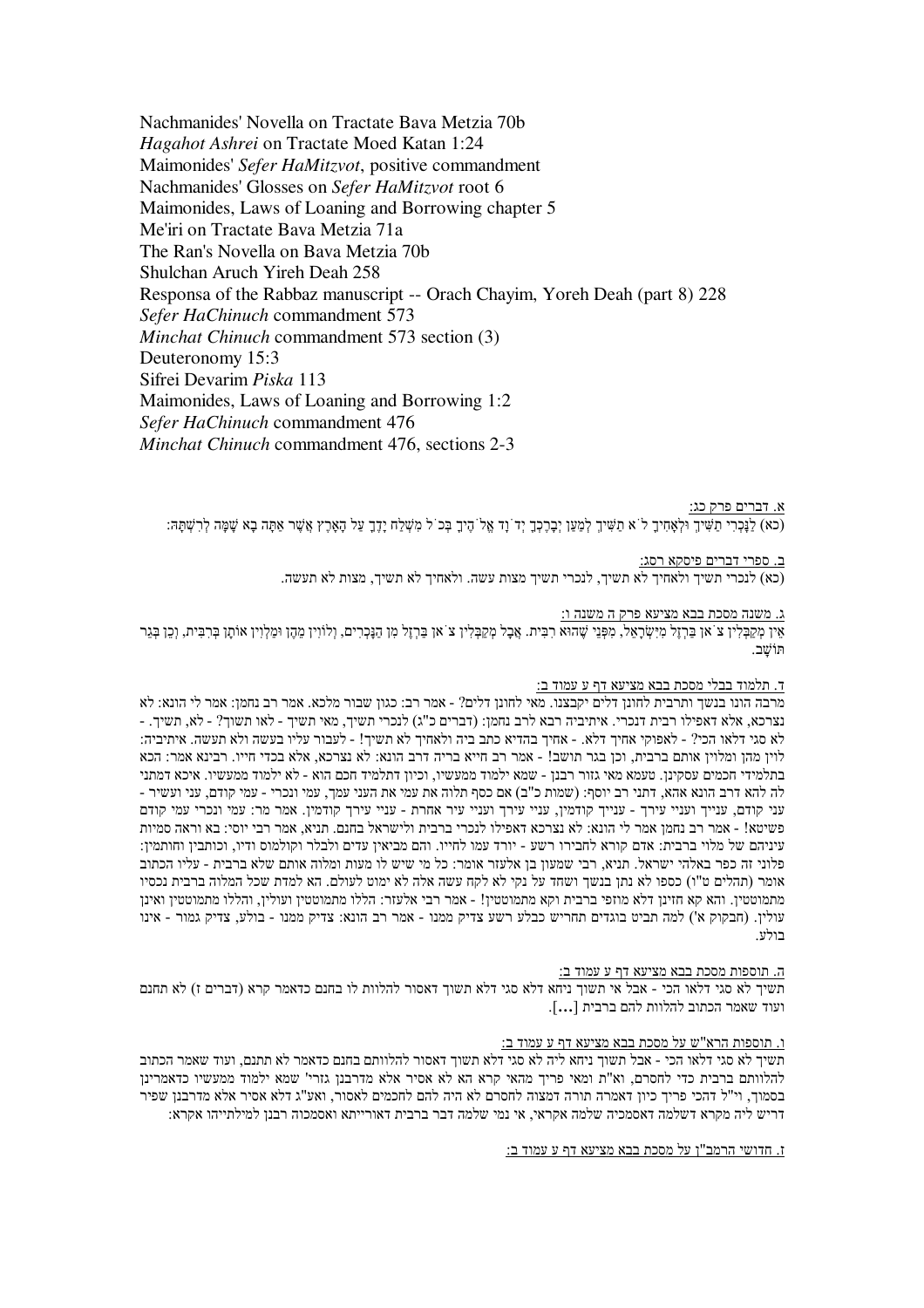מאי לאו תשוך. פרש"י ז"ל מותר אתה ליקח מהם נשך, וכן עיקר שהוצרך הכתוב להתיר רביתו של גוי כשם שהוצרך להתיר גזלתו ואבדתו כדאיתא בקמא בפרק הגוזל (קי"ג ב'), ובכה"ג כתיב (דברים ט"ו) את הנכרי תגוש, [ודחי לא תשיך] ואקשינן תשיך לא סגיא דלאו הכי, כלומר שלהתיר ללוות ממנו לא הוצרך הכתוב דמנא תיתי לאסור:

ומשמע דרבא טעי דסבר דאורייתא הוא דאסיר הלכה למשה מסיני, ומשום הכי הוה מקשי ליה דבהדיא שרייה רחמנא, אבל השתא למאי דמתרצינן לרבינא ולרב חייא בריה דרב הונא דאמרי מדרבנן הוא לעולם אימא לך תשוך, אי נמי אוקימתיה דרב נחמן עיקר הוא דמוקים קרא כפשטיה בתשיך ממש, והכי תניא בספרי לנכרי תשיך הרי זה מצות עשה ולאחיך לא תשיך הרי זה מצות לא תעשה, פי' תשיך תשיך ממש ולאפוקי אחיך דלא ולאו הבא מכלל עשה עשה כדמפרש רב נחמן בשמעתין, ולא כדברי מי שאומר שמצוה מן התורה להלוות את הנכרי, וכן כתב רש"י ז"ל בפי' התורה, וכיוצא בה שם בסיפרי כל צפור טהורה תאכלו מצות עשה כל שרץ העוף טמא הוא מצות לא תעשה:

ומשמע דהלכתא כלישנא בתרא דמתני לה לרב הונא לגוי ברבית ולישראל בחנם. ולההוא לישנא לא חזינן דגזור רבנן שמא ילמוד ממעשיו לא בתלמיד [חכם] ולא בעם הארץ, וכן נראה מדברי רבינו הגדול ז"ל, אבל חזינן לר"ח ז"ל דכתב אוקמה ר' חייא בכדי חייו והני מילי בת"ח דלא גמיר ממעשיו, ותמיהני דאפי' כלישנא קמא היכי מזכי שטרא לבי תרי לימא או כרבינא או כר' חייא. למר כדי חייו מותר לכל אדם. ולמר בת"ח מותר אפי' להעשיר. ובעל הלכות ז"ל כתבה לדר' חייא דאמר לא נצרכה אלא כדי חייו ולא אדכר לדרבינא. ומדברי כולם נלמוד שהלכה כלישנא קמא לחומרא. והכי מסתברא מדאמרינו במס' מכות (כ"ד א') כספו לא נתן בנשך אפי' רבית גוי, אלמא מיסר אסרוה רבנן, ומיהו נקטינן כתרי לישני דר' חייא ודרבינא לקולא, ולכדי חייו מותר לכל אדם ותלמידי חכמים מותרין אפי' להעשיר, דלית לן למימר דפליגי, וכל כי האי גוונא איסורא דרבנן הוא ולקולא נקטינו וכל המחמיר עליו הראיה. וראיתי נוסחא ראשונה שבהלכות והיה כתוב שם ת"ח מותר להלוות לנכרי ברבית דלא גמר ממעשה גוי אבל עם הארץ אינו מותר אלא בכדי חייו, זו היתה נוסחא ראשונה ומחקה רבינו ז"ל והגיה שתי הלשונות שבגמרא, והוא הדעת הזו בעצמה:

#### <u>ח. הגהות אשרי מסכת מועד קטן פרק א סימן כד:</u>

ר"י היה מורה הלכה למעשה להלוות למערופיא שלו בחנם שבת ראשונה שהמועד בתוכה ואם יעכב יותר יתן רבית משם ואילך וגם להתנות וליקח ערבות במועד על מלוה שלאחר המועד כתב דיכול להיות שמותר אם לוה ישראל מעות לנכרי שלא ברבית על הסחורה על מנת שאם לא יפרעם אחר ח' ימים שתהא הסחורה קנויה אחר ח' ימים לישראל המלוה אפשר דמותר מ"מ יש להחמיר על העושה בו כפרקמטיא גמורה. מא"ז:

# ט. ספר המצוות לרמב"ם מצות עשה קצח:

<u>והמצוה הקצ"ח היא שצונו לבקש ריבית מן הגוי ואז נלוה לו עד שלא נועילהו ולא נעזור לו אבל נזיקהו</u> ואפילו בענין הלואה שנתנה עמו כמו שהוזהרנו (ל"ת רל"ה) מעשות כך לישראל. והוא אמרו יתעלה (תצא כג כא) לנכרי תשיך. והנה בא לנו הפירוש המקובל כי זה מצוה לא רשות והוא אמרם בספרי לנכרי תשיך זו מצות עשה ולאחיך לא תשיך זו מצות לא תעשה. ולזו המצוה גם כן תנאין דרבנן. וכבר התבאר פירוש זה במסכת מציעא (עב ב, עא א):

#### י. השגות הרמב"ן לספר המצוות שורש ו:

עוד במצות אחרות טעה בהן הרב כגון להלוות לנכרי ברבית שנאמר (תצא כג) לנכרי תשיך וכגון לנגוש את הנכרי שנאמר (ראה טו) את הנכרי תגוש שמנאו הרב (מ"ע קצח וקמב) מצות חלוטות. רצוני לומר שלא מנאו במניינו בלאויו הבאים מכלל עשה הנזכרים אבל ראה בהן שאנו מצווים שנלוה את הנכרי ברבית ושנגוש אותו לפרוע חובו אחר השמטה. וחשב זה מפני מאמרם בסיפרי (הובא במ"ע קצח) לנכרי תשיך הרי זו מצות עשה ולאחיך לא תשיך הרי זו מצות לא תעשה. ואין הכונה אלא לומר לנכרי תשיך ולא לאחיך והוא לאו הבא מכלל עשה שהוא נקרא עשה בהלואת האח עד שיהיה המלוה לישראל ברבית עובר בעשה ול"ת. והוא הדין למאמרם שם (הוב' במ"ע קמב) את הנכרי תגוש הרי זו מצות עשה, שרצונם לומר כן שנגישת האח עובר עליה בעשה ול"ת. וכן פירש רבינו שלמה בפירוש התורה (גבי תשיך). והסוגיא שבגמר בבא מציעא (ע ב) כך היא, אמרו לנכרי תשיך מאי לאו תשוך, לא תשיך, תשיך לא סגיא דלאו הכי, כלומר שאם נאמר דתשוך קאמר אפשר שבא הכתוב להתיר רבית מן הגוי כדרך שהתיר אבידתו (תצא כב, ב"ק קיג ב, הל' אבדה פי"א ה"ג) וגזלתו (ב"מ קיא ב, לת"ק) אבל אם ללוות ממנו לא הוצרך להתיר ולעשותו מצוה אי איפשר, ומתרץ לאפוקי אחיך דלא לעבור עליו בעשה ולא תעשה. והנה עלה לנו בין שנאמר תשיך בין שנאמר תשוך שהוא עשה במניעה מן האח כמו שאמרו בברייתא הזו שבסיפרי.

### יא. רמב"ם הלכות מלוה ולוה פרק ה:

# הלרה א

[הגוי] <העכו"ם> וגר תושב לוין מהן ומלוין אותן ברבית שנאמר לא תשיך לאחיך לאחיך אסור ולשאר העולם מותר, ומצות עשה להשיר [לגוי] <לעכו"ם> שנאמר לנכרי תשיך מפי השמועה למדו שזו מצות עשה וזהו דיו תורה. (השגת הראב"ד) "ומצות עשה להשיך וכו' עד וזהו דין תורה. א"א אני לא מצאתי שמועה זו ואולי טעה במה שמצא בספרי (פרשת כי תצא) שנאמר שם לנכרי תשיך זו מצות עשה ופירושו משום דהוה ליה לאו הבא מכלל עשה שלא ישיך לישראל" עכ"ל. הלרה ר

אסרו חכמים שיהיה ישראל מלוה את [הגוי] <העכו"ם> ברבית קצוצה אלא בכדי חייו גזרו שמא ילמוד ממעשיו ברוב ישיבתו עמו, לפיכך מותר ללוות מן [הגוי] <העכו"ם> ברבית שהרי הוא בורח מלפניו ואינו רגיל אצלו, ותלמיד חכם שאינו רגיל בו ללמוד ממעשיו מותר להלוות [לגוי] <לעכו"ם> ברבית אפילו להרויח. וכל אבק רבית עם [הגויים] <העכו"ם> מותרת לכל.

#### <u>יב. המאירי על מסכת בבא מציעא דף עא/א:</u>

ישראל וגוי שבאו ללוות מישראל ואי אפשר לו לקיים את שתיהן מצוה להקדים לישראל בחנם ולא לגוי בשכר ומ"מ אף לגוי בשכר יש בו צד מצוה ומוסר הואיל ובא לפניך אל תשיבהו ריקם אלא שמ"מ לא נצטוית בו להלוות בחנם ויש מפרשים שזו כונו חכמים באמרם לנכרי תשיך זו מצות עשה ואף על פי שזו יראה שענינו לעבור ישראל עליו בעשה מכח לאו הבא מכלל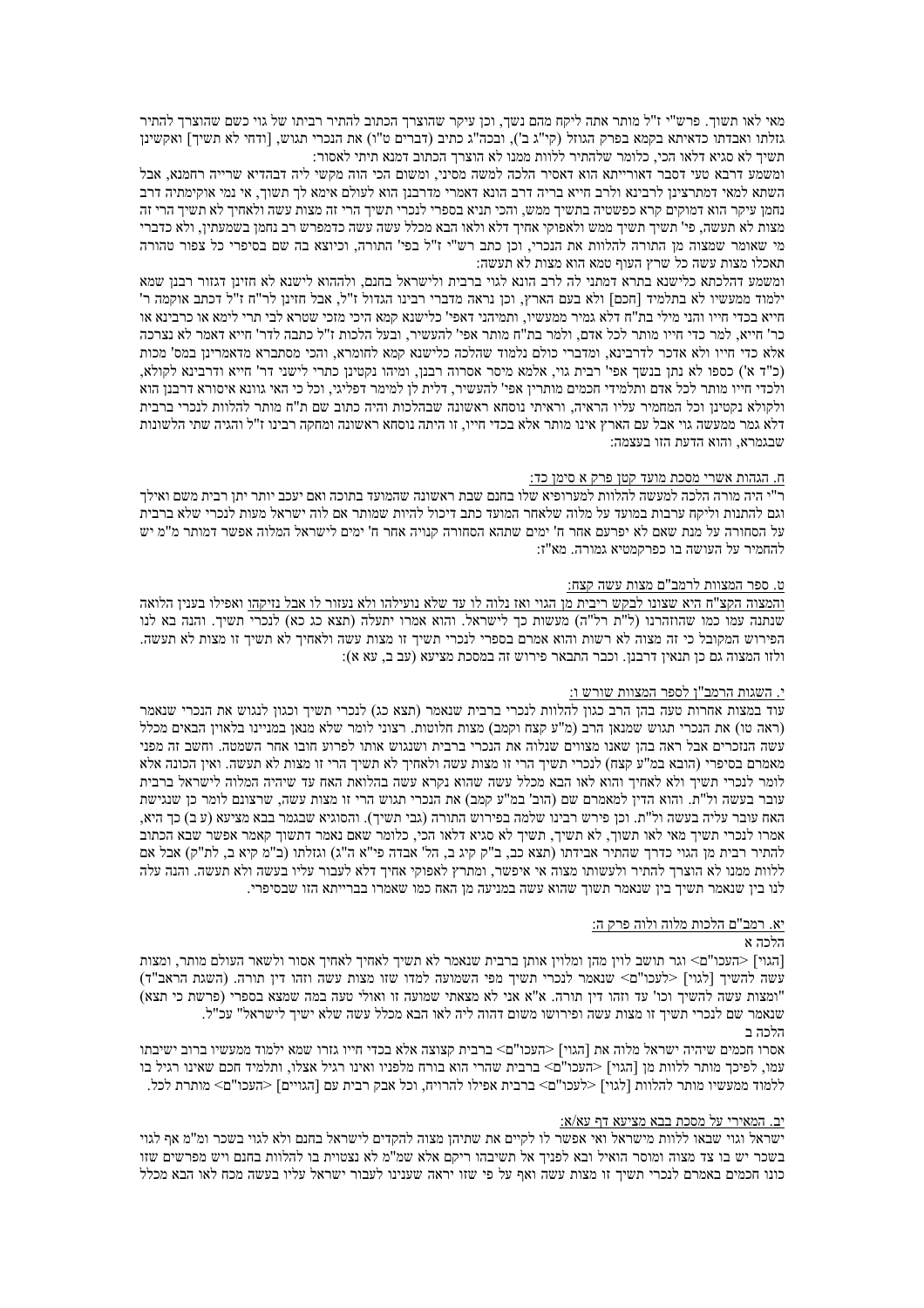עשה כמו שבארנו מ"מ במה שדרשו במקרא זה ר"ל אם כסף תלוה נכלל צד מצוה בהלואתו מיהא בשכר ולא לנטשו מכל וכל והוא שאמרו אם כסף תלוה את עמי עמי וגוי עמי קודם את העני עני ועשיר עני קודם עמד ענייר ועניי עירד ענייד קודמין עניי עירך ועניי עיר אחרת עניי עירך קודמין הא למדת שאף הגוי נרמז במקרא אלא שישראל בחינם קודם לו אף בשכר ולא נאמר עליו לשון קדימה אלא שאף הוא בכלל צד מצוה ומוסר:

#### <u>יג. חדושי הר"ן על בבא מציעא דף ע ע/ב:</u>

ולי נראה כדברי הרמב"ם ז"ל דכיון דמסקנא דשמעתין דרבית דגוי מדאורייתא שרי הדרינן למאי דס"ד דרבא מאי לאו תשוך, ואי איתא דקרא להתיר רבית אצטריך כדברי רש"י ז"ל מדחינן ברייתא דספרי לגמרי דמנ"ל דללאו הבא מכלל עשה אתא דילמא למשרי אצטריך אלא ע"כ כי סבירא לן דרבית דגוי שרי נקטינן לנכרי תשיך כפשטיה דלמצוה הוא דאתא והיינו דתניא בספרי לנכרי תשיך ה"ז מצות עשה, וכיון דמסקנא דסוגיין דרבית דגוי מדאורייתא שרי נקטינן ע"כ ברייתא דספרי כפשטה:

#### יד. שולח<u>ן</u> ערוך יורה דעה סימן קנט:

#### חזיר א

דבר תורה. מותר להלוות [לגוי] <לעובד כוכבים> בריבית. וחכמים אסרוהו. אם לא כדי חייו. או לת"ח. או בריבית דרבנז. והאידנא, מותר (בכל ענין). (הטור).

### טו. שו"ת רדב"ז מכתב יד - או"ח. יו"ד (חלק ח) סימו קכח:

וכך אנו נוהגין להלוות לגוים בריבית, ואפילו יותר מכדי חיינו כדי לקיים מצות עשה, ולשמא ילמוד ממעשיו לא חיישינן שאין אנו רגילים אצלם ולא הם אצלינו והכל נעשו כתלמידי חכמים לדבר זה, וכ"ש במה שכתבו בשם רש"י ז"ל שכיון שרבו האידנא מסים וארנוניות הכל הוא כדי חיינו. ואין לו שיעור כלל שבכל יום ויום ומעללים עלינו ואוכלים ממונם של ישראל (עיין שו"ע יו"ד סימן קנ"ט סעיף א'.)

# טז. ספר החינוך - מצוה תקעג:

מצות הלואה לנכרי ברבית אם יצטרך ללוות מה שאינו כן בישראל: שנצטוינו לבקש רבית מן האומות כשנלוה להם. ולא נלוה להם בלא רבית, ועל זה נאמר (דברים כ"ג, כ"א), לנכרי תשיך. וכמו כן מותר ללוות מהן ברבית, ואמרו בספרי, לנכרי תשיך, מצות עשה, ולאחיך לא תשיך, לא תעשה:

# יז. מנחת-חינוך, מצווה תקעג' ס"ק (ג): ולגר תושב איו מצוה. אבל מותר, אבל מצוה ליכא,

יח. דברים פרק טו פסוק ג: אַת הנַכְרי תּג שׂ ואֲשֶׁר יהָיֵה לְךָ אֶת אחיך תּשָׁמט יַדְךָ:

> יט. ספרי דברים פיסקא קיג: (ג) את הנכרי תגש, זו מצות עשה,

# כ. רמב"ם הלכות מלוה ולוה פרק א הלכה ב:

כל הנוגש העני והוא יודע שאיז לו מה יחזיר לו עובר בלא תעשה שנאמר לא תהיה לו כנושה. ומצות עשה לנגוש את [הנכרי] <העכו"ם> ולהצר לו שנאמר לנכרי תגוש מפי השמועה למדו שזו מצות עשה.

#### <u>כא. ספר החינוך – מצוה תעו:</u>

# מצוה לנגוש את הנכרי.

לנגוש הנכרי שיפרע מה שהוא חייב לנו ולא נחמול ונרחם עליו להאריך לו המלוה, ועל זה נאמר (דברים ט"ו, ג'), את הנכרי תגוש, וכן אמרו בספרי (כאן), את הנכרי תגוש, זו מצות עשה.

משרשי המצוה שלא נלמד נפשותינו לחמול ולרחם עליהם למען לא נמשך אחר מעשיהם ואחר עצתם בשום דבר. והרמב"ן ז"ל (בהשגותיו לשורש הששי) כתב שאין זה מצות עשה כלל, אבל ענין הכתוב להזהיר על |החמלה בישראל בעשה ולא תעשה, ואמר, את הנכרי תגוש, ולא אחיך, והוא לאו הבא מכלל עשה. דקימא לן שהוא כמו עשה, והלאו המבואר בו כמו כן ולאחיך לא תגוש, וכן הענין ממש באיסור רבית.

# $\lceil ... \rceil$

ועובר עליה והאריך זמן פרעונו מן הנכרי על צד החמלה עליו לבד, לא מצד היראה ללוה או להפסד חובו או לשום תועלת אחר, ביטל עשה זה לדעת הרמב"ם ז"ל. ולדעת הרמב"ן ז"ל הנוגש ישראל בחובו ביטל עשה זה מלבד שעבר על לאו, אבל אריכות חוב לנכרי לא מעלה ולא מוריד.

#### כב. מנחת חינוך מצוה תעו, אותיות ב-ג:

ב) ונראה אם אינו נוגש את הנכרי מחמת חמלה. עובר גם כן על לאו דלא תחנם [מצוה תכו'] [...]. ומה שכתב הרב המחבר דלהרמב"ו אריכות חוב לנכרי אינו מעלה ואינו מוריד. נראה דאיסור איכא כל שעושה טובה לנכרי. אד בעשה זו אינו עובר לדעתו כנ"ל.

ג) וגר תושב דמותר ליתו לו מתנת חינם אין מצווה לנוגשו אף לדעת הר"מ. כי מצוה להחיותו, והא דכתיב לנכרי וגו' היינו גוי. וגם אינו בכלל ישראל לאיסור נגישה. כי גר תושב לאו בכלל רעהו הוא ולא הכלל נכרי. וזה פשוט.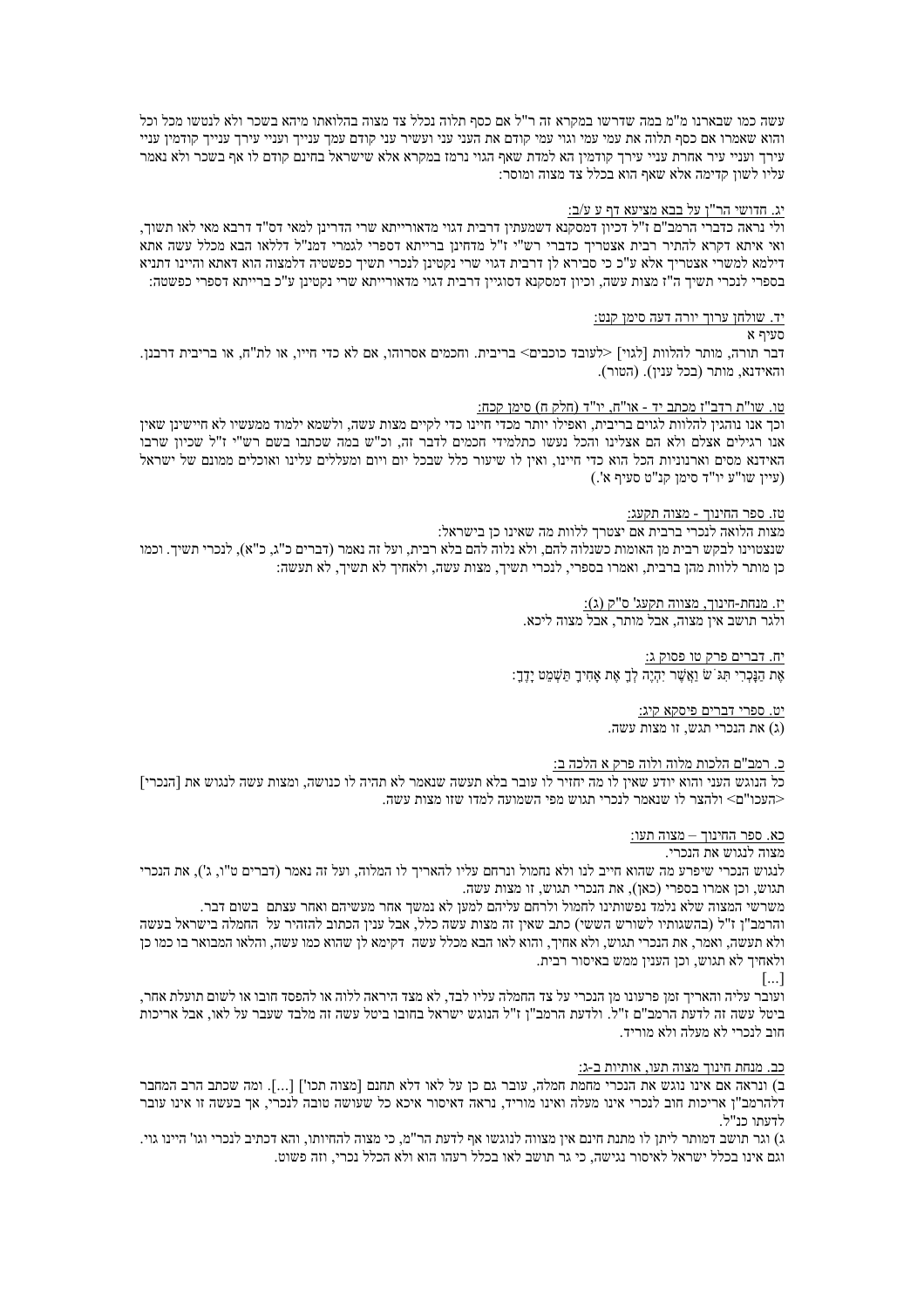3.5) According to some opinions it is permissible to delay the wages of a gentile. According to other opinions it may not be permissible. It is forbidden to delay the payment of the wages of a ger toshav, but the prohibition is less severe than that of delaying a Jew's wages.

# Sources:

Babylonian Talmud Tractate Bava Metzia 111a Babylonian Talmud Tractate Sanhedrin 57a Minor Tractates Tractate Gerim chapter 3 Palestinian Talmud Tractate Yevamot chapter 8 Babylonian Talmud Tractate Bava Metzia 111a Babylonian Talmud Tractate Bava Kama 113a Maimonides, Laws of Rentals chapter 11 Maimonides, Laws of Robbery and Loss 1:2

# א. תלמוד בבלי מסכת בבא מציעא דף קיא עמוד א:

משנה. אחד שכר אדם ואחד שכר בהמה ואחד שכר כלים - יש בו משום (דברים כד) ביומו תתן שכרו, ויש בו משום לא תלין פעלת שכיר אתך עד בקר. אימתי - בזמן שתבעו, לא תבעו - אינו עובר עליו. המחהו אצל חנוני או אצל שולחני - אינו עובר שליו. שכיר בזמנו - נשבע ונוטל, עבר זמנו - אינו נשבע ונוטל. אם יש עדים שתבעו (בזמנו) - הרי זה נשבע ונוטל. גר תושב -יש בו משום ביומו תתן שכרו ואין בו משום לא תלין פעולת שכיר אתך עד בקר.

#### ב. תלמוד בבלי מסכת סנהדרין דף נז עמוד א:

אלא אמר רב אחא בריה דרב איקא: לא נצרכה אלא לכובש שכר שכיר. נכרי בנכרי ונכרי בישראל - אסור. ישראל בנכרי -מוחר

<u>ג. מסכתות קטנות מסכת גרים פרק ג:</u>

הלכה א

איזהו גר תושב. כל שקיבל עליו שלא לעבוד עבודה זרה דברי רבי מאיר, רבי יהודה אומר כל שקיבל עליו שלא להיות אוכל נבילות

הלכה ב

רוקו ומושבו ומשכבו ומי רגליו טמאין, פתו ושמנו ויינו טהורין. ועוברים עליו משום בל תונה ובל תעשוק ובל תלין פעולת שכיר.

#### <u>ד. תלמוד ירושלמי מסכת יבמות פרק ח:</u>

אמר רבי יוסה שלא תאמר והוא שווה לישראל בשלשה דברים בלא תעשוק ולא תונה וגולה כישראל הוא לא יבטל לפום כן צריך מימר מבטל עבודה זרה כגוי מאן תנא בלא יעשוק רבי יוסה בי ר' יודה דתני גר תושב הרי בלא תעשה דברי רבי יוסי בי ררי יודה.

#### <u>ה. תלמוד בבלי מסכת בבא מציעא דף קיא עמוד א:</u>

מכאן אמרו: כל הכובש שכר שכיר עובר בחמשה שמות הללו, ועשה: משום (ויקרא י"ט) בל תעשק את רעך, ומשום (ויקרא י"ט) בל תגזל, ומשום (דברים כ"ד) בל תעשק שכיר עני, ומשום (ויקרא י"ט) בל תלין, ומשום (דברים כ"ד) ביומו תתן שכרו, ומשום (דברים כ"ד) לא תבא עליו השמש.

#### ו. תלמוד בבלי מסכת בבא קמא דף קיג עמוד א:

 $?$ וגזל [גוי] <כנעני> מי שרי? והתניא: אמר ר' שמעון, דבר זה דרש ר"ע כשבא מזפירין: מנין לגזל [גוי] <כנעני> שהוא אסור ת"ל: (ויקרא כ"ה) אחרי נמכר גאולה תהיה לו, שלא ימשכנו ויצא, יכול יגלום עליו? ת"ל: (ויקרא כ"ה) וחשב עם קונהו, ידקדק עם קונהו!

#### <u>ז. רמב"ם הלכות שכירות פרק יא:</u> הלרה א

מצות עשה ליתן שכר השכיר בזמנו שנאמר ביומו תתן שכרו וגו', ואם איחרו לאחר זמנו עובר בל"ת שנאמר ולא תבוא עליו השמש ואין לוקין עליו שהרי הוא חייב לשלם. אחד שכר האדם ואחד שכר הבהמה ואחד שכר הכלים חייב ליתן בזמנו ואם איחר לאחר זמו עובר בל"ת. וגר תושב יש בו משום ביומו תתו שכרו ואם איחרו אינו עובר בל"ת. הלכה ב

כל הכובש שכר שכיר כאילו נטל נפשו ממנו שנאמר ואליו הוא נושא את נפשו, ועובר בארבע אזהרות ועשה עובר משום בל תעשוק ומשום בל תגזול ומשום לא תלין פעולת שכיר ומשום לא תבא עליו השמש ומשום ביומו תתן שכרו, אי זהו זמנו שכיר יום גובה כל הלילה ועליו נאמר לא תלין פעולת שכיר אתך עד בקר, ושכיר לילה גובה כל היום ועליו נאמר ביומו תתן שכרו,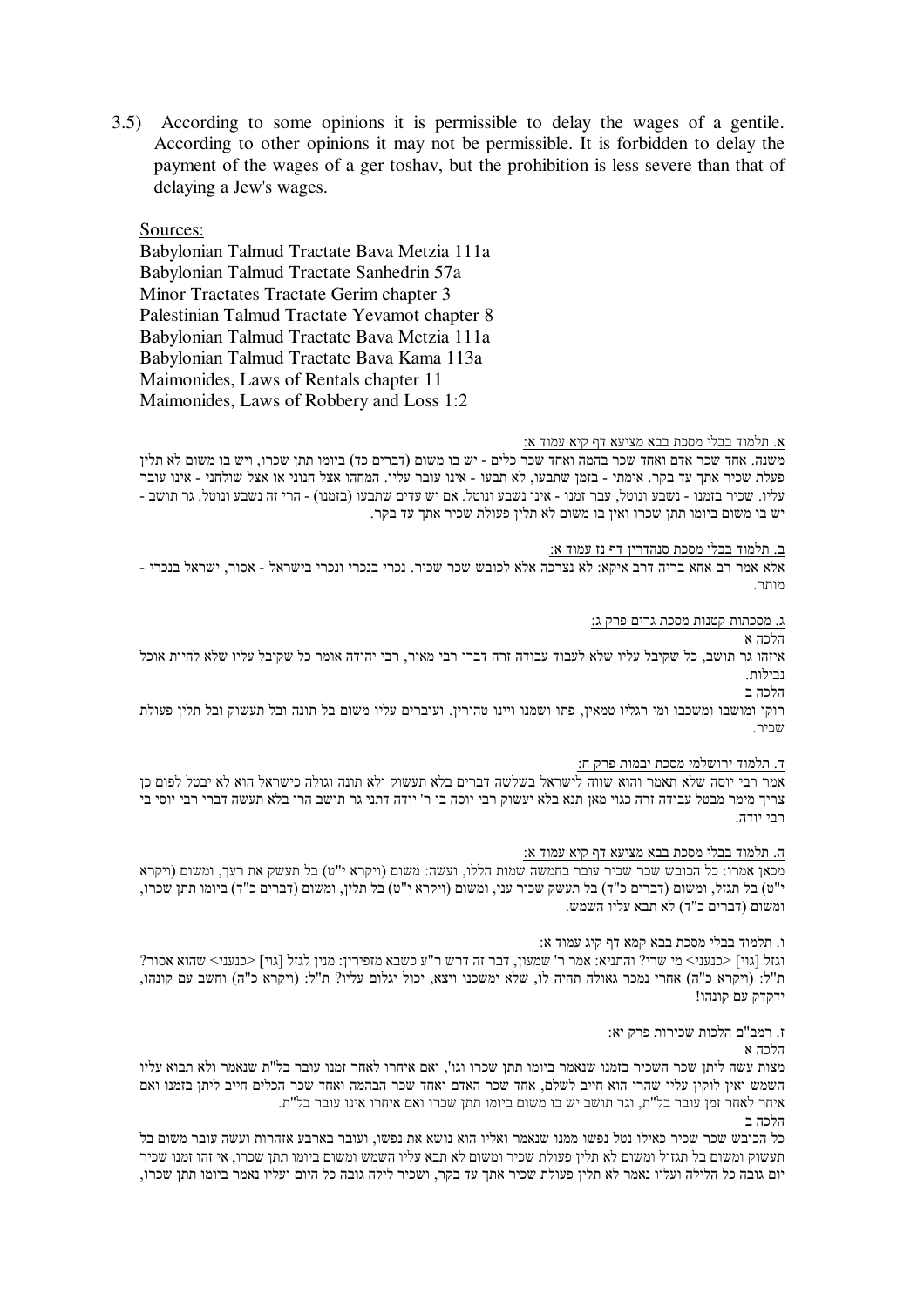ושכיר שעות של יום גובה כל היום ושכיר שעות של לילה גובה כל הלילה, שכיר שבת שכיר חדש שכיר שנה שכיר שבוע יצא ביום גובה כל היום יצא בלילה גובה כל (אותו) הלילה.

<u>ח. רמב"ם הלכות גזלה ואבדה פרק א הלכה ב:</u>

ואסור לגזול כל שהוא דין תורה, אפילו גוי עובד עבודה זרה אסור לגזלו או לעשקו, ואם גזלו או עשקו יחזיר.

3.6) A gentile doesn't inherit from his Jewish father (for example, when the father converted after the son was born or the son is the child of a Jew from a gentile woman).

# Sources:

Maimonides, Laws of Estates 1:7 Maimonides, Laws of Estates 2:12 Maimonides, Laws of Estates 6:10 Maimonides, Laws of Winning and Gifts 1:6 Maimonides, Laws of Winning and Gifts chapter 9 Tur Choshen Mishpat 256 Shulchan Aruch Choshen Mishpat 256 Shulchan Aruch Choshen Mishpat 275:1

#### <u>א. רמב"ם הלכות נחלות פרק א הלכה ז:</u>

כל הקרובין בעבירה יורשין בכשרים, כיצד כגון שהיה לו בן ממזר או אח ממזר הרי אלו כשאר בנים וכשאר אחים לנחלה, אבל בנו מן השפחה או מן הנכרית אינו בן לדבר מן הדברים ואינו יורש כלל.

#### <u>ב. רמב"ם הלכות נחלות פרק ב הלכה יב:</u>

היו לו בנים [בגויותו] <כשהיה עכו"ם> ונתגייר אין לו בכור לנחלה, אבל ישראל שהיה לו בן מן השפחה ומן [הגויה] <העכו"ם> הואיל ואינו קרוי בנו הבא לו אחריו מן הישראלית בכור לנחלה ונוטל פי שנים.

<u>ג. רמב"ם הלכות נחלות פרק ו הלכה י:</u>

[...] ואין [הגוי] <העכו"ם> יורש את אביו הגר ולא גר יורש את גר לא מדברי תורה ולא מדברי סופרים.

<u>ד. רמב"ם הלכות זכיה ומתנה פרק א הלכה ו:</u>

גר שמת ולא הוליד ישראל אחר שנתגייר אין לו יורשין אלא כל הקודם והחזיק בנכסיו זכה [...].

ה. רמב"ם הלכות זכיה ומתנה פרק ט:

# הלרה ז

גר שיש לו בן שאין הורתו בקדושה, הואיל ואינו יורשו כמו שיתבאר במקומו, כך אינו יכול ליתן לו כל נכסיו במתנת שכיב מרע, לא כל נכסיו ולא מקצתן, שלשון ירושה ומתנה לגבי יורש אחד הן, ואם תאמר יקנה נמצא זה יורש את אביו. (השגת הראב"ד: גר שיש לו בן וכו' עד מתנתו קיימת. א"א כן אמר הגאון ואין הדעת נוחה הימנו ויש לומר דעת אחרת טובה מזו 'עכ"ל.)

הלכה ח

לפיכך אם נתן לגר משאר הגרים מתנתו קיימת.

הלכה ט

שכיב מרע שהודה שיש לו לפלוני אצלי כך וכך תנוהו לו, או שאמר כלי פלוני פקדון הוא בידי לפלוני תנוהו לו, חצר פלונית של פלוני הוא, חוב שיש לי ביד פלוני אינו שלי של פלוני הוא, בכל אלו הדברים וכיוצא בהן הודאתו הודיה, ואפילו הודה הגר לבנו שאין הורתו בקדושה דבריו קיימין, אפילו הודה שכיב מרע [לגוי] <לעכו"ם> נותנין לו.

#### <u>ו. טור חושן משפט סימן רנו:</u>

גר שנתן מתנת שכ"מ אינו קונה דמתנת שכיב מרע כירושה שוויוה רבנן וכשם שאין הגר בתורת ירושה כך אינו בתורת שכ"מ וכתב רב אלפס בשם רב האי ה"מ בנותן לבניו או למי שראוי לירשו אבל לאחר קונה וכן כתב הרמב"ם ז"ל ולא נהירא לא"א הרא"ש ז"ל אלא אין חילוק בין בנו לאחר וכן השיג עליו הראב"ד: אבל אם הודה שנכסיו לבנו הויא הודאה כדפרישית לעיל:

#### <u>ז. שולחן ערוך חושן משפט סימן רנו:</u>

מעיף א

גר שיש לו בז שאין הורתו בקדושה. הואיל ואינו יורשו כד אינו יכול ליתן לו נכסיו במתנת ש"מ. לא כולן ולא מקצתן. שלשון ירושה ומתנה לגבי יורש אחד הם. ואם תאמר יקנה, נמצא זה יורש את אביו; לפיכך אם נתן לגר משאר הגרים, מתנתו קיימת. הגה: וי"א דלא יוכל ליתן לשום אדם במתנת ש"מ, כי אם דרך הודאה (טור בשם הרא"ש ונ"י בשם הרשב"א), וכן נראה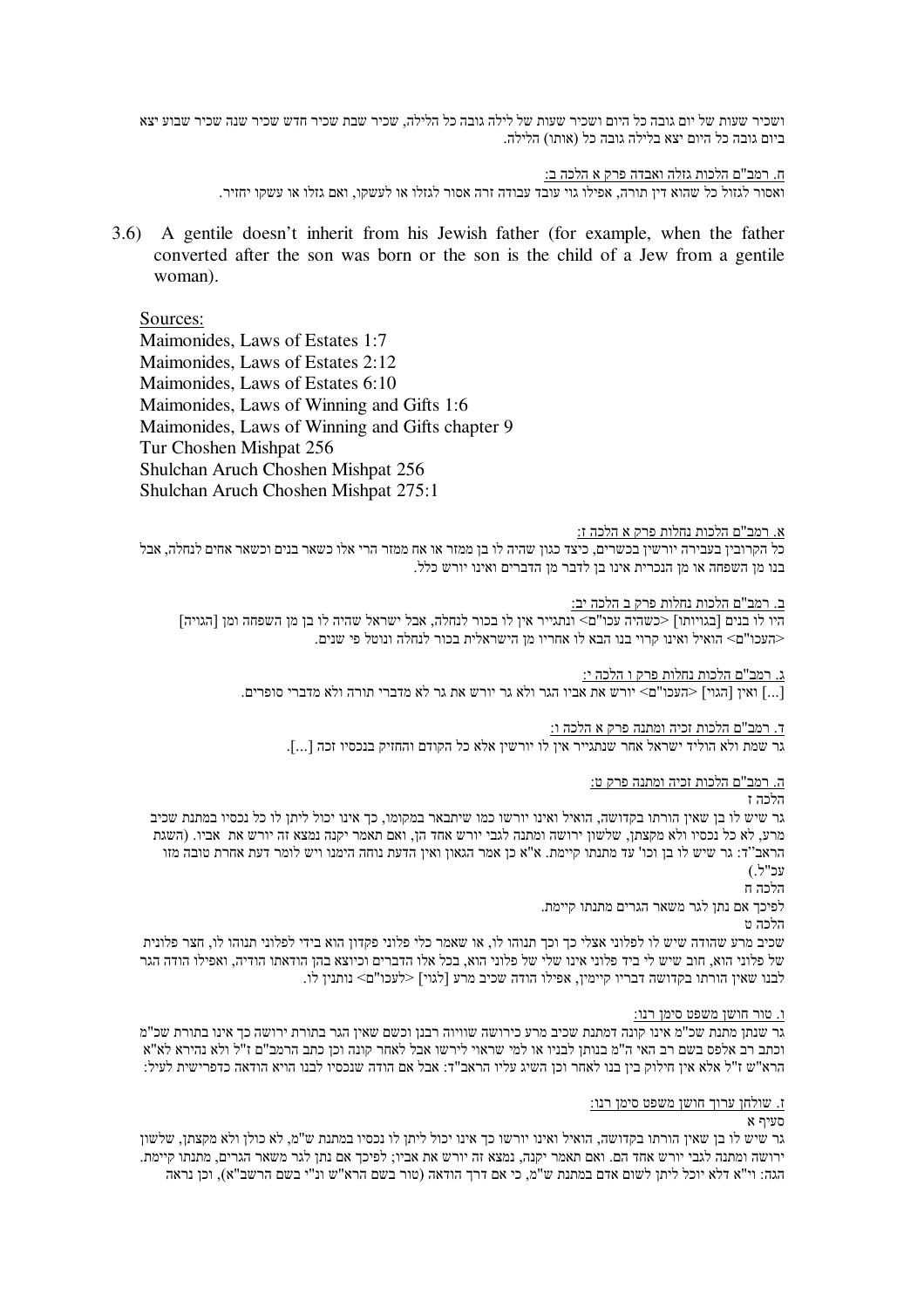עיקר. י"א אע"ג, דמתנת ש"מ של גר אינו כלום, מ"מ אמרינן בו מצוה לקיים דברי המת, אם הוא בדרך שנתבאר סוף סימן רנ"ב (מרדכי פ"ק דגיטין |ור"ן). ויש חולקין (טור בשם הרא"ש כלל ט"ו ומרדכי פרק מי שמת).

 $\lceil \dots \rceil$ סעיף ג

שכיב מרע שהודה שיש לפלוני אצלו כך וכך תנוהו לו, הודאתו הודאה. ואפילו הודאת הגר לבנו שאין הורתו בקדושה, או [לכותי] <לעובד כוכבים>, נותנים לו. [...]

# <u>ח. שולחן ערוך חושן משפט סימן רעה סעיף א:</u>

.<br>גר שמת ולא הניח בן שהורתו ולידתו בקדושה, אע"פ שיש לו בנים שהורתם שלא בקדושה ולידתם בקדושה, כל נכסיו הפקר וכל הקודם בהם זכה.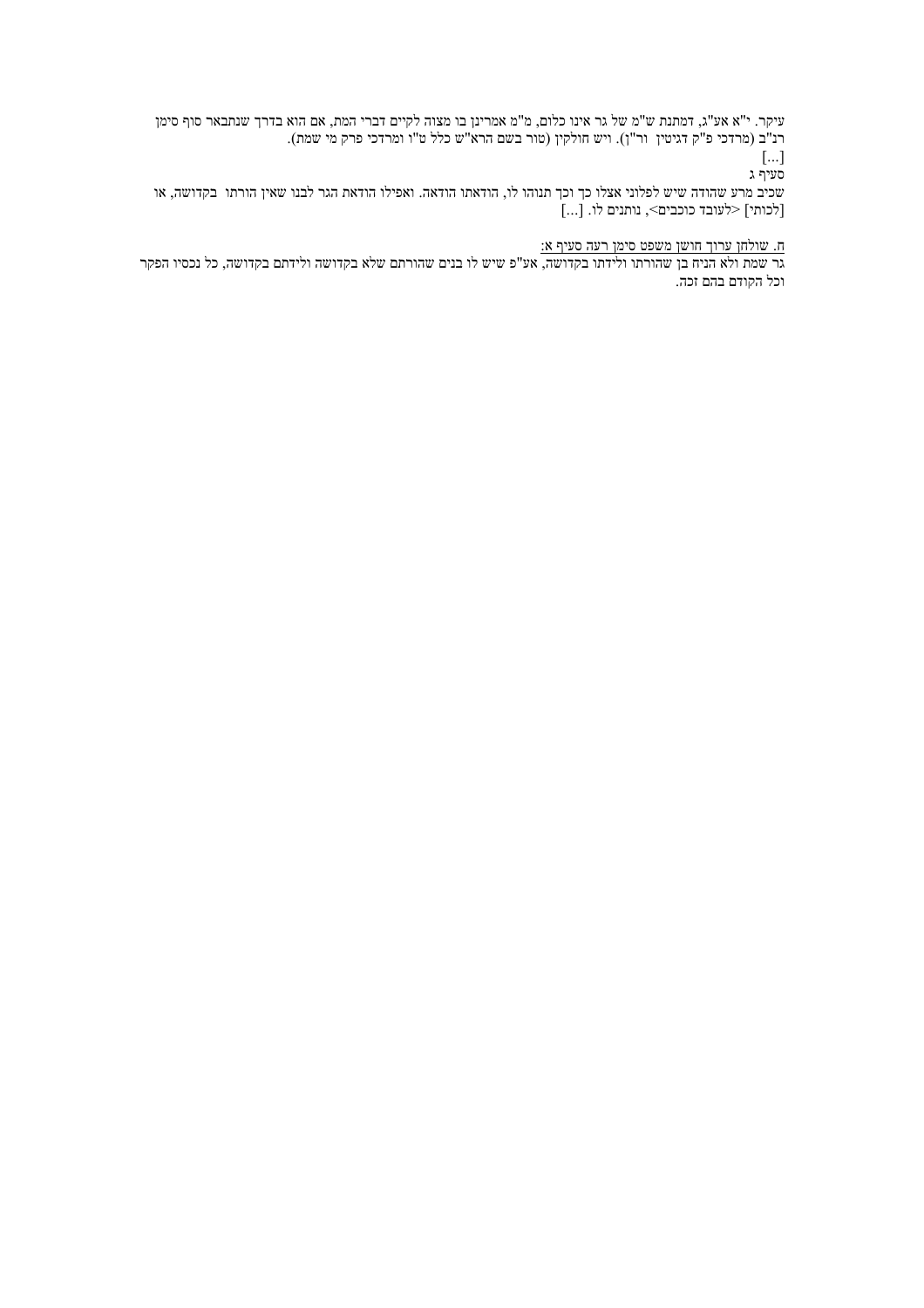# 4. The place of gentiles in Jewish political and judicial systems

4.1) A gentile (and even a convert to Judaism) cannot be appointed to the throne or to any other executive governmental position over Jews. A gentile cannot be a judge in a Jewish court of law. Even a convert to Judaism cannot serve as a judge in cases that may result in capital punishment, and according to most opinions a convert cannot judge Jews from birth, even in cases regarding financial matters. (He may, according to all opinions, judge other converts on financial matters.)

# Sources:

Deuteronomy 17:15 Sifrei Devarim piska 157 Babylonian Talmud Tractate Kiddushin 76b Rashi on Tractate Kiddushin 76b Babylonian Talmud Tractate Yevamot 102a Rashi on Tractate Yevamot 102a Babylonian Talmud Tractate Sanhedrin 36b **Tosaphot Tractate Sanhedrin 36b** Me'iri on Tractate Kiddushin 76b **Tosaphot on Tractate Yevamot 45b** Maimonides, Laws of Kings 1:4 Maimonides, Laws of Sanhedrin 2:9 Maimonides, Laws of Sanhedrin 11:11 Sefer HaChinuch commandment 498 Tur Choshen Mishpat 7 Shulchan Aruch Choshen Mishpat 7:1

## א. דברים פרק יז פסוק טו:

שום תשים עליך מלך אשר יבחר יד וד אל היך בו מקרב אחיך תשים עליך מלך ל א תוכל לתת עליך איש נכרי אשר ל א אחיך הואן

> ב. ספרי דברים פיסקא קנז: אחיך, ולא מאחרים.

# ג. תלמוד בבלי מסכת קידושין דף עו עמוד ב:

אושפזיכניה דרב אדא בר אהבה גיורא הוה, והוה קא מנצי איהו ורב ביבי, מר אמר: אנא עבידנא סררותא דמתא, ומר אמר: אנא עבידנא סררותא דמתא; אתו לקמיה דרב יוסף, אמר להו, תנינא. (דברים יז) שום תשים עליך מלך[...] מקרב אחיך - כל - משימות שאתה משים לא יהיה אלא מקרב אחיך. אמר ליה רב אדא בר אהבה: ואפילו אמו מישראל? אמר ליה: אמו מישראל מקרב אחיך קרינא ביה. הלכך, רב ביבי דגברא רבא הוא ליעיין במילי דשמיא, ומר ליעיין במילי דמתא. [...] רבי זירא מטפל בהו. רבה בר אבוה מטפל בהו. במערבא, אפילו ריש כורי לא מוקמי מינייהו. בנהרדעא, אפי' ריש גרגותא לא מוקמי מינייהו.

ד. רש"י מסכת קידושין דף עו עמוד ב:

כל משימות - מריבוייא דמשמעות דקרא קא יליף משום תשים מקרב אחיך תשים כל משימות ואפי' סנהדרי קטנה.

#### <u>ה. תלמוד בבלי מסכת יבמות דף קב עמוד א:</u>

אמר רבא: גר דן את חבירו דבר תורה, שנאמר: (דברים י"ז) שום תשים עליך מלך אשר יבחר ה' אלהיך בו מקרב אחיך תשים עליך מלך, עליך הוא דבעינן מקרב אחיך, אבל גר דן את חבירו גר, ואם היתה אמו מישראל - דן אפי' ישראל; ולענין חליצה -. עד שיהא אביו ואמו מישראל, שנאמר: ונקרא שמו בישראל

ו. רש"י מסכת יבמות דף קב עמוד א:

גר דן את חברו - דיני נפשות דאילו דיני ממונות אפילו לכל ישראל דתנו (סנהדרין דף לב) הכל כשרים לדון דיני ממונות ואמרי' הכל לאתויי מאי לאתויי גר.

ז. תלמוד בבלי מסכת סנהדרין דף לו עמוד ב: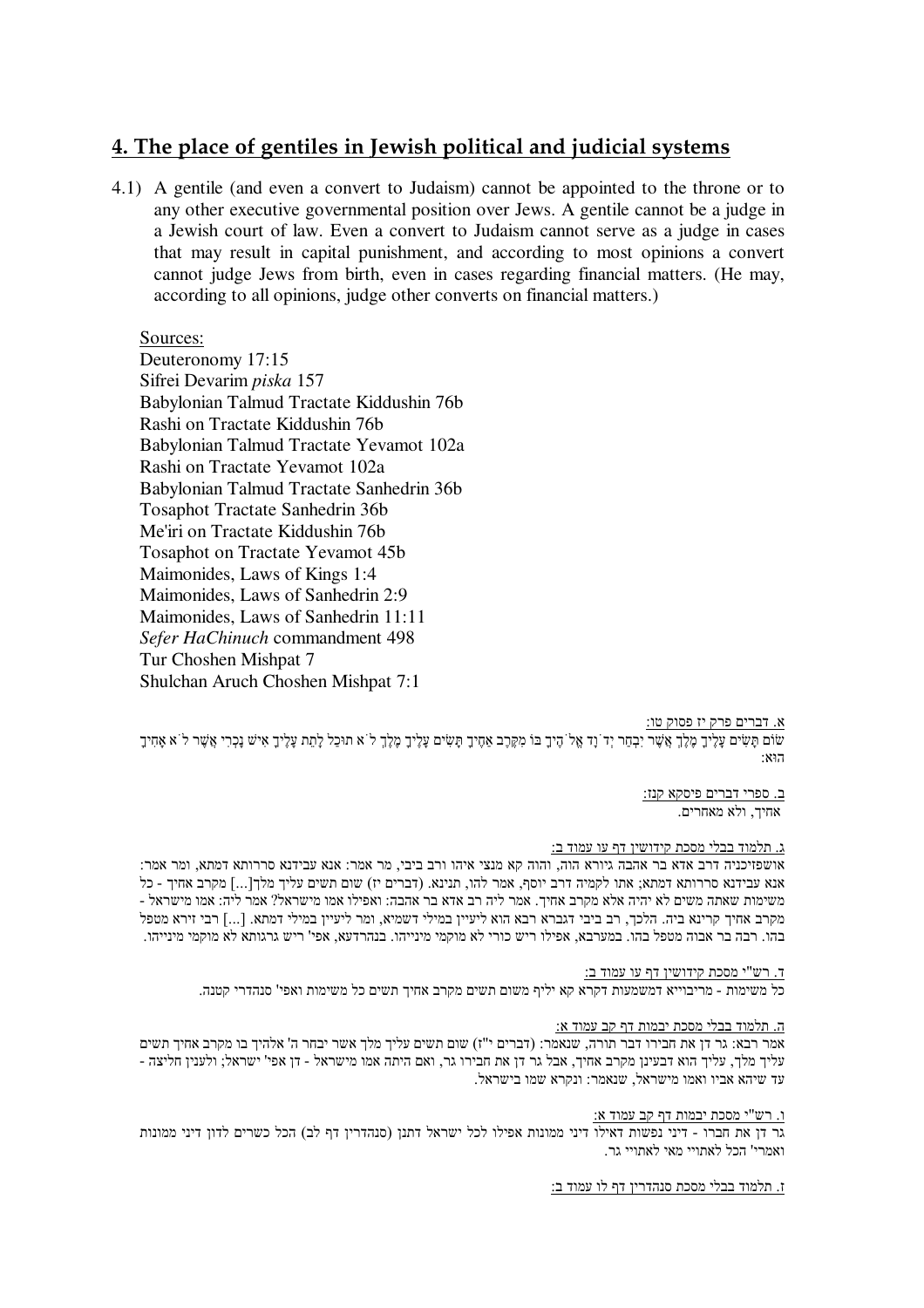הכל כשרין לדון דיני ממונות. הכל לאתויי מאי? - אמר רב יהודה: לאתויי ממזר. - הא תנינא חדא זימנא: כל הראוי לדון דיני נפשות - ראוי לדון דיני ממונות, ויש ראוי לדון דיני ממונות ואין ראוי לדון דיני נפשות. והוינן בה: לאתויי מאי? ואמר רב יהודה: לאתויי ממזר! - חדא לאתויי גר, וחדא לאתויי ממזר. וצריכא: דאי אשמעינן גר - דראוי לבא בקהל, אבל ממזר - אימא לא. ואי אשמעינן ממזר - דבא מטיפה כשרה, אבל גר דלא בא מטיפה כשרה - אימא לא, צריכא.

#### <u>ה. תוספות מסכת סנהדרין דף לו עמוד ב:</u>

חדא לאתויי גר - השתא משמע דסתם גר כשר לדיני ממונות וק' דבפרק החולץ (יבמות דף קה: ושם) אכשריה רבא לרב מרי בר רחל ומני' אפורסי דבבל דכיון דאמו מישראל מקרב אחיך קרינא ביה אלמא בעיא אמו מישראל וי"ל דהכא מיירי לדון גר חבירו כדאמרי' בפ' מצות חליצה (שם דף קב. ושם) גר דן חבירו דבר תורה ואם היתה אמו מישראל דן אפילו ישראל ולא כמו שפ"ה דלענין דיני נפשות איירי דדן חבירו ולא ישראל אבל לדיני ממונות כשר ועוד דהתם מייתי קרא דמקרב אחיך ואילו דיני ופשות מימעטי בסמוך מונשאו אתך [...]

#### ט. המאירי על מסכת קידושיו דף עו ע"ב:

אוהב ושונא וגר שאין אמו מישראל והמשוחרר פסולין אף לדיני ממונות, זקן וסריס וממזר וסומא באחת מעיניו כשר לדיני ממונות ופסול לדיני נפשות וכבר ביארנוה במסכת סנהדרין. הא כל שאמו מישראל הרי הוא כישראל גמור וממנין אותו לכל דבר שבשררה ומנוי כשאר כל ישראל וכשאין אמו מישראל אין ממנים אותו אף לשום שררה אלא שמקצת שררות מצרפין אותן עם האחרים ומבליעין אותם ביניהם כך נראה לי וזהו לדעתי פירוש מיטפל להו ואף על פי שגדולי הרבנים פירשוהו בענין אחר∵

#### <u>י. תוספות מסכת יבמות דף מה עמוד ב:</u>

[…] וא"ת דהכא משמע דגר שאין אמו מישראל אין כשר לדון ובפ' אחד דיני ממונות (סנהדרין דף לו: ושם) תנן הכל כשרים [ לדון ופריך תנינא [ומשני] חדא לאתויי גר וחדא לאתויי ממזר משמע דגר אע"פ שאין אמו מישראל אלא שנתגייר בעצמו דכשר לדון דקרינן ליה בא מטיפה פסולה דקאמר התם אבל גר מטיפה פסולה לא וי"ל דהתם מיירי לדון גר חברו כדאמר בפ' מצות חליצה (לקמן דף קב. ושם) גר דן את חברו דבר תורה ואם היתה אמו מישראל דן אפילו ישראל […]

# יא. רמב"ם הלכות מלכים פרק א הלכה ד:

אין מעמידין מלך מקהל גרים אפילו אחר כמה דורות עד שתהיה אמו מישראל, שנאמר לא תוכל לתת עליך איש נכרי אשר לא אחיך הוא, ולא למלכות בלבד אלא לכל שררות שבישראל, לא שר צבא לא שר חמשים או שר עשרה, אפילו ממונה על אמת המים שמחלק ממנה לשדות, ואין צריך לומר דיין או נשיא שלא יהא אלא מישראל, שנאמר מקרב אחיך תשים עליך מלך כל משימות שאתה משים לא יהו אלא מקרב אחיך.

#### יב. רמב"ם הלכות סנהדרין פרק ב הלכה ט:

בית דין של שלשה שהיה אחד מהן גר הרי זה פסול, עד שתהיה אמו מישראל, היה אחד ממזר אפילו שלשתן ממזרים הרי אלו כשיריו לדוו.

# <u>יג. רמב"ם הלכות סנהדרין פרק יא הלכה יא:</u>

הכל כשרים לדון דיני ממונות אפילו גר והוא שתהיה אמו מישראל, וגר דן את חבירו הגר אף על פי שאין אמו מישראל וכן הממזר והסומא באחת מעיניו כשר לדון דיני ממונות, אבל בדיני נפשות אין דנין אותן אלא כהנים לוים וישראלים המשיאין לכהונה ולא יהיה אחד מהן סומא אפילו באחת מעיניו כמו שביארנו.

#### <u>יד. ספר החינוך מצוה תצח:</u>

#### שלא למנות מלך על ישראל כי אם מבני ישראל

שנמנענו מלהקים עלינו מלך איש שלא יהיה מזרע ישראל ואפילו יהיה גר צדק, ועל זה נאמר (דברים י"ז, ט"ו), לא תוכל לתת עליך איש נכרי אשר לא אחיך הוא, ואמרו זכרונם לברכה בספרי (כאן) לא תוכל לתת עליך איש נכרי, זו מצות לא תעשה. וכמו כן שאר המינויין אין ראוי שנמנה עלינו בדבר מהדברים לא מינוי תורה ולא מינוי מלכות איש שיהיה מקהל גרים עד שתהא אמו מישראל מדכתיב שום תשים וגו', ודקדקו זכרונם לברכה (קידושין ע"ו ע"ב) כל שימות שאתה משים עליך לא יהיו אלא מקרב אחיך.

שורש המצוה ידוע, כי מהיות הממונה לראש נשמע לכל בכל אשר ידבר, צריך להיות על כל פנים מזרע ישראל שהם רחמנים בני רחמנים, כדי שירחם על העם שלא להכביד עולם בשום דבר מכל הדברים, ויאהב האמת והצדק והיושר, כידוע בכל שהוא ממשפחת אברהם אבינו ע"ה שיש בה כל טובות אלו, וכעין שאמרו חכמי הטבע שטבע האב צפון בבניו.

#### טו. טור חושו משפט סימן ז:

כל ישראל כשרין לדון אפילו ממזר: וגר פסול לדון את ישראל אפילו בדיני ממונות עד שתהא אמו מישראל אבל יכול לדון את הגר חבירו אע"פ שאין אמו מישראל:

#### טז. שולחן ערוך חושן משפט סימן ז סעיף א:

בית דין של ג', שהיה אחד מהם גר, הרי זה פסול לדון לישראל, אלא אם כן היתה אמו (או אביו) (מרדכי בשם תוספות פ"ב מצות חליצה) מישראל. וגר דן את חבירו הגר, אע"פ שאין אמו מישראל. (ועיין בי"ד סוף סימן רס"ט).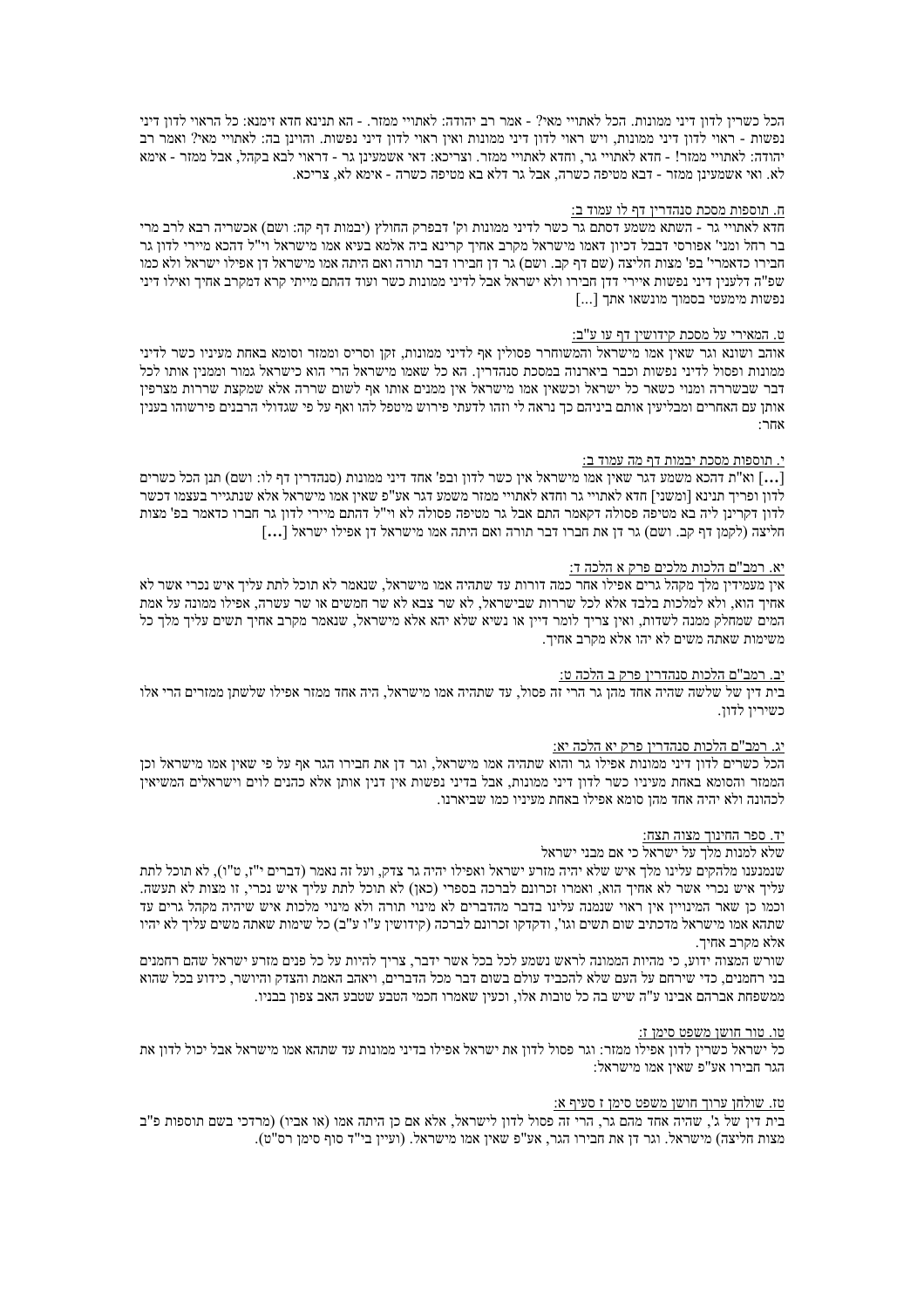4.2) A gentile is not considered a valid witness in a Jewish court of law. This applies to a ger toshav as well.

Sources: Shulchan Aruch Choshen Mishpat 34:19

<u>א. שולחן ערוך חושן משפט סימן לד סעיף יט:</u> [גוי] <עובד כוכבים> ועבד, פסולים לעדות.

4.3) Even a convert to Judaism is not allowed to bear witness concerning anything that happened prior to his conversion.

Sources: Shulchan Aruch Choshen Mishpat 35:7

> <u>ב. שולחן ערוך חושן משפט סימן לה סעיף ז:</u> וכל אלו, אם [גוי] <עובד כוכבים> או עבד ראה אותם והעיד אחר שנתגייר ונשתחרר, אינו נאמן.

4.4) A gentile, as opposed to a Jew, can be easily sentenced to death in a court of law. This can be done by a single judge, based on the testimony of a single witness or on the defendant's own addmission, with no prior warning, even if the witness is a relative [of either the judge or the victim]. This applies to a ger toshav as well. According to one opinion, if a Jew sees a gentile transgressing any of the Noachide commandments he can kill the gentile on the spot without bringing him to court, but most opinions disagree and say that even a gentile can be sentenced to death only in a court of law.

Sources:

Babylonian Talmud Tractate Sanhedrin 57b Maimonides, Laws of Kings 9:14 *Sefer HaChinuch* commandment 26 *Hagahot Ashrei* on Tractate Avodah Zarah 5:5 *Minchat Chinuch* commandment 409 section 5 Tosaphot on Tractate Avodah Zarah 64b *HaEmek She'elah* on *Shealitot d'Rabbi Achai* (The Netziv of Volozhin), query 1, pp. 16-17

א. תלמוד בבלי מסכת סנהדרין דף נז עמוד ב:

אשכח רבי יעקב בר אחא דהוה כתיב בספר אגדתא דבי רב: בן נח נהרג בדיין אחד, ובעד אחד, שלא בהתראה, מפי איש ולא מפי אשה, ואפילו קרוב.

#### <u>ב. רמב"ם הלכות מלכים פרק ט הלכה יד:</u>

וכיצד מצווין הן על הדינין, חייבין להושיב דיינין ושופטים בכל פלך ופלך לדון בשש מצות אלו, ולהזהיר את העם, ובן נח שעבר על אחת משבע מצות אלו יהרג בסייף, ומפני זה נתחייבו כל בעלי שכם הריגה, שהרי שכם גזל והם ראו וידעו ולא דנוהו, ובן נח נהרג בעד אחד ובדיין אחד בלא התראה ועל פי קרובין.

<u>ג. ספר החינוך מצוה כו:</u>

[...] ומן החילוקין שבין ישראל לשאר האומות בענין המצוות המוטלות על הכל הוא, שישראל לא יתחייב לעולם בלא עדים והתראה, ושאר האומות אין צריכין התראה, לפי שאין חילוק בהן בין שוגג למזיד. וכן יתחייבו גם כן בהודאת פיהם. מה שאין כן בישראל שצריך עדים. ועוד יש חילוק אחר. כי האומות בעוברם על כל אחת ממצוותם יתחייבו לעולם מיתה, וזהו אמרם זכרונם לברכה (סנהדרין דף נ"ז ע"א) אזהרתן זו היא מיתתן, וישראל יתחייב פעמים קרבן, פעמים מלקות, פעמים מיתה, ופעמים אינו מתחייב בכל אלה אלא שהוא כעובר על מצות מלך ונשא עונו.

<u>ד. הגהות אשרי מסכת עבודה זרה פרק ה סימן ה:</u>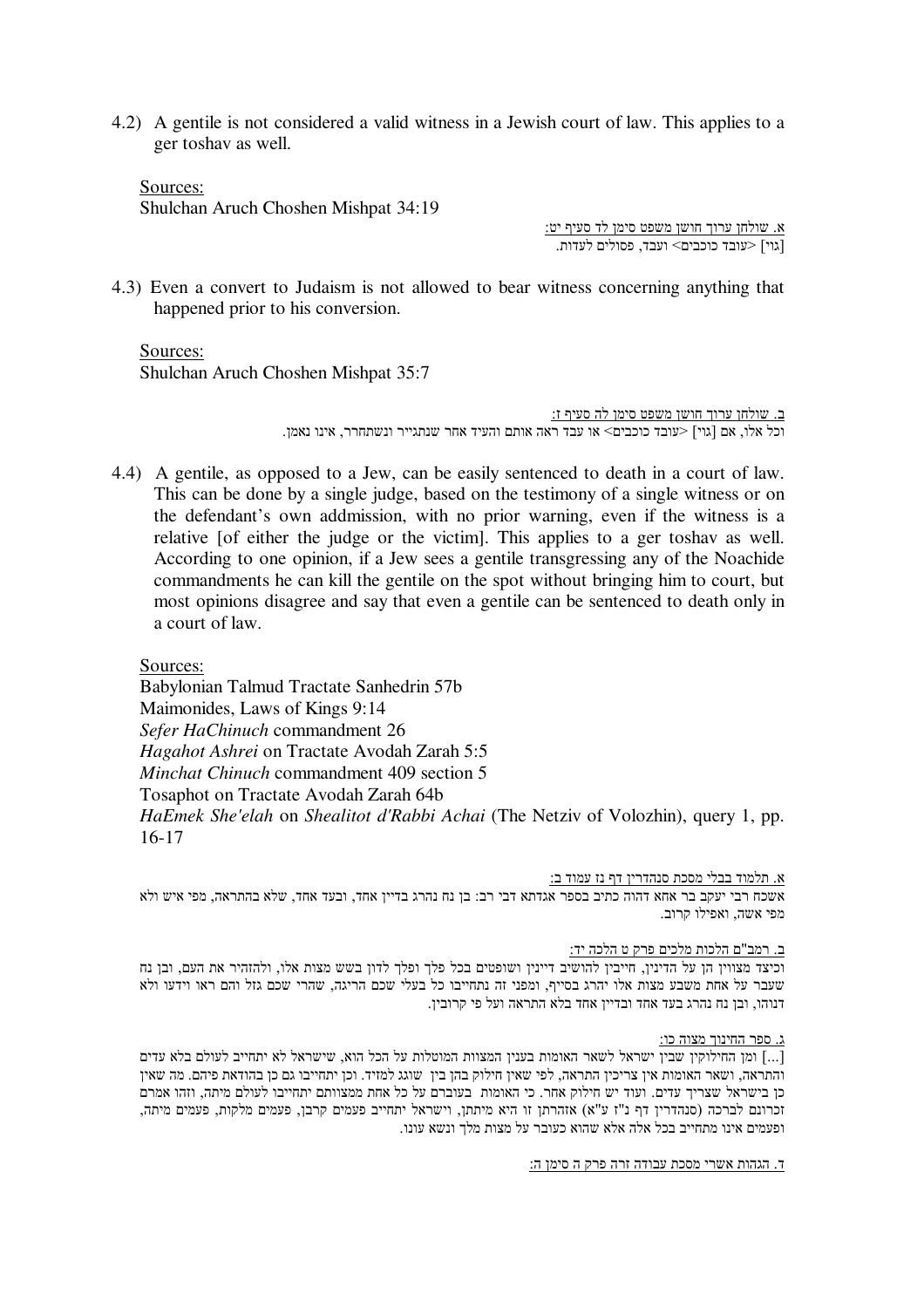ובן נח אע"פ שהיה עובר על שבע מצות ואזהרתו זו היא מיתתו ואין צריך עדה ועדים והתראה מ"מ כל זמן שלא דנוהו ב"ד + " אין חייבין מיתה ואסור להרגו ואם קבל עליו לקיים שבע מצות בפני ג' חייב להחיותו. מהרי"ח ע"כ:

## ה. מנחת חינוך, מצוה תט אות ה:

שלא להרוג מחוייב קודם שיעמוד בדיו.

ן והנה דינים אלו לא שייכים בבן נח, דתיכף שראו שעובר עבירה מותר להרגו, דלאו הזה בישראל כתיב. וגם שם בבן נח [... הרואה ואפילו המעיד נעשה דיין, כי לא שייך הזמה, ונהרג עפ"י דיין אחד ועפ"י קרובים כמבואר בר"מ פ"ט ממלכים הלכה י"ד, וזה פשוט.

## ו. מנחת חינוך, מצוה תי אות ט:

[...] אם בן נח המקיים שבע מצוות הורג לגוי היינו שעובד עבודה זרה, או אינו מקיים אחת משבע מצוות בודאי פטור אפילו במזיד, כי מצווה להורגו והוא העד והוא הדיין וכו' כמבואר בר"מ פ"ט ממלכים הלכה י"ד.

# <u>ז. תוספות מסכת עבודה זרה דף סד עמוד ב:</u>

י"ל גידים והתראה י"ל (הא"ת והלא מיד שעבר שבע מצות חייב מיתה דאזהרת בני נח היא מיתתן בלא עדים והתראה י"ל או"ל " דכל זמן שלא דנוהו בית דין אינו חייב מיתה תדע דהא אמרינן העובדי כוכבים לא מעלין ולא מורידין.

# ח. העמק שאלה על שאילתות דרבי אחאי (הנצי"ב מוולוז'ין), שאילתא ב', עמ' טז-יז:

[...] דכולם נצטוו שלא יעשו בשש מצוות שלהן בלתי דיינין, שאין הרואה אחד שהורג וכדומה רשאי להורגו עד עמדו לפני שופטים, וכן אסור לגזול אפילו שלו מיד חבירו בלא דעת שופטים.

4.5) In a lawsuit between a Jew and a gentile, the legal process is as follows: If non-Jewish laws benefit the Jewish party, the ruling is based on them, and the gentiles are told "Such are your own laws!" However, when the Jewish party benefits more from Jewish laws, the ruling is made accordingly, and the gentiles are told "Such are our laws." It seems that this law does not apply to a ger toshav, who is always judged according to the non-Jewish laws - even if they benefit him.

# Sources:

Babylonian Talmud Tractate Bava Kama 113a Maimonides Commentary on the Mishnah, Tractate Bava Kama 4:3 Maimonides, Laws of Kings 10:12

## א. תלמוד בבלי מסכת בבא קמא דף קיג עמוד א:

דתניא: ישראל וגוי שבאו לדין, אם אתה יכול לזכהו בדיני ישראל - זכהו ואמור לו: כך דינינו, בדיני [גויים] <כנענים> - זכהו ואמור לו: כך דינכם, ואם לאו - באין עליו בעקיפין, דברי ר' ישמעאל; ר"ע אומר: אין באין עליו בעקיפין, מפני קידוש השם. ור"ע, טעמא דאיכא קידוש השם, הא ליכא קידוש השם - באין.

## <u>ב. רמב"ם פירוש המשניות - מסכת בבא קמא פרק ד משנה ג:</u>

שור של ישראל שנגח שור של הקדש כו' - אם אירע דין לישראל עם הגוי, הרי אופן המשפט בניהם כמו שאבאר לך: אם היה לנו בדיניהם זכות, דננו להם בדיניהם ואמרנו להם: כך דינכם! ואם היה יותר טוב לנו שנדון בדיננו , דננו להם לפי דינינו ונאמר להם: כך דיננו!<u> ואל יקשה בעינך דבר זה, ואל תתמה עליו, כמו שלא תתמה על שחיטת בעלי החיים אע"פ שלא עשו</u> <u>שום רע, לפי שמי שלא נשלמו בו התכונות האנושיות אינו אדם באמת, ואין תכליתו אלא ל'אדם'</u> {כלומר שכל עצמם מציאותם של אלו אינו אלא בעבור האדם השלם-הערת הגר"י קאפח במהדורתו של פיה"מ} והדבור על ענין זה צריך ספר מיוחד.

<u>ג. רמב"ם הלכות מלכים פרק י הלכה יב:</u>

היה ישראל [וגוי] <ועכו"ם> אם יש זכות לישראל בדיניהן דנין לו בדיניהם, ואומרים לו כך דיניכם, ואם יש זכות לישראל בדינינו דנין לו דין תורה ואומרים לו כך דינינו, ויראה לי שאין עושין כן לגר תושב אלא לעולם דנין לו בדיניהם.

4.6) If an animal owned by a Jew damages a gentile's property, the Jew is not required to pay any indemnity. But when an animal owned by a gentile damages a Jew's property, the gentile is obliged to pay full compensation. According to some opinions this law applies to a ger toshav as well; according to other opinions it doesn't apply to a ger toshav.

Sources: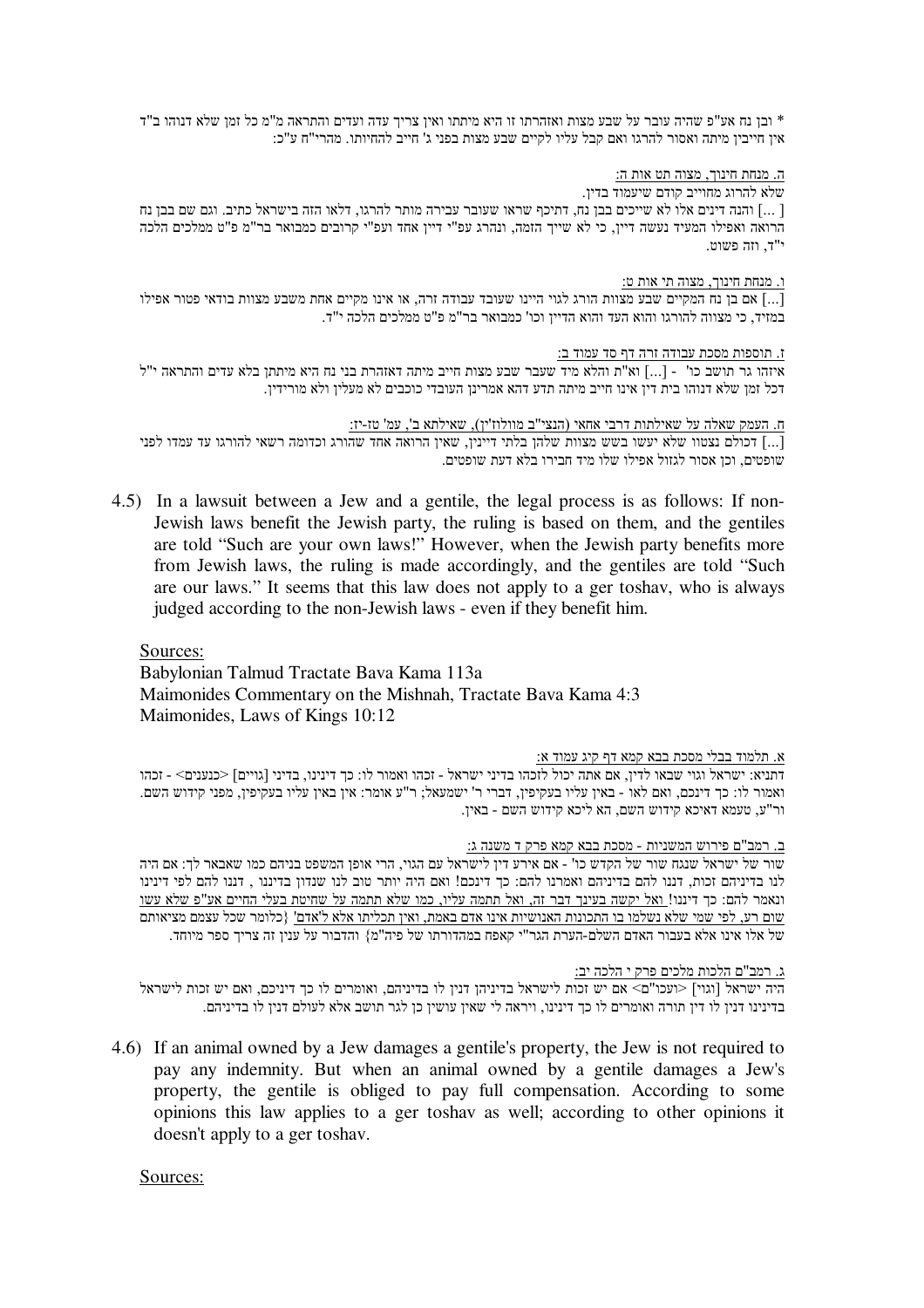Mechilta d'Rabbi Yishmael on Mishpatim -- *Nezekim* section, Mishpatim *parasha* 12 Mechilta d'Rabbi Shimon Bar Yochai chapter 21 Mishnah Tractate Bava Kama 4:3 Babylonian Talmud Tractate Bava Kama 38a Palestinian Talmud Tractate Bava Kama chapter 4 4b Maimonides, Laws of Monetary Damages 8:5 Tur Choshen Mishpat 406:1 Me'iri on Tractate Bava Kama 37b Tosephta on Tractate Bava Kama (Leiberman) 4:2 *Minchat Chinuch* commandment 51, section 8

#### <u>א. מכילתא דרבי ישמעאל משפטים - מס' דנזיקין משפטים פרשה יב:</u>

שור איש. להוציא שור של קטן. שור איש, להביא שור של אחרים. את שור רעהו, להביא שור של קטן. רעהו, להוציא שור של נכרי שור של כותי שור של גר תושב.

#### <u>ב. מכילתא דרבי שמעון בר יוחאי פרק כא:</u>

רעהו פרט לאחרין רעהו פרט לגר תושב יכול לא ישלם על ידי הגוי ולא יהא הגוי משלם על ידיו ת"ל שלם ישלם לרבות שלגוים של גר תושב. יכול יהו משלמין בתם חצי נזק במועד נזק שלם ת"ל שור רעהו שור רעהו יוצא כסדר הזה ולא שלאחרין יוצא כסדר הזה ועליהן הוא אומ' הופיע מהר פארן (דב' לג ב) הופיע פנים כנגד כל באי העולם.

#### <u>ג. משנה מסכת בבא קמא פרק ד משנה ג:</u>

שור של ישראל שנגח שור של הקדש ושל הקדש שנגח לשור של ישראל פטור שנאמר (שמות כא) שור רעהו ולא שור של הקדש שור של ישראל שנגח לשור של [נכרי] <עובד כוכבים> פטור ושל [נכרי] <עובד כוכבים> שנגח לשור של ישראל בין תם ביו מועד משלם נזק שלם:

## <u>ד. תלמוד בבלי מסכת בבא קמא דף לח עמוד א:</u>

שור של ישראל שנגח שור של [גוי] <כנעני> - פטור. אמרי: ממה נפשך? אי רעהו דוקא, [דגוי] <דכנעני> כי נגח דישראל נמי ליפטר! ואי רעהו לאו דוקא, אפילו דישראל כי נגח [דגוי] <דכנעני> נחייב! א"ר אבהו, אמר קרא: (חבקוק ג') עמד וימודד ארץ ראה ויתר גוים, ראה שבע מצות שקיבלו עליהם בני נח, כיון שלא קיימו, עמד והתיר ממונן לישראל. רבי יוחנן אמר, מהכא: (דברים ל"ג) הופיע מהר פארן, מפארן הופיע ממונם לישראל. תניא נמי הכי: שור של ישראל שנגח שור של [גוי] בנעני> - פטור; שור של [גוי] <כנעני> שנגח שור של ישראל, בין תם בין מועד - משלם נזק שלם, שנאמר: עמד וימודד $\,$ ארץ ראה ויתר גוים, ואומר: הופיע מהר פארן. מאי ואומר? וכי תימא, האי עמד וימודד ארץ מבעי' ליה לכדרב מתנה וכדרב יוסף, ת"ש: הופיע מהר פארן, מפארן הופיע ממונן לישראל. מאי דרב מתנה? דא"ר מתנה: עמד וימודד ארץ ראה וכו' - מה ראה? ראה שבע מצות שנצטוו עליהן בני נח ולא קיימום, עמד והגלה אותם מעל אדמתם ... ת"ר: וכבר שלחה מלכות רומי שני סרדיוטות אצל חכמי ישראל למדונו תורתכם, קראו ושנו ושלשו. בשעת פטירתן, אמרו להם: דקדקנו בכל תורתכם ואמת הוא, חוץ מדבר זה שאתם אומרים: שור של ישראל שנגח שור של [גוי] <כנעני> - פטור, של [גוי] <כנעני> שנגח שור של ישראל, בין תם בין מועד - משלם נזק שלם, ממ"נ? אי רעהו דוקא, אפילו [דגוי] <דכנעני> כי נגח דישראל ליפטר! ואי רעהו לאו דוקא, אפילו דישראל כי נגח דכנעני לחייב! ודבר זה אין אנו מודיעים אותו למלכות.

#### <u>ה. תלמוד ירושלמי מסכת בבא קמא פרק ד דף ד טור ב:</u>

הלכה ג' שור של ישראל שנגח לשור של נכרי כו' רב אמר ראה ויתר גוים התיר ממונה של גוים חזקיה אמר הופיע מהר פארן והופיע פנים כנגד אומות העולם רבי יוסי בן חנינה אמר הורידן מנכסיהן רבי אבהו בשם רבי יוחנן אמר כדיניהן אמר רבי לא על הדא איתאמרת אלא בהדא דתני רבי חייה שור של גוי שנגח שור של גוי אחר חבירו אף על פי שקיבל עליו לדון כדיני ישרא' בין תם בין מועד משלם נזק שלם על הדא אתאמרת רבי אבהו בשם רבי יוחנן כדיניהן.

#### <u>ו. רמב"ם הלכות נזקי ממון פרק ח הלכה ה:</u>

שור של ישראל שנגח שור של נכרי בין תם בין מועד פטור, לפי שאין הגוים מחייבין את האדם על בהמתו שהזיקה והרי אנו דנין להם כדיניהן, ושור של נכרי שנגח שור של ישראל בין תם בין מועד משלם נזק שלם, קנס הוא זה לגוים לפי שאינן זהירין במצות אינן מסלקין הזיקן ואם לא תחייב אותן על נזקי בהמתן אין משמרין אותה ומפסידין ממון הבריות. (השגת הראב"ד: שור של ישראל שנגח שור של נכרי. א"א הטענה הזאת אינה מספקת שהרי הם תופסים גוף המזיק ונפרעין ממנו.)

#### <u>ז. טור חושן משפט סימן תו:</u>

שור של ישראל שנגח שור של [נכרי] <כותי> <היה> פטור ושל [נכרי] <כותי> שנגח של ישראל בין תם בין מועד משלם וזה שלה

#### <u>ח. שולחן ערוך חושן משפט סימן תו סעיף א:</u>

שור של ישראל שנגח שור של [כותי] <עובד כוכבים>, פטור. ושל [כותי] <עובד כוכבים> שנגח לשל ישראל, בין תם בין מועד, משלם נזק שלם.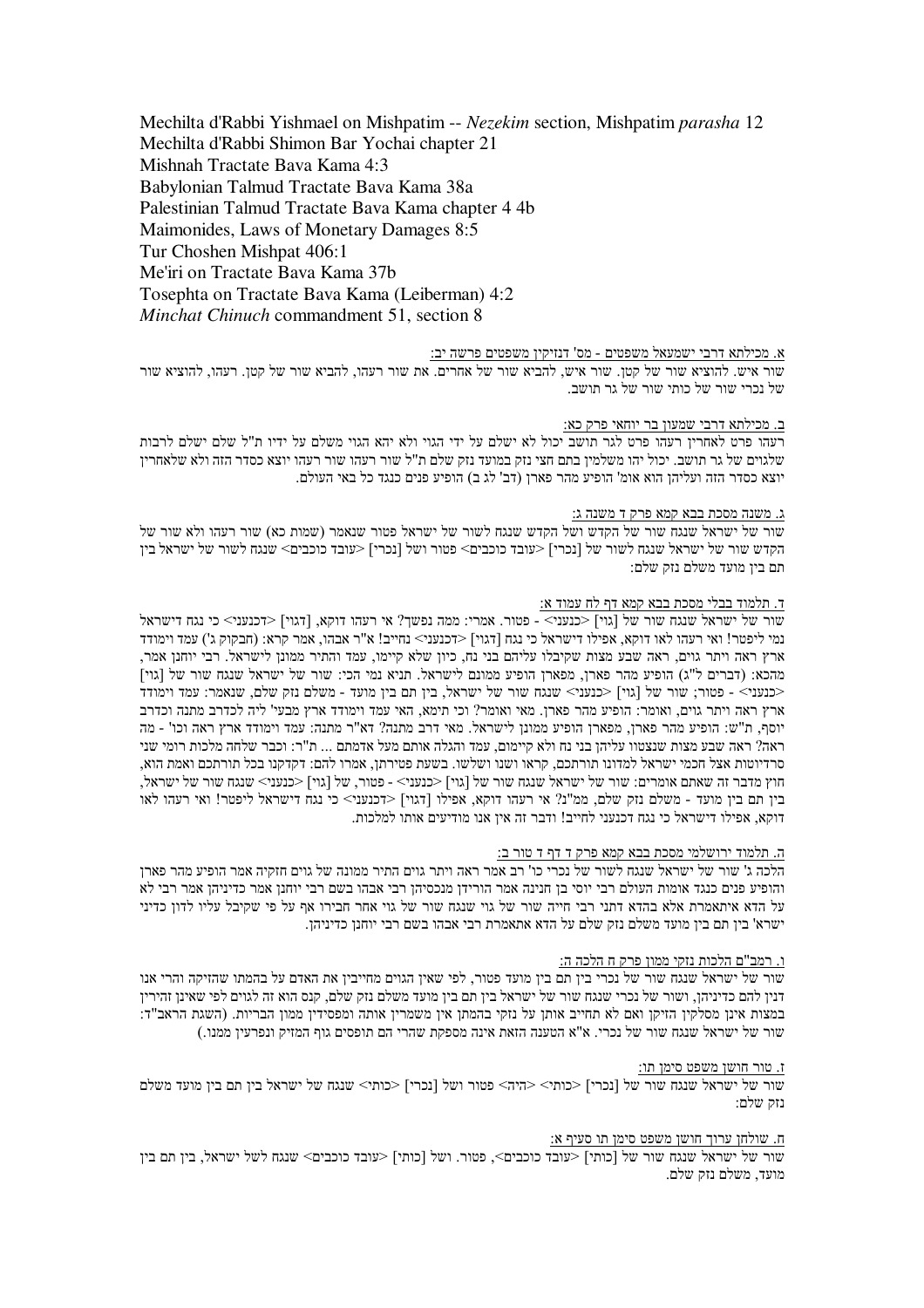# ט. המאירי על מסכת בבא קמא דף לז/ב:

שור של ישראל שנגח שור של נכרי פטור מדין רעהו ושל נכרי שנגח של ישראל בין תם בין מועד משלם נזק שלם מתוך שאין חסים על ממון זולתם קונסין אותם שלא ירגילו עצמם להזיק ולפי מה שנאמר בגמרא דוקא בעממים שאינם גדורים בדרכי דתות ונימוסים כמו שאמר עליהם בגמרא ראה שבע מצות שקבלו עליהם בני נח שלא קיימום עמד והתיר ממונם כל שעה שהדין מחייבם בכך הא כל ששבע מצות בידם דינם אצלנו כדיננו אצלם ואין נושאין פנים בדין לעצמנו ומעתה אין צריך לומר שכן באומות הגדורות בדרכי דתות ונימוסים:

<u>י. תוספתא מסכת בבא קמא (ליברמן) פרק ד הלכה ב:</u> שור של גוי שהזיק של ישראל אחד חבירו אע"פ שקבלו עליהם לדון בדיני ישראל משלמין נזק שלם שאין תם ומועד בנזקי הגוי.

יא. מנחת חינוך, מצוה נא', אות ח:

ושור של גוי או בז נח דהיינו גר תושב שנגח שור של ישראל. ביו תם ביו מועד משלם נזק שלם. ושור של ישראל שנגח לשור של גוי בין תם בין מועד פטור [...].

4.7) A gentile (including a ger toshav) who robs or steals from a Jew (or anyone else) must be sentenced to death, whereas a Jew who robs or steals from a gentile (or a Jew) is never sentenced to death. A Jew who steals from a gentile (including a gertoshav) must pay back only the sum that he stole, whereas a Jew who steals from a Jew must pay back at least twice the sum he stole.

Sources: Maimonuides, Laws of Kings 9:9 Mechilta d'Rabbi Shimon bar Yochai 22:8 Maimonides, Laws of Theft 2:1

*Minchat Chinuch* commandment 54

# <u>א. רמב"ם הלכות מלכים פרק ט הלכה ט:</u>

בן נח חייב על הגזל, בין שגזל [גוי] <עכו"ם> בין שגזל ישראל, ואחד הגוזל או הגונב ממון או גונב נפש, או הכובש שכר שכיר וכיוצא בו, אפילו פועל שאכל שלא בשעת מלאכה, על הכל הוא חייב, והרי הוא בכלל גזלן, מה שאין כן בישראל, וכן חייב על פחות משוה פרוטה, ובן נח שגזל פחות משוה פרוטה ובא אחר וגזלה ממנו, שניהן נהרגין עליה.

> <u>ב. מכילתא דרבי שמעון בר יוחאי פרק כב פסוק ח:</u> ישלם שנים לרעהו ולא להקדש לרעהו פרט לאחרים לרעהו פרט לגר תושב.

# <u>ג. רמב"ם הלכות גניבה פרק ב הלכה א:</u>

הגונב את הגוי או שגנב נכסי הקדש אינו משלם אלא הקרן בלבד שנ' שמות כ"ב ח' ישלם שנים לרעהו לרעהו ולא להקדש ית הקרן. א"א גונב לכסי הקדש משלם הראב"ד: הגונב את הגוי או שגנב נכסי הקדש אינו משלם אלא הקרן. א"א גונב נכסי הקדש משלם קרן וחומש ואשם להקדש שהרי מעל.

> <u>ד. מנחת חינוך מצוה נד:</u> (ז) והגונב מבן נח פטור מכפל דאינו רעהו [...] (יא) ובן נח שגנב מישראל או מבן נח חבירו חייב מיתה [...]

4.8) The death penalty may be imposed on one (Jew or gentile) who abducts a Jew, but not on a Jew who abducts a gentile.

Sources: Deuteronomy 24:7 Sifrei Devarim *piska* 273 Maimonides, Laws of Theft chapter 9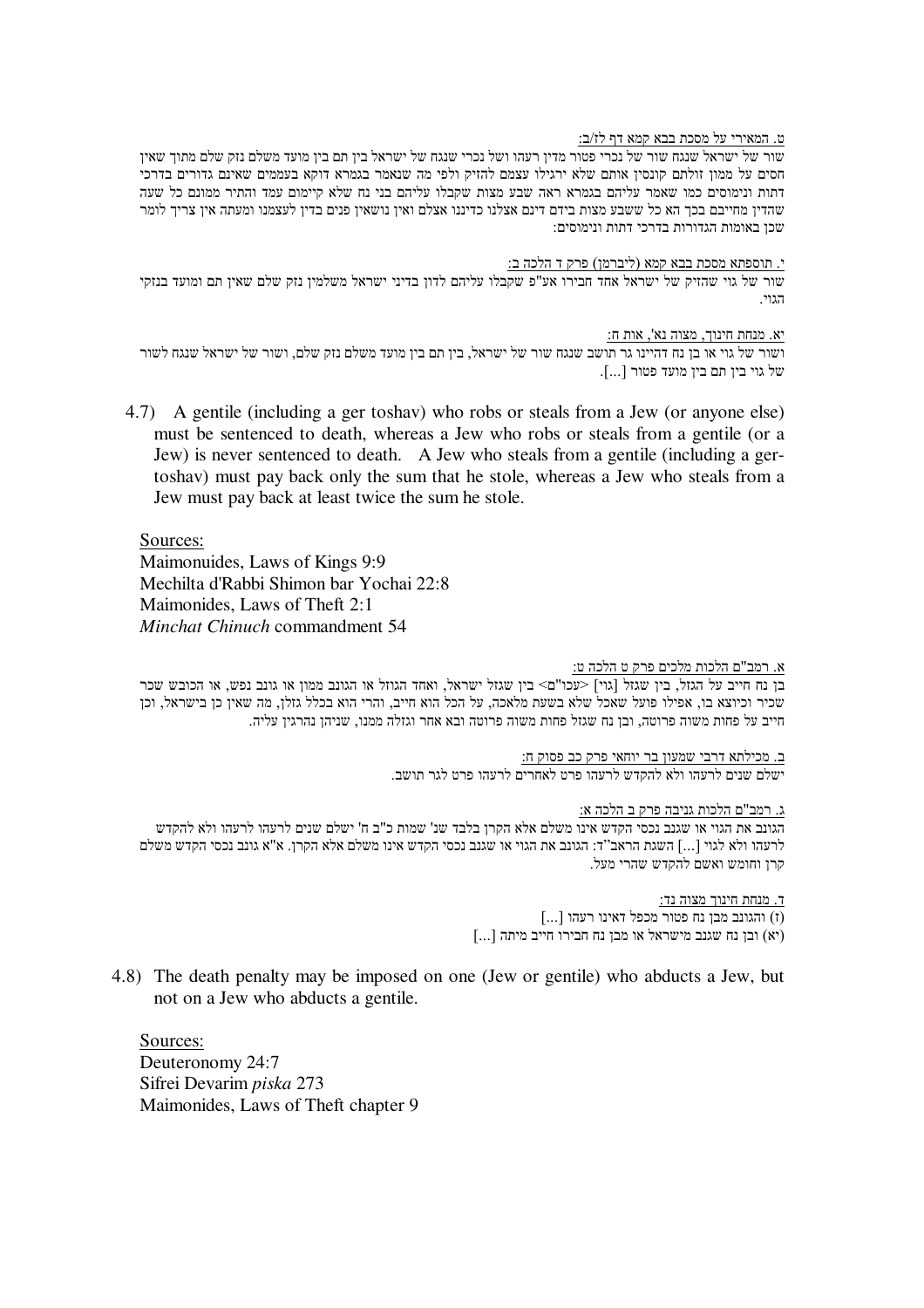<u>א. דברים כד, ז:</u>

.<br>כי ימצא איש גונב נפש מאחיו מבני ישראל, והתעמר בו ומכרו, ומת הגנב ההוא ובערת הרע מקרבך.

<u>ב. ספרי דברים פיסקא רעג:</u>

(ז) כי ימצא, בעדים. איש, פרט לקטן. גונב נפש מאחיו, ולא מאחרים.

<u>ג. רמב"ם הלכות גניבה פרק ט:</u>

<u>הלכה א</u>

כל הגונב נפש מישראל עובר בלא תעשה שנ' לא תגנוב, פסוק זה האמור בעשרת הדברים הוא אזהרה לגונב נפשות, [...] ומיתתו בחנק.

הלכה ו

אחד הגונב את הגדול או הגונב את הקטן בן יומו שכלו לו חדשיו בין זכר בין נקבה בין שהיה הגנב איש או אשה הרי אלו נהרגין שנ' גונב נפש מכל מקום. ואחד הגונב את ישראל או שגנב גר או עבד משוחרר |שנ' נפש מאחיו ואלו בכלל אחינו בתורה ובמצות הן, אבל הגונב את העבד או מי שחציו עבד וחציו בן | חורין פטור.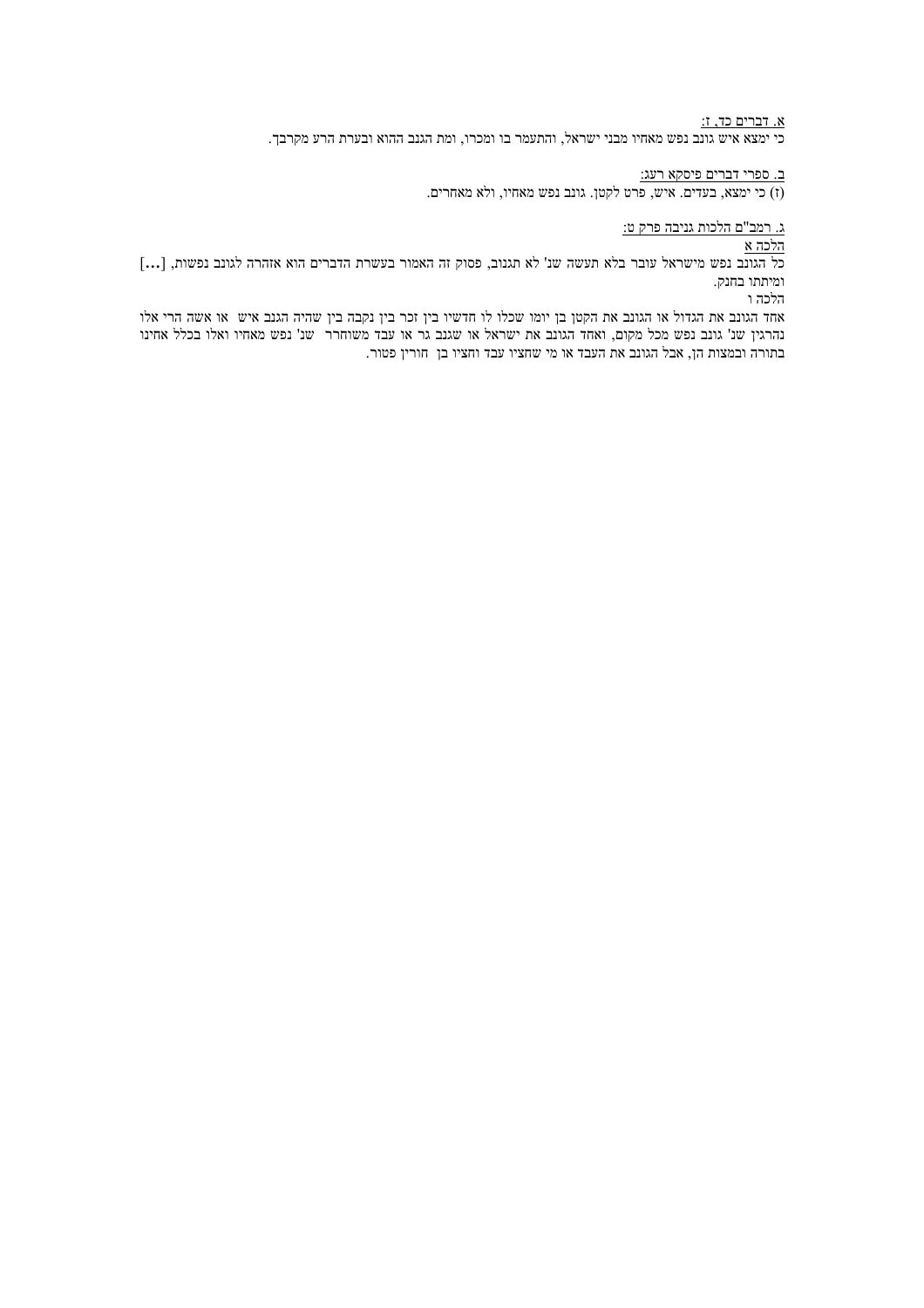# **5. Gentile culture**

5.1) The gentiles mustn't found a new religion and invent their own commandments. The only religious options they have are to obey the Noachide commands or convert to Judaism.

Sources: Maimonides, Laws of Kings 10:9 Me'iri on Tractate Sanhedrin 59a

<u>א. רמב"ם הלכות מלכים פרק י הלכה ט:</u>

ה'...] כללו של דבר אין מניחין אותן לחדש דת ולעשות מצות לעצמן מדעתן. אלא או יהיה גר צדק ויקבל כל המצות. או יעמוד ם בתורתו ולא יוסיף ולא יגרע

ב. המאירי על מסכת סנהדרין דף נט ע"א:

בן נח שראינוהו מתחסד וקובע לעצמו ימי מנוחה שבת או יום טוב ראוי ליענש אף על פי שאינו נהרג. ולא סוף דבר בשקובע את עצמו על שלנו והוא הרמוז כאן בגוי ששבת שעונשין אותו ואומרין לו או שיקבל עליו עול מצות או לא יחדש בנמוסיו משלנו אלא אף בשקבע לעצמו ימים אחרים כמו שאמרו כאן אף בשני בשבת שאין מניחין אותו לחדש בו ולקבוע יום חג לעצמו לשבות בו מתורת חג שזה נראה כמי שהוא מבני עמנו וילמדו אחרים הימנו. אבל שאר מצות אין מונעין הימנו שהרי אמרו לקבל קרבנותיו וצדקותיו. וכן הדין אם עסק בתורה שלא לכונת קיום עיקרי מצוותיה אלא שלבו חפץ לירד לידיעת תורתינו ותלמודינו ראוי ליענש. מפני שבני אדם סבורים עליו שהוא משלנו מתוך שרואין אותו יודע ויבואו לטעות אחריו. ומ"מ כל שהוא עוסק בעיקרי שבע מצות ובפרטיהם ובמה שיוצא מהם אף על פי שרוב גופי תורה נכללים בהם מכבדין אותו אפילו ככהן גדול שאין כאן חשש לטעות אחריו שהרי אף בשלו הוא עוסק. וכל שכן אם חקירתן על דעת לבא עד תכלית שלימות תורתינו עד שאם ימצאנה שלימה יחזור ויתגייר וכל שכן אם עוסק ומקיים עיקרי מצותיה לשמה אף בשאר חלקים שבה שלא משבע מצות:

5.2) A gentile must not observe the Shabbat, and he also must not establish for himself a religious festival or a religious day of rest. If he does he is to be beaten in punishment (and according to one opinion he is to be executed in punishment). According to one opinion he must not even establish for himself a secular day of rest or intentionally rest for a whole day. According to most opinions this applies to a ger toshav as well.

Sources:

Babylonian Talmud Tractate Sanhedrin 58b Rashi on Tractate Sanhedrin 58b Maimonides, Laws of Kings 10:9 Novella of the Ran on Sanhedrin 56b Mechilta d'Rabbi Yishmael on Yitro *d'bchodesh* section, Yitro *parasha* 7 Babylonian Talmud Tractate Yevamot 48b Rashi on Tractate Yevamot 48b Tosaphot on Tractate Yevamot 48b Nachmanides' Novella on Tractate Yevamot 48b Ritva on the Babylonian Talmud Tractate Yevamot 48b Rashba's Novella on Tractate Yevamot 48b Me'iri on Tractate Yevamot 48b Babylonian Talmud Tractate Keritot 9a

א. תלמוד בבלי מסכת סנהדרין דף נח עמוד ב: ואמר ריש לקיש: נכרי ששבת - חייב מיתה, שנאמר (בראשית ח') ויום ולילה לא ישבתו. ואמר מר: אזהרה שלהן זו היא מיתתן. אמר רבינא: אפילו שני בשבת.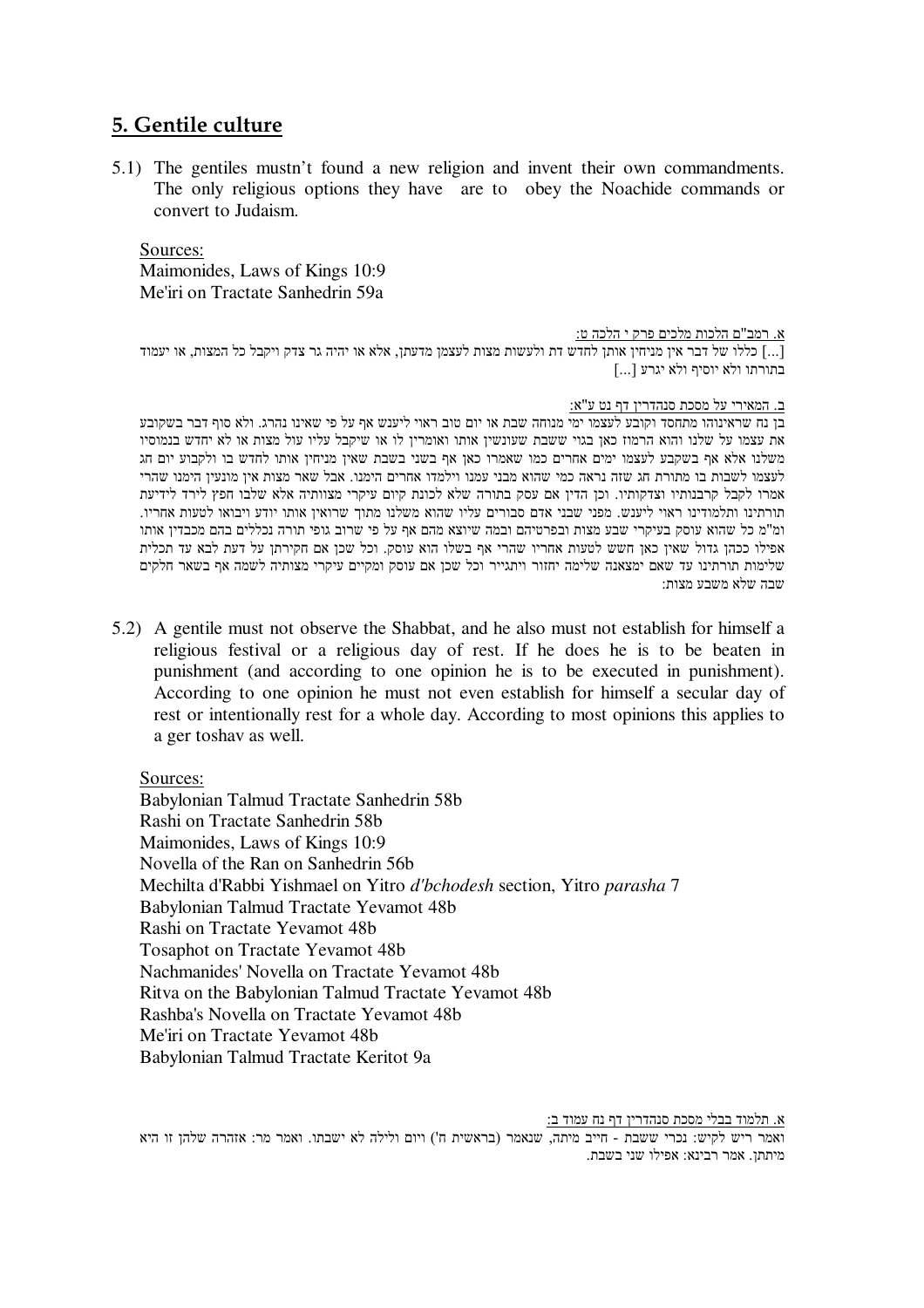#### <u>ב. רש"י מסכת סנהדרין דף נח עמוד ב:</u>

נכרי ששבת - ממלאכתו יום שלם חייב מיתה שנאמר יום ולילה לא ישבותו וקא דריש ליה לא ישבותו - ממלאכה דאבני אדם נמי קאי, ולא תימא לא ישבותו אהך ששת עתים דקרא קאי כלומר לא יבטלו ולא יפסקו מלהיות, פשיטא לא גרסינן דהא טובא קא משמע לן, דאבני אדם קאי.

אמר רבינא אפילו שני בשבת - לא תימא שביתה דקאמר ריש לקיש לשום חובה קאמר. דלא לכווז לשבות כגוז בשבת שהוא יום שביתה לישראל או אחד בשבת ששובתין בו [הנוצרים], אלא מנוחה בעלמא קא אסר להו, שלא יבטלו ממלאכה ואפילו יום שאינו בר שביתה, שני בשבת יומא קמא דלאו יום בר שביתה נקט, והוא הדין דהוה מצי למינקט שלישי ורביעי.

### <u>ג. רמב"ם הלכות מלכים פרק י הלכה ט:</u>

...וכן [גוי] <עכו"ם> ששבת אפילו ביום מימות החול. אם עשאהו לעצמו כמו שבת חייב מיתה, ואין צריך לומר אם עשה מועד לעצמו, כללו של דבר אין מניחין אותן לחדש דת ולעשות מצות לעצמן מדעתן, אלא או יהיה גר צדק ויקבל כל המצות, או יעמוד בתורתו ולא יוסיף ולא יגרע, ואם עסק בתורה, או שבת, או חדש דבר, מכין אותו ועונשין אותו, ומודיעין אותו שהוא חייב מיתה על זה אבל אינו נהרג.

#### ד. חדושי הר"ן על סנהדרין דף נו ע"ב:

כן נמי אמרינו לקמו כותי ששבת חייב מיתה ר"ל שלא לקבוע להם יום מנוחה דכתיב יום לילה לא ישבותו. נמצאו חייבים בני נח על שבע מצות לא תעשה והם כדברי ת"ק דיניו וברכת השם ע"א ג"ע וש"ד וגזל ואבר מו החי וחייביו נמי על שני מצות עשה והם הצדקה ושלא לשבות ועל השביתה פשיטא דחייב מיתה כדאיתא בהדיא בגמ' לא ישבותו דאיכא לאו ואזהרתן היא מיתתן, אבל הרמב"ם ז"ל בפ"י מה' מלכים כתב דמכין אותן ועונשין אותן ומודיעם אותן שהם חייבי מיתה אם יחדשו איזה דבר לעצמן אבל אינו נהרג, אבל על הצדקה דליכא אזהרה איכא למימר דלית בה חיוב מיתה וכן נראה אבל לענין הדינין שהם מכלל הז' מצות אע"ג דהוו מצות עשה חייבין עלי' מיתה.

#### ה. מכילתא דרבי ישמעאל יתרו - מס' דבחדש יתרו פרשה ז:

עבדך ואמתך, אלו בני ברית; אתה אומר אלו בני ברית, או אינו אלא עבד ערל, כשהוא אומר (שמות כג יב) וינפש בן אמתך והגר, הרי עבד ערל אמור, הא מה ת"ל עבדך ואמתך, אלו בני ברית. - וגרך, זה גר צדק, או אינו אלא גר תושב כשהוא אומר והגר, הרי גר תושב אמור, הא מה ת"ל וגרך, זה גר צדק.

### <u>ו. תלמוד בבלי מסכת יבמות דף מח עמוד ב:</u>

כשהוא אומר: (דברים ה') למען ינוח עבדך ואמתך כמוך - הרי עבד מהול אמור, הא מה אני מקיים וינפש בן אמתך? בעבד ערל. והגר - זה גר תושב, אתה אומר: זה גר תושב, או אינו אלא גר צדק? כשהוא אומר: וגרך אשר בשעריך - הרי גר צדק אמור, הא מה אני מקיים והגר? זה גר תושב.

#### רש"י מסכת יבמות דף מח עמוד ב:

גר תושב - שקבל עליו שלא לעבוד עבודת כוכבים ואוכל נבלות והזהירו הכתוב על השבת דמחלל את השבת כעובד עבודת רוריה

#### תוספות מסכת יבמות דף מח עמוד ב:

זה גר תושב - פירש בקונטרס שקבל עליו שלא לעבוד עבודת כוכבים ומחלל שבת כעובד עבודת כוכבים וקשה דאם כז נפישי להו משבע מצות ובמסכת ע"ז (דף סד:) משמע דבשבע מצות שקבלו בני נח איקרי גר תושב ועוד דבפרק ארבע מיתות (סנהדרין דף נח:) אמרי' דנכרי ששבת חייב מיתה אפילו בחול כל שכן בשבת ובפרק ד' מחוסרי כפרה (כריתות דף ט. ושם) קאמר ר"ע דגר תושב אין מוזהר על השבת ונראה דהכא בעושה מלאכה לצורך ישראל דומיא דוינפש בן אמתך.

#### חידושי הרמב"ן מסכת יבמות דף מח עמוד ב:

הגר זה גר תושב. פירש"י ז"ל שקבל עליו שלא לעבוד ע"ז ואוכל נבילות ומזהירו הכתוב על השבת דמחלל שבת כעובד ע"ז. וקשיא עליה הא דגרסינן בפ' ד' מחוסרי כפרה (ט' א') ת"ר גר תושב עושה מלאכה בשבת לעצמו כישראל בחולו של מועד וכו' עבד ואמה התושבים עושין מלאכה בשבת לעצמן כישראל בחול ר"ש אומר אחד גר ואחד עבד ואמה התושבים עושין מלאכה בשבת לעצמן כישראל בחול, א"ר אידי בר גרשון אמר רב אדא בר אהבה הלכה כר' שמעון, הא לדברי כולם לא הוזהרו על השבת, ואדרבה הרי אמרו (סנהדרין נ"ח ב') גוי ששבת חייב מיתה, אלא שמעתין בלצורך ישראל היא שהכתוב מזהיר לישראל שלא לעשות מלאכה בשבת ע"י עבדו בין שהוא ערל ומהול בין ע"י גר תושב וגזירת הכתוב היא אע"פ שאין גר תושב זה קנוי לו [...]

### ריטב"א תלמוד בבלי מסכת יבמות דף מח עמוד ב:

והגר זה גר תושב. פרש"י ז"ל שקבל עליו שלא לעבוד ע"ז ואוכל נבלות והזהירו הכתוב על השבת מפני שמחלל שבת כעובד ע"ז, והקשו עליו דגר תושב היינו בן נח ובן נח אינו מוזהר על השבת ואע"פ שמוזהר על ע"ז אדרבה אמרינן התם גוי ששבת חייב מיתה, ועוד דבהדיא אמרו פ' ארבעה מחוסרי כפרה ר' שמעון אומר אחד גר תושב ואחד עבד ואמה התושבים עושים מלאכה בשבת לעצמו כישראל בחול ואפסיקנא הלכתא בהדיא כר"ש. לכ"פ דגר תושב ולא עבד ואמה שלא טבלו לשם עבדות אינם מוזהרים כלל על השבת אלא שהזהיר הכתוב אלינו שלא יעשו שום מלאכה לצרכינו וזה איסור תורה, משא"כ בגוי  $\left[\ldots\right]$ דעלמא שאין במה שעושה לצרכינו אלא שבות דרבנן

חדושי הרשב"א על מסכת יבמות דף מח ע"ב: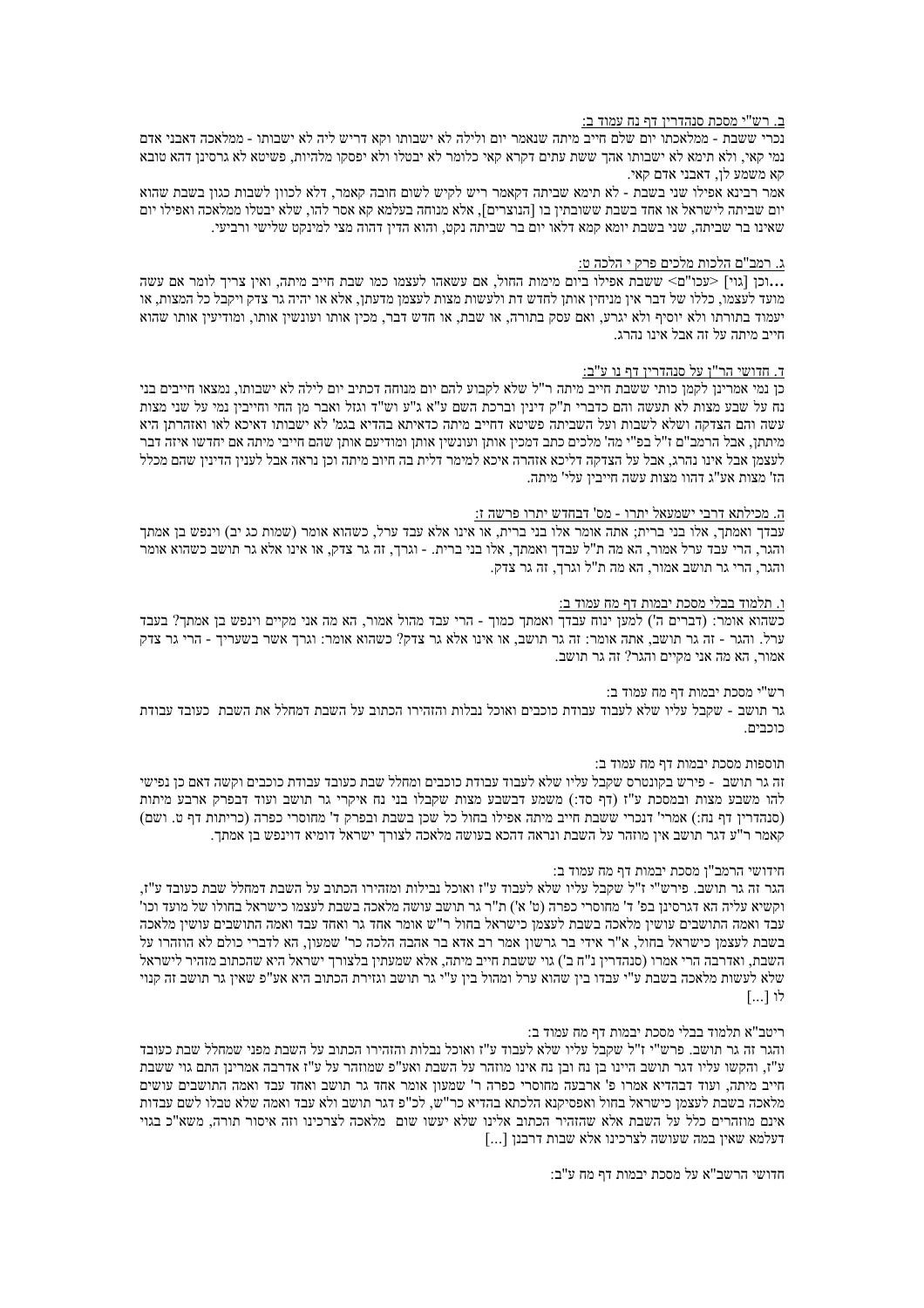הגר זה גר תושב. פרש"י שקבל עליו שלא לעבוד ע"ז ואוכל נבלות, ומזהירו הכתוב על השבת דמחלל שבת כעובד ע"ז. ואינו מחוור, דגר תושב היינו בן נח והוא אינו מוזהר על השבת, אדרבה אמרו ז"ל (סנהדרין נח, ב) עכו"ם ששבת חייב מיתה. ועוד דבכריתות פ"ד מחוסרי כפרה (ט, א) אמר ר' שמעון אחד גר תושב ואחד עבד ואמה התושבין עושין מלאכה בשבת לעצמן כישראל בחול, ואמר ר' אידי בר גרשון אמר רב אדא בר אהבה הלכה כר' שמעון, ולא אמרה תורה שישבות הגר והעבד אלא ממלאכתנו. ולא להם אסרה תורה אלא לנו שלא לעשות מלאכתנו ע"י עבדינו ולא ע"י גר תושב. ואף על פי שאיז באמירה לעכו"ם דעלמא אלא שבות של דבריהם, הכא גזרת הכתוב היא.

### המאירי על מסכת יבמות דף מח ע"ב:

וגדולי הרבנים שכתבו שגר תושב חייב בשבת שהרי בכלל ע"ז הוא במחילה מהם אינו כן ואין גר תושב אלא שקבל עליו שבע מצות של בני נח ובן נח אינו מוזהר על השבת אדרבה נאמר עליו יום ולילה לא ישבותו.

#### ז. תלמוד בבלי מסכת כריתות דף ט עמוד א:

דת"ר: גר תושב מותר לעשות מלאכה בשבת לעצמו כישראל בחולו של מועד: ר"ע אומר: כישראל בי"ט: ר' יוסי אומר: גר תושב עושה בשבת לעצמו כישראל בחול: רש"א: אחד גר תושב ואחד [עובד כוכבים] עבד ואמה התושבים. עושיו מלאכה בשבת לעצמו כישראל בחול.

5.3) A gentile must not study the Torah. If he does he is to be beaten in punishment. This applies to a ger toshay as well.

# Sources:

Babylonian Talmud Tractate Sanhedrin 59a Maimonides, Laws of Kings 10:9 Ran's Novella on Sanhedrin 58b Responsa *Igrot Moshe* Yoreh Deah part 3, section 90 Responsa Yabia Omer part 2 Yoreh Deah section 17

### א. תלמוד בבלי מסכת סנהדרין דף נט עמוד א:

ואמר רבי יוחנן: נכרי שעוסק בתורה חייב מיתה, שנאמר (דברים ל"ג) תורה צוה לנו משה מורשה - לנו מורשה ולא להם.

# ב. רמב"ם הלכות מלכים פרק י הלכה ט:

[גוי] <עכו"ם> שעסק בתורה חייב מיתה, לא יעסוק אלא בשבע מצות שלהן בלבד, […], ואם עסק בתורה, או שבת, או חדש דבר, מכין אותו ועונשין אותו, ומודיעין אותו שהוא חייב מיתה על זה אבל אינו נהרג.

### <u>ג. חדושי הר"ן על סנהדרין דף נח ע"ב:</u>

כותי שהכה את ישראל חייב מיתה. משמע דמדין גזל מייתינן לה דמה לי חבל בגופי' מה לי חבל בממונו ולפ"ז ל"ש כותי ול"ש ישראל שוין בדבר, ועוד דמהיכא ילפינן לה מהמצרי שהכה את איש עברי שניהם היו ב"נ, ולי לא משמע הכי דדוקא ישראל דאע"ג דעדיין לא קבלו התורה כבר הי' להם מצות יתירות על בני נח וכדכתיבנא לעיל. ועוד דא"כ למה מנו בכלל הז' מצות שפיכת דמים והיא הריגה לחשבו מכה חבירו, אלא ודאי דוקא מכה ישראל חייב מיתה ממש כמו שהרגו מרע"ה, אבל הרמב"ם ז"ל כתב דאין בחיוב מיתה זו ובחיוב מיתה שאמרו בכותי העוסק בתורה ובחיוב מיתה בכותי ששבת אלא שמודיעין אותו שהוא חייב מיתה ומכולן עונשין אותו אם יעשה אבל אינו נהרג עליהו. אע"ג דמפשטא דגמרא לא משמע הכי מדאמרינן בסמוך גבי כותי העוסק בתורה וליחשבה גבי ז' מצות דמשמע דמעיקר מצוה היא, ועוד מדאפקה מגזל או מנערה המאורסה שהם חייבי  $\cdot$ מיחוח ממ

# ד. שו"<u>ת אגרות משה חלק יו"ד ג סימן צ:</u>

ולכו איז לו להמנע מללמוד בעצמו וללמד לאחרים בשביל מה שיושבת שם נכרית (עי' אג"מ שם) שאסורה בלמוד התורה דהרי הנכרית עושה האיסור בעצמה דאין הכרח שתשב שם ואף כשיושבת שם אפשר לה שלא להאזין ולשמוע ורק שהיא בעצמה עושה מעשה האיסור בזה שהיא מאזנת ושומעת להבין הוא מעשה שלה וליכא בזה לפנ"ע, ולשמור נכרים מלעבור על איסורים ליכא שום חיוב ולא שום מצוה ואף ת"ק דרשב"ג יודה בזה, אף כשאינם גרועים משאר נכרים, ואף לבני נח השומרים ז' המצות המחוייבים מסתבר שאם הוא באופן שליכא לפנ"ע ליכא חיוב זה דשמירת אחרים מחטאים שאיכא בישראל אף שאין לומר עלייהו הלעיטהו לרשע וימות מכיון ששומרים המצות המחוייבות להן, שלכן הוריתי היתר והוא נכון ואמת.

### ה. שו"ת יביע אומר חלק ב - יו"ד סימן יז:

(יב) המורם מכל האמור שאסור ללמד תורה לגוי, בין תורה שבכתב בין תורה שבע"פ, ואסור לענות לו על שאלות דתיות. לבד כשמקשה ומתמיה על דת ישראל, שמותר להקהות את שיניו ולהשיב לו מלחמה |שערה. וכמ"ש ודע מה שתשיב לאפיקורוס, ה"מ באפיקורוס עכו"ם (סנהדרין לח:). וכן מותר ללמדו דיני שבע מצות אף בזה"ז. גם מותר ללמדו עברית ולשון הקודש ודקדוקה. וקטן דמסברי ליה ומסבר דינו כגדול. פחות מכן מותר ללמדו תורה.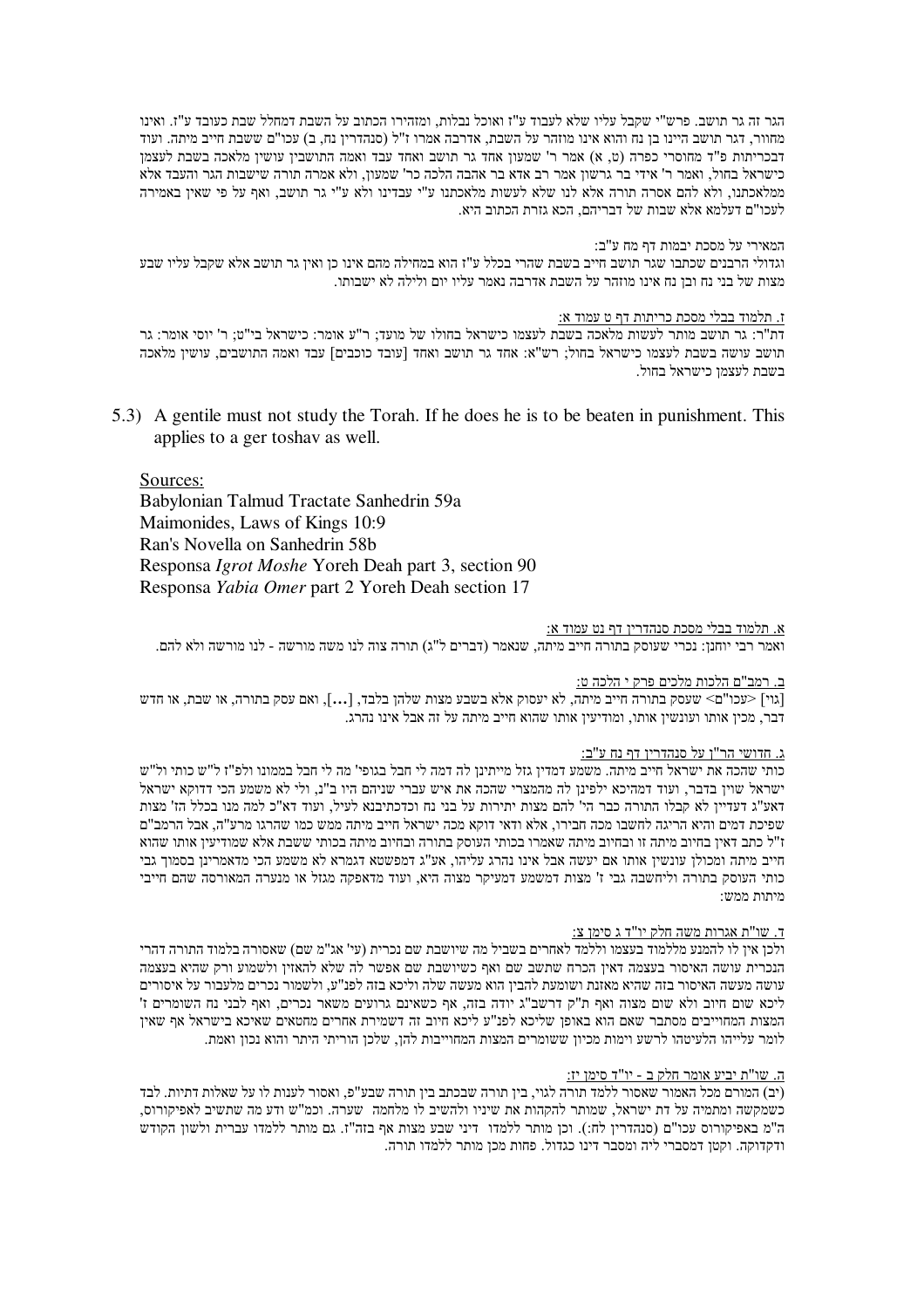# **6. Emotional and social attitude towards gentiles**

6.1) A Jew passing gentile graves or seeing a multitude of gentiles must declare: "Your mother shall be sore confounded; she that bare you shall be ashamed: behold, the hindermost of the nations shall be a wilderness, a dry land, and a desert" (Jeremiah 50:12). A Jew passing a church (and according to one opinion any gentile residence) must say: "The Lord will destroy the house of the proud" (Proverbs 15:25).

Sources:

Babylonian Talmud Tractate Berachot 58b Maimonides, Laws of Blessings 10:11 Maimonides, Laws of Blessings 10:19 Tur Orach Chayim 224 Shulchan Aruch Orach Chayim 224 *magen Avraham* Orach Chayim 224:9 Mishnah Berurah 224:15

# א. תלמוד בבלי מסכת ברכות דף נח עמוד ב:

תנו רבנן: הרואה בתי ישראל, בישובן אומר - ברוך מציב גבול אלמנה, בחורבנן אומר - ברוך דיין האמת. בתי אומות העולם, בישובן אומר - (משלי ט"ו) בית גאים יסח ה', בחורבנן אומר - (תהלים צ"ד) אל נקמות ה' אל נקמות הופיע. […] תנו רבנן: הרואה קברי ישראל אומר: ברוך אשר יצר אתכם בדין וזן אתכם בדין, וכלכל אתכם בדין, ואסף אתכם בדין, ועתיד להקימכם בדין. מר בריה דרבינא מסיים בה משמיה דרב נחמן: ויודע מספר כולכם, והוא עתיד להחיותכם ולקיים אתכם, ברוך מחיה המתים. קברי נכרים אומר (ירמיהו נ') בושה אמכם וגו'.

# <u>ב. רמב"ם הלכות ברכות פרק י הלכה יא:</u>

הרואה ת"ר אלף אדם כאחד, אם [גויים] <עכו"ם> הם אומר בושה אמכם מאד חפרה יולדתכם הנה אחרית גוים מדבר ציה וערבה, ואם ישראל הם ובארץ ישראל אומר ברוך אתה יי' אלהינו מלך העולם חכם הרזים, הרואה מחכמי אומות העולם אומר ברוך אתה יי' אלהינו מלך העולם שנתן מחכמתו לבשר ודם, חכמי ישראל מברך שנתן מחכמתו ליראיו, מלכי ישראל אומר שנתן מכבודו ומגבורתו ליראיו, מלכי אומות העולם מברך שנתן מכבודו לבשר ודם.

# <u>ג. רמב"ם הלכות ברכות פרק י הלכה יט:</u>

הרואה בתי [אומות העולם] <עכו"ם> בישובן אומר בית גאים יסח יי', בחורבנן אומר אל נקמות יי' אל נקמות הופיע, ראה קברי [אומות העולם] <עכו"ם> אומר בושה אמכם מאד וגו'.

# ד. טור אורח חיים סימן רכד:

הרואה ס' ריבוא ביחד מישראל אומר בא"י אמ"ה חכם הרזים [ואם הם גויים אומר בושה אמכם מאד חפרה יולדתכם הנה אחרית גוים מדבר ציה וערבה]: [...] הרואה בתי [גויים] <עו"ג> בישובן אומר (משלי טו) בית גאים יסח ה' בחורבנן אומר אל נקמות ה'. הרואה קברי ישראל אומר בא"י אמ"ה אשר יצר אתכם בדין וזן אתכם בדין וכלכל אתכם בדין והמית אתכם בדין ועתיד להחיותכם בדין ולהקימכם בדין בא"י מחיה המתים [על קברי אומות העולם אומר בושה אמכם מאד וגו'] :

# ה. שולחן ערוך אורח חיים סימן רכד:

סעיף יא

הרואה בתי [עובדי אלילים] <עכו"ם> בישובן, אומר: בית גאים יסח ה' (משלי טו, כה) בחורבנן אומר: אל נקמות ה' (תהילים  $(x, 7y)$ 

סעיף יב

הרואה קברי ישראל, אומר: בא"י אמ"ה אשר יצר אתכם בדין, ועל קברי [כותיים] <עכו"ם> אומר: בושה אמכם וגו' (ירמיה נ, יב).

# ו. מגן אברהם אורח חיים סימן רכד ס"ק ט:

ט בתי ע"א - פי' בתי א"ה שיושבים בשלוה והשקט ועושר וב"ח כ' בשם רש"ל דנהגו העולם לומר דוקא על בתי כנסיות שמתפללין בתוכ' וכן להיפך בבית עכו"ם:

# ז. משנה ברורה סימן רכד ס"ק טו:

(טו) הרואה בתי וכו' - לפירש"י הנ"ל היינו בתי כותים שיושבים בשלוה והשקט ועושר ולהרי"ף היינו בתי תפלה שלהם: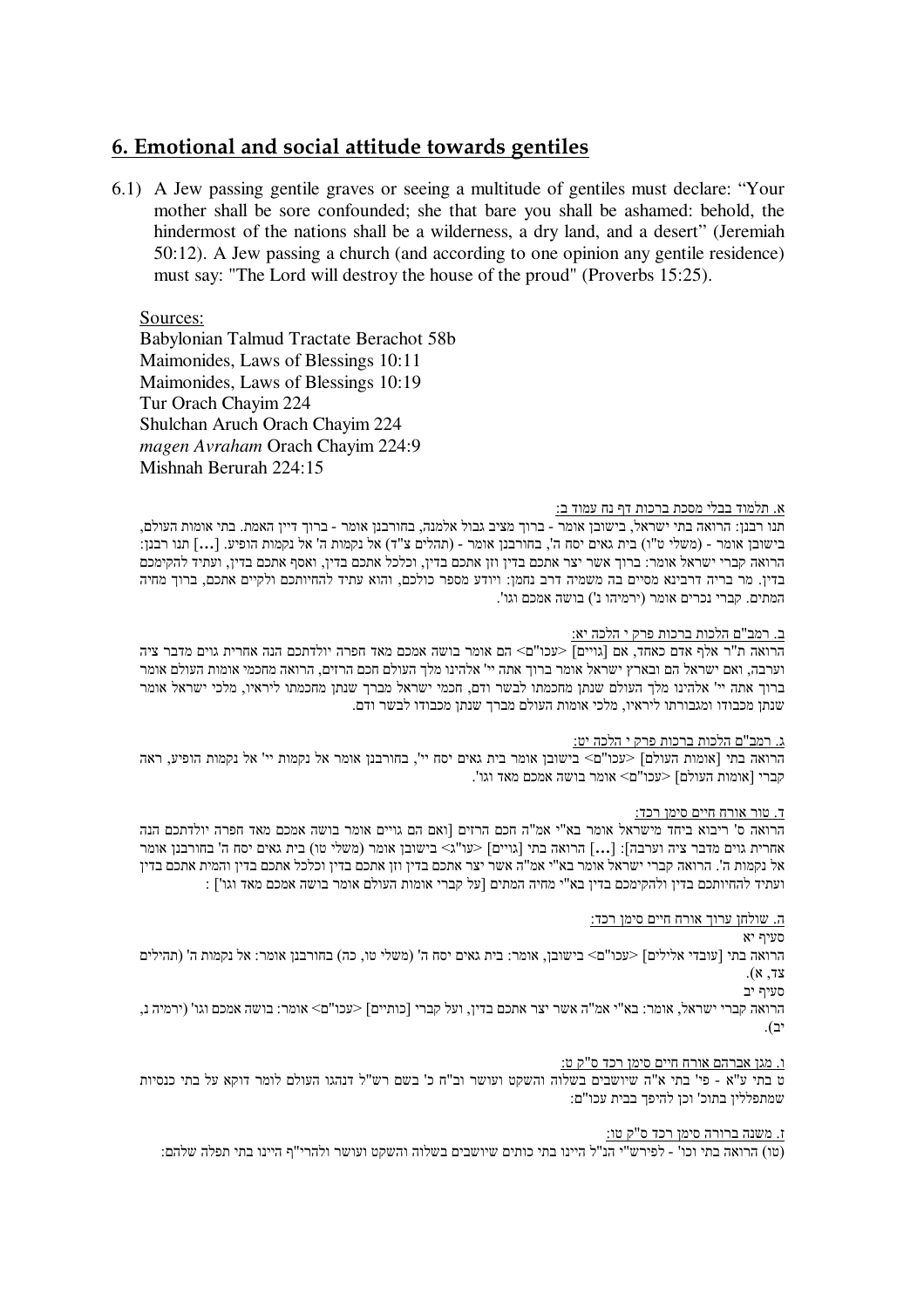6.2) The injunction against harboring hatred in one's heart applies solely to Jews.

Sources:

Maimonides, Laws of Mindsets 6:5 Maimonides' *Sefer HaMitzvot* prohibition 302 *Sefer HaChinuch* commandment 328

<u>א. רמב"ם הלכות דעות פרק ו הלכה ה:</u> כל השונא אחד מישראל בלבו עובר בלא תעשה שנאמר לא תשנא את אחיך בלבבך, ואין לוקין על לאו זה לפי שאין בו מעשה, ולא הזהירה תורה אלא על שנאה שבלב, אבל המכה את חבירו והמחרפו אע"פ שאינו רשאי אינו עובר משום לא תשנא.

> <u>ב. ספר המצוות לרמב"ם מצות לא תעשה שב:</u> והמצוה הש"ב היא שהזהירנו משנוא קצתנו לקצתנו והוא אמרו (קדושים יט) לא תשנא את אחיך בלבבך.

> > <u>ג. ספר החינוך מצוה רלח:</u>

שלא לשנוא אחים. שלא לשנוא שנאת הלב אחד מישראל, שנאמר [ויקרא י"ט, י"ז] לא תשנא את אחיך בלבבך. ולשון ספרא, לא אמרתי אלא שנאה שהיא בלב. וכמו כן בערכין [ט"ז ע"ב] בשנאה שבלב הכתוב מדבר. אבל כשיראה לו שנאה וידוע שהוא שונאו אינו עובר על זה הלאו, אמנם הוא עובר על לא תקום ולא תטור, ועובר כמו כן על עשה, שנאמר [שם, שם י"ח] ואהבת לרעך כמוך. ומכל מקום שנאת הלב היא קשה מכל השנאה הגלויה, ועליה תזהיר התורה ביותר.

6.3) A Jew is not required to mourn (e.g. sit shiva) for his gentile brother, sister (that is, the offspring of his father from a gentile woman), son, or daughter (that is, his offspring from a gentile woman). A proselyte doesn't have to mourn over his gentile mother and father.

Sources: Maimonides, Laws of Mourning 2:3 Shulchan Aruch Yoreh Deah 374

<u>א. רמב"ם הלכות אבל פרק ב הלכה ג:</u>

בנו או אחיו הבא מן השפחה ומן הנכרית אינו מתאבל עליהן כלל, וכן מי שנתגייר הוא ובניו או נשתחרר הוא ואמו אין מתאבלין זה על זה.

ב. שולחן ערוך יורה דעה סימן שעד:

הלכה ד

[...] אבל בנו, ובתו, ואחיו, ואחותו, אפילו הם פסולים, מתאבל עליהם, חוץ מבנו, ובתו ואחיו ואחותו משפחה [ונכרית] <וכותית>. שאינו מתאבל עליהם. הלכה ה

הגר שנתגייר הוא ובניו, או עבד שנשתחרר הוא ואמו, אין מתאבלין זה על זה. (והוא הדין גר שנתגייר עם אמו, אין מתאבל עליהם) (סברת הרב מהמרדכי הל' שמחות ממעשה שבא לפני ר"י למאי דקי"ל אבילות יום ראשון דרבנן).

6.4) In respect to a gentile, the law permits revenge and rancor. Similarly, the commandment "Love thy fellow as thyself" does not apply to gentiles.

Sources: Leviticus 19:18 Safra Kedoshim *parasha* 2 (chapter 4) Maimonides, Laws of Mindsets chapter 7 Maimonides' *Sefer HaMitzvot* positive commandment 206 (Rabbi Qappah edition) Maimonides, Laws of Mindsets 6:3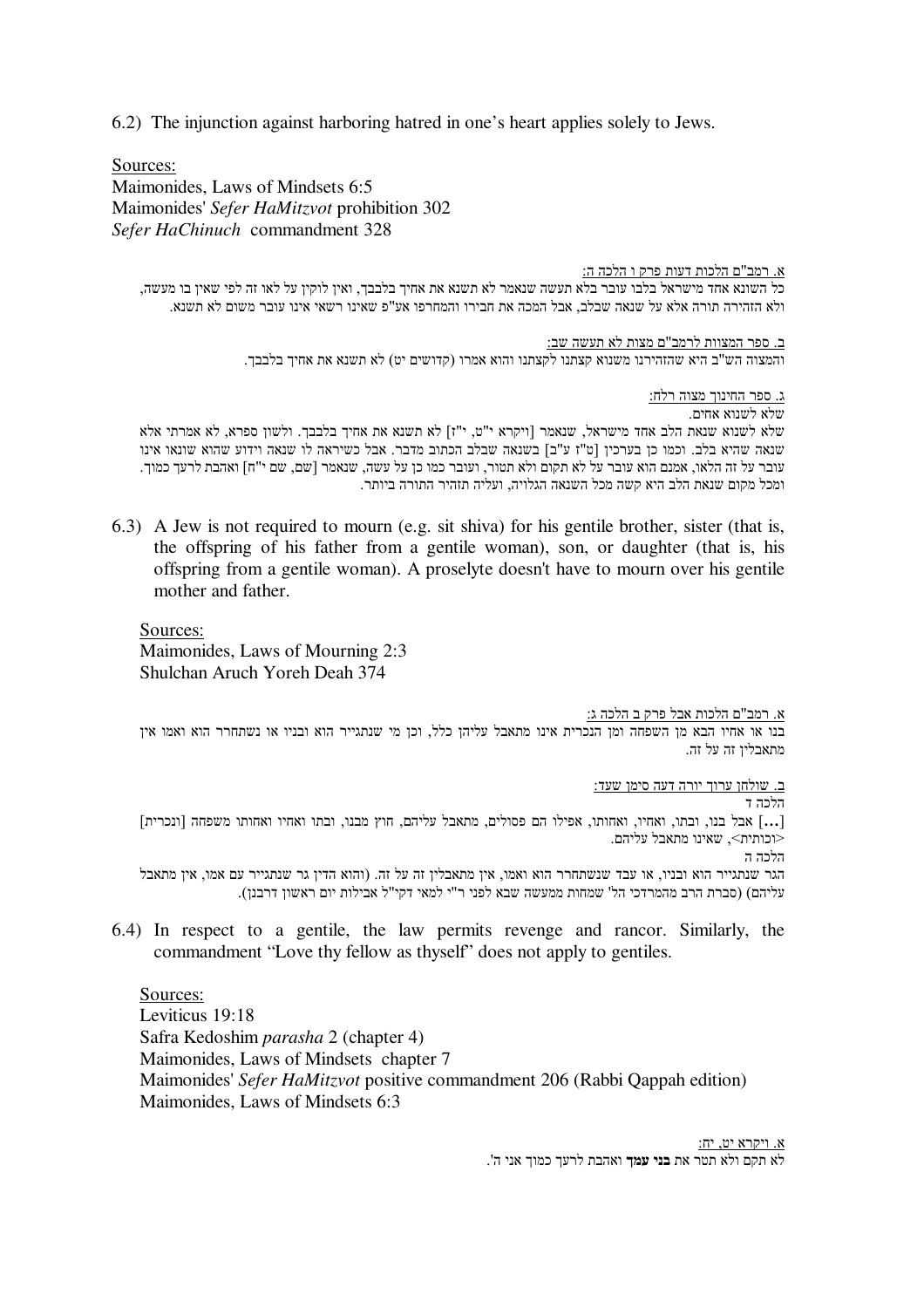<u>ב. ספרא קדושים פרשה ב (פרק ד):</u> (יב) לא תקום ולא תטור את בני עמך, נוקם אתה ונוטר לאחרים.

<u>ג. רמב"ם הלכות דעות פרק ז:</u> הלכה ז הנוקם מחבירו עובר בלא תעשה שנאמר לא תקום,[.**..**] הלכה ח וכן כל הנוטר לאחד מישראל עובר בלא תעשה שנאמר ולא תטור את בני עמיך,[...].

<u>ד. רמב"ם בספר המצוות עשין רו (מהדורת הרב קאפח):</u> שנצטוינו לאהוב זה את זה [...] ושתהיה חמלתי ואהבתי לאחי באמונה ובדת, כאהבתי וחמלתי לעצמי [...].

> <u>ה. רמב"ם הלכות דעות פ"ו ה"ג:</u> מצוה על כל אדם לאהוב את כל אחד ואחד מישראל כגופו שנאמר 'ואהבת לרעך כמוך'.

6.5) The injunction against slander applies only in respect to slandering a Jew.

Sources: Leviticus 19:16 *Chofetz Chaim*, Laws of the Prohibitions against Gossip rule 8

> <u>א. ויקרא פרק יט פסוק טז:</u>  $\mathbf{F}$ ר' הַעֲלֶךְ הַעֲמֶיךָ לֹא הַעֲמֹד לֹא הַעֲמֶיךָ לֹא הַעֲמֶיךָ לֹא הַעֲמֶיךָ לֹא

<u>ב. ספר חפץ חיים - הלכות אסורי לשון הרע - כלל ח:</u> ה. וכל זה האסור של לשון הרע הוא דוקא על איש, שעל פי דין תורה הוא עדין בכלל "עמיתך" דהינו עם שאתך בתורה ובמצות

6.6) It is forbidden to give a gift to a gentile unless one is familiar with him and can therefore expect to get favors in return. This law does not apply to gifts given to an unfamiliar ger toshav – it is permissible to give him a gift unconditionally.

Sources: Babylonian Talmud Tractate Avodah Zarah 20a Maimonides, Laws of Idolatry 10:4 Maimonides, Laws of Winning and Gifts 9:10 Tur Choshen Mishpat 249 Beit Yosef Choshen Mishpat 249 Tur Choshen Mishpat 256 *Sefer Meor Eiynayim* on Tur Choshen Mishpat 256 Shulchan Aruch Choshen Mishpat 249:2 Shulchan Aruch Yoreh Deah 151:11 Shulchan Aruch Choshen Mishpat 256:3 Shach Yoreh Deah 151:18

א. תלמוד בבלי מסכת עבודה זרה דף כ עמוד א:

אמר רבי יוסי בר חנינא, [דף כ עמוד א] דאמר קרא: (דברים ז) לא תחנם, לא תתן להם חנייה בקרקע. האי לא תחנם מיבעי ליה דהכי קאמר רחמנא: לא תתן להם חן! א"כ, לימא קרא לא תחונם, מאי לא תחנם? שמע מינה תרתי. ואכתי מיבעי ליה דהכי אמר רחמנא: לא תתן להם מתנת של חנם! אם כן, לימא קרא לא תחינם, מאי לא תחנם? שמע מינה כולהו. תניא נמי הכי: לא תחנם - לא תתן להם חנייה בקרקע; דבר אחר: לא תחנם - לא תתן להם חן; דבר אחר: לא תחנם - לא תתן להם מתנת חנם. ומתנת חנם גופה תנאי היא; דתניא: (דברים יד) לא תאכלו כל נבילה לגר אשר בשעריך תתננה ואכלה או מכור לנכרי - אין לי אלא לגר בנתינה [ולגוי] <ולעובד כוכבים> במכירה, לגר במכירה מנין? תלמוד לומר: תתננה... או מכור, [לגוי] <לעובד כוכבים> בנתינה מנין? תלמוד לומר: תתננה ואכלה או מכור לנכרי, נמצא אתה אומר: אחד גר ואחד [גוי] <עובד כוכבים> בין בנתינה בין במכירה, דברי ר' מאיר; רבי יהודה אומר: דברים ככתבן, לגר בנתינה [ולגוי] <ולעובד כוכבים> במכירה. שפיר קאמר ר"מ! ור' יהודה? אמר לך: אי סלקא דעתך כדקאמר ר"מ, לכתוב רחמנא תתננה ואכלה ומכור, או למה לי? שמע מינה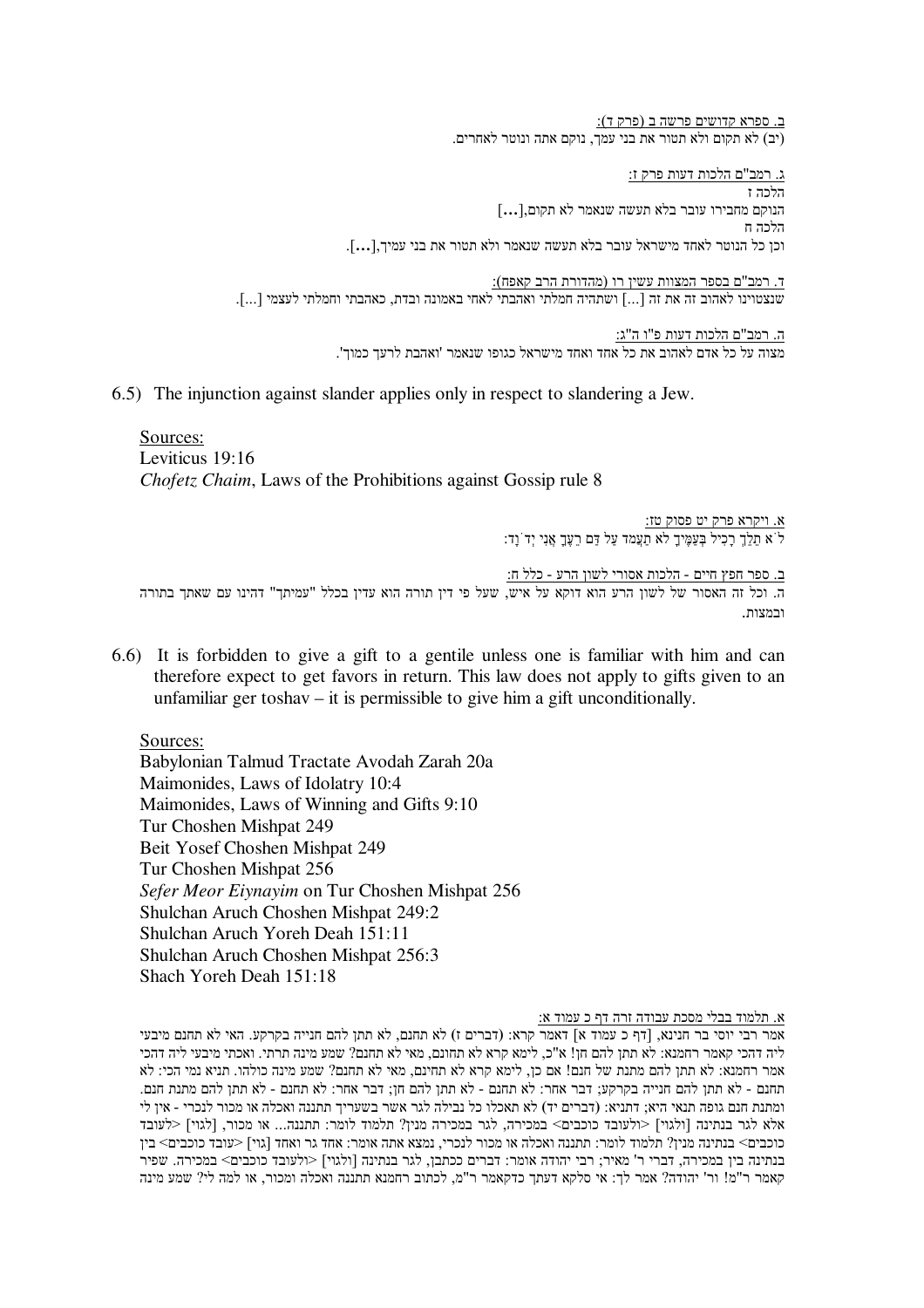לדברים ככתבן הוא דאתא. ור"מ? ההוא לאקדומי נתינה דגר למכירה [דגוי] <דעובד כוכבים>. ור' יהודה? כיון דגר אתה מצווה להחיותו. [וגוי] <וכנעני> אי אתה מצווה להחיותו. להקדים לא צריד קרא.

ב. רמב"ם הלכות עבודת כוכבים פרק י הלכה ד:

[…] ואסור ליתו להם מתנת חנם אבל נותו הוא לגר תושב שנאמר לגר אשר בשעריד תתננה ואכלה או מכור לנכרי במכירה ולא בנתינה.

> ג. רמב"ם הלכות זכיה ומתנה פרק ט הלכה י: אבל שכיב מרע שצוה ליתן [לגוי] <לעכו"ם> מתנה אין שומעין לו, שזה כמי שצוה לעבור עבירה מנכסיו.

> > ד. טור חושן משפט סימן רמט:

אסור ליתן מתנת חנם לעובד [עבודה זרה]<sup>4</sup> <עבודת כוכבים> אבל מותר ליתן לגר תושב שהרי מצוה להחיותו:

# ה. בית יוסף חושו משפט סימו רמט:

ב. אסור ליתן מתנת חנם לעובד עבודה זרה אבל מותר ליתן לגר תושב וכו'. סוף פרק קמא דעבודה זרה (כ.) תניא לא תאכלו כל נבילה לגר אשר בשעריך תתננה ואכלה או מכור לנכרי (דברים יד כא) אחד גר ואחד גוי בין בנתינה בין במכירה דברי רבי מאיר רבי יהודה אומר דברים ככתבו לגר בנתינה לגוי במכירה. וידוע דהלכה כרבי יהודה (עירוביו מו:). והקשו התוספות (ד"ה רבי) דבפרק כל שעה (פסחים כב.) מוקמינן ההיא דשולח אדם ירך לגוי (חולין צג:) כרבי יהודה ותירצו דבתוספתא (ע"ז פ"ג ה"ה) תניא גבי מילתיה דרבי יהודה בגוי המכירו מותר מפני שהוא כמוכרו. והא דאמרינן בפרק הדר (עירובין סד:) דאמר ליה לההוא גוי טול גלוסקא ואף על פי שלא היה מכירו כדמשמע התם שאני התם שהיה מתלוה עמו בדרך. ואם תאמר וכי לית ליה דמפרנסין עניי גוים עם עניי ישראל מפני דרכי שלום (גיטין סא.) ויש לומר דדרכי שלום אין זו מתנת חנם עכ"ל: ומ"ש רבינו אסור ליתן מתנת חנם לעובד עבודה זרה. לאו לאפוקי ישמעאלים אלא לאפוקי גר תושב דהיינו שקיבל עליו שבע מצות בני נח וזהו שאנו מצווים להחיותו אבל שאר גוים כלם דיו אחד להם:

ו. טור חושו משפט סימו רנו:

כתב הרמב"ם ז"ל שכיב מרע שצוה לתת מתנה ∏לגוי] <לעובד כו"ם> איו שומעיו לו שזה כמי שצוה לעבור עבירה מנכסיו: אבל אם הודה לו נותנין לו:

> פרישה (הסמ"ע) על טור חושן משפט סימן רנו:  $\left[\ldots\right]$ בושב לעובד הושב לאו לאפוקי לאו לעובד לאו

ז. שולחו ערוד חושו משפט סימו רמט סעיף ב: [גוי] <עובד כוכבים> שאינו גר תושב, אסור ליתן לו מתנה, אא"כ הוא מכירו או אם יש בו בדבר משום דרכי שלום.

> ח. שולחו ערוד יורה דעה סימו קנא סעיף יא: אסור ליתן מתנת חנם [לכותי] <לעובד כוכבים> שאינו מכירו.

ט. שולחו ערוד חושו משפט סימו רנו סעיף ג:

[...] אבל שכיב מרע שצוה לתת [לכותי] <לעובד כוכבים> מתנה, אין שומעין לו, שזה כמי שצוה לעבור עבירה מנכסיו.

י. ש"ך יורה דעה סימן קנא ס"ק יח:

יח לעובד כוכבים כו' - כתב הב"י בח"מ סי' רמ"ט דכל עובד כוכבים במשמע אפי' ישמעאל לאפוקי גר תושב דלא ופשוט הוא  $:\mathbb{U}$ יש

6.7) It is forbidden to praise or bless a gentile.

Sources: Magen Avraham Orach Chayim 189:1 Babylonian Talmud Tractate Avodah Zarah 20a Maimonides, Laws of Idolatry 10:4 Tur Yoreh Deah 151 Shulchan Aruch Yoreh Deah 151:13-14

א. מגן אברהם אורח חיים סימן קפט ס"ק א:

כשיש עכו"ם בבית נוהגין לומר כלנו יחד בני ברית, וכתב הט"ז בי"ד שאינו נכון דכיון שאומר כולנו יחד הכל בכלל אלא יאמר אותנו בני ברית כולנו יחד, והטעם לפי שאסור לברך עכו"ם דכתי' לא תחנם (מט"מ כל בו)

<sup>4</sup> במהדורות מסויימות מופיע "לגוי".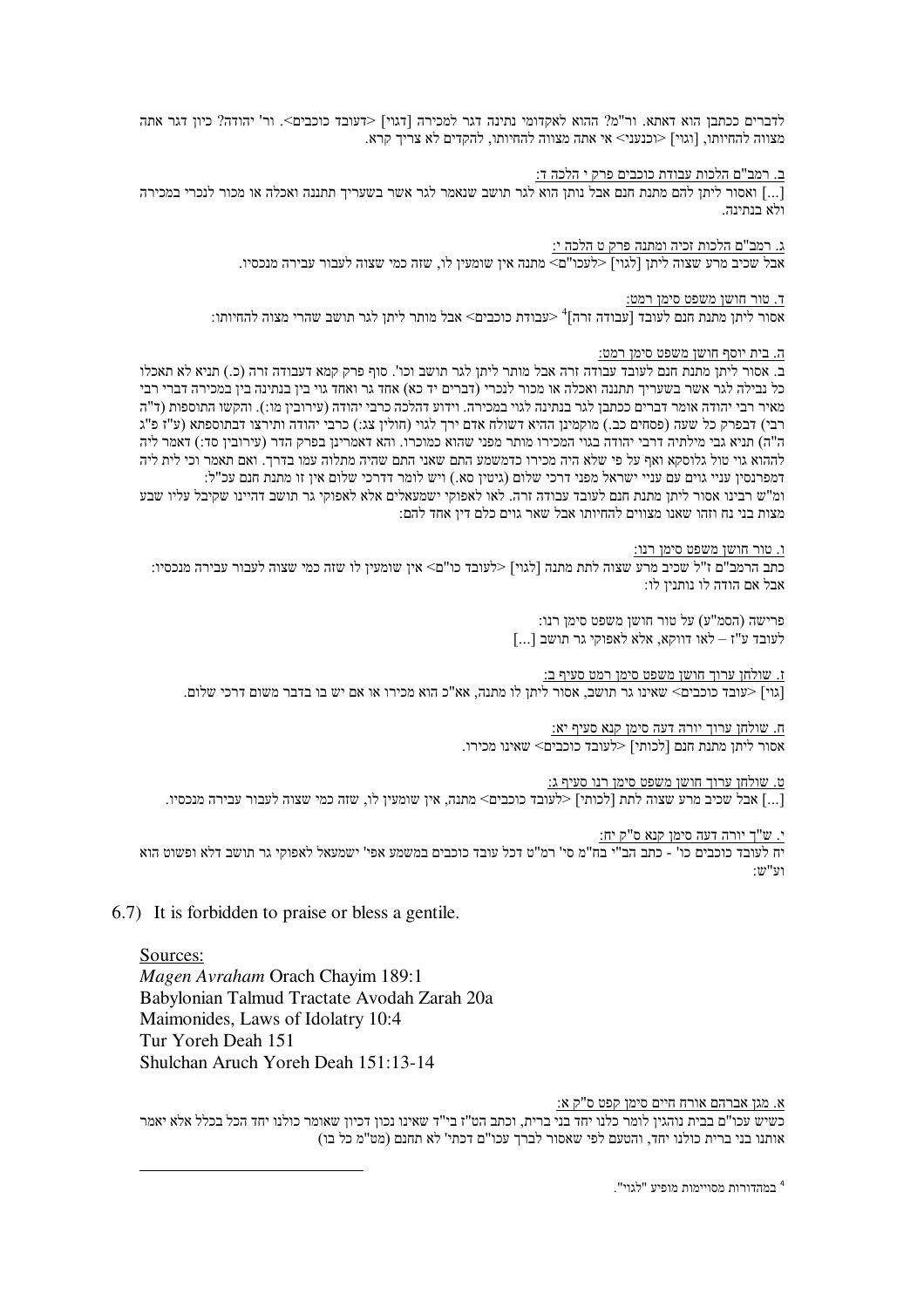ב. תלמוד בבלי מסכת עבודה זרה "דף כ עמוד א: ד"א: לא תחנם - לא תתן להם חן. מסייע ליה לרב, דאמר רב: אסור לאדם שיאמר כמה נאה [גויה] <עובדת כוכבים> זו.

ג. רמב"ם הלכות עבודת כוכבים פרק י הלכה ד:

[...]וכן אסור לספר בשבחן ואפילו לומר כמה נאה [גוי] <עובד כוכבים> זה בצורתו, קל וחומר שיספר בשבח מעשיו או שיחבב דבר מדבריהם שנאמר ולא תחנם לא יהיה להם חן בעיניך, מפני שגורם להדבק עמו וללמוד ממעשיו הרעים, [...]

<u>ד. טור יורה דעה סימן קנא:</u> ואסור לשבחו כמה נאה [גוי] <עכו"ם> זה וכל שכן שלא לספר בשבח מעשה ידיו. אבל אם מכוון בשבחו להודות להקב"ה שברא בריה נאה כזה מותר:

ה. שולחן ערוך יורה דעה סימן קנא סעיף יג-יד:

איו ממחיו ביד עניי [גויים] <עובדי כוכבים> מליטול לקט שכחה ופאה. אסור לספר בשבחן <של עובדי כוכבים>, אפילו לומר: כמה נאה [כותי] <עובד כוכבים> זה בצורתו, קל וחומר שיספר בשבח מעשיו או שיחבב דבר מדבריו. אבל אם מכוין בשבחו להודות להקב"ה שברא בריה נאה כזו, מותר.

6.8) It is forbidden to sell real estate to a gentile in the Land of Israel. Some kinds of real estate are not even to be rented to a gentile in the Land of Israel. This law does not preclude transactions between a Jew and a ger toshav. According to a certain opinion, when the political situation allows it the Jews must n't even let a gentile pass through our land on his way elsewhere unless he is a Ger-Toshav.

Sources:

Palestinian Talmud Tractate Avodah Zarah chapter 1 40a:9 Maimonides' Sefer HaMitzvot prohibition 51 Maimonides, Laws of Idolatry chapter 10 Shulchan Aruch Yoreh Deah 151 Responsa *Mishpat Cohen* (Matters of the Land of Israel) 58

# א. תלמוד ירושלמי מסכת עבודה זרה פרק א דף מ טור א, ה"ט:

הלכה ט' אין משכירין להן בתים כו' רבי זעירה בשם רבי יוסי בן חנינה רבי אבא רבי חייה בשם רבי יוחנן לא תחנם לא תתן להם חן לא תחנם לא תתן להם מתנת חנם לא תחנם לא תתן להם חניה בארץ והתנינן רבי יוסי אומר אף בארץ ישראל משכירין להן בתים בית אין מצוי להתברך מתוכו שדה מצוי להתברך מתוכו הורי רבי יוסי בי רבי בון שאסור להשכיר להן קבורה בארץ ישראל על שם לא תתן להם חניה בארץ.

# ב. ספר המצוות לרמב"ם מצות לא תעשה נא:

והמצוה הנ"א היא שהזהירנו מהושיב עובדי ע"ז בארצנו כדי שלא נלמד כפירתם והוא אמרו ית' (משפטי' כג לג) לא ישבו בארצך פן יחטיאו אותך לי. ואילו רצה הגוי לעמוד בארצנו אינו מותר לנו זה עד שיקבל עליו שלא לעבוד עבודה זרה ואז יהיה איפשר לו לשכון. וזה יקרא (מתני' ב"מ ע ב מכות ח ב נגעים רפ"ג) גר תושב. רוצים בזה שהוא גר לעניין שיהיה מותר לשכון בארץ לבד. וכו אמרו (ע"ז סד ב) אי זהו גר תושב זה שקבל עליו שלא לעבוד עבודה זרה. ואולם עובד עבודה זרה לא ישכוז עמנו ולא נמכור לו נחלה ולא נשכיר. ובבאור בא לנו הפירוש (שם כ א) לא תתן להם חנייה בקרקע. וכבר התבארו משפטי מצוה זו במסכת סנהדרין ובעבודה זרה (יט ב - כא ב):

<u>ג. רמב"ם הלכות עבודה זרה פרק י:</u>

הלכה ג

אין מוכרין להם בתים ושדות בארץ ישראל ובסוריא מוכרין להם בתים אבל לא שדות. ומשכירין להם בתים בארץ ישראל ובלבד שלא יעשו שכונה ואין שכונה פחות משלשה, ואין משכירין להם שדות, ובסוריא משכירין להם שדות, ומפני מה החמירו בשדה מפני שיש בה שתים, מפקיעה מן המעשרות ונותן להם חנייה בקרקע, ומותר למכור להם בתים ושדות בחוצה לארץ מפני שאינה ארצנו.

הלכה ד

אף במקום שהתירו להשכיר לא לבית דירה התירו מפני שהוא מכניס לתוכה עבודת כוכבים ונאמר לא תביא תועבה אל ביתך, אבל משכיר להו בתים לעשותו אוצר. ואיז מוכריז להז פירות ותבואה וכיוצא בהז במחובר לקרקע. אבל מוכר הוא משיקוץ או מוכר לו על מנת לקוץ וקוצץ, ומפני מה אין מוכרין להן שנאמר ולא תחנם לא תתן להם חנייה בקרקע שאם לא יהיה להם הרקע ישיבתו ישיבת עראי היא, [...]

> $\left[\ldots\right]$ הלכה ו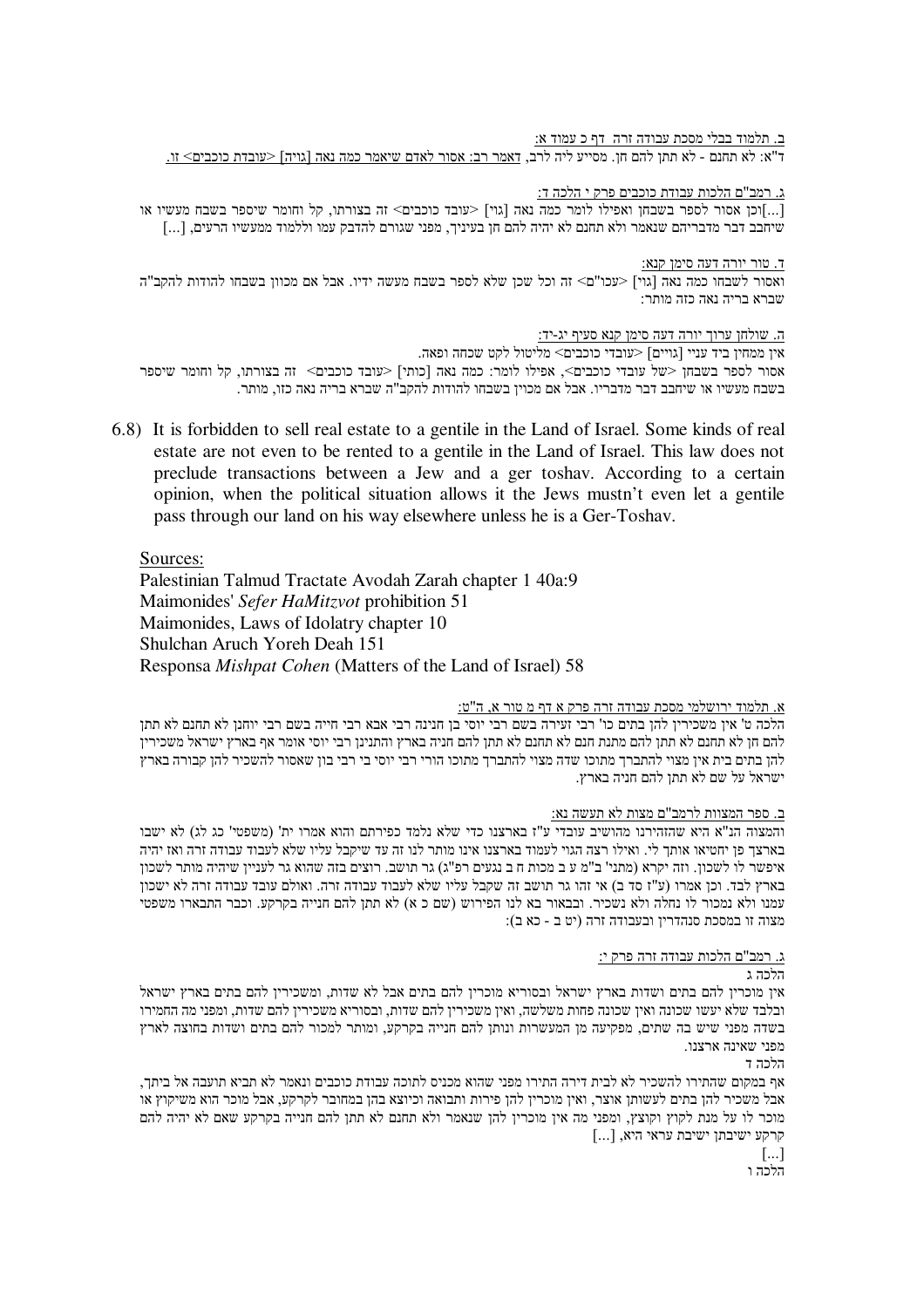אין כל הדברים האלו אמורים אלא בזמן שגלו ישראל לבין [האומות] <העובדי כוכבים> או שיד [הגויים] <עכו"ם> תקיפה על ישראל אבל בזמן שיד ישראל תקיפה [על אומות העולם] <עליהם> אסור לנו להניח [גוי עובד עבודה זרה] <עובדי כוכבים> בינינו, ואפילו יושב ישיבת עראי או עובר ממקום למקום בסחורה לא יעבור בארצנו אלא עד שיקבל עליו שבע מצות שנצטוו בני נח שנאמר לא ישבו בארצך אפילו לפי שעה, ואם קבל עליו שבע מצות הרי זה גר תושב, ואין מקבלין גר תושב אלא בזמן שהיובל נוהג אבל שלא בזמן היובל אין מקבלין אלא גר צדק בלבד. (השגת הראב''ד: ואפילו יושב ישיבת עראי או עובר ממקום למקום בסחורה לא יעבור בארצנו. א"א זאת לא מצאנו ולא שמענו מעולם והפסוק שהוא מביא בז' אומות הוא ואפילו לדבריו ישיבה כתיב בהו ולא העברה.) (השגת הראב"ד: אבל שלא בזמן היובל אין מקבלין אלא גר צדק בלבד. א"א איני משוה לו בישיבת הארץ.)

ד. שולחו ערוד יורה דעה סימו קנא:

! # אין מוכרין להם בארץ ישראל כל דבר המחובר, כגון אילן וקמה, אבל מוכרים על תנאי שיקוץ, וקוצץ.  $\pi$  תווית איז מוכרים להם בתים ושדות בארץ ישראל: אבל משכיריו להם בתים. ולא שדות. ובסוריא. מוכרים בתים ומשכירים שדות. ובחוצה לארץ. מוכרים אלו ואלו.

# <u>ה. שו"ת משפט כהן (עניני א"י) סימן נח:</u>

ועתה אם באמת גדול הדחק, עד שתלוי בזה ח"ו חורבן הישוב, נראה דיש להתיר במלתא דרבנן למכור, ע"פ דרך המכירה של חמץ הנהוגה במקום דחק, ולסמוך דישמעאלים שאינם עע"ז אין בהם איסור של חני' בקרקע. ואם נאמר דאין קנין לנכרי להפקיע מיד מעשר, הי' מקום לומר דלא קיי"ל באיסור המכירה טעמא דמפקיע ממעשר (ועי' תוס' ע"ז כ"א ד"ה הא ולח"מ פ"י דע"ז ה"ג), והעיקר הוא טעמא דלא תחנם, לא תתן להם חניה בקרקע, ובזה י"ל דישמעאלים אינם עע"ז, ודינם כג"ת, ומותר לתן להם חניה בקרקע. (ע' ר"נ ע"ז ד' כ"ו ב' וד' ל"א א' לדעת הרמב"ן בשם הגאונים ולדעת הרמב"ם שדמה אלו הישמעאלים לגר תושב.) ולפו"ר נראה דתלוי בפלוגתא דהרמב"ם והראב"ד (שם ה"ו), דהרמב"ם כתב דאין ג"ת נוהג כ"א בזמן שהיובל נוהג, ומשמע שגם לענין ישיבה וחניה בקרקע צריך דוקא שיקבל בפני ג' שלא לעבוד ע"ז, וכל שבע מצות ב"נ, אמנם הראב"ד כתב שאינו מודה לו בישיבת הארץ, משמע דס"ל שגם בזה"ז יש ג"ת לענין ישיבת הארץ, וי"ל דה"נ לענין חני' בקרקע. ומד' הכ"מ משמע דגם הרמב"ם מודה לענין ישיבה, ולא קאמר כ"א שאינו ג"ת לכל הדברים. ובאמת י"ל דיש נפ"מ בין לענין הדברים שנאמר בהם בתורה גר, דבעי' דוקא גר תושב גמור, והיינו להחיותו דכתיב גר ותושב וחי עמך, א"כ יש חיוב להחיותו כישראל ממש, אבל מה דאין מפורש דבעי לזה גר, אלא הן הרחקות שמפורש בהו ענין עע"ז, א"כ י"ל פשוט דמהני כל שברור לנו שאינו בכלל זה, (וע' כ"מ המ"א פי"א ה"ז.) ובפרט אומה שלמה המוחזקת בכך ע"פ דתה. וי"ל שלענין הדין דאין מעלין שפיר לא בעי' פרטי דין ג"ת כ"א כשאין עוע"ז ג"כ מותר להעלותו, אלא דחיוב מצד התורה א"א כ"א בג"ת ממש, דגבי' כתיב וחי עמד.

6.9) A Jew must not take charity from a gentile in public, for this would be considered an embarrassment and would cause the profanation of G-d's name. A Jew may take charity from a gentile in public only if he cannot get any charity either from a Jew (in public or in private) or from a gentile in private.

Sources:

Babylonian Talmud Tractate Bava Batra 10b Rashi on Tractate Bava Batra 10b Babylonian Talmud Tractate Sanhedrin 26b Rashi on Tractate Sanhedrin 26b Tosphot on Tractate Sanhedrin 26b Maimonides, Laws of Gifts to the Poor 8:9 Maimonides, Laws of Testimony 11:5 Tur Yoreh Deah 254 Shulchan Aruch Yoreh Deah 254

# א. תלמוד בבלי מסכת בבא <u>בתרא דף י עמוד ב:</u>

רבי אליעזר המודעי אומר: צדקה תרומם גוי - אלו ישראל, דכתיב: ומי כעמך ישראל גוי אחד, וחסד לאומים חטאת - כל צדקה וחסד [שאומות העולם] <שעכו"ם> עושין חטא הוא להן, שאין עושין אלא לחרף אותנו בו, שנאמר: (ירמיהו מ') ויבא ויעש ה' כאשר דבר כי חטאתם לה' ולא שמעתם בקולו והיה לכם הדבר הזה. נענה רבי נחוניא בן הקנה ואמר: צדקה תרומם גוי וחסד -לישראל, ולאומים - חטאת. אמר להם רבן יוחנן בן זכאי לתלמידיו: נראין דברי רבי נחוניא בן הקנה מדברי ומדבריכם, לפי שהוא נותן צדקה וחסד לישראל, [ולאומים] <ולעכו"ם> חטאת. מכלל דהוא נמי אמר, מאי היא? דתניא, אמר להם רבן יוחנן בן זכאי: כשם שהחטאת מכפרת על ישראל, כך צדקה מכפרת על אומות העולם. איפרא הורמיז אימיה דשבור מלכא, שדרה ארבע מאה דינרי לקמיה דרבי אמי ולא קבלינהו; שדרינהו קמיה דרבא, קבלינהו משום שלום מלכות. שמע רבי אמי איקפד, אמר: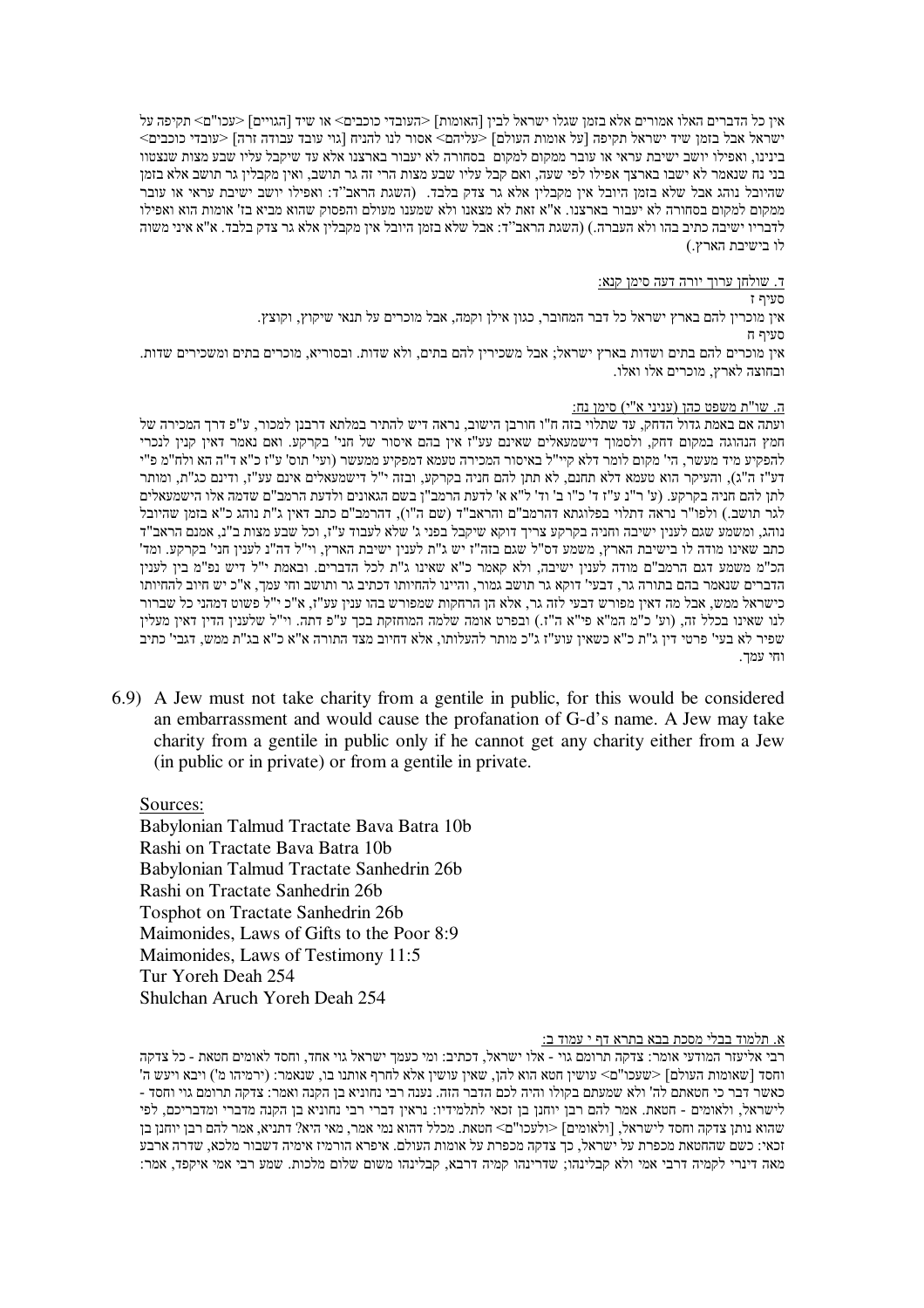לית ליה (ישעיהו כ"ז) ביבש קצירה תשברנה נשים באות מאירות אותה? ורבא? משום שלום מלכות. ורבי אמי נמי משום  $\le$ שלום מלכות? דאיבעי ליה למפלגינהו לעניי [גויים] מלכות באיבעי ליה

רש"י מסכת בבא בתרא דף י עמוד ב:

ביבש קצירה תשברנה - כשתכלה זכות שבידו וייבש לחלוחית מעשה צדקה שלהו אז ישברו.

### <u>ב. תלמוד בבלי מסכת סנהדרין דף כו עמוד ב:</u>

אמר רב נחמן: אוכלי דבר אחר פסולין לעדות. הני מילי - בפרהסיא, אבל בצינעה - לא. ובפרהסיא נמי לא אמרן אלא דאפשר ליה לאיתזוני בצינעה, וקא מבזי נפשיה בפרהסיא, אבל לא אפשר ליה - חיותיה הוא.

> רש"י מסכת סנהדרין דף כו עמוד ב: אוכלי דבר אחר - מקבלי צדקה מן הנכרים דהוי חילול השם מחמת ממון, הוה ליה כרשע דחמס.

### תוספות מסכת סנהדריו דף כו עמוד ב:

אוכלי דבר אחר פסוליו להעיד - ליכא לפרושי אוכלי דבר אחר דהיינו אוכלי חזיר דאי באוכלי חזיר היכי מפליג ביו צינעא לפרהסיא וכי גרע מאוכל נבלות לתיאבון דאמרינן לקמן (דף כז.) דפסול לעדות בכל ענין אלא נראה כפי' הקונטרס דהיינו מקבלי צדקה מו הנכרים

### <u>ג. רמב"ם הלכות מתנות עניים פרק ח הלכה ט:</u>

אסור לישראל ליטול צדקה מן [הגויים] <העכו"ם> בפרהסיא, ואם אינו יכול לחיות בצדקה של ישראל ואינו יכול ליטלה מן [הגויים] <העכו"ם> בצנעה הרי זה מותר, ומלך או שר מן [הגויים] <העכו"ם> ששלח ממון לישראל לצדקה אין מחזירין אותו לו משום שלום מלכות, אלא נוטלין ממנו וינתן לעניי [גויים] <עכו"ם> בסתר כדי שלא ישמע המלך.

# ד. רמב"ם הלכו<u>ת עדות פרק יא הלכה ה:</u>

וכן הבזויין פסולין לעדות מדבריהם והם האנשים שהולכין ואוכלין בשוק בפני כל העם וכגון אלו שהולכין ערומים בשוק בעת שהו עוסקין במלאכה מנוולת וכיוצא באלו שאין מקפידין על הבושת, שכל אלו חשובין ככלב ואין מקפידין על עדות שקר, ומכלל אלו האוכלין צדקה של [גויים] <עכו"ם> בפרהסיא אע"פ שאפשר להן שיזונו בצנעה מבזים עצמן ואינן חוששין, כל אלו פסולין מדבריהם.

#### ה. טור יורה דעה סימן רנד:

אסור לישראל ליקח צדקה [מגוי] <מעובדי כוכבים> בפרהסיא אם אינו יכול לחיות בצדקה של ישראל וגם אינו יכול לקבלה [מהגוי] <מהעובדי כוכבים> בצינעא מותר מלד או שר של [גויים] <עובדי כוכבים> ששלח ממוז לישראל לצדקה איז מחזיריו אותו משום שלום מלכות אלא נוטלין ממנו ונותנין לעניי [גויים] <עכו"ם> בסתר כדי שלא ישמע המלך:

#### ו. שולחן ערוך יורה דעה סימן רנד:

סעיף א

אסור לישראל ליטול צדקה מן העובדי כוכבים בפרהסיא. ואם אינו יכול לחיות בצדקה של ישראל, ואינו יכול ליטלה מעובדי כוכבים בצינעא, הרי זה מותר.

סעיף ב

שר עובד כוכבים ששלח ממון לישראל לצדקה, אין מחזירין אותו משום שלום מלכות, אלא נוטלין ממנו וינתן לעניי נכרים בסתר, כדי שלא ישמע השר. הגה: וי"א דיעשה בהן מה שצוה לו המושל. (כך משמע מפירוש רש"י ותוספות מעובדא דאימיה דשבור מלכא). וכל זה דוקא כשנותנין מעות לצדקה, אבל אם מנדבין דבר לבית הכנסת, מקבלים מהם.

6.10) A Jew must pray every day "Blessed be the Lord for not making me a gentile."

# Sources:

Tosephta on Tractate Berachot (Leiberman) 6:18 Palestinian Talmud Tractate Berachot chapter 9, halacha 1 Responsa HaAleph Lecha Shlomo Orach Chayim 34

### א. תוספתא מסכת ברכות (ליברמו) פרק ו הלכה יח:

ר' יהודה או' שלש ברכות חייב אדם לברך בכל יום ברוך שלא עשני גוי ברוך שלא עשאני בור ברוך שלא עשאני אשה גוי שנ' כל הגוים כאיו נגדו כאפס ותהי נחשבו לו

# ב. תלמוד ירושלמי מסכת ברכות פרק ט הלכה א:

תני רבי יהודה אומר שלשה דברים צריך אדם לומר בכל יום ברוך שלא עשאני גוי ברוך שלא עשאני בור ברוך שלא עשאני אשה ברוך שלא עשאני גוי שאין הגוי' כלום כל הגוי' כאין נגדו.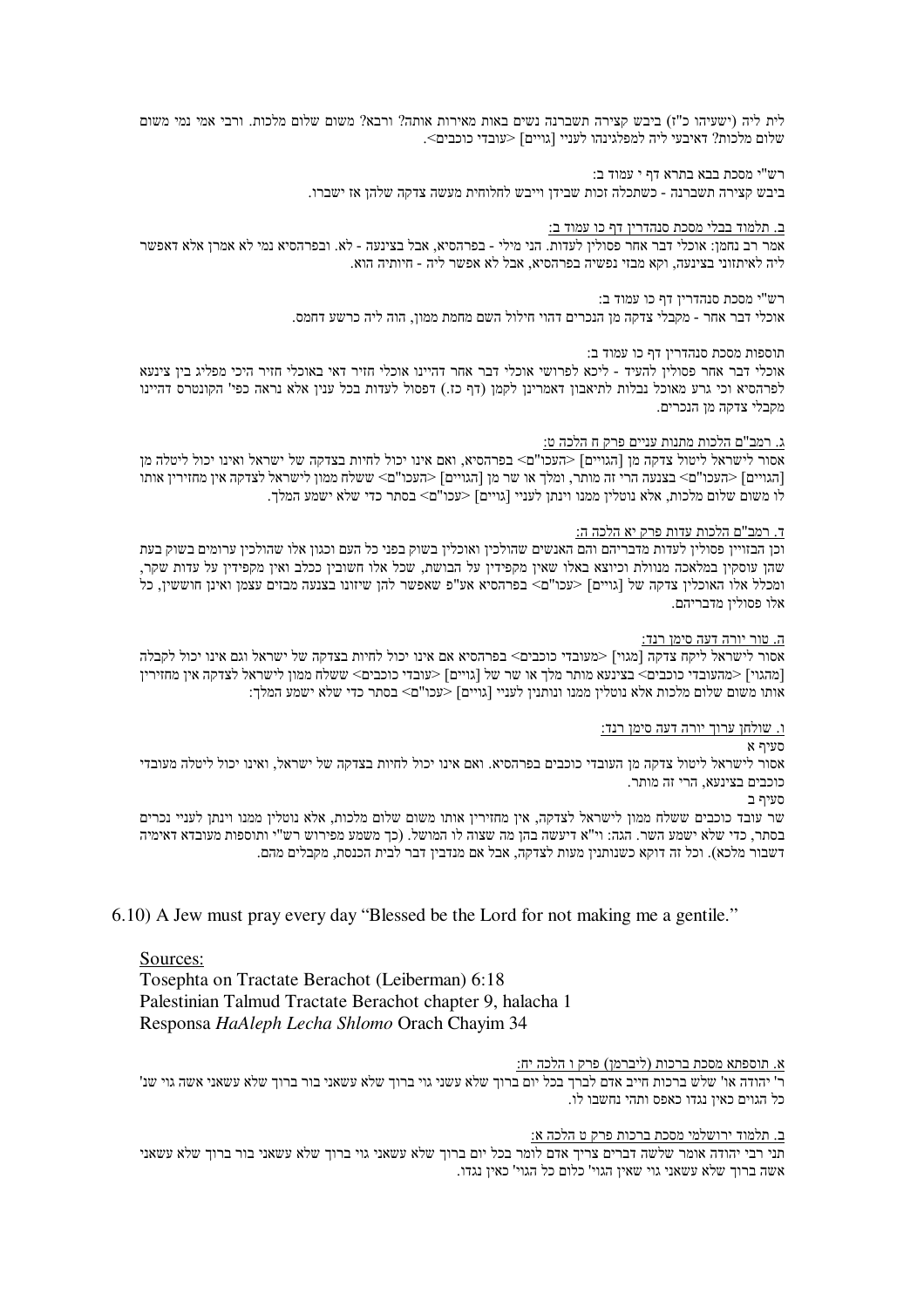ג. שו"ת האלף לד שלמה חלק או"ח סימו לד:

שא' בא' שמברך ברכת השחר שלא עשני עכו"ם ואין רצונו לברך שלא עשני גוי דגם ישראל נקראו גוים. הנה נוסחא זו ודאי הוי צד אפיקורסת דהרי עכו"ם הוי ר"ת של עובדי כוכבים ומזלות ואם אומר כן משמע דנכרים דאינן עובדים כו"מ עליהם אינו מברך והוא צד אפיקורסת ואם רצה לשנות נוסחת השם מכח דאף ישראל נקראים כן הול"ל שלא עשני נכרי אבל מדברך שלא עשני עכו"ם הוי בו צד אפיקורסת [...] ולכך צריך לברך רק שלא עשני גוי והמשנה מזה עתיד ליתן את הדין:

6.11) A Jew and a gentile mustn't be buried side by side, even if the gentile is a gertoshav. If a Jew was buried next to a gentile it is permissible to take the Jew's body out of his grave and reinter it, even if the new grave is by the side of a secular Jew.

Sources:

Babylonian Talmud Tractate Gittin 61a Rashi on Tractate Gittin 61a Ran's Novella on Gittin 61a Ritva on Tractate Gittin 61a Torat HeAdam (Nachmanides) Matters of Burial s.v. (36) baperek Tur Yoreh Deah 367 Beit Yosef Yoreh Deah 367 Pitchei Teshuva Yoreh Deah 336:1 Responsa Chayim B'yad 98 Responsa Daat Cohen (Issues in Yoreh Deah) 201 Responsa *Igrot Moshe* Yoreh Deah part 3 146 Responsa *Igrot Moshe* Yoreh Deah part 3 147 Responsa Tzitz Eliezer part 15 36

> א. תלמוד בבלי מסכת גיטין דף סא עמוד א: וקובריו מתי נכרים עם מתי ישראל, מפני דרכי שלום.

רש"י מסכת גיטין דף סא עמוד א: עם מתי ישראל - לא בקברי ישראל אלא מתעסקיו בהם אם מצאום הרוגים עם ישראל.

### ב. חדושי הר"ן על גיטין דף סא עמוד א:

וקובריז מתי גוים עם מתי ישראל. אע"ג דקאמר עם לאו בקברות ישראל קאמר ח"ו ולאו בשעה שמתעסק עם מתי ישראל נמי קאמר אלא לומר שכשם שמתעסקין עם מתי ישראל כך מתעסקין עם מתי גוים, והיינו דגרסינן בירושלמי תני עיר שיש בה גוים וישראל מעמידין גבאי גוים וגבאי ישראל וגובין משל גוים ומשל ישראל ומפרנסים עניי גוים ועניי ישראל ומבקרין חולי גוים וחולי ישראל וקוברין מתי גוים ומתי ישראל מפני דרכי שלום:

# ג. ריטב"א על מסכת גיטין דף סא עמוד א:

[והא] דאמרינן קוברין מתי א"י עם מתי ישראל לאו בקברות ישראל אלא להתעסק בהן מפני דרכי שלום כשם שמתעסקים במת ישראל והאי עם דקאמר לאו בשעת שמתעסק עם מתי ישראל קאמר משום דההיא שעתא איכא איבה טפי אמאי קוברין אלו ומניחין אלו כמו שנראה מתוך פרש"י אלא ה"ק כשם שמתעסקים במתי ישראל כך מתעסקים עם מתי עובדי כוכבים וכן .<br>הוא מפורש בירושלמי כאן דגרסינן התם תניא עיר שיש בה עובדי כוכבים וישראל מעמידים גבאי ישראל וגבאי עובדי כוכבים וגובין משל עובדי כוכבים ומשל ישראל ומפרנסים עניי עובדי כוכבים ועניי ישראל ומבקרין חולי עובדי כוכבים וחולי ישראל וקוברין מתי עובדי כוכבים ומתי ישראל מפני דרכי שלום וכן הוא מפורש נמי בתוספתא:

### ד. תורת האדם (לרמב"ן) שער הסוף - ענין הקבורה ד"ה (לג) בפרק:

(לג) בפרק הניזקין (גיטין ס"א א') מבקרין חולי גוים עם חולי ישראל מפני דרכי שלום וקוברין מתי גוים עם מתי ישראל מפני דרכי שלום. ופרש"י ז"ל לא שיקברו בקברות ישראל חס ושלום. אלא שקוברים אותם כשקוברים מתי ישראל מפני דרכי שלום, ובודאי ק"ו הדבר שאפי' רשעים וחייבי מיתות אין קוברין אותם בקברות שאר ישראל כ"ש גוים מחוקי שם ועובדי ע"ז שלא יתיחדו עם ישראל בקבורה.

### ה. טור יורה דעה סימן שסז:

קוברים מתי נכרים עם מתי ישראל ומנחמין אבליהם מפני דרכי שלום ופירש"י לא שיקברום בקבר ישראל אלא משתדלים בקבורתם כמו שמשתדלים בקבורת ישראל.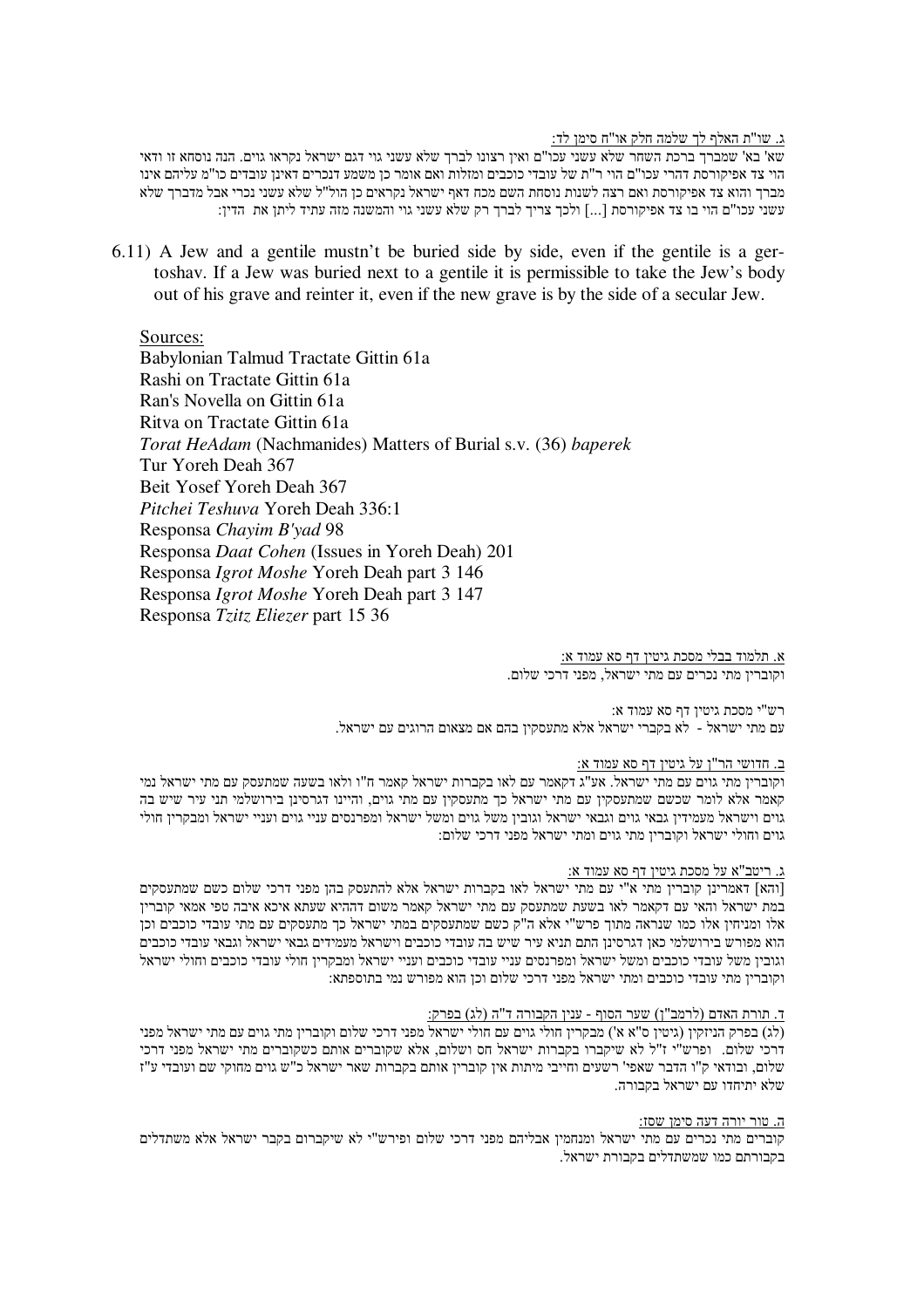### ו. בית יוסף יורה דעה סימן שסז:

קוברין מתי גוים עם מתי ישראל ומנחמין אבליהם מפני דרכי שלום. ברייתא סוף פרק הניזקין (גיטין סא.) ופירש רש"י עם מתי ישראל לא בקבר ישראל אלא מתעסקים בהם אם מצאום הרוגים עם ישראל וכתב עליו הר"ן (כח. ד"ה קוברין) ולישנא לאו דוקא דהוא הדין כשמצאו מתי גוים לבד שמתעסקים בהם מפני השלום וכן לפרנס ענייהם ולבקר חוליהם ובפירוש אמרו בתוספתא (שם פ"ג הי"ח) מספידין מתי גוים ומנחמים אבליהם מפני דרכי שלום ובירושלמי (שם פ"ה סוף ה"ט) לא שנו "עם" בכל אלו כלל ומכל מקום לא שיהו קוברין אותן אצל ישראל דהא אין קוברין רשע אצל צדיק אלא לומר שמתעסקין עמהם יור"ל

### <u>ו. פתחי תשובה יורה דעה סימן שסג ס"ק א:</u>

א) אין מפנין המת והעצמות, לא מקבר מכובד לקבר מכובד, ולא מקבר בזוי לקבר בזוי, ולא מבזוי למכובד – [...] מי שנקבר בקרקעות עובד כוכבים יכולין להוציאו משם לקברו בקבורת ישראל.

### ז. שו"ת חיים ביד סימן צח:

וכבר ראיתי בכיוצא בזה בתשו' זקן אהרן ז"ל סוס"י י"ט שנשאל על אשה אחת שפחה יהודית שנתגיירה והיתה שומרת שבתות ה' ומצות ודברי הצומות וזעקתם אלא שלא נתגיירה בפני ב"ד וגם לא טבלה בפני ג' ומתה וקברוה בקברי ישראל כיון שאינו גרת צדק אם צריך להוציאה מקברה שלא תהיה עם מתי ישראל כיון שאינה נחשבת בכללם והשיב בסוף התשו' וז"ל ולקוברה בבתי קברות ישראל לא יפה עשו שהרי אמרו בפ' נגמר הדין אין קוברין רשע קל בפני רשע חמור כ"ש אצל צדיק וכו' מיהו זאת השפחה אחרי שהיתה כונתה למצות גרות ולבה לשמים קנתה מקומה ואין להוציאה מקברה שלא יאמרו הגוים א"כ כך עושים ישראל לגרים ואומה זו אין ראוי להתחבר עמה והתור' ציותה בכמה מקומות על אהבת הגרים.

#### <u>ח. שו"ת דעת כהן (עניני יו"ד) סימן רא:</u>

ובעיקר הדין, הנה בודאי לא יעלה על דעת שום אדם ליתן לנכרים, איזה מין שיהיו, מקום קבר בקרבת מקום של קברי ישראל. והלא אפילו במדריגות הקדושה שבישראל גופן מצינו, שאין קוברין רשע אצל צדיק, ולא אפילו רשע חמור אצל רשע קל, כדאי' בסנהדרין ד' מ"ז ע"א, ומזה יצא הדין המבואר בשו"ע יו"ד סי' שס"ב ס"ה, שאין קוברים אפילו צדיק, וכ"ש בינוני, כמו שמפורש בט"ז ובש"ך שם שהגיהו כן בשו"ע, אצל חסיד מופלג. וכל אלו הענינים מדברי קבלה אנו למדין אותם בסנהדרין שם מקרא דאלישע. [...] שנאמר ויהי הם קוברים איש, והנה ראו את הגדוד וישליכו את האיש בקבר אלישע וילך ויגע האיש בעצמות אלישע ויחי ויקם על רגליו, ודברי קבלה לדעת הרבה מהראשונים כדברי תורה הם, ודברי תורה אינם נדחים מפני דרכי שלו' ומפני איבה, כמבואר בתוס' ע"ז הנ"ל ד"ה סבר, שכתבו בפשיטות היכי שרינן משום איבה מילתא דאית ביה איסורא דאורייתא, ומסקו דשם אין מדברים באיסור תורה אלא בדרבנן בעלמא. וא"כ הדין של אין קוברין רשע אצל צדיק, שנחשב מה"ת מפני שהוא מדברי קבלה, לדעת הראב"ד בהשגה בפ"ג דהלכות מגילה וחנוכה ה"ו, וכמו שמבואר כן מדברי הרב המגיד והלח"מ שם, דהוי מה"ת מה שלמדין הלל מהפסוק דנביאים השיר יהי' לכם כליל התקדש חג, וא"כ אפילו אם הי' כאן משום איבה ודרכי שלום ג"כ לא הי' נדחה, וק"ו שאין כאן משום זה, וכמש"כ מד' הגמ' דע"ז הנ"ל. וע"כ בודאי לא יעלה על לב לקבור נכרים אצל ישראל קדושים, ועמך כולם צדיקים.

### <u>ט. שו"ת אגרות משה חלק יו"ד ג סימן קמו:</u>

הנה לענין קבורה אצל נכרים וקבורה אצל רשע ששניהם אין קוברין, יש לכאורה חלוק גדול, דאצל רשע הרי מצינו בסנהדרין דף מ"ו ע"א שהרוגי ב"ד שאסור לקוברם בקברות אבותם היו מלקטין את העצמות וקוברין אותן במקומן הרי שלאחר עיכול הבשר שנתכפר הוא כדין צדיק שמותרין לקוברו אצל צדיק, שא"כ אפשר שגם רשע ישראל שמת ג"כ אחר עיכול הבשר מותר להניחו אצל צדיק [...]

ואצל נכרים פשוט שאף אחר יב' חדשים אסור לקבור ישראל, ומשמע שאף עם בני נח ששומרים שבע מצות המחוייבות אין לקבור אצלם דא"כ אין זה מצד רשעתם אלא הוא מצד דאין להם קדושת ישראל, שלכן אפשר שאף אחר שנקבר צריכין לפנותו משם, וכן איתא בפ"ת סימן שס"ג סק"א בשם ח"צ שמי שנקבר בקרקעות עכו"ם יכולין להוציאו משם לקברו בקברות ישראל, והטעם הוא כדהביא בפ"ת שם מנו"ב דהוא שלא יהא נקבר עכו"ם אצל ישראל, הרי אף בשביל ספק מותר להוציאו מקברו, וכ"ש כשקברו אותו אצל עכו"ם שצריך לפנותו משם.

ולפ"ז היה נמצא שאם נתקרבו קברי עכו"ם עד סמוך לקבר איש זה שיש לפנותו אף ליקבר בבית עלמין של יהודים אף שלא היו שומרי תורה לא מבעיא אם היו רק עוברי לתיאבון שיש להם חלק לעוה"ב אלא אף אם היו רשעים כאלו שהם כופרים [...] שאין להם חלק לעוה"ב מאחר דעכ"פ עדיפי מצד קדושת ישראל

### י. שו"ת אגרות משה חלק יו"ד ג סימן קמז:

הנה בדבר אלו שהתחתנו עם נכרים ומתו ברשעתם ורוצים להקבר האשה כשהיא בת ישראל אצל בעלה הנכרי וכן הבעל בן ישראל עם אשתו הנכריה, אין שום אחריות על מע"כ תורתו ולא על הבע"ב המתנהגים בדרך התורה, אבל האחריות הוא שלא יקבר סמוך להם אחד מישראל לא רק משומרי התורה אלא אף אינו שומר תורה אם אך רוצה להקבר כדיני ישראל, שאף אם אינו שומר תורה אסור לקוברו אצל נכרים מאחר שיש לו קדושת ישראל, ואם לא היה כופר בהשי"ת ובתורתו הא יהיה לו חלק לעוה"ב אחר שיקבל דינו על עונותיו בגיהינום, והנכרי אם לא היה מחסידי אוה"ע הא לא יהיה לו חלק לעוה"ב וגם הא אין לו קדושת ישראל, ויצטרכו לעשות גדר גבוה עשרה טפחים בין הקברים שבחרו הרשעים ליקבר אצל הנכרים ובין קברים דשומרי תורה ואף אם אינם שומרי תורה אבל הם רוצים בקבורת ישראל.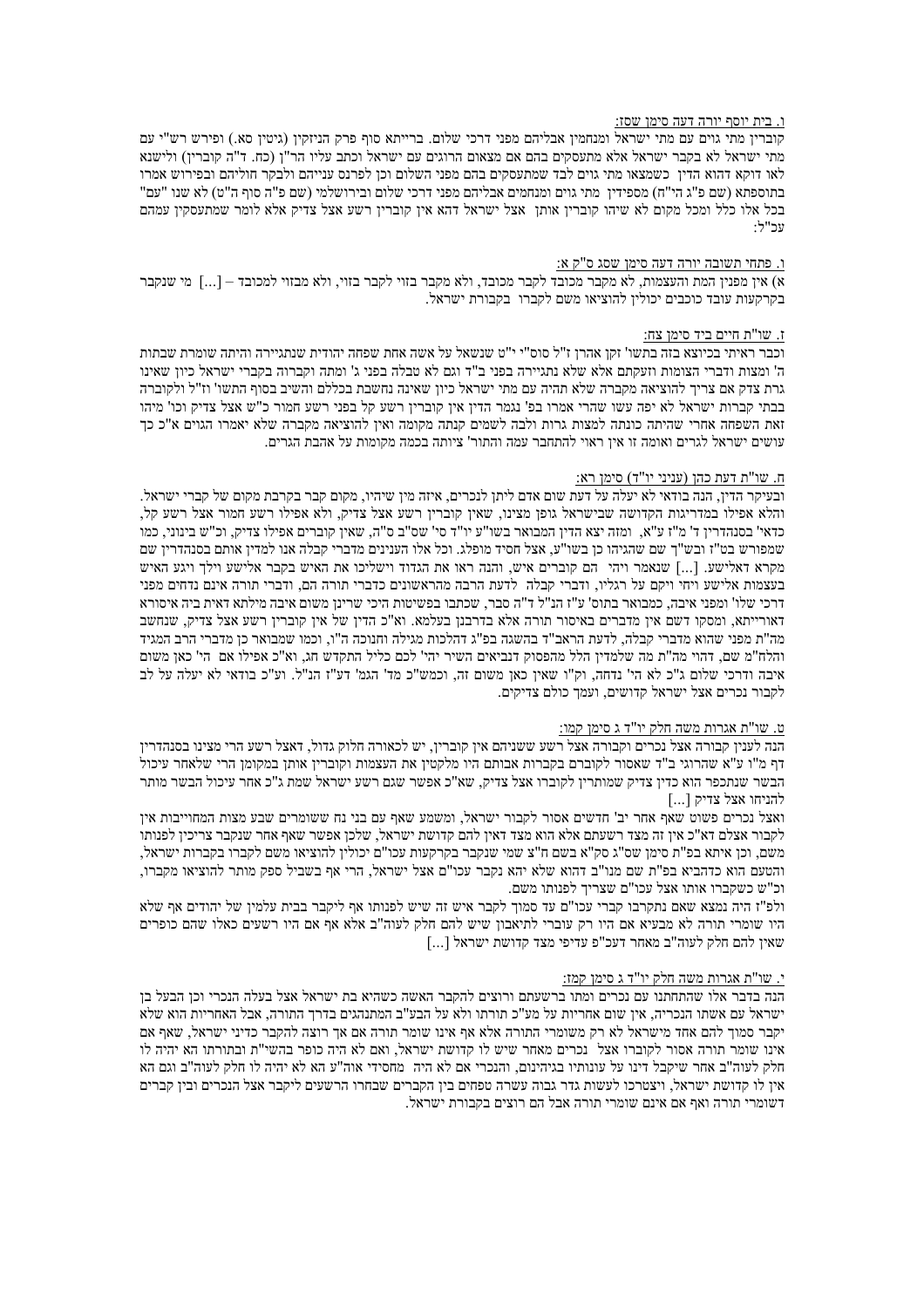### יא. שו"ת ציץ אליעזר חלק טז סימן לו:

דבר ברור ופשוט הוא שאיו להרשות בשום פנים קבורת עכו"ם בבית קברות יהודי. ואיו לשנות כלל ועיקר מהמקובל והנהוג בזה מדור דור, ואשר יסודו מהררי קודש, ואי משום מה א"א למנוע זה יש לקיים "ויט ישר' מעליו" ולהגביל את ההר הישראלי ולקדשו על ידי סידור מחיצות מפרידות מכל צד.

 $\left[\ldots\right]$ 

ואם נמצאים מישראל המתעקשים על כך ובאים בפלילים, סימן ועדות הוא על רקבון רוחני גדול שמקונן בקרבם, ועל אלה המתפתים להגרר אחרי המסיתים לכך אנשים ונשים, יש לקרוא עליהם למגינת לב דברי הנביא ישעיהו: עמי נוגשיו מעולל ונשים משלו בו, עמי מאשריך מתעים ודרך אורחותיך בילעו, (ישעיה ג' י"ב).

ופוק חזי תשובה מאלפת בזה בשו"ת טוב טעם ודעת להגאון הגר"ש קלוגר ז"ל במהדו"ג ח"ב סי' רנ"ג, הוא נשאל שם אם מותר לערב בית הקברות ישראל לבית קברות עכו"ם. דהיינו שדופן אחד מן בית הקברות ישראל יהי' פרוץ לקברות עכו"ם. ובדברי תשובתו התרעם מאד על השואל שההין לפנות אליו בשאלה כזאת, וכתב לו: הנה כועס אני עליו על שאלה זו, כי בודאי עלה על דעתו שאולי אני אהיה המתיר בזה, יחשדני בכך, ואם הי' יודע בדעתו דבודאי לא אתיר לא היה שואל ממני, וגם מה שעלה בלבו ספק כלל בזה אני כועס עליו ולא רציתי להשיב לו כלל. רק מיודעי אמרו לי כי אם לא אשיב כלל אולי יאמר מדשתק אודיי אודי. לכו נחמתי להשיבו.

ודברי הקדמה אלה יש להקדים ממש לאל השואלים לכגוז נידוננו וחושבים לפו ואולי ישיגו איזה היתר. וחושדים את הנשאלים על כד.

 $\left[\ldots\right]$ 

מצאתי בספר דעת כהן סי' ר"א שנשאל מעיר יסי במפורש על גויים מבני דת הישמעאלים שבקשו מקהלת ישראל להקצות בעדם מקום בביה"ק של ישראל אם מותר לעשות כן מפני דרכי שלום. והשיב דבודאי לא יעלה על דעת שום אדם ליתן לנכרים איזה מין שיהיו, מקום קבר בקרבת מקום של קברי ישראל, והלא ואפילו במדריגות הקדושה שבישראל גופן מצינו שאין קוברין רשע אצל צדיק ולא אפילו רשע חמור אצל רשע קל כדאיתא בסנהדרין ד' מ"ז ע"א וכו' וכל אלו הענינים מדברי קבלה אנו למדין אותם בסנהדרין שם מקרא דאלישע וכו' ודברי קבלה לדעת הרבה מהראשונים כדברי תורה הם, ודברי תורה אינם נדחים מפני דרכי שלום ומפני איבה וכו' עיי"ש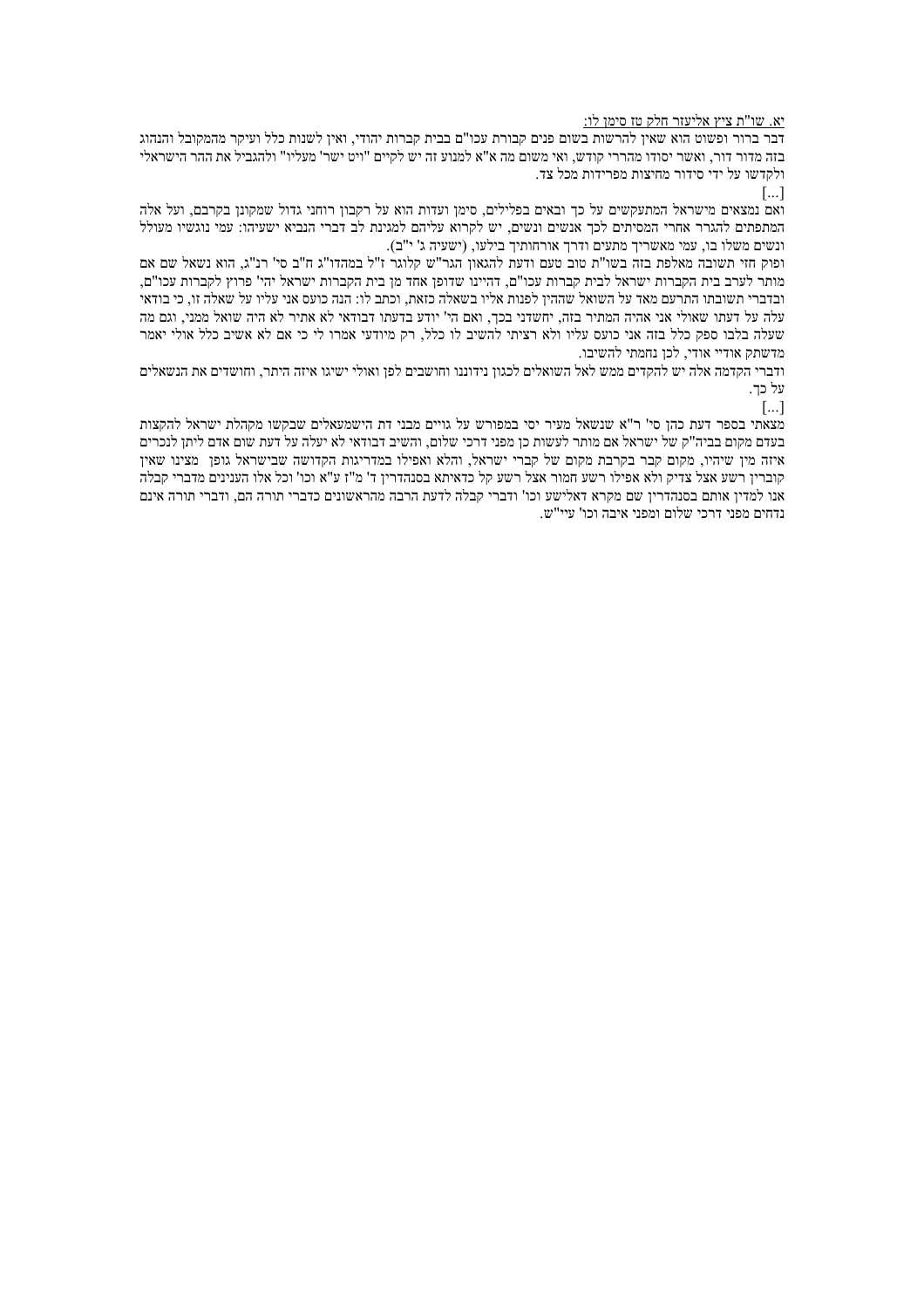# **7. Psychological Profile of the Gentiles**

7.1) According to some sources, cruelty and vengefulness exist only amongst the gentiles.

Sources: Babylonian Talmud Tractate Beitza 32b Maimonides, Laws of Repentance 2:10 Rashi on II Samuel 21:2 Maimonides, Laws of Gifts to the Poor 10:2 Maimonides, Laws of Forbidden Sexual relations 19:17 Maimonides, Laqws of Slaves 9:8 Shulchan Aruch Even HaEzer 2:2 *Sefer Kitzur Shulchan Aruch* 131 Laws of the Eve of Yom Kippur

# א. תלמוד בבלי מסכת ביצה דף לב ע"ב:

כל המרחם על הבריות בידוע שהוא מזרעו של אברהם אבינו וכל מי שאינו מרחם על הבריות בידוע שאינו מזרעו של אברהם אריוו

# <u>ב. רמב"ם הלכות תשובה פרק ב הלכה י:</u>

אסור לאדם להיות אכזרי ולא יתפייס אלא יהא נוח לרצות וקשה לכעוס ובשעה שמבקש ממנו החוטא למחול מוחל בלב שלם ובנפש חפיצה, ואפילו הצר לו וחטא לו הרבה לא יקום ולא יטור וזהו דרכם של זרע ישראל ולבם הנכון אבל [הגויים] <העובדי כוכבים> ערלי לב אינן כן אלא ועברתן שמרה נצח, וכן הוא אומר על הגבעונים לפי שלא מחלו ולא נתפייסו והגבעונים לא מבני ישראל המה.

# <u>ג. רש"י שמואל ב פרק כא פסוק ב:</u>

והגבעונים לא מבני ישראל המה - כלומר והן הראו בעצמם מדת אכזריות, שאינן מזרעו של אברהם אבינו, ואינן ראויין לידבק בישראל, ולכך גזר עליהם דוד שלא יבואו בקהל, אמר: שלשה סימנים יש באומה זו, רחמנים וביישנים וגומלי חסדים, מי שיש בו שלשה סימנים הללו, ראוי לידבק בו.

# <u>ד. רמב"ם הלכות מתנות עניים פרק י הלכה ב:</u>

וכל מי שהוא אכזרי ואינו מרחם יש לחוש ליחסו, שאין האכזריות מצויה אלא [בגויים] <בעכו"ם> שנאמר "אכזרי המה ולא ירחמו" (ירמיהו נ, מב).

# <u>ה. רמב"ם הלכות איסורי ביאה פרק יט הלכה יז:</u>

, הכן כל מי שיש בו עזות פנים או אכזריות ושונא את הבריות ואינו גומל להם חסד חוששין לו ביותר שמא גבעוני הוא, "ה-שסימני ישראל האומה הקדושה ביישנין רחמנים וגומלי חסדים, ובגבעונים הוא אומר והגבעונים לא מבני ישראל המה לפי שהעיזו פניהם ולא נתפייסו ולא רחמו על בני שאול ולא גמלו לישראל חסד למחול לבני מלכם והם עשו עמהם חסד והחיום רתחלה

# <u>ו. רמב"ם הלכות עבדים פרק ט הלכה ח:</u>

ואין האכזריות והעזות מצויה אלא [בגויים הערלים] <בעכו"ם עובדי ע"ז> אבל זרעו של אברהם אבינו והם ישראל שהשפיע להם הקב"ה טובת התורה וצוה אותם בחקים ומשפטים צדיקים רחמנים הם על הכל.

# ז. שולחן ערוך אבן העזר סימן ב סעיף ב:

וכן מי שיש בו עזות פנים ואכזריות ושונא את הבריות ואינו גומל להם חסד, חוששים לו ביותר שמא גבעוני הוא.

# <u>ח. ספר קצור שו"ע סימן קלא - דיני ערב יום כפור:</u>

(ד) האיש אשר מבקשין ממנו מחילה, ימחול בלב שלם ולא יהא אכזרי, כי אין זה ממידת ישראל אלא ממדת עשו שעליו (1) והאיש נאמר ועברתו שמרה נצח, וכן הוא אומר על הגבעונים לפי שלא מחלו ולא נתפייסו, והגבעונים לא מבני ישראל המה. אבל דרכן של זרע ישראל הוא להיות קשה לכעוס ונוח לרצות.

7.2) Early Halachic sources say that gentiles are suspected of a predeliction to murder, and therefore one must take certain precautions when associating with them. For example, it is forbidden to stay alone with a gentile, it is forbidden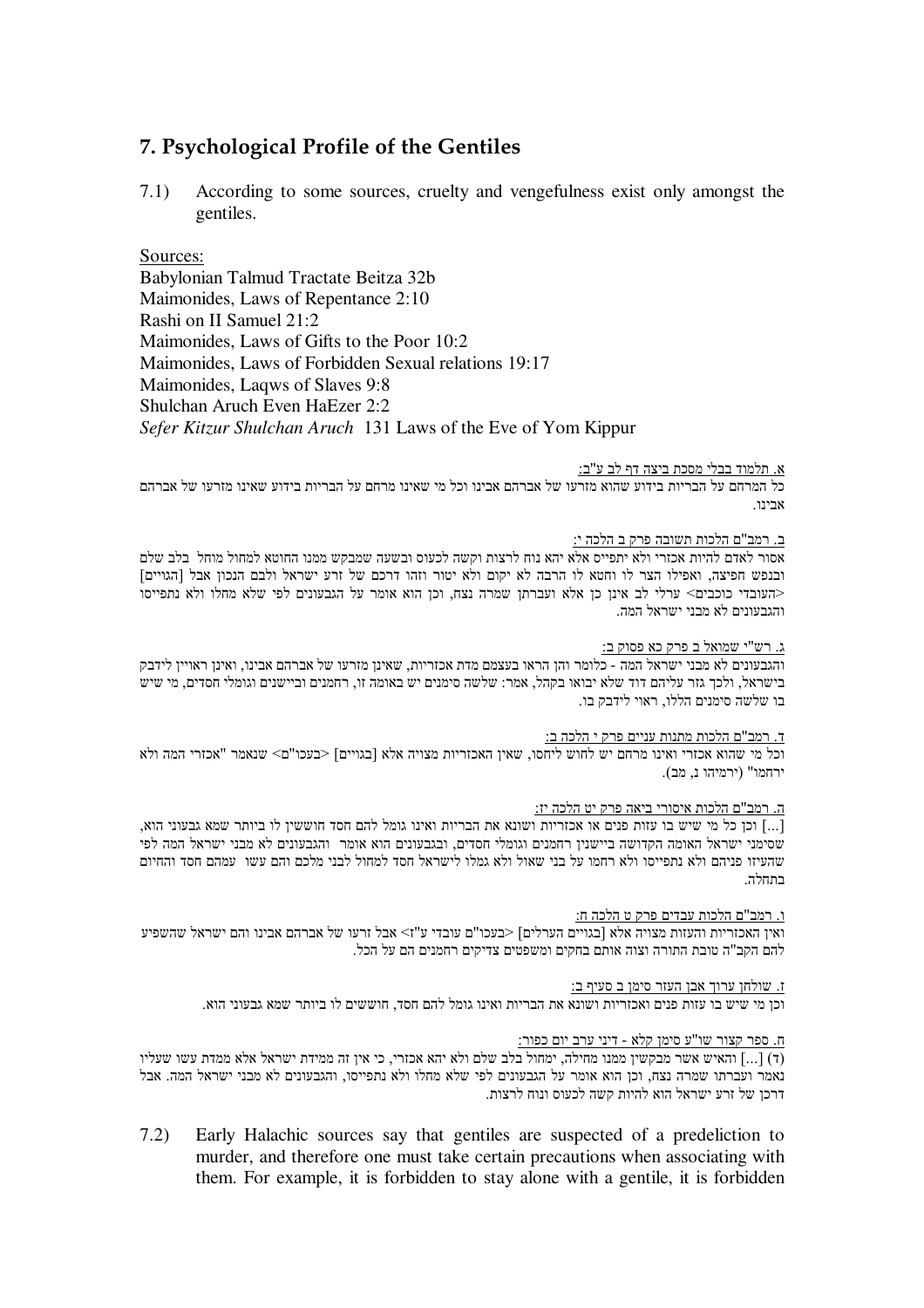to get a haircut from a gentile barber except under certain conditions, etc. Later Halachic sources claim that this suspicion doesn't apply in general these days.

Sources:

Mishnah Tractate Avodah Zara chapter Maimonides, Laws of Murder and the Saving of Lives chapter 12 Maimonides, Laws of Murder and the Saving of Lives chapter 9 Tur Yoreh Deah 153 Shulchan Aruch Yoreh Deah 153 Shulchan Aruch Orach Chayim 20:2 Mishnah Berurah 20:7 Ritva on Tractate Avidah Zarah 26a Kitzur Shulchan Aruch 167 (uncensored edition included on the DBS version 9 CD) Me'iri on Tractate Avodah Zarah 15b

<u>א. משנה מסכת עבודה זרה פרק ב:</u>

 $\,$ אנה א

אין מעמידין בהמה בפונדקאות של [גויים] <עכו"ם> מפני שחשודין על הרביעה [...] ולא יתיחד אדם עמהן מפני שחשודין על שפיכת דמים [...] אבל [נכרית] <עובדת כוכבי'> מניקה בנה של ישראלית ברשותה:

משנה ב מתרפאין מהן רפוי ממון אבל לא רפוי נפשות ואין מסתפרין מהן בכל מקום דברי רבי מאיר וחכמים אומרים ברשות הרבים

מותר אבל לא בינו לבינו:

<u>ב. רמב"ם הלכות רוצח ושמירת הנפש פרק יב:</u>

וכן אסור ליהודי להתיחד עם הגוים מפני שהן חשודים על שפיכות דמים, ולא יתלווה עמהן בדרך, פגע בגוי בדרך מחזירו לימינו, היו עולין במעלה או יורדים בירידה, לא יהיה ישראל למטה וגוי למעלה, אלא ישראל למעלה וגוי למטה, שמא יפול עליו להמיתו, ואל ישוח לפניו שמא ירוץ את גולגלתו.

הלכה ח

הלרה ז

שאלו לאין אתה הולך ירחיב לו את הדרך כדרך שהרחיב יעקב לעשו שנ' (בראשית ל"ג י"ד) עד אשר אבוא אל אדוני שעירה. הלכה ט

אסור ליקח רפואה מן הגוי אלא אם כן נתיאשו ממנו שיחיה, ואסור להתרפאות מן המין ואע"פ שנתיאשו ממנו שמא ימשכו אחריו, ומותר ליקח רפואה מן הגוים לבהמה או למכה שבגוף מבחוץ כגון מלוגמא ורטייה, ואם היתה מכה של סכנה אסור ליקח ממנו, וכל מכה שמחללין עליה את השבת אין מתרפאין מהם.

הלכה י

ומותר לשאול לרופא גוי ויאמר לו סם פלוני יפה לך וכך וכך תעשה אבל לא יקח ממנו.

הלכה יא

ואסור להסתפר מהן ברשות היחיד שמא יהרגנו, ואם היה אדם חשוב מותר מפני שהוא מתיירא להרגו, ואם דימה לגוי שהוא אדם חשוב כדי שיפחד ממנו ולא יהרגנו הרי זה מותר להסתפר ממנו.

הלכה יב

אסור למכור לגוים כל כלי המלחמה ואין משחיזין להם את הזיין ואין מוכרין להן לא סכין ולא קולרין ולא כבלים ולא שלשלאות של ברזל ולא עששיות של ברזל הינדואה ולא דובים ואריות ולא כל דבר שיש בו נזק לרבים אבל מוכרין להן " תריסיו שאינו אלא להגו.

הלכה יג

וכשם שאסרו למכור לגוי כך אסרו למכור לישראל שמוכר לגוי, ומותר למכור הזיין לחיל של בני המדינה מפני שהן מגינין על ישראל

<u>ג. רמב"ם הלכות רוצח ושמירת הנפש פרק ט:</u>

הלרה א

הרוג שנמצא נופל בארץ ולא נודע מי הכהו, מניחין אותו במקומו ויוצאין חמשה זקנים מבית דין הגדול שבירושלם שנ' ויצאו זקניך ושופטיך ומודדין ממנו אל הערים שסביבות החלל, אפילו נמצא בצד עיר זו שהדבר ידוע בודאי שהיא הקרובה מצוה למדוד.

 $\lceil \dots \rceil$ 

הלכה ה

[...] נמצא סמוך לספר או לעיר שיש בה גוים אין מודדין כל עיקר שהרי זה בחזקת שהרגוהו גוים.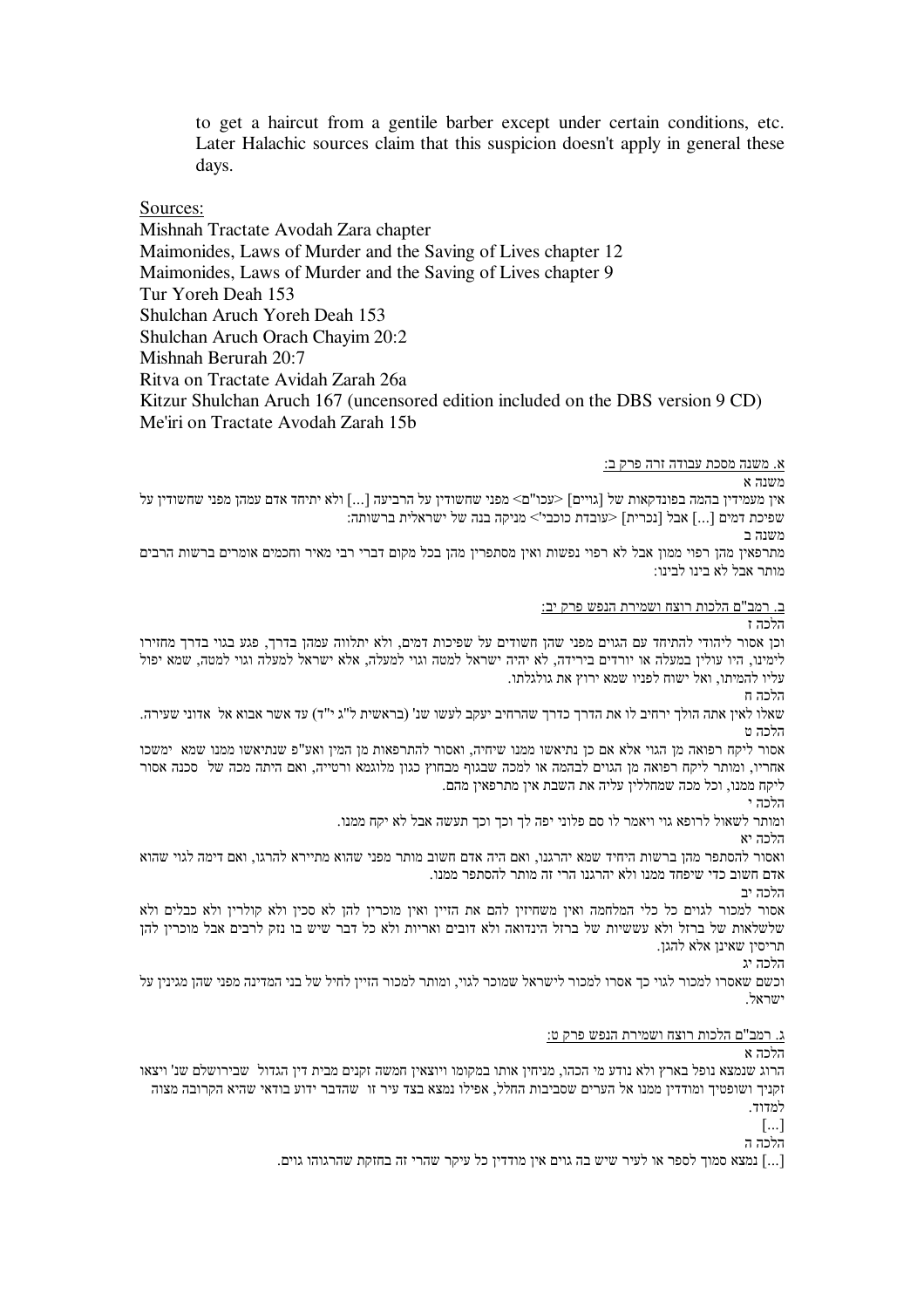# <u>ד. טור יורה דעה סימן קנג:</u>

...] ואין מתייחדין עמהן מפני שחשודים על שפיכות דמים ואם נזדמן לו בדרך אם [הגוי] <העכו"ם> חגור סייף טופלו לימינו כדי שתהא ימינו קרובה לסייף [הגוי] <העכו"ם> שהיא חגורה לו על שמאלו ואם [הגוי] <העכו"ם> יש לו מקל בידו טופלו לשמאלו היו עולים בעלייה או יורדין בירידה לא יהא ישראל למטה [וגוי] <ועכו"ם> למעלה אלא לעולם יהא ישראל למעלה כגון בירידה יהא ישראל אחרון ובעלייה ראשון ולא ישחה לפניו לעולם שאל לו להיכן אתה הולך ירחיב לו הדרך.

# <u>ה. שולחן ערוך יורה דעה סימן קנג:</u>

סעיף ב

לא יתייחד ישראל עם [הכותי] <עובדי כוכבים>, מפני שהם חשודים על שפיכות דמים. סעיף ג

אם נזדמן לו בדרך [כותי] <עובד כוכבים> חגור סייף, טופלו לימינו. (היה [לגוי] <לעובד כוכבים> מקל בידו, טופלו לשמאלו -- טור). היו עולים בעליה או יורדים בירידה, לא יהא ישראל למטה [וכותי] <והעובד כוכבים> למעלה.[...] ולא ישחה לפניו לעולם. שאל לו: להיכן אתה הולך, אם היה צריך לילך פרסה יאמר: שתי פרסאות אני הולך.

### ו - שולחו ערוד אורח חיים סימו כ-סעיף ב

אין מוכרין טלית מצוייצת [לגוי] <לעובד כוכבים>, (ז) שמא יתלווה עם ישראל בדרך, ויהרגנו. אפילו למשכן ולהפקיד טלית מצוייצת [לגוי] <לעובד כוכבים>, אסור אא"כ הוא לפי שעה, דליכא למיחש להא.

# <u>ז. משנה ברורה סימן כ ס"ק ז:</u>

וז) שמא יתלווה - ועוד איכא טעם בגמרא משום זונה ופירש"י שיתננה לזונה באתננה ותאמר שישראל נתן לה וא"כ כ"ש דאסור למכור לנכרית מטעם זה ועיין בח"א שכתב דלטעם שמא יתלווה ליכא למיחש השתא דאינן חשודים על ש"ד (שפיכות דמים) אבל לטעם דזונה יש לחוש:

### ח. ריטב"א על מסכת עבודה זרה דף כו עמוד א:

ועל זה נהגו במקצת מקומות להניק בניהם על ידי כותית בשאין מוצאין מנקת ישראל ויש נוהגין אפילו ברשות הנכרים ואומרים שבזמן הזה ליכא חשש שפיכות דמים דאית להו אימת מלכות ועוד דלא מרעי נפשייהו.

# <u>ט. קיצור שולחן ערוך סימן קסז (מתוך המהדורה הבלתי-מצונזרת המופיעה בתקליטור DBS גרסה 9):</u>

סעיף יד לא יתיחד ישראל עם גוי, מפני שהם חשודים על שפיכות דמים.

סעיף טו

גויה לא תניק לילד ישראל בביתה, ואפילו אחרים עומדים על גבה, אבל בבית ישראל מותרת להניקו אם אחרים עומדים על גבה או יוצאים ונכנסים והוא שלא יניחנו עמה לבדו בלילה.

# י. המאירי על מסכת עבודה זרה דף טו עמוד ב:

גוים שבאותו זמן ודומיהם מאותם עובדי האלילים שנשארו בקצוות אין מוסרין להם תינוק ללמדו איזה חכמה או איזו אומנות מחשש רביעה או מחשש שמא יטהו למינות וכשם שביארנו עליהם שהם חשודים על הרביעה כך הם חשודים על שפיכות דמים והילכך אין מתיחדין עמהם ואין מתלוין עמהם בדרך וכן אין מוכרין להם מטעם זה לא זיין ולא כלי זיין ואין משחיזין להם את הזיין וכן אין מוכרין להם לא סכין ולא כבלים ולא שלשלאות של ברזל שכל אלו מאחר שאינם בעלי שום דת בעולם ואינם נכנעים תחת יראת אלהות אלא שמקטירים לצבא השמים ועובדים את האלילים אין נזהרין משום עבירה והרי הם מזיקים בהם ואפילו חתיכת ברזל אם הוא ברזל הידוע שעושין ממנו חרבות והוא הקרוי כאן פרזלא הינדואה אין מוכרין אותו להם וכשם שאסור למכור לגוי כך אסור למכור ללסטים ישראל אף על פי שאינו לסטים גמור אלא שהוא מזיק וכשהניזק מתריס כנגדו הוא עשוי להרגו כדי להציל את עצמו וכן אסור למכור לכותי שמא יחזור וימכרם לגוי והוא הדין לישראל החשוד למכור לגוי אבל מוכרין להם תריסין שאינם עשויים אלא להצלת עצמם ולא להרוג בהם ובימי רבותינו התירו למכור כל אלו לפרסיים מפני שהיו שרויים בתוכם ומגינים עליהם וכל שאדם חוסה בצלו ראוי לעזרו כפי האפשר ואף אנו באלו ובכיוצא בהם ובכל הדברים אנו מתירין לעצמנו מאותו הטעם אף בקצוות שהעבודת אלילים נשארה לשם מפני שכל מלאכת ישראל נעשית על ידם וכל שאנו נעזרים בהם באותם הדברים שאנו מוכרין להם מותר [...].

7.3) Many Halachic sources before the era of the Shulchan Aruch say that gentiles are suspected of having sexual intercourse with animals, and therefore a Jew must not leave his livestock in their care. Later Halachic sources claim that this suspicion doesn't apply today, since today gentile societies also consider bestiality an abomination.

Sources:

Michnah Tractate Avodah Zarah 2:1 Tosephta on Tractate Avodah Zarah (Zuckermandel) 3:2 Babylonian Talmud Tractate Avodah Zarah 22b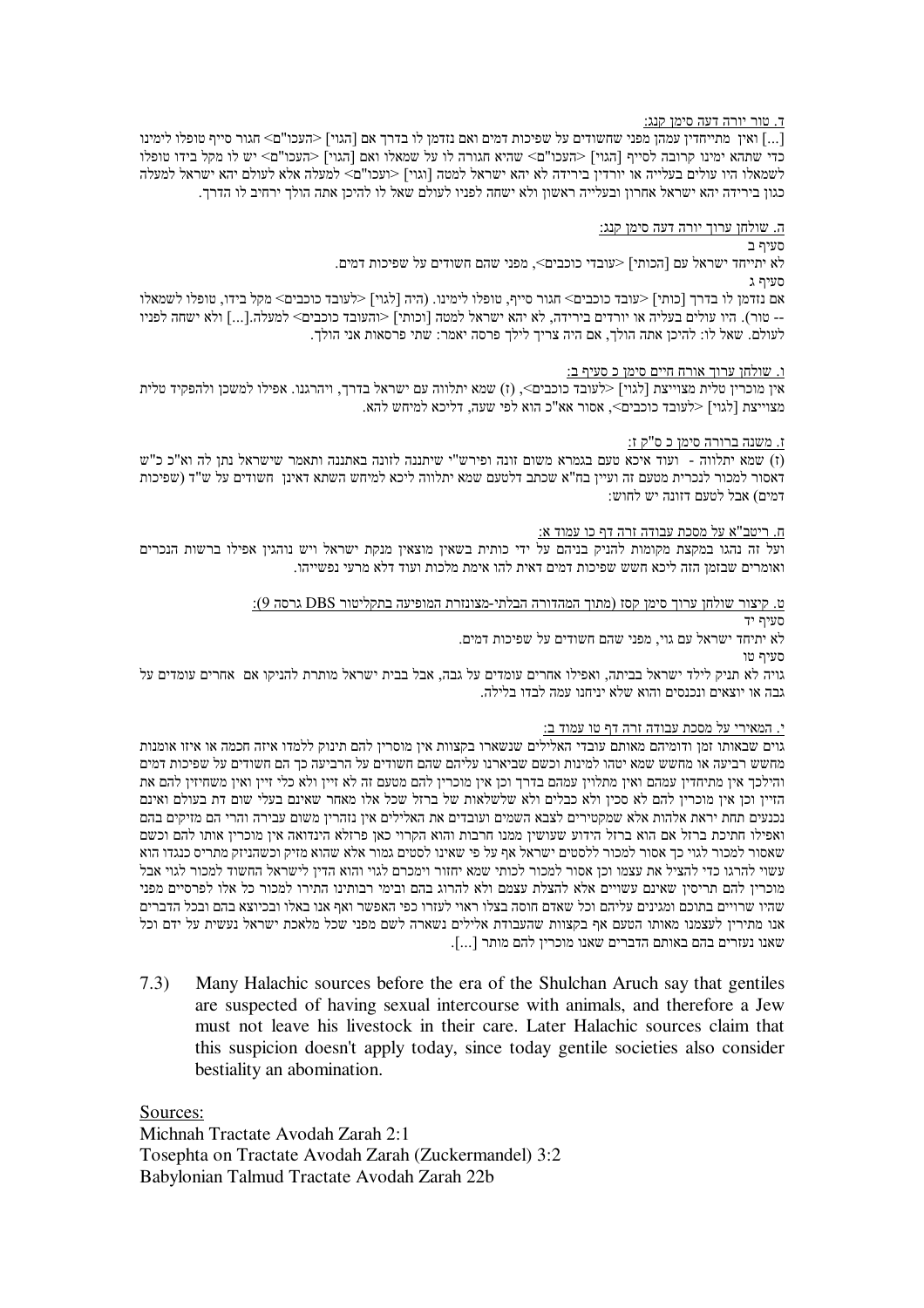Palestinian Talmud Tractate Avodah Zarah 2:1 Tosephot on Tractate Avodah Zarah 22a Maimonides, Laws of Forbidden Sexual Relations chapter 22 Tur Even HaEzer 24 Beit Yosef Even HaEzer 24 Shulchan Aruch Even HaEzer 24:1 Tur Yoreh Deah 153 -- Laws of what to be careful of when dealing with gentiles, their laws and remedies Shulchan Aruch Yoreh Deah 153:a Me'iri on Tractate Avodah Zarah 22a

א. משנה מסכת עבודה זרה פרק ב משנה א:

איו מעמידיו בהמה בפונדקאות של [גויים] <עכו"ם> מפני שחשודיו על הרביעה [...].

### ב. תוספתא מסכת עבודה זרה (צוקרמאנדל) פרק ג הלכה ב:

איו מעמידיו בהמה בפונדקאות של גוים אפילו זכרים אצל זכרים ונקבות אצל נקיבות מפני שהזכר מביא את הזכר ונקיבה מביאה את הנקיבה ואין צריך לומ' זכרים אצל נקבות ונקיבות אצל זכרים ואין מוסרין בהמה לרועה שלהן ואין מוסרין לו תינוק ללמדו ספר וללמדו אומנות ולהתייחד עמו:

### <u>ג. תלמוד בבלי מסכת עבודה זרה דף כב עמוד ב:</u>

נקבות אצל נקבות מאי טעמא לא מייחדינן? אמר מר עוקבא בר חמא: מפני [שהגויים] <שהעובדי כוכבים> מצויין אצל נשי חבריהן, ופעמים שאינו מוצאה, ומוצא את הבהמה ורובעה. ואיבעית אימא: אפילו מוצאה נמי רובעה, דאמר מר: חביבה עליהן בהמתן של ישראל יותר מנשותיהן [...].

# ד. תלמוד ירושלמי מסכת עבודה זרה פרק ב הלכה א:

תני אין מעמידין בהמה בפונדקאות אפילו זכרים אצל זכרים ונקיבות אצל הנקיבות ואין צריך לומר זכרים אצל הנקיבות ונקיבות אצל זכרים זכרים אצל זכרים מה אית לך אוהבתו באת ואינה מוצאה אותו והיא נרבעת הימינו נקיבות אצל נקיבות מה אית לך אוהבה בא ואינו מוצא אותה ורובעה.

### ד. תוספות מסכת עבודה זרה דף כב עמוד א:

איו מעמידיו בהמה בפונדקאות של [גויים] <עובדי כוכבים> - ותניא בגמ' איו מוסריו בהמה לרועה שלהם ויש ליתו טעם על מה אנו סומכין לייחד בהמותינו עמהם ואף אנו מוסרין בהמותינו לרועה שלהם ואין לומר כדאמר רב לעיל בפ"ק (דף יד:) מקום שהתירו למכור התירו ליחד דהא לא קם האי מילתא דאף רב הדר ביה אלא אומר ר"ת דסמכינן אהא דמשני ר' פדת בגמ' (דף כג.) דמוקי מתני' כר"א דחייש לרביעה וברייתא דלוקחיו מהו בהמה לקרבו דלא חיישי לרביעה כרבנו ואנו קיימיו כרבנו ואע"ג דרבינא שהיה סוף הוראה פליג עליה ושני שנויא אחרינא מ"מ נראין דברי ר' פדת עיקר.

### ה. רמב"ם הלכות איסורי ביאה פרק כב:

# הלרה ו

ואין מוסרין בהמה חיה ועוף לרועה [גוי] <כותי> אפילו זכרים [לגוי] <לכותים> ונקבות [לגויה] <לכותית> מפני שכולן חשודין על הרבעת בהמה וכבר ביארנו שהן אסורין בזכור ובבהמה ונאמר ולפני עור לא תתן מכשול. הלכה ז

ומפני מה אין מוסרין בהמה נקבה [לגויה] <לכותית> מפני שכולן בחזקת נואפים וכשיבוא הנואף לשכב עם [גויה] <כותית> זו אפשר שלא ימצאנה וישכב עם הבהמה או אפילו ימצאנה ישכב עם הבהמה.

### ו. טור אבו העזר סימו כד:

ישראל לא נחשדו על משכב זכור ועל משכב בהמה לפיכד מותר להתייחד עמהו והמחמיר עצמו שלא להתייחד אפילו עם בהמה ולא עם אביו ה"ז משובח [האומות] <העכו"ם> חשודים על הכל לפיכך אין מוסרין להם תינוק ללמדו ספר או אומנות ואין מעמידין בהמה בפונדקאות שלהם אפי' זכרים אצל זכרים ולא נקבות אצל נקבות ואין מוסרין בהמה לרועה שלהם אפילו זכרים לזכר ונקבות לנקבות מפני שכולם הם בחזקת מנאפים וכשיבא הזכר לשכב עם הנקבה ישכב עם הבהמה ור"ת פסק שמותר להעמיד בהמות אצלם דקי"ל שאינן חשודים על הרביעה:

### ז. בית יוסף אבו העזר סימו כד:

האומות חשודים על הכל לפיכך אין מוסרין להם תינוק ללמדו ספר או אומנות. בשילהי פרק אין מעמידין (לו:) ופ"ק דשבת (יז:) גזרו על תינוק גוי שיטמא בזיבה שלא יהא תינוק ישראל רגיל אצלו במשכב זכור:

ומ"ש ואיו מעמידיו בהמה בפונדקאות הגוים. משנה דפ"ב דעבודה זרה (כב.):

ומ"ש אפילו זכרים אצל זכרים ולא נקבות אצל נקבות וכן מ"ש ואין מוסרין בהמה לרועה וכו' מפני שכולם מנאפים כשיבוא הזכר לשכב עם הנקבה ישכב עם הבהמה. הכל שם (כב:) וכן פסק הרמב"ם בפרק כ"ב מהא"ב (הל' ה - ז) ופרש"י (כב. ד"ה שחשודין) דטעמא דאסור משום דבני נח נאסרו על רביעת בהמה דכתיב (בראשית ב כד) והיו לבשר אחד יצאו בהמה וחיה ויש כאן משום ולפני עור: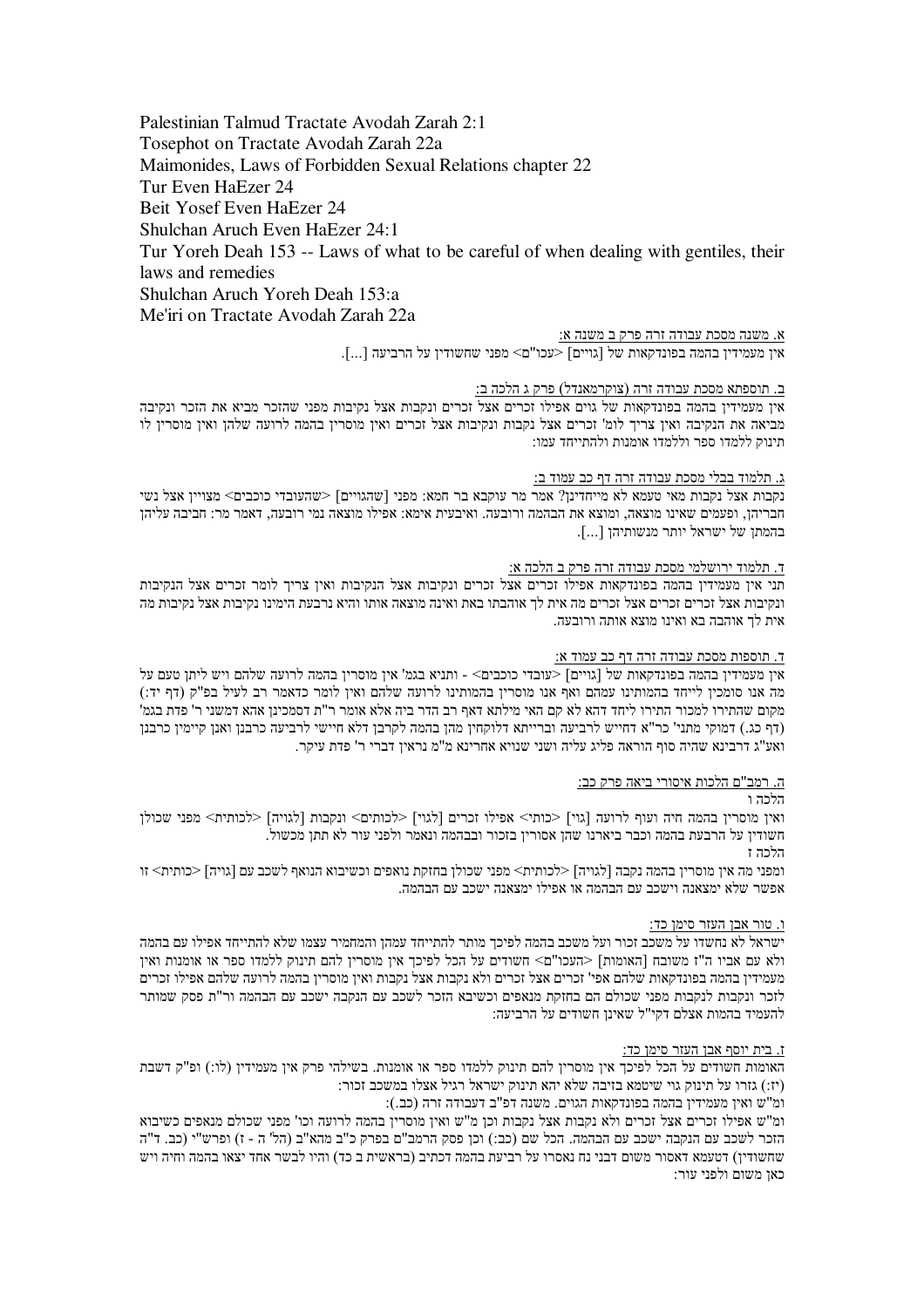ומ"ש שרבינו תם פסק שמותר להעמיד בהמות אצלם. כתבו התוספות (ע"ז כב. ד"ה אין מעמידין) והרא"ש (שם פ"ב סי' א) שטעמו משום דס"ל דהלכה כרבי פדת דמוקי מתניתא דחיישא לרביעה כרבי אליעזר והלכתא כרבנו דלא חיישי לרביעה והר"ז (ע"ז ז. ד"ה אין מעמידין) כתב על מתניתין דאין מעמידין בהמה בפונדקאות הגוים מסתברא דה"מ במקומות שהגוים חשודים על הרביעה אי נמי בסתם גוים אבל כגון גוים שבמקומות הללו שאין חשודים בה אדרבה מכין ועונשין עליה מותר וכ"כ הרב המגיד בפרק כ"ב מהא"ב (ה"ה) וכתב ועל זה נהגו היתר במקומותינו:

# ח. שולחו ערוך אבן העזר סימן כד סעיף א:

לא נחשדו ישראל על משכב זכר ועל הבהמה, לפיכך אין איסור להתייחד עמהן, ואם נתרחק אפילו מיחוד זכר ובהמה, הרי זה משובח. וגדולי החכמים היו מרחיקין הבהמה, כדי שלא יתייחדו עמה. ובדורות הללו שרבו הפריצים, יש להתרחק מלהתייחד עם הזכר.

#### ט. טור יורה דעה סימן קנג- הלכות דברים שצריך ליזהר בהם מהגויים וחוקותיהם ורפואותם […]:

אין מעמידין בהמות בפונדקאות [שלהן] <של עכו"ם> אפילו זכרים אצל זכרים ונקבות אצל נקבות מפני שחשודים על הרביעה [וגוי] <ועכו"ם> עובד אליל מצוי אצל אשת חברו הלכד אסור אפילו נקבות אצל נקבות ואצ"ל נקבות אצל זכרים וזכרים אצל נקבות. ואיז מוכריז בהמה לרועה שלהו ולא היו מוסריז להם תינוק. ללמדו ספר או אומנות ור"ת פסקו שמותר להעמיד אצלם בהמות דקי"ל שאיו חשודיו על הרביעה […]

### <u>י. שולחן ערוך יורה דעה סימן קנג סעיף א:</u>

אין מעמידין בהמה בפונדקאות של [כותיים] <עובדי כוכבים>, ואין מוסרין בהמה לרועה שלהם, מפני שהם חשודים על הרביעה. ובמקומות שאינם חשודים בה, אדרבה מכים ועונשים עליה, מותר. (אין מוסרים להם תינוק ללמדו ספר או ללמדו אומנות, דמשכי ליה למינות).

#### יא. המאירי על מסכת עבודה זרה דף כב עמוד א:

והמשנה הראשונה ממנו אמנם תכוין לבאר קצת חלק ענין הראשון והוא שאמר אין מעמידין בהמה בפונדקאות של גוים מפני שהם חשודים על הרביעה וכבר בארנו שהם מוזהרים עליה ויש כאן משום לפני עור לא תתן מכשול ואפילו היתה לו בהמה אסור מפני שהוא חס על בהמתו אם בנקבה שלא תעקר ואם בזכר שלא יכחיש ורובע את של אחרים ומתוד כד אף במקום שהתירו למכור אסור ליחד וכבר התבאר שאף במקום שלא נחשדו על הרביעה נאמר כן שסתמן נעשו חשודים בבהמה שלנו ומ"מ כל מקום שידוע בודאי שאין נוהגין בכך אף על פי שהם עובדי האלילים מותר וכבר התבאר שדברים הללו נאמרו לאותם הזמנים שהיו אותם האומות מעובדי האלילים והיו מזוהמים במעשיהם ומכוערים במדותיהם כענין האמור בקצת כמעשה ארץ מצרים אשר ישבתם בה לא תעשו וכמעשה ארץ כנען וגו' אבל שאר אומות שהם גדורים בדרכי הדתות ושהם נקיים מכעורים שבמדות הללו ואדרבה שמענישים עליהם אין ספק שאין לדברים הללו מקום להם כלל כמו שבארנו וכבר נכפל זה הרבה בדברינו כדי שלא תצטרד לכמה דחקים שאתה מוצא בחדושיו ובתוספות ללא צורד: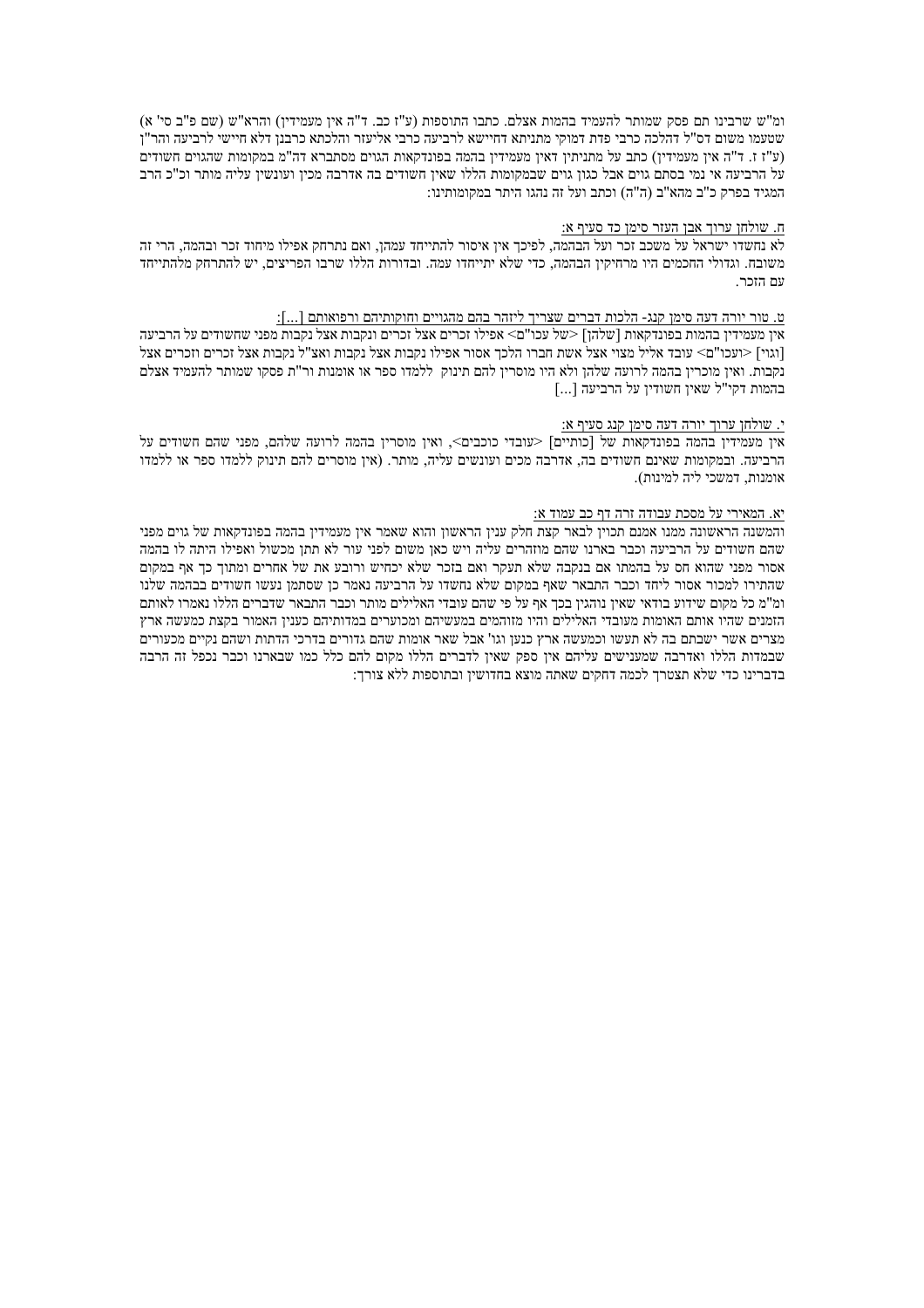# **8. Miscellaneous**

8.1) A Jewish slave owner was allowed to compel his Hebrew slave (if the slave was sold by a court of law on account of his being a thief and if the slave already had a wife and children) to have intercourse with the owner's gentile female slave in order to increase the number of his gentile slaves.

Sources: Exodus 21:4 Babylonian Talmud Tractate Kiddushin 15a Maimonides, Laws of Slaves chapter 3 Me'iri on Tractate Kiddushin 15a

> <u>א. שמות פרק כא ד:</u> אם אדניו יתן לו אשה וילדה לו בנים או בנות האשה וילדיה תהיה לאדניה והוא יצא בגפו:

> > ב. תלמוד בבלי מסכת קידושין דף טו עמוד א:

דתניא: (דברים טו) כי משנה שכר שכיר עבדך - שכיר אינו עובד אלא ביום, עבד עברי עובד בין ביום ובין בלילה; וכי תעלה על דעתך שעבד עברי עובד בין ביום ובין בלילה? והלא כבר נאמר: (דברים טו) כי טוב לו עמך, עמך במאכל, עמך במשתה! וא"ר יצחק: מכאן, שרבו מוסר לו שפחה כנענית.

ג. <u>רמב"ם הלכות עבדים פרק ג:</u>

הלכה ג

מי שמכרוהו בית דין יש לרבו ליתן לו שפחה כנענית, בין האדון בין בנו של אדון אם מת אביו הרי זה נותן לו שפחה, וכופהו על זה כדי שיוליד ממנה עבדים והרי היא מותרת לו כל ימי עבדותו שנאמר אם אדוניו יתן לו אשה וגו', והמוכר עצמו אסור בשפחה כנענית כשאר כל ישראל.

הלכה ד

אין עבד עברי מותר בשפחה כנענית עד שתהיה לו אשה ישראלית ובנים, אבל אם אין לו אשה ובנים אין רבו מוסר לו שפחה כנענית, ודבר זה קבלה הוא אפי' היה הנמכר כהן ה"ז מותר בשפחה כנענית כל ימי עבדותו.

# <u>ד. המאירי על מסכת קידושין דף טו עמוד א:</u>

מה שביארנו במכרוהו בית דין שרבו מוסר לו שפחה כנענית לא סוף דבר מדעת העבד אלא אף בעל כרחו שנאמר כי משנה שכר שכיר עבדך כלומר שהשכיר אינו עובד אלא ביום וזה עובד אף בלילה והלא נאמר כי טוב לו עמך עמך במאכל עמך במשתה והוא הדין לעמך בשינה והיאך אתה אומר להשתעבד בו אף בלילה בשעה שכל בני אדם הולכים וישנים אלא שעבודה זו רמז לשפחה שמזדווג עמה וילדיה לרבו ומאחר שהכתוב קראה עבודה אלמא אף בעל כרחו כשאר עבודות:

8.2) According to certain sources, a Jew is permitted to convert a found gentile boy into a gentile slave.

Sources: Palestinian Talmud Tractate Yevamot 8:1 Maimonides, Laws of Slaves 8:20

# <u>א. תלמוד ירושלמי מסכת יבמות פרק ח הלכה א:</u>

רבי חזקיה בשם רבא הא כיני מצא בתוכה תינוק מושלך הטבילו לשום עבד את מוהלו לשום עבד לשום בן חורין את מוהלו לשום בן חורין.

<u>ב. רמב"ם הלכות עבדים פרק ח הלכה כ:</u>

ישראל שתקף [בגוי] (עכו"ם) קטן או מצא תינוק [גוי] (עכו"ם) והטבילו לשם גר הרי זה גר, לשם עבד הרי זה עבד, לשם בן חוריו הרי זה בו חוריו.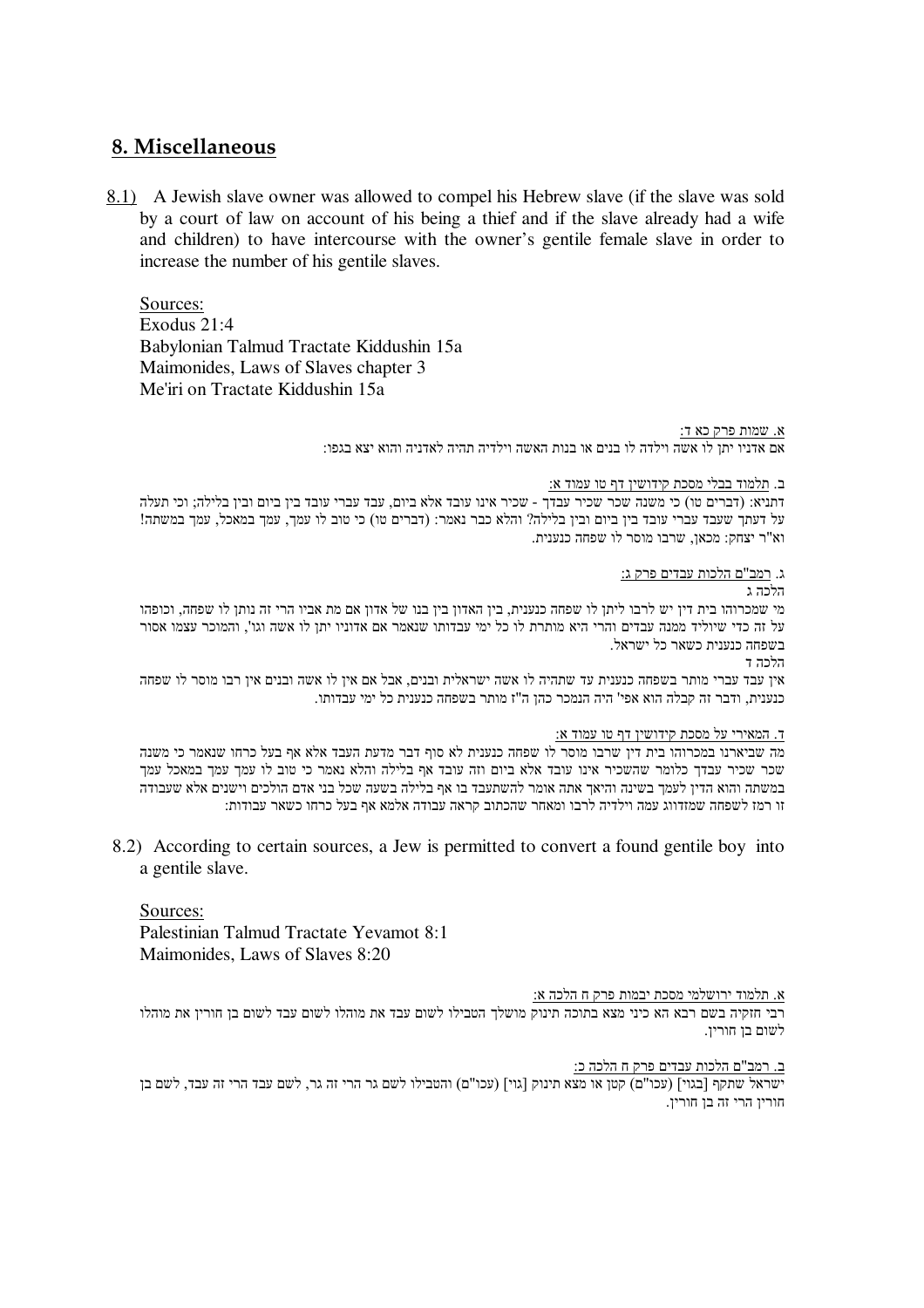8.3) It is forbidden to free a gentile slave, unless this is necessary to enable the fulfilment of a mitzva (such as completing a minyan) or if the slave was injured in an irreversible manner in one of certain important organs.

Sources: Leviticus 25:46 Babylonian Talmud Tractate Gittin 38b Rashi on Tractate Gittin 38b Maimonides' Sefer HaMitzvot positive commandment 235 Maimonides, Laws of Slaves 9:6 Sefer HaChinuch commandment 347 Shulchan Aruch Yoreh Deah 267:79

#### א. ויקרא פרק כה פסוק מו:

וְהִתְנַחַלְתֶּם אותָם לִבְנֵיכֶם אַחֲרֵיכֶם לָרֶשֶׁת אֲחֻזָּה לְעולָם בָּהֶם תַּעֲבודוּ וּבְאַחֵיכֶם בִּנֵי יִשְׂרָאֵל אִישׁ בִּאַחִיו לֹא תִרְדֵּה בוֹ בִּפַּרֵךְ:

### ב. תלמוד בבלי מסכת גיטין דף לח עמוד ב:

אמר רב יהודה אמר שמואל: כל המשחרר עבדו עובר בעשה. שנאמר: (ויקרא כ"ה) לעולם בהם תעבודו. מיתיבי: מעשה בר' אליעזר שנכנס בבית הכנסת ולא מצא עשרה. ושחרר עבדו והשלימו לעשרה! מצוה שאני. ת"ר: לעולם בהם תעבודו - רשות. דברי רבי ישמעאל, ר"ע אומר: חובה. ודילמא ר"א סבר לה כמאן דאמר רשות! לא סלקא דעתך, דתניא בהדיא, רבי אליעזר אומר: חובה. אמר רבה, בהני תלת מילי נחתי בעלי בתים מנכסיהון: דמפקי עבדייהו לחירותא, ודסיירי נכסייהו בשבתא, ודקבעי סעודתייהו בשבתא בעידן בי מדרשא.

#### ג. רש"י מסכת גיטין דף לח עמוד ב:

רשות - משום דכתיב (דברים כ) בשבעה אומות לא תחיה כל נשמה איצטריך למיכתב מבני התושבים לעולם בהם תעבודו להתיר אחד משאר אומות הבא על הכנענית שהיא משבעה אומות והוליד בן שאתה רשאי לקנותו בעבד והכי מפרש לה בהמקנא.

ודלמא ר' אליעזר סבר לה - כר' ישמעאל ומאי דוחקיה לשנויי לעיל מצוה שאני. דמפקי עבדייהו לחירות - ועברי בעשה.

# ד. ספר המצוות לרמב"ם מצות עשה רלה:

והמצוה הרל"ה היא שצונו בדין עבד כנעני. והוא שנעבוד בו לעולם ושאין לו חירות אלא בשן ועין. והוא הדין לשאר ראשי אברים שאינם חוזרים כמו שבא בו (שם כד ב מכיל') הפירוש המקובל. והוא אמרו יתעלה (ס"פ בהר) לעולם בהם תעבודו ואמר (משפטי' כא) וכי יכה איש וכו'. ולשון גמר גיטין (לח א) כל המשחרר עבדו עובר בעשה דכתיב לעולם בהם תעבודו. וכתוב בתורה שהוא משתחרר בשן ועין. וכבר התבארו משפטי מצוה זו על השלמות במסכת קדושין (כב ב - כה א סז ב עב ב) ובמסכת גיטין (ח ב - יג ב, לז ב - מה א):

### ה. רמב"ם הלכות עבדים פרק ט הלכה ו:

[...]וכו אסור לאדם לשחרר עבד כנעני וכל המשחררו עובר בעשה שנאמר לעולם בהם תעבודו ואם שחררו משוחרר כמו שביארנו וכופין אותו לכתוב גט שחרור בכל הדרכים שביארנו, ומותר לשחררו לדבר מצוה אפילו למצוה של דבריהם כגון שלא היו עשרה בבית הכנסת ה"ז משחרר עבדו ומשלים בו המנין וכן כל כיוצא בזה, וכן שפחה שנוהגין בה העם מנהג הפקר והרי היא מכשול לחוטאים כופין את רבה ומשחררה כדי שתנשא ויסור המכשול וכן כל כיוצא בזה.

#### ו. ספר החינוך מצוה שמז:

# מצות עבודה בעבד כנעני לעולם

שנעבוד בעבד כנעני לעולם, כלומר שלא נשחרר אותו לעולם ושלא יצא לחירות כי אם בשן ועין, כמו שבא בכתוב, או בראשי איברים הדומין להם, כלומר איברים שאינן חוזרין, כמו שבא על זה הפירוש המקובל (קידושין כ"ד ע"א) שנאמר (ויקרא כ"ה, מ"ו) לעולם בהם תעבודו, ואמרו זכרונם לברכה בפרק השולח במסכת גיטין (ל"ח ע"ב) אמר רב יהודה כל המשחרר עבדו עובר בעשה, שנאמר לעולם בהם תעבודו.

ועבד כנעני נקרא אחד מכל האומות שקנהו ישראל לעבדות. אבל נתייחסו כל העבדים בשם כנען מפני שכנען נתקלל |להיות עבד הוא וזרעו לעולם. ואע"פ שפרשה זו שנצטוינו בה להשתעבד בהם תדבר בכנעניים, כמו שכתוב (שם, שם מ"ד) מאת הגוים אשר סביבותיכם מהם תקנו עבד ואמה, וכתיב למעלה מזה (שם, ל"ח) לתת לכם את ארץ כנען, ידוע לחכמים זכרונם לברכה דלאו משפחת כנען ואשר בארצם דוקא נקראים עבדים כנעניים, דהוא הדין לכל שאר האומות שיש להם דין עבד כנעני לכל דבר.

וכו ישראל שבא על שפחה כנענית. כלומר על אשה מן האומות שקנה אותה אחד מישראל. הרי הולד ממנה ומישראל כעבד כנעני לכל דבר, ואפילו היא שפחתו של אותו ישראל שבא עליה. וכן אחד מן האומות שבא על שפחה כנענית שלנו הרי הבן עבד כנעני. שנאמר (שם, מ"ה) אשר הולידו בארצכם, אבל עבד שלנו שבא על אחת מן האומות אין הבן עבד, שהעבד אין לו יחות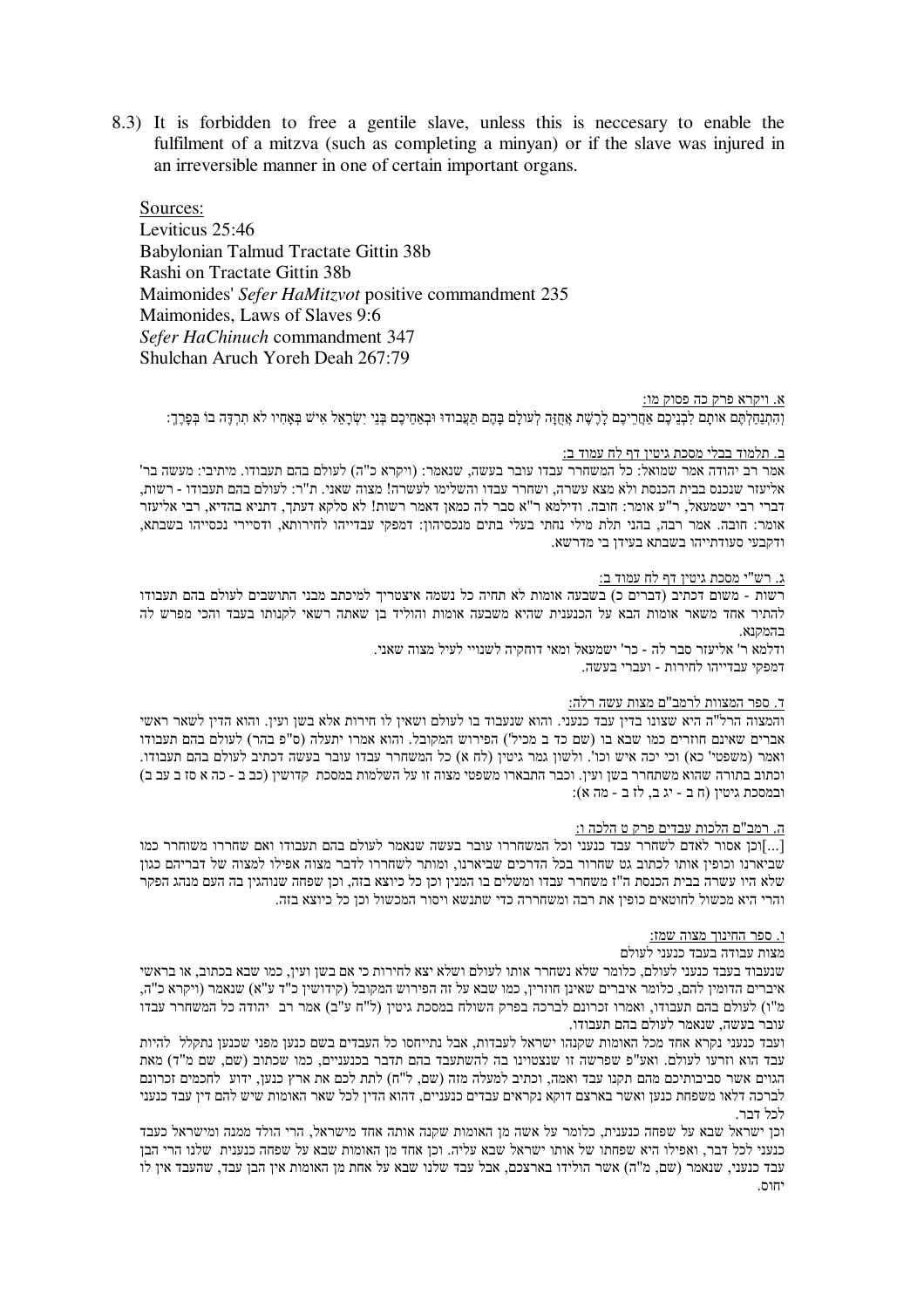ובגר תושב, כלומר גוי שקיבל שלא לעבוד עבודה זרה והוא שוכן בארצינו שמכר עצמו לישראל הרי דינו כעבד כנעני. ואמרו זכרונם לברכה (יבמות מ"ח ע"ב) בענין עבד כנעני, שמטפל בו אדוניו עד שנה, אם רוצה לכפור בעבודה זרה ולהניחה ושימול ויטבול לשם עבדות ויתחייב במצוות שהנשים ישראליות חייבות בהן מוטב, ואם לאו אסור לנו להשהותם בביתינו יותר מי"ב חדש אלא מוכרין אותן מיד. ועל אלה העבדים שמלו וטבלו לשם עבדות נצטוינו לעבוד בהן לעולם. ומשרשי המצוה, לפי שעם ישראל הם מבחר המין האנושי ונבראו להכיר בוראם ולעבוד לפניו, וראויים להיות להם עבדים לשמש אותם, ואם אין להם עבדים מן האומות, עכ"פ יצטרכו להשתעבד באחיהם ולא יוכלו להשתדל בעבודתו ברוך הוא, על כן נצטוינו להחזיק באלו לתשמישנו אחר שהוכשרו ונעקרה עבודה זרה מפיהם ולא יהיו למוקש בבתינו.

<u>ז. שולחן ערוך יורה דעה סימן רסז סעיף עט:</u>

המשחרר את עבדו עובר בעשה דלעולם בהם תעבודו (ויקרא כה, מו), ומותר לשחררו לדבר מצוה, אפילו היא מדבריהם, כגון שלא היו בבית הכנסת י' הרי זה משחרר עבדו ומשלים בו מנין י', וכן כל כיוצא בזה. וכן שפחה שנוהגין בה העם מנהג הפקר, כופין את רבה ומשחררה, כדי שתנשא ויסור המכשול (ל' רמב"ם פ"ט מה"ע דין ו').

8.S) According to one opinion, a gentile woman who had a sexual relations with a Jewish man is sentenced to death, as is the case when a Jew has sexual relations with an animal (the animal is killed because it enabled a Jew to sin, even though it is not a sin for the animal itself). Other commentators reject this comparison and therefore the woman is not sentenced to death. In any case, the Jewish man who had sexual relations with a gentile woman is not sentenced to death in court, but if he committed the act in public, he may be killed during its commission. (Similarly, a gentile man who had sexual relations with an unmarried Jewish woman is not sentenced to death.)

Sources:

Maimonides *Mishneh Torah*, Laws of Forbidden Secual Relations 12:10 *magid Mishneh* on Laws of Forbidden Sexual Relations 12:10 *Sefer HaChinuch* commandment 427 Responsa of the Radbaz part 6 2133 Me'iri on Tractate Avodah Zarah 36b Mishnah Tractate Sanhedrin 9:6 Maimonides, Laws of Forbidden Sexual Relations chapter 12 *Or HaChayim* on Numbers 25:8

# <u>א. רמב"ם משנה תורה - הלכות איסורי ביאה פרק יב, הלכה י:</u>

אבל ישראל הבא על הגויה <הכותית> בין קטנה בת שלש שנים ויום אחד בין גדולה בין פנויה בין אשת איש ואפילו היה קטן בן ט' שנים ויום אחד כיון שבא על [הגויה] <הכותית> בזדון ה"ז נהרגת מפני שבא לישראל תקלה על ידיה כבהמה ודבר זה מפורש בתורה שנאמר הן הנה היו לבני ישראל בדבר בלעם וכל אשה יודעת איש למשכב זכר הרוגו:

<u>ב. מגיד משנה על הלכות אסורי ביאה פרק יב' הלכה י':</u>

אבל ישראל הבא על הגויה - זה לא מצאתי מבואר והפסוק הזה שהביא רבינו אינו מוכרח [...] ומה שאמרו בסנהדרין [...] גבי בהמה שהיא נסקלת משום שבאת תקלה לישראל על ידה [...] היינו בבהמה אבל בגויה לא אשכחן. [...] ועדיין הדבר צריך לי תלמוד.

### <u>ג. ספר החינוך - מצוה תכז:</u>

וגוי הבא על בת ישראל, אם היא אשת איש נהרג עליה, ואם לאו אינו נהרג. אבל ישראל הבא על הגויה בזדון ואפילו דרך זנות, היא תהרג מכל מקום מפני שבא לישראל תקלה על ידה, כדין הכהמה, ודבר זה מפורש בתורה, שנאמר (במדבר ל"א, ט"ז-י"ז), הן הנה היו לבני ישראל בדבר בלעם וגו' וכל אשה יודעת איש למשכב זכר הרוגו.

### <u>ד. שו"ת רדב"ז חלק ו סימן ב אלפים קלג:</u>

עוד שם כיון שבא על הנכרית בזדון הרי זו נהרגת מפני שבא לישראל תקלה על ידיה כבהמה וקשיא לך בשלמא בהמה איכא תקלה שהרי נהרג עליה אבל הבא על הנכרית ליכא תקלה שהרי אינו נהרג וע"כ לא אמרינן תקלה בלא קלון אלא בבהמה אבל בנכרית לא אשכחן:

תשובה בעל מ"מ העלה דבר זה בצ"ע ומה שנראה לי בדעת רבינו דתקלה דאמרינן לאו דוקא מיתה אלא הוא הדין חייבי מלקות דמלקות פלגו (פלג) דמיתה הוא ואפי' הנך דחייבי מכת מרדות תקלה היא ואיכא נמי קלון שאומרים זו היא הנכרית שנכשל בה פלוני. וק"ו דמה בנות מדין שלא נבעלו אלא מפני שהיו ראויות לביאה אמרה תורה וכל אשה יודעת איש למשכב זכר הרוגו וכ"ש זו שנבעלה ואיכא תקלה וקלון: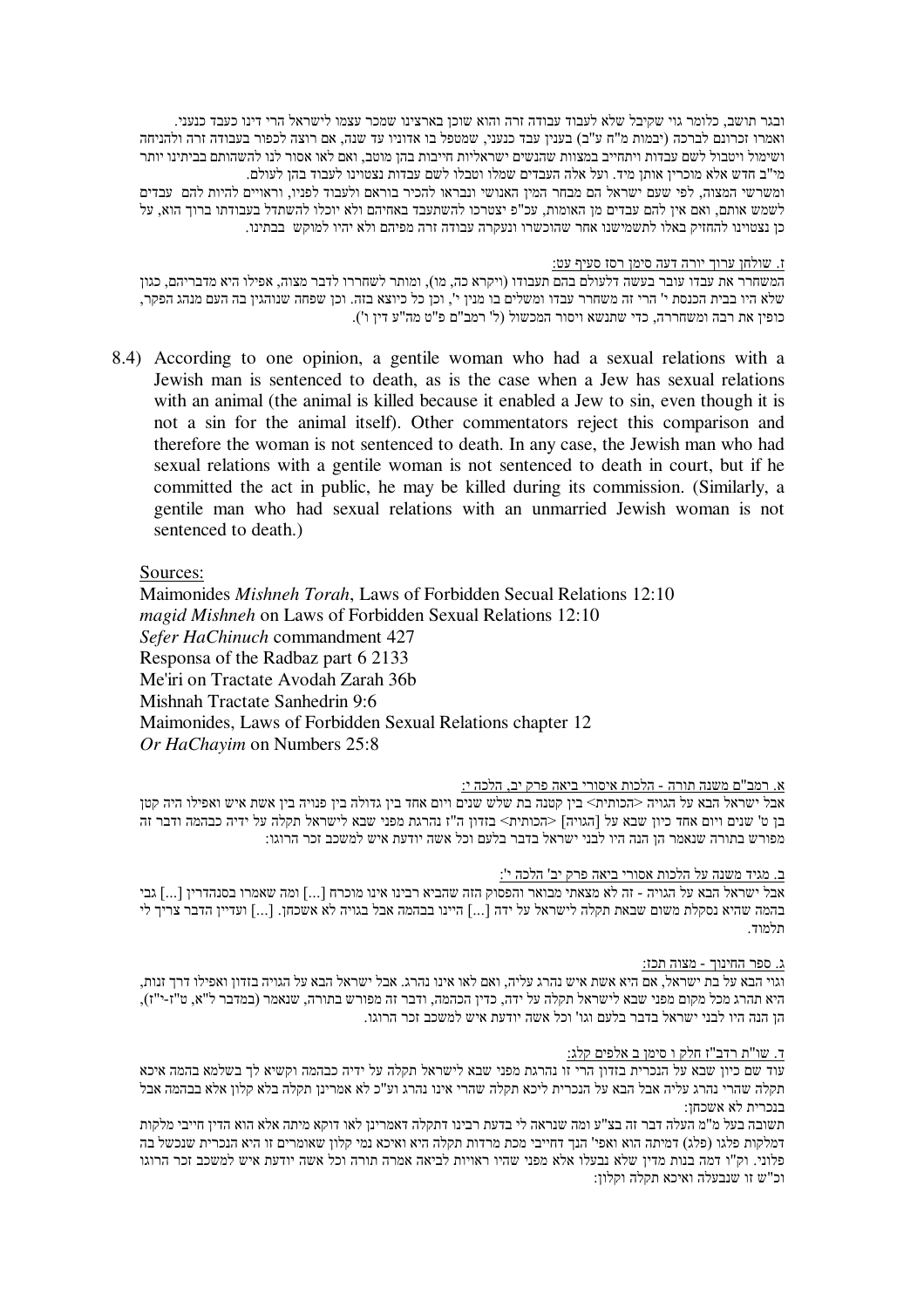# ה. המאירי על מסכת עבודה זרה דף לו עמוד ב:

גוי הבא על בת ישראל אם היא אשת איש נהרג עליה וישראל הבא על הגויה גדולי המחברים כתבו שהיא נהרגת על כל פנים אפילו פנויה ואפילו הוא קטן בן תשע שנים ויום אחד והיא קטנה בת שלש שנים ויום אחד מדכתוב וכל אשה יודעת איש למשכב זכר הרוגו הו הנה היו לבני ישראל וגו' ואיו הדברים נראיו:

> <u>ו. משנה מסכת סנהדרין פרק ט משנה ו:</u> הבועל ארמית קנאין פוגעין בו.

# <u>ז. רמב"ם הלכות איסורי ביאה פרק יב:</u>

## הלכה א

ישראל שבעל עכו"ם משאר האומות דרך אישות, או ישראלית שנבעלה לעכו"ם דרך אישות הרי אלו לוקין מן התורה שנאמר לא תתחתן בם בתך לא תתן לבנו ובתו לא תקח לבנך, אחד שבעה עממין ואחד כל אומות באיסור זה, וכן מפורש על ידי עזרא ואשר לא נתו בנותינו לעמי הארץ ואת בנותיהם לא נקח לבנינו.

 $\lceil ... \rceil$ 

הלכה ד

כל הבועל כותית בין דרך חתנות בין דרך זנות אם בעלה בפרהסיא והוא שיבעול לעיני עשרה מישראל או יתר אם פגעו בו קנאין והרגוהו הרי אלו משובחין וזריזין, ודבר זה הל"מ הוא ראיה לדבר זה מעשה פנחס בזמרי. השגת הראב"ד: כל הבועל עכו"ם וכו'. כתב הראב"ד ז"ל (א"א) בד"א שהתרו בו ולא פירש אבל לא התרו בו לא אמרינן הרי אלו משובחין עכ"ל. הלכה ה

ואין הקנאי רשאי לפגוע בהן אלא בשעת מעשה כזמרי שנאמר ואת האשה אל קבתה אבל אם פירש אין הורגין אותו, ואם הרגו נהרג עליו, ואם בא הקנאי ליטול רשות מב"ד להרגו אין מורין לו ואע"פ שהוא בשעת מעשה, ולא עוד אלא אם בא הקנאי להרוג את הבועל ונשמט הבועל והרג הקנאי כדי להציל עצמו מידו אין הבועל נהרג עליו, והבא על בת גר תושב אין הקנאין פוגעים בו אבל מכין אותו מכת מרדות.

# <u>ח. אור החיים על במדבר פרק כה פסוק ח:</u>

(ח) וידקר את שניהם וגו' קשה בשלמא דקירת איש ישראל כמשפט ההלכה, שקנאים פוגעים בו, אבל האשה אינה חייבת מיתה ואינה מצווה, ואם על חששת היותה אשת איש לא היתה נהרגת על הספק ואפשר שדן בה משפט הבהמה דכתיב (ויקרא כ טו) ואת הבהמה תהרוגו, וכתיב (יחזקאל כג כ) אשר בשר חמורים בשרם:

8.5) According to most opinions, during a war against gentiles a Jewish man was allowed to have sexual intercourse with a gentile captive woman (though only once), even if she was married and even against her will. According to some opinions it seems that he was not allowed to have sexual intercourse with a captive gentile woman at all before he married her. In either case he could marry her only if she converted to Judaism. If she didn't want to convert she had to sit in his house for a period of time ranging from a month to a year, during which time she had to shave her hair and mourn. During this time it was possible to try to convince her to convert. If at the end of this period she still didn't want to convert, then according to some opinions it was possible to convert her against her will, and according to some opinions even to marry her against her will. According to other opinions it wasn't possible to convert her or marry her against her will, but she had at least to accept the 7 Noachide commandments and then she had to be set free. If she refused to abandon idolatry then she was sentenced to death (as are all idolaters).

Sources:

Deuteronomy chapter 21 Tosephta on Tractate Avodah Zarah (Zuckermandel) 8:5 Babylonian Talmud Tractate Kiddushin 21b Palestinian Talmud Tractate Makkot chapter 2 31d:6 Tosephot on Tractate Kiddushin 22a Maimonides, Laws of Kings chapter 8 *Sefer Mitzvot Gadol* Positive Commandments command 122 Maimonides on Deuteronomy 21:13 *Magid Mishneh* on Maimonides, Laws of Personal Relations 14:17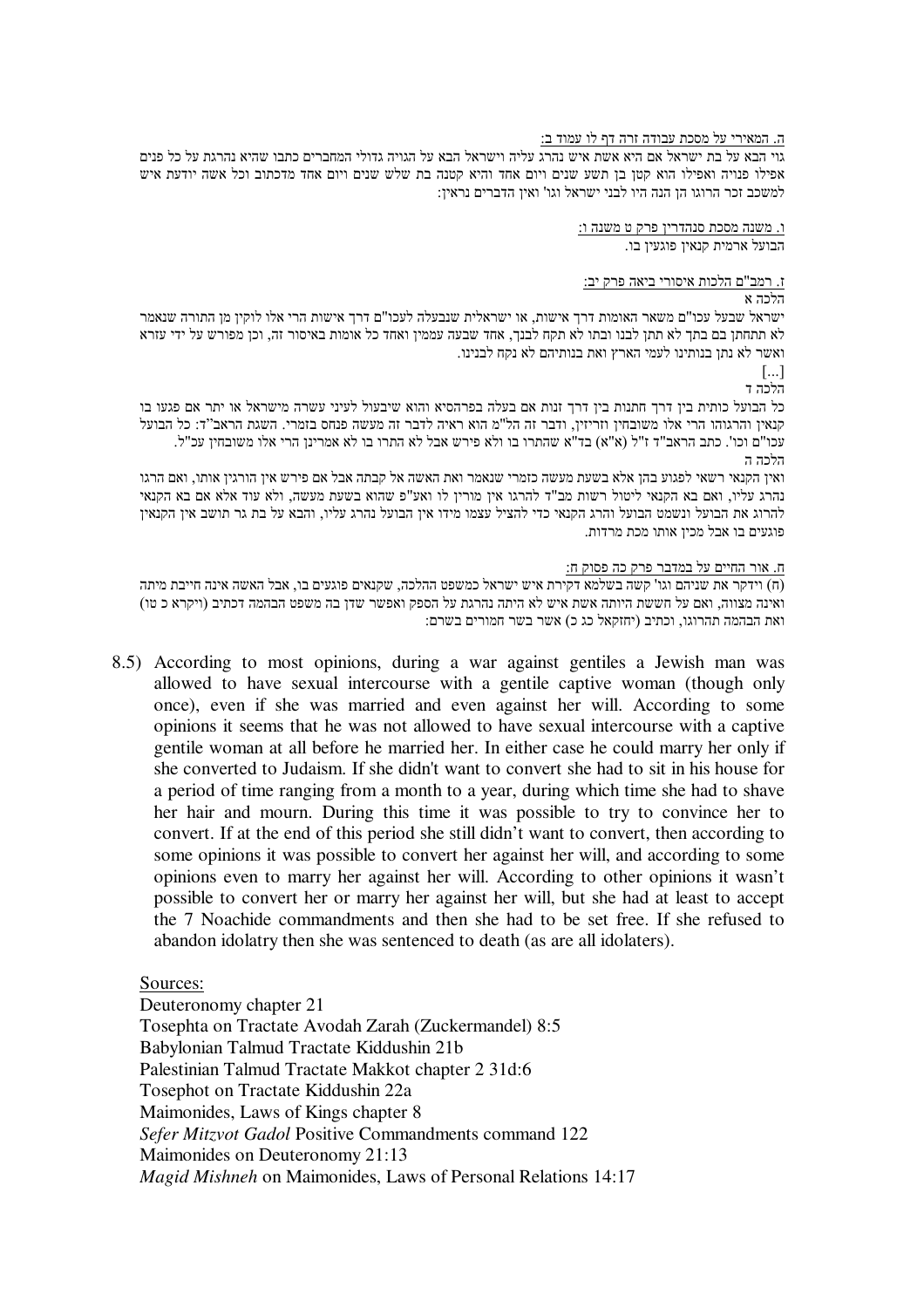*HaMikneh* (R' Pinchas the son of Tzvi Horowitz) on Kiddushin 22a s.v. *lekochin* Medrash Tanaaim on Deuteronomy chapter 21 Babylonian Talmud Tractate Yevamot 47b Rif on Tractate Yevamot 16b Nimukei Yosef on the Rif on Tractate Yevamot 16b Ritva's Novella on Tractate Yevamot 47b Minor Tractates Tractate Semachot 7:13 Sefer Yereim section 20 [older printing 228] Toafat Reem on Sefer Yereim 20:12 Tosaphot on Tractate Kiddushin 21b Nachmanides on Deuteronomy 21:12 Kol Ben Levi on Maimonides, Laws of Kings 21a s.v. Umikol makom Responsa Zera Avraham (R' Avraham Luftweir) 22

### א. דברים פרק כא:

(י) כִּי תֵצֵא לַמִּלְחָמָה עַל איִבֵיךָ וּנְתַנוֹ יִד וַד אֱל הֶיךָ בְּיַדֶךָ וְשָׁבִיתָ שְׁבִיוֹ: (יא) וראית בשביה אשת יפת תאר וחשקת בה ולקחת לך לאשה: (יב) וַהֲבָאתָה אֱל תּוֹךָ בֵּיְתֵךָ וְגִלְחָה אֶת ראשֶׁה וְעָשְׂתָה אֶת צְפָּרְנֵיהָ: (יג) וְהֵסִירָה אֶת שִׂמְלַת שִׁבְיָהּ מֵעָלֶיהָ וְיָשְׁבָה בְּבֵיתֶךָ וּבָכְתָה אֶת אָבִיהָ וְאֶת אִמָּהּ יֶרַח יָמִים וְאַחַר כֵּן תָּבוֹא אֵלֶיהָ וּבְעַלְתָּהּ וְהָיְתָה לר לאשה:

(יד) וְהֵיַה אם לֹא חַפִּצְתַּ בַּהּ וְשׁלֹחָתַּהּ לְנִפְשָׁהּ וּמֵכֹר לֹא תִמְכָּרֶנֵּה בּכֵּסֶף לֹא תִתְעֹמֹר בַּהּ תִּחַת אֲשֶׁר עִנּיתַהּ:

ב. תוספתא מסכת עבודה זרה (צוקרמאנדל) פרק ח הלכה ה: .<br>גנב גזל וכן מוצא יפת תואר וכן כיוצא בו גוי בגוי וגוי בישר' אסור וישר' בגוי מותר:

### ג. תלמוד בבלי מסכת קידושין דף כא עמוד ב:

ת"ר: וראית בשביה - בשעת שביה, אשת - ואפילו אשת איש, יפת תואר - לא דברה תורה אלא כנגד יצר הרע, מוטב שיאכלו ישראל בשר תמותות שחוטות ואל יאכלו בשר תמותות נבילות, (דברים כא) וחשקת - אע"פ שאינה נאה, בה - ולא בה ובחברתה, ולקחת - ליקוחין יש לך בה, לך לאשה - שלא יקח שתי נשים, אחת לו ואחת לאביו, אחת לו ואחת לבנו, (דברים כא) והבאתה - מלמד שלא ילחצנה במלחמה.

#### ד. תלמוד ירושלמי מסכת מכות פרק ב דף לא טור ד, ה"ו:

רבי יוחנן שלח לרבנין דתמן תרתין מילין אתון אמרין בשם רב ולית אינון כן אתון אמרין בשם רב יפת תואר לא התירו בה אלא בעילה ראשונה בלבד ואני אומר ולא בעילה ראשונה ולא בעילה אחרונה אלא לאחר כל המעשים ואחר כן תבוא אליה ובעלתה אחר כל המעשים.

#### ה. תוספות מסכת קידושין דף כב עמוד א:

שלא ילחצנה במלחמה - פי' בקונטרס לבוא עליה משמע מתוד פירושו דבמלחמה אסור לבוא עליה כל עיקר ואפילו ביאה ראשונה אינו מותר עד לאחר כל המעשים ותימה [...] ונראה לר"ת דביאה ראשונה מותרת במלחמה אבל ביאה שניה אסורה עד שתהא בביתו גיורת [והא דקאמר שלא ילחצנה כו' היינו להתחיל למנות ירח ימים דאין יכול לדוחקה לעשות סדר הפרשה עד שתהיה בביתו] ויש מיישבים פירוש הקונטרס ולא קשה מידי מה שהקשה [...] אמאי קרי לה בשר תמותות כיון שנתגיירה הא נמי לא קשה דאיכא למימר לפי שמגיירה בע"כ ואינה גיורת גמורה קרי לה בשר תמותות […] ומיהו אומר ר"י דבירושלמי מצינו מחלוקת אמוראים בדבר זה והכי איתא התם רב אמר לא התיר אלא ביאה ראשונה ואני אומר לא ביאה שניה ולא ראשונה הותרה אלא לאחר כל המעשים כדכתיב ואחר כן תבא אליה ובעלתה.

### ו. רמב"ם הלכות מלכים פרק ח:

### הלכה ב

וכן בועל אשה בגיותה אם תקפו יצרו, אבל לא יבעלנה וילך לו, אלא מכניסה לתוך ביתו, שנאמר וראית בשביה אשת יפת תואר, ואסור לבעול אותה ביאה שניה עד שישאנה.

#### הלכה ג

אין אשת יפת תואר מותרת אלא בשעת השביה. שנאמר וראית בשביה, בין בתולה בין בעולה בין אשת איש שאין אישות לעכו"ם, וחשקת אע"פ שאינה יפה, בה ולא בחברתה שלא יבעול שתים, ולחקת לך לאשה שלא יקח שתים ויבעול אחת ויניח אחת לאביו או לאחיו. ומניו שלא ילחצנה במלחמה. שנאמר והבאתה אל תוד ביתר. יכניסה למקום ואח"כ יבעול.

# $\left[\ldots\right]$

הלרה ה

וכיצד דין ישראל ביפת תואר, אחרי שיבעלנה ביאה ראשונה והיא בגיותה אם קבלה עליה להכנס תחת כנפי השכינה מטבילה לשם גרות מיד, ואם לא קבלה תשב בביתו שלשים יום, שנאמר ובכתה את אביה ואת אמה ירח ימים, וכן בוכה על דתה ואינו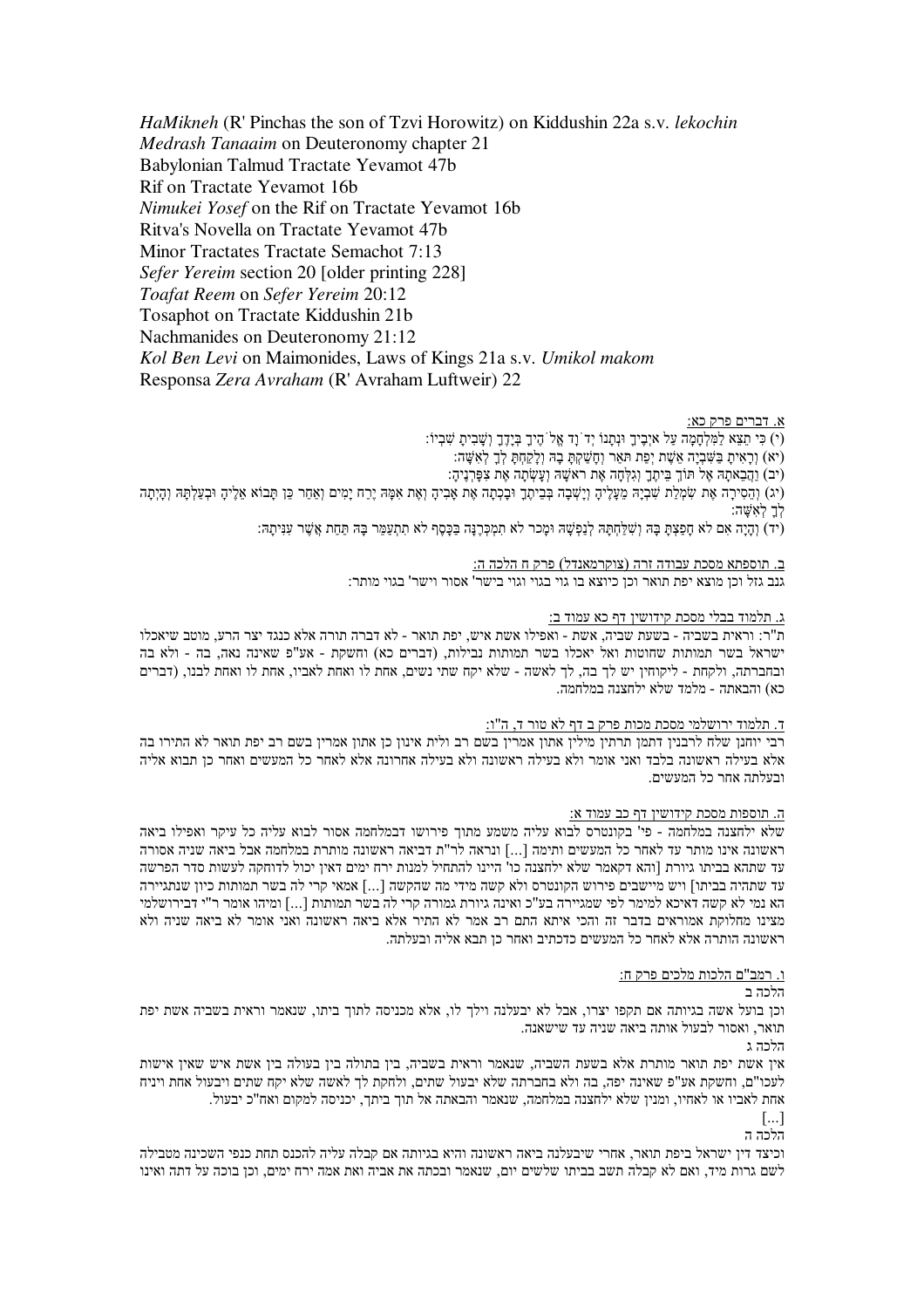מונעה, ומגדלת את צפרניה, ומגלחת את ראשה כדי שתתגנה בעיניו, ותהיה עמו בבית, נכנס ורואה אותה, יוצא ורואה אותה, כדי שיקוץ בה, ומגלגל עמה כדי שתקבל, אם קבלה ורצה בה, הרי זו מתגיירת וטובלת ככל הגרים.

הלכה ו

וצריכה להמתין שלשה חדשים, חדש של בכיה ושני חדשים אחריו, ונושאה בכתובה וקידושין, אם לא חפץ בה משלחה לנפשה, ואם מכרה עובר בלא תעשה שנאמר ומכר לא תמכרנה בכסף. [ואם מכרה] אינה מכורה ומחזיר הדמים. וכו אם כבשה אחר שנבעלה לשם שפחה משישתמש בה עובר בלא תעשה, שנאמר לא תתעמר בה שלא ישתמש בה. הלרה ז

לא רצתה להתגייר מגלגלין עמה שנים עשר חדש. לא רצתה מקבלת שבע מצות שנצטוו בני נח ומשלחה לנפשה. והרי היא ככל הגרים התושבים, ואינו נושאה שאסור לישא אשה שלא נתגיירה.

> $\lceil$ ...] הלכה ט

יפת תואר שלא רצתה להניח ע"ז אחר השנים עשר חדש, הורגין אותה, וכן עיר שהשלימה אין כורתין להן ברית עד שיכפרו בע"ז ויאבדו את כל מקומותיה ויקבלו שאר המצות שנצטוו בני נח. שכל עכו"ם שלא קבל מצות שנצטוו בני נח הורגין אותו אם ישנו תחת ידינו

ז. סמ"ג - חלק מצות עשה - מצוה קכב :

והבאת אל תוד ביתר מכאו שלא ילחצנה במלחמה לעשות לה מעשים הכתובים בפרשה

# ח. רמב"ן דברים פרק כא פסוק יג:

ועל דרך הפשט יראה שאסור לבעול אותה עד שיעשה כל התורה הזאת. וזה טעם ואחר כן תבוא אליה ובעלתה. ומה שאמר וחשקת בה ולקחת לך לאשה - שיקחנה להיות לו לאשה אחר המעשים האלה אשר יצוה, וכן ואקח אותה לי לאשה (בראשית יב יט). אבל בגמרא במסכת קידושין (כא ב) אמרו שהוא מותר לבוא עליה ביאה ראשונה, וזהו ולקחת לך לאשה, ודרשו (שם כב א) והבאתה אל תוך ביתך מלמד שלא ילחצנה במלחמה, יחברו אותה למעלה ולקחת לך לאשה כשתביאנה אל תוך ביתר. והנה הוא שובה אותה במלחמה, ומביאה אל ביתו ואל עירו ובועל אותה לשבור את לבו הזונה, ואחרי הביאה הראשונה תאסר עליו עד שיעשה לה את כל התורה הזאת, וזה דרך הגמרא במקומות רבים:

אבל ראיתי בירושלמי במסכת סנהדריו (עי' ירושלמי מכות ב ו). רבי יוחנו שלח לרבניו דתמו. תריו מיליו אתוו אמריו בשם רב ולית אינון כן, אתם אומרים בשם רב יפת תואר לא הותרה אלא בעילה ראשונה בלבד, ואני אומר לא בעילה ראשונה ולא שנייה אלא לאחר כל המעשים הללו, ואחר כן תבוא אליה ובעלתה אחר כל המעשים האלו. וזהו משמעותו של מקרא:

### ט. מגיד משנה על הרמב"ם, הלכות אישות פרק י"ד הלכה י"ז:

[...] ועניין אשת יפת תואר חידוש הוא ולא התירה אותה תורה אלא כנגד יצר הרע. [...] שהיא שבויה בארץ נכריה ובעלה בעל כרחה […].

י. המקנה (ר' פנחס בן צבי הורוביץ) על קדושין כב ע"א ד"ה לקוחין:

[…] לאחר הגירות בת ליקוחיו היא אם מתרצית להתקדש לו ואם לא מתרצית יבוא עליה בעל כורחה דהיינו דהתירה התורה. כנגד יצא הרע לפרוש רש"י ז"ל, כך נראה לי [...]

### יא. מדרש תנאים לדברים פרק כא:

יג והסירה את שמלת שביה [...] וישבה בביתך [...] ובכתה את אביה ואת אמה [...] ירח ימים [...] ואחר כך תבוא אליה ובעלתה - הא אם בעלה עד שלא עשה בה כל המעשים הללו הרי זו בעילת זנות בד"א שלא קיבלה עליה להתגייר אבל אם משקיבלה עליה להתגייר מטבילה ומותר בה מיד:

יב. תלמוד בבלי מסכת יבמות דף מז' עמוד ב:

דתניא: (דברים כ"א) ובכתה את אביה ואת אמה וגו', בד"א - שלא קבלה עליה, אבל קבלה עליה מטבילה ומותר בה מיד.

יב. רי"ף מסכת יבמות דף טז עמוד ב:

ת"ר ובכתה את אביה ואת אמה ירח ימים במה דברים אמורים שלא קבלה עליה אבל קבלה עליה מטבילה ומותר בה מיד:

# יד. נימוקי יוסף על רי"ף מסכת יבמות טז ע"ב:

שלא קיבלה עליה להתגייר, אז צריכה כל המעשים הנזכרים בפרשה ובזה יוכל לגיירה אפילו בעל כורחה שכן גזרת הכתוב, אבל בעלמא אינו יכול לגייר עבד בעל-כורחו [...]

טו. חידושי הריטב"א מסכת יבמות דף מז עמוד ב:

בד"א שלא קבלה עליה. פי' דהשתא צריך כל המעשים הנזכרים בפרשה ובזה יוכל לגיירה אפילו בע"כ שכן גזרת הכתוב ואע"פ שטבילת גרים דעלמא אינו בעל כרחה לדברי הכל.

# טז. מסכתות קטנות מסכת שמחו<u>ת פרק ז הלכה יג:</u>

ליפת תואר כיצד, שנאמר וגלחה את ראשה ועשתה את צפרניה, מגלחת את ראשה ומעברת את צפרניה, [...] ; והסירה את שמלת שביה מעליה. היו עליה בגדים נאים. מלביש לה בגדים שחוריו. היו עליה שירים ונזמים וטבעות. מעבירו הימנה כדי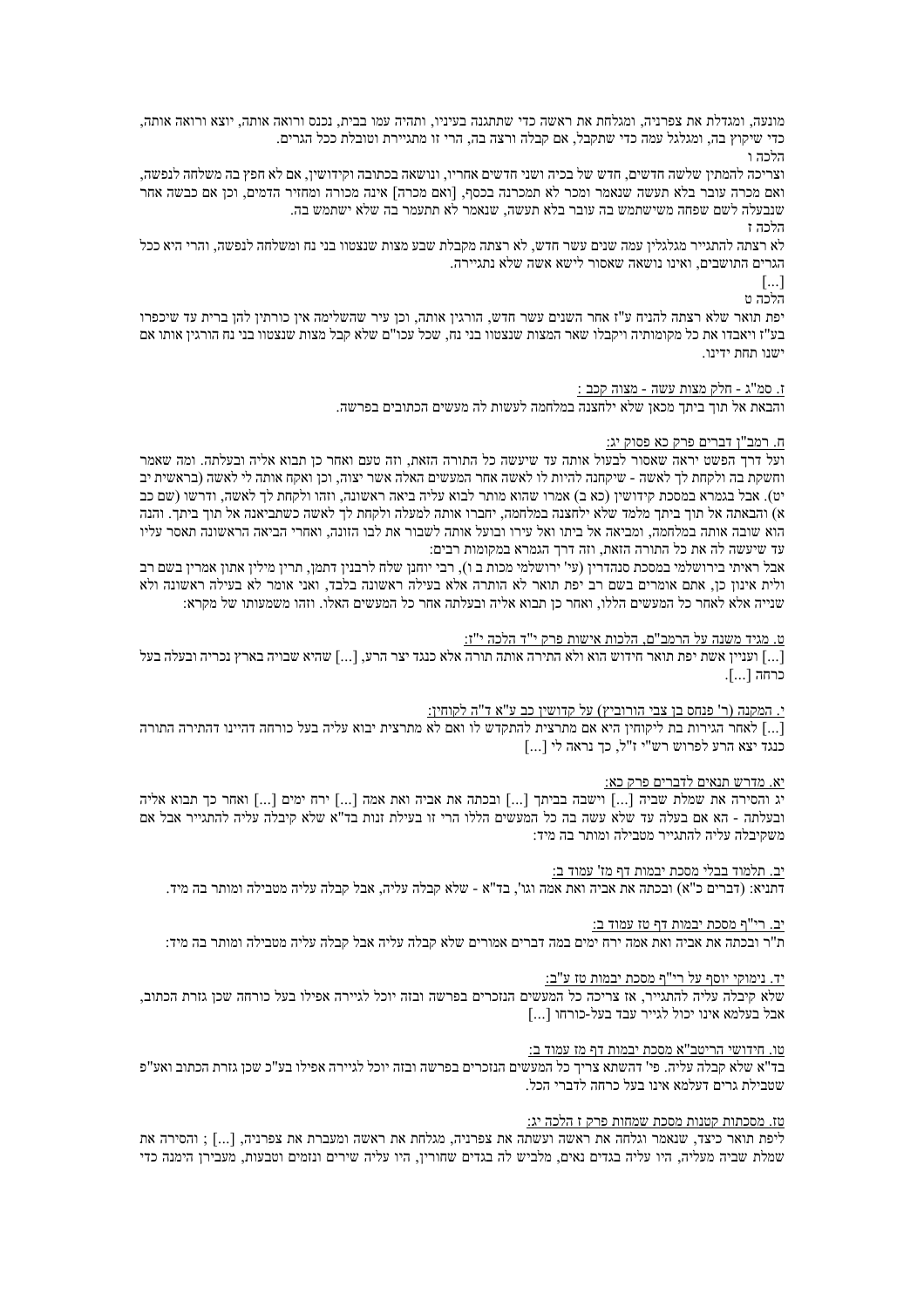לנוולה; וישבה בביתך, כדי שתהא יושבת בתוך ביתו, ונכנס ויוצא ורואה אותה בניוולה; ובכתה את אביה ואת אמה, […]. במה דברים אמורים בזמן שאינה רוצה להתגייר, אבל אם רוצה להתגייר מטבילה ומשחררה ומותר בה מיד

יז. ספר יראים סימן כ [דפוס ישן- רכח]:

[...] ובעלתה והיתה לך אלמא יפת תאר לאחר גירותיה תפסי בה קדושין אעפ"י שנתגיירה בעל כרחה [...].

יח. תועפות ראם על ספר יראים סימן כ<br/> אות יב:

[...] לפי דברי רבינו נראה דרב ור' יוחנן דפליגי בירושלמי בביאה ראשונה היינו בעל כורחה, דלרב שרי ביאה ראשונה אפילו בעל כורחה ור' יוחנן סבירא ליה לא בעילה ראשונה ולא בעילה אחרונה בעל כורחה אלא לאחר כל המעשים אבל מדעתה גם לר' יוחנו שרי במלחמה קודם גירות [...]

> יט. תוספות מסכת קידושין דף כא עמוד ב: בביאה שניה כ"ע לא פליגי דאסור - [...] ואע"פ שמתגיירת בעל כרחה עשאה הכתוב כגיורת גמורה [...]

> > כ.רמב"ן דברים פרק כא פסוק יב:

והטעם בפרשה הזו, מפני שהיא מתגיירת בעל כרחה, ואין שואלין אותה אם תחפוץ לעזוב דתה ולהתיהד כאשר נעשה בגרים. אבל יאמר לה הבעל שתשמור תורת ישראל בעל כרחה ותעזוב יראתה. וזה טעם ובכתה את אביה ואת אמה. כי תעזוב את עמה ואת אלהיה, והוא מדרשו של רבי עקיבא, אין אביה אלא עבודת כוכבים, כענין שנאמר (ירמיה ב כז) אומרים לעץ אבי אתה ולאבן את ילדתני. והכלל, כי היא מתאבלת על עזבה את דתה ותהיה לעם אחר. ויתכן שב"ד מטבילין אותה בעל כרחה כמו שעושים בעבדים, ומפני שאינה מתיהדת כמשפט, הרחיק אותה הכתוב כל הזמן הזה:

כא. קול בן לוי על הרמב"ם הלכות מלכים, דף כו' ע"א ד"ב "ומכל מקום":

[...] ושעבוד יש לו עליה לעשות בה ככל האמור בפרשה ולנושאה על כורחה אם תתגייר, דהיינו אם תרצה להתגייר מעצמה וקבלה מעצמה, אך אם איננה חפצה בו כי אם באיש אחר על כורחה נושאה, ואם אחר לוקחה ממנו ודאי שיש בה דין גזל [...]

> כב. שו"ת זרע אברהם (ר' אברהם לופטביר) סימן כב:  $\left[\ldots\right]$ ופשוט דיכול לקדשה בעל כורחה דזכות לאישות יש לו בה [...]

8.6) The injunction against the desecration of the body of a Jew is more severe than the injunction against the desecration of the body of a gentile. In fact, according to some opinions it is possible that there is no injunction against desecration of the body of a gentile. For this reason, according to some opinions it is permitted to operate on dead gentiles in order to study medicine, but it is forbidden to do the same on dead Jews (and this seems to be the dominant practice today). However, according to some opinions it is forbidden to operate on dead gentiles as well, and, on the other hand, according to other opinions it is also permissible to operate on dead Jews in order to study medicine.

Sources: Responsa Daat Cohen (Issues in Yoreh Deah) 199 Responsa Sheeilat Ya'avetz part 1 section 41 Responsa Piksei Uziel B'Sheelot HaZman 33

א. שו"ת דעת כהן (עניני יו"ד) סימן קצט:

זה מכבר באה אלי שאלתו בענין המתים הדרושים בשביל הנתוח של למוד הרפואה. לדעתי מאחר שניוול המת הוא אחד מהאיסורים המיוחדים לישראל, (ע' לקמן עמ' שפח בסי' רה, נובי"ת סי' רי, חת"ס סי' שלו) שהקב"ה צוה אותנו על קדושת הגוף. כמו שאנו מוזהרים ממאכלות אסורות לא מצד הטבע של הגוף, אלא מצד הקדושה המיוחדת לישראל, שקראם הש"ית גוי קדוש, והגויים כשם שאינם מקפידים על המאכלות רק באופן טבעי, ככה אין להם שום טעם להקפיד כ"כ על הגוף שלא יתנוול, בשביל איזה מטרה טבעית כמו הרפואה, ע"כ אנחנו צריכים לקנות בכסף מלא גויות מתים מאוה"ע בשביל המטרה המדעית. ואין לחוש בזה משום שנאת הגויים, כי הישרים שבהם יבינו, שסו"ס אומה זו, שנבחרה להביא את אור הקודש של ידיעת ד' אמת בעולם, וסובלת ע"ז צרות מרובות לאין שיעור, היא ראויה ג"כ לאיזה פריבילגיה של קדושה, והמקולקלים שבהם לא יחדלו להעליל עלילות גם אם נקח מתים מישראל לנתחם. וענין המכירה והמסירה של הגופים בחייהם לא יוכל להועיל, כי איסור ניוול המת הוא בא מצד צלם אלקים שבאדם, שהוא מיוחד לישראל ביותר בהירות מצד קדושת התורה, וחלק גבוה מי יתיר.

<u>ב. שו"ת שאילת יעבץ חלק א סימן מא:</u>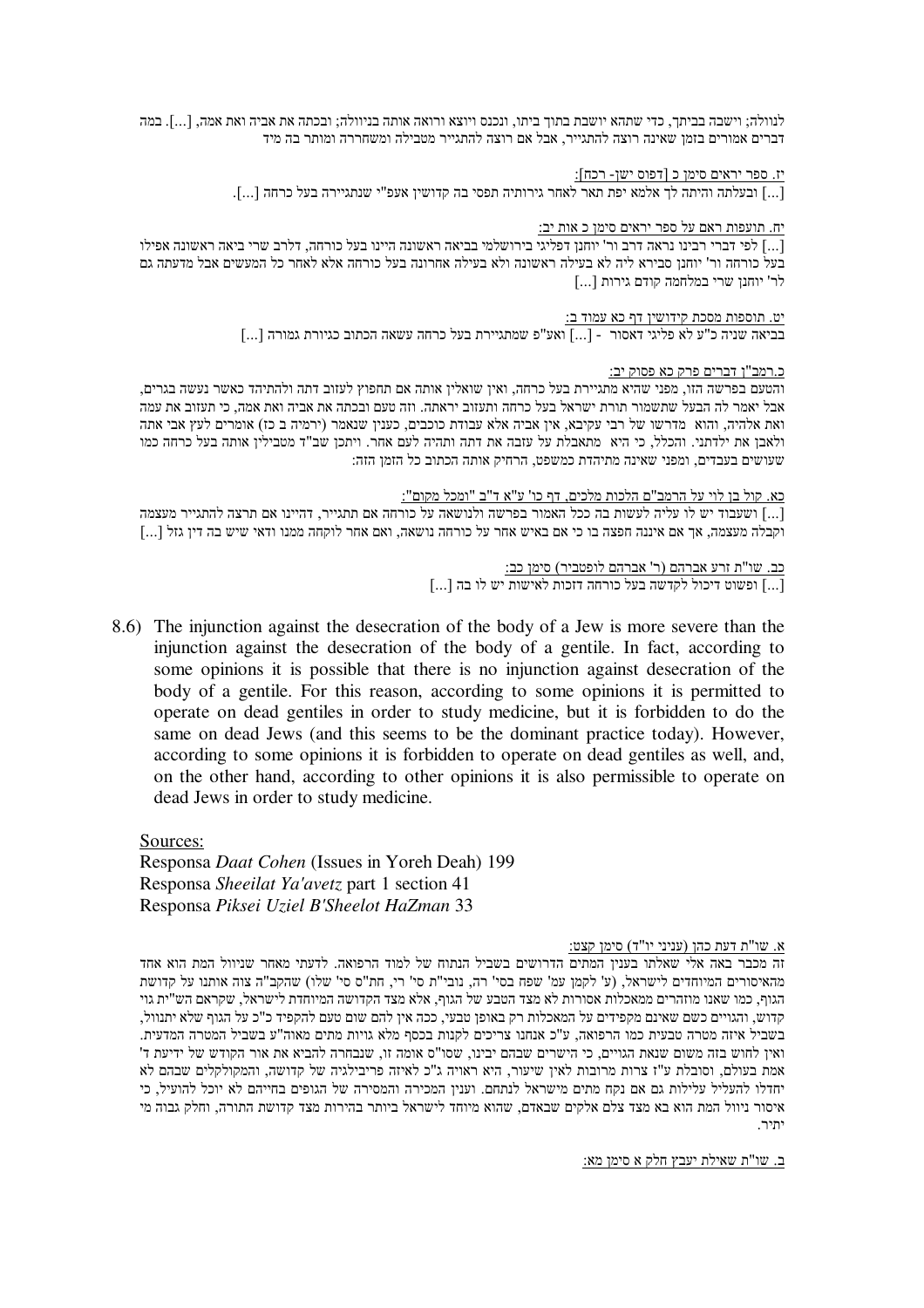והרי זה בא ללמד על איסור הנאה דמת שכולל גם הנכרי ונפש אדם כל דהו. שאל"כ תתיר אף הנפלים. שהרי נראה בודאי שגרועים הם מהנכרי דעכ"פ קנה נפש בצלם ודמות שהיה אפשרי התיקוו. משא"כ בנפלים שלא באו לכלל זה ופשיטא דלאו בכלל ישראל נינהו, ואליבא דאמוראי טובא לית להו חלק לעוה"ב כדאמרינן מאימתי קטן זוכה לעוה"ב משעה שנולד או משסיפר או שענה אמן או שנימול, לבד מרבינא דס"ל משעה שנזרע. ואתי כהא דשילהי כתובות דפליג עליה ראב"ה כדאי" התם. וחסידי או כשרי או"ה יש להם חלק בודאי, כדמוכח נתי (נמי) מסתם מתני' שהוציאו ד' הדיוטות מהכלל. והא בלעם בלא"ה ישראל לא הוי דאצטריך לאשמועינן ואף סתם נכרי כל שאינו מכלל פושעי בגופן. כדמוכחא סוגיא (דפ"ק דר"ה) כדלעיל דמשמע בהדיא דאינך כולהו אית להו תקנתא לע"ל. ואם אתה אומר שכשרי הנכרים ג"כ מותרין לאחר מיתתן כבשר צבאות ואיילות השדה. א"כ כל שכן שתתיר בנפלים. וזה לא עלה על דעת אדם מעולם ע"ס שס"ד (וכן טעונין קבורה בודאי (וכמנהג ישראל) שאפילו כותים ועכו"ם קוברין נפליהן).

ג. שו"ת פסקי עוזיאל בשאלות הזמן סימן לג:

ומהאמור מתברר שאין שום ראיה מתלמוד ופוסקים הראשונים לאסור נתוח המת כשהוא נעשה לשם למוד אם רק יזהרו בכבודו שלא לנהוג בו קלות ראש ולהשיב את כל גופו למנוחתו ולקבורתו.

8.7) A gentile woman can breastfeed a Jewish baby, but according to some opinions this is permitted only when there is no other way to feed him. According to all opinions, if there is another way to feed him it is recommended not to feed him from a gentile woman since it can have a bad influence on his soul (even if the gentile woman eats only kosher food).

Sources:

Mishneh Tractate Avodah Zarah 2:1 Tosephta on Tractate Shabbat (Leiberman) 9:22 Babylonian Talmud Tractate Avodah Zarah 26a Palestinian Talmud Tractate Avodah Zarah chapter 2 halacha 1 Babylonian Talmud Tractate Yevamot 114a Ritva's Novella on Tractate Avodah Zarah 26a Rashba's Novella on Tractate Yevamot 114a Me'iri on Tractate Yevamot 114a Maimonides, Laws of Idolatry 9:16 Shulchan Aruch Yoreh Deah 154:1 Shulchan Aruch Yoreh Deah 81:7 Sefer Ben Ish Chai Laws of the Second Year Parashat Emor

<u>א. משנה מסכת עבודה זרה פרק ב משנה א:</u>

בת ישראל לא תניק בנה של [נכרית] <עובדת כוכבי'> אבל [נכרית] <עובדת כוכבי'> מניקה בנה של ישראלית ברשותה:

<u>ב. תוספתא מסכת שבת (ליברמן) פרק ט הלכה כב:</u>

[...] אין יונקין לא מן הנכרית ולא מבהמה טמאה ואם היה דבר של סכנה אין כל דבר עומד בפני פקוח נפש.

### ג. תלמוד בבלי מסכת עבודה זרה דף כו עמוד א:

ת"ר: בת ישראל לא תניק בנה של [נכרית] <עובדת כוכבים> - מפני שמגדלת בן [לעבודה זרה] <לעבודת כוכבים>, [ונכרית] <ועובדת כוכבים> לא תניק את בנה של בת ישראל - מפני שחשודה על שפיכות דמים, דברי ר"מ; וחכ"א: [נכרית] <עובדת כוכבים> מניקה את בנה של בת ישראל בזמן שאחרות עומדות על גבה, אבל לא בינו לבינה. ורבי מאיר אומר: אפילו אחרות עומדות על גבה נמי לא, דזימנין דשייפא ליה סמא לדד מאבראי וקטלא ליה.

### ד. תלמוד ירושלמי מסכת עבודה זרה פרק ב הלכה א:

נכרית מיניקת בנה של בת ישראל דכתיב והיו מלכים אומנייך ושרותיהם מיניקותייך תני יונק התינוק והולך מן הנכרית ומן בהמה טמיאה ומביאיו לו חלב מכל מקום ואינו חושש לא משום שקץ ולא משום טומאה.

### ה. תלמוד בבלי מסכת יבמות דף קיד עמוד א:

תא שמע: יונק תינוק והולד [מנכרית] <מעובדת כוכבים> ומבהמה טמאה, ואיז חוששיו ביונק שקץ, ולא יאכילנו נבלות וטרפות שקצים ורמשים, ומכולן יונק מהם ואפילו בשבת, ובגדול - אסור; [...] קתני מיהא: אין חוששין ביונק שקץ! התם משום סכנה. אי הכי, גדול נמי! גדול בעי אומדנא. קטן נמי ליבעי אומדנא! אמר רב הונא בריה דרב יהושע: סתם תינוק מסוכן אצל חלב.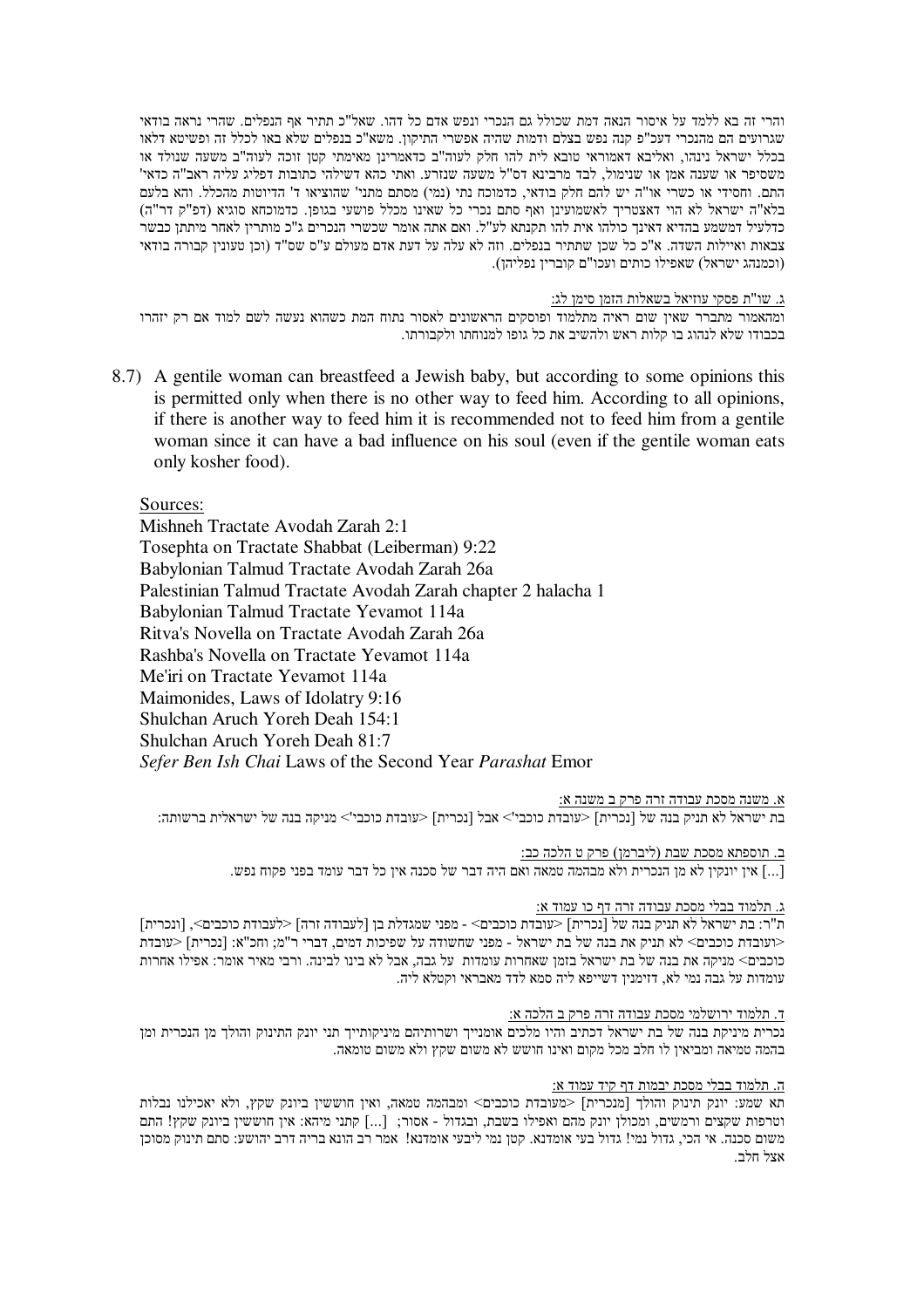### ו. חידושי הריטב"א מסכת עבודה זרה דף כו עמוד א:

ונכרית לא תניק בנה של ישראל. איכא למידק דהכא משמע דחלב נכרית מותר כל היכא דליכא סכנה. ואילו בפרק חרש (יבמות קי"ד א') אמרו תינוק יונק מן הנכרית ומן הבהמה טמאה ואוקימנא בשעת הדחק ומשום דתינוק מסוכן הוא אצל חלב, ובתוספתא (שבת פ"י הי"ד) אמרו אין יונקין לא מן הנכרית ולא מבהמה טמאה ואם היא דבר של סכנה מותר שאין לך דבר וכו', ויש אומרים דהכא נמי לא שרינן אלא כשאין מניקה של ישראל מצויה וקרובה ומשום דסתם תינוק מסוכן הוא אצל חלב, ומיהו כי איכא סכנה מותר לשהותו בשב ואל תעשה עד שתהא לנו ישראלית, והנכון דחלב נכרית מותר מן התורה מדשרא רחמנא חלב מהלכי שתים דמאי שנא. ומיהו חכמים אסרוהו כל היכא דאפשר בשום מקום בחלב בת ישראל מפני שהן אוכליו שקצין ורמשין וחלב שלהן מוליד אכזריות ומדות רעות, ולגזם האיסור הקישוהו לבהמה טמאה, וכן מוכיח בשמות רבה דאמרינן האלך וקראתי לך אשה מינקת מן העבריות וכי אסור היה לו למשה לינק מן הנכריות והלא שנינו נכרית לא תניק את ישראל כו' הא שלא במקום סכנה מותר. אלא לפי שהחזירוהו על כל המצריות ולא רצה לינק אמר הקב"ה פה "שעתיד לדבר עמי יינק חלב נכרית הדא הוא דכתיב את מי יורה דעה וגו' ע"כ, הרי זה מבואר כדברינו, ועל זה נהגו במקצת מקומות להניק בניהם על ידי נכרית כשאין מוצאין מינקת ישראל, ויש נוהגין אפילו ברשות הנכרית ואומרים שבזמן הזה ליכא חשש שפיכות דמים דאית להו אימת מלכות ועוד דלא מרעי נפשייהו, ובכל ארצינו נוהגין שלא להניק חלב נכרית כלל, והוא מנהג יפה.

### ז. חדושי הרשב"א על מסכת יבמות דף קיד עמוד א:

[...] לכולי עלמא חלב הנכרית מותר אפילו לכתחלה, אלא שלהניק נכרית בנה של ישראל אסר ר"מ משום החשד ורבנו שרו בשאחרים עומדיו על גבה. אבל מפני שטבעו של ישראל נח יותר משום דרגילי במצות והם רחמנים וביישנים בטבע אף חלבו מגדל טבע כיוצא בהן, וזה שאמרו במשה שלא רצה לינק מחלב הנכרית כמו שהוא באגדה (ש"ר א, ל). ולזה אמרו כאן יונק מן הנכרית ומן הבהמה טמאה ולא שיהא זה כזה, אלא מן הנכרית יונק לכתחלה ואפילו בזמן שיש חלב של ישראלית, אלא שהוא מדת חסידות ומדת זריזות שלא להניקו מפני סיבותיו כמו שאמרנו, וחלב בהמה טמאה אסור אלא במקום שאין שם חלב כשר ומפני סכנת התינוק, אלא שאינו צריך אומדנא כדאיתא הכא:

### ח. המאירי על מסכת יבמות דף קיד עמוד א:

[...] ויראה שדבר זה אין בו הפרש בין חלב נכרית המגודלת בעבודת האלילים לחלב ישראלית אלא מה שהותר בזו הותר בזו ומה שנאסר בזו נאסר בזו שכל שבאיסור חלב מהלכי שתים ודמו ובשרו הכל שוה וראיה לדבר שהרי במסכת עבודה זרה כ"ו א' אמרו נכרית לא תניק בנה של ישראל מפני שחשודיו על שפיכות דמים וחכמים מתיריו בזמו שאחרות עומדות על גבה אלמא איו בה סרך איסור יותר מבישראלית וכמו שאמרו שם בתלמוד המערב נכרית מיניקה בני ישראל דכתיב והיו מלכים אומניך ושרותיהם מניקותיך אלא שמכל מקום הואיל וידוע מדרך הטבע שכל מזון המגדל עושה רושם במדות המגודל ממנו מדת חסידות להניק כמה שאיפשר בחלב ישראלית שטבעה נח ורחמן וביישן וצנוע ומגדלת כפי טבעה וזהו שדרשו בספר שמות רבה וקראתי לך אשה מינקת מן העבריות וכי אסור היה לו למשה לינק מחלב הנכריות ולא כן תני אבל נכרית מניקה בנה של ישראל ברשותה אלא מלמד שהחזירתו למשה על כל המצריות ולא רצה משה לינק מהן אמר הב"ה פה שעתיד לדבר עמי יינק דבר טמא אלמא שאינה אלא משום חסידות וקוראה דבר טמא דרד העברה שהרי מאחר שאמר וכי אסור היה לו כו' פשוט הוא שמותר אם כן זה ששתפוה כאן עם חלב בהמה טמאה במה שאמר יונק תינוק והולך מן הנכרית לא להשוותן אלא כל אחת כדינה נכרית לכתחלה אף בשאיפשר בישראלית ובהמה טמאה דוקא בשאין שם טהורה ומשום סכנה וכן מה שאמרו בתוספתא שבמסכת שבת פ"י איז יונקיז מז הנכרית ומבהמה טמאה אלא במקום סכנה בנכרית מיהא אינה אלא למדת חסידות ומכל מקום גאוני הראשונים למדו מכאן שחלב נכרית אסורה ואין לה היתר אלא במקום סכנה ופירשו זו של עבודה זרה בשאין שם ישראלית ומשום סכנה ולא אסרה ר' מאיר אלא מפני שסכנת הנקתה חמורה ממנה ומוטב להמתיו עד שיביאו ממקום אחר ואפילו בעומדות על גבה וכדקתני טעמא דשייפא לה לדד סם מאבראי ואיז דבריהם נראיז כלל ולא שתפוה אלא דרד חסידות ומעתה מניקין את התינוק חלב נכרית אף במקום ישראלית אלא שכל שאיפשר בישראליה אינה מדת חסידות אבל של בהמה ...] ממאה אין מניקין אותו אלא במקום שאי אפשר בחלב טהור שכיוצא בזו

# ט. רמב"ם הלכות עבודה זרה פרק ט הלכה טז:

<עכו"ם> מילדת את בת ישראל ומניקה את בנה ברשותה כדי שלא תהרגנו.

# י. שולחו ערוך יורה דעה סימן קנד סעיף א:

[כותית] <עובדת כוכבים> לא תיילד לישראלית בינה לבינה. ואפילו אם היא מומחית. וכו לא תניק לבו ישראל בביתה. ואפילו אחרים עומדים על גבה. אבל בבית ישראל מותרת ליילד ולהניק, אם אחרים עומדים על גבה או יוצאים ונכנסים, והוא שלא יניחנו עמה לבדה בלילה.

### יא. שולחן ערוך יורה דעה סימן פא סעיף ז:

חלב אשה, מותר. [...] הגה:[...]. חלב [נכרית] <כותית> כחלב ישראל, ומ"מ לא יניקו תינוק מן [הנכרית] <הכותית>, אם אפשר בישראלית. דחלב [נכרית] <כותית> מסמטם הלב (ר"נ פא"מ בשם הרשב"א). וכו לא תאכל המינקת. אפי' ישראלית. דברים האסורים (הגהות אשי"רי).

### יב. ספר בו איש חי - הלכות שנה שניה - פרשת אמור:

(יד) חלב נכרית אע"פ דמו הדיו דינו כחלב ישראלית עכ"ז אם צריד לתינוק מינקת ישתדלו מאד שלא להניקו מו הנכרית מפני דחלב נכרית מטמטם הלב ביר"ש ומוליד לו טבע רע ואכזריות ואע"פ שזאת הנכרית יושבת בבית ישראל ואוכלת מאכלים של היתר בלבד שומר נפשו ירחק ממנה ולא יתו את בנו לה להניקו אבל היכא דא"א בישראלית בשום אופו שרי דהוי סכנה.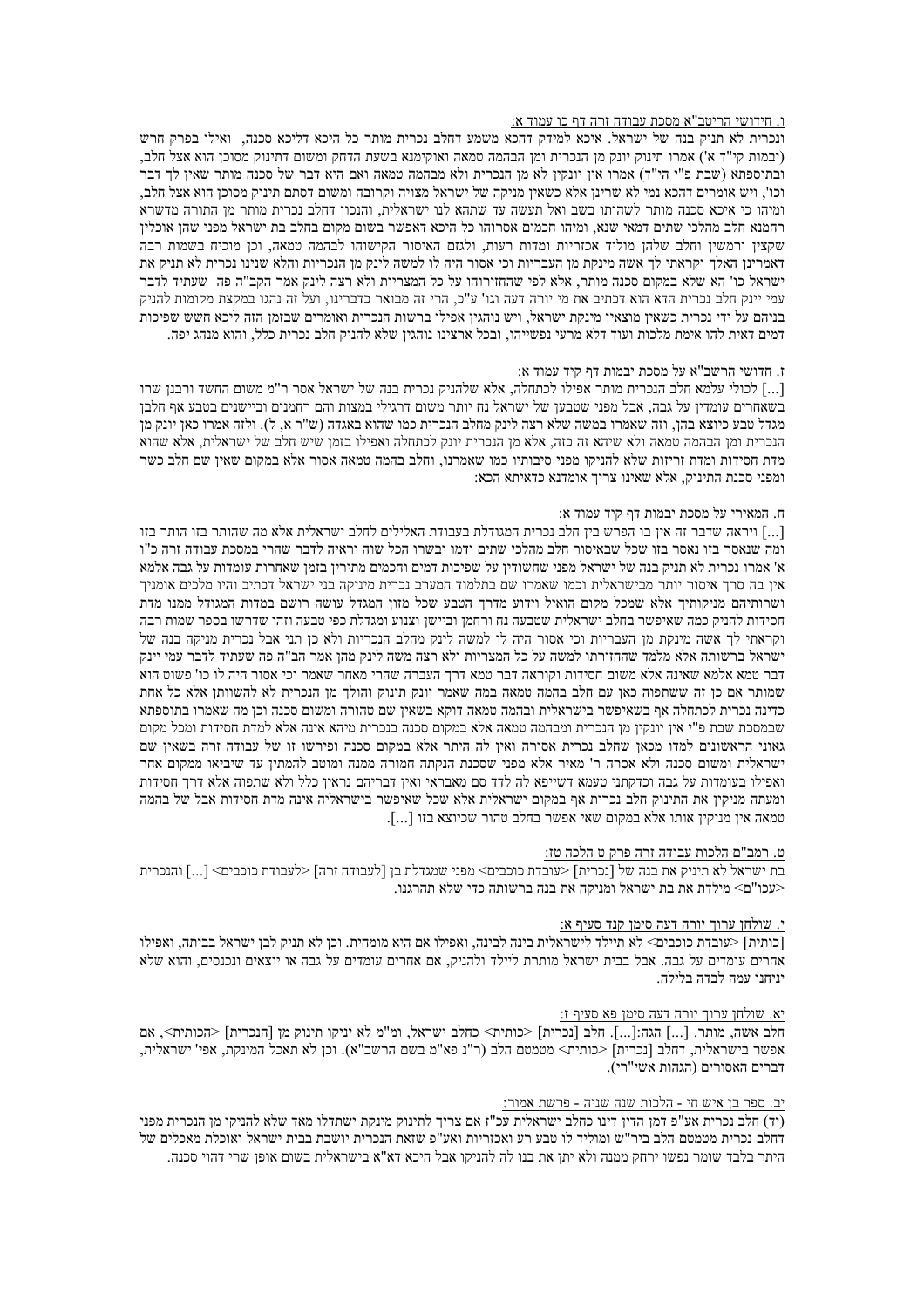8.8) A Jew mustn't eat an animal that was slaughtered by a gentile, even if it was done according to all other rules established by Jewish law. This applies even if the gentile is a ger toshav.

Sources: Mishnah Tractate Chulin 1:1 Tosephta on Tractate Chulin (Zuckermandel) 1:1 Maimonides, Laws of the Other prime Factors of Impurity 2:10 Maimonides, Laws of Slaughter chapter 4 Shulchan Aruch Yoreh Deah 2:1

# <u>א. משנה מסכת חולין פרק א משנה א:</u>

כל שוחטין ושחיטתן כשרה חוץ מחרש שוטה וקטן שמא יקלקלו בשחיטתן. וכולן ששחטו ואחרים רואין אותן שחיטתן כשרה. שחיטת נכרי נבלה.

### ב. תוספתא מסכת חולין (צוקרמאנדל) פרק א הלכה א:

הכל כשרין לשחוט אפילו כותי אפילו ערל ואפילו ישראל משומד שחיטת המין עבודה זרה ושחיטת גוי –הי זו פסולה ושחיטת הקוף הרי זו פסולה שנ' וזבחת ואכלת לא שזבח הגוי ולא שזבח הקוף ולא שנזבח מאליה:

### ג. רמב"ם הלכות שאר אבות הטומאה פרק ב הלכה י:

שחיטת [נכרי] <עכו"ם> נבילה ומטמאה במשא ואפילו ישראל עומד על גביו, ושחט בסכין יפה שחיטה כראוי. אחד [הנכרי] <העכו"ם> ואחד הכותי או גר תושב שחיטתן נבילה. וקרוב בעיני שאף זה מדברי סופרים שהרי טומאת ע"ז וטומאת תקרובתה מדבריהם כמו שיתבאר, ובגלל ע"ז נתרחקו הכותים ונאסרה שחיטתן, [...] השגת הראב׳׳ד: וקרוב בעיני שאף זה וכו'. א"א זו היא אחת מסברותיו ואיז בכולו פחותה מזו כי <עובדי כוכבים> הם כבהמות ואיז מטמאיו ואיז מיטמאיו עם הדומה לחמור הו גוים כמר מדלי ואת כולם ישא רוח והחושב אותם לכלום אסף רוח בחפניו.

# ד. רמב"ם הלכות שחיטה פרק ד:

# הלכה יא-יב

|נכרי] <עכו"ם> ששחט אע"פ ששחט בפני ישראל בסכין יפה ואפילו היה קטן שחיטתו נבלה ולוקה על אכילתה מן התורה, שנאמר וקרא לך ואכלת מזבחו, מאחר שהזהיר שמא יאכל מזבחו אתה למד שזבחו אסור ואינו דומה לישראל שאינו יודע הלכות שחיטתו נבלה. היול גדרו בדבר שאפילו [גוי] <עכו"ם> שאינו עובד ע"ז שחיטתו נבלה.

#### .ה. שולחן ערוך יורה דעה סימן ב סעיף א:

שחיטת [נכרי] <גוי>, נבלה, אפי' הוא קטן, ואפי' אינו עובד [אלילים] <עבודה זרה> (כגון גר תושב - טור), ואפילו אחרים רואין אותו.

8.9) According to most opinions a gentile cannot circumcise a Jew, even in the presence of other Jews. According to some opinions, if a Jew was circumcised by a gentile the Jew has to undergo a second ritual of "symbolic circumcision."

Sources: Tosephta on Tractate Avodah Zarah (Zuckermandel) 3:12 Babylonian Talmud Tractate Avodah Zarah 26b - 27a Maimonides, Laws of Circumcision 2:1 Tur Yoreh Deah 264 Shulchan Aruch Yoreh Deah 264:1

### א. תוספתא מסכת עבודה זרה (צוקרמאנדל) פרק ג הלכה יב:

ישר' מל את הגוי לשום גר וגוי לא ימול את ישר' מפני שחשודין על הנפשות דברי ר' מאיר וחכמ' אומ' נכרי מל את ישר' בזמן שאחרים עומדין על גביו בינו לבינו אסור מפני שחשודין על הנפשות:

<u>ב. תלמוד בבלי מסכת עבודה זרה דף כו עמוד ב – כז עמוד א:</u> ר' יהודה אומר: מנין למילה [בגוי] <בעובד כוכבים> שהיא פסולה? שנא': (בראשית טז יז) ואתה את בריתי תשמור! [...]

ג. רמב"ם הלכות מילה פרק ב הלכה א: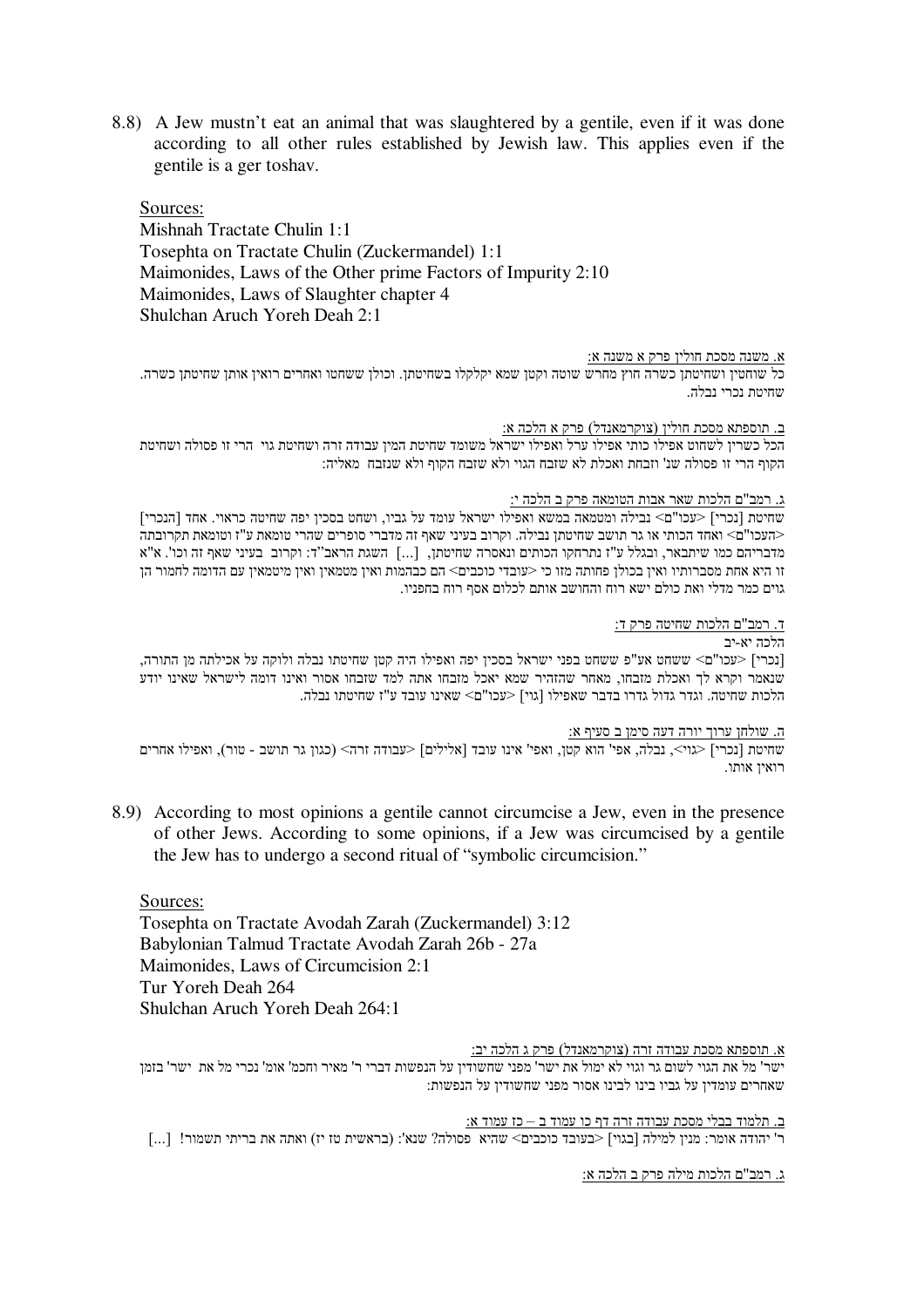הכל כשרין למול ואפילו ערל ועבד ואשה וקטן מלין במקום שאין שם איש, אבל [גוי] <עכו"ם> לא ימול כלל ואם מל אינו צריד לחזור ולמול שנייה.

# ד. טור יורה דעה סימן רסד:

הכל כשרים למול אפי' עבד אשה וקטן וערל ישראל שמתו אחיו מחמת מילה ואם יש ישראל גדול שיודע למול קודם לכולם ואם אין גדול ימול אחד מאלו אבל נכרי לא ימול כלל וכתב הרמב"ם ואם מל א"צ לחזור ולמול פעם שנייה ובספר המצות כתב שצריך לחזור ולהטיף ממנו דם ברית.

# <u>ה. שולחן ערוך יורה דעה סימן רסד סעיף א:</u>

הכל כשרים למול; אפילו עבד אשה וקטן וערל ישראל שמתו אחיו מחמת מילה. ואם יש ישראל גדול שיודע למול, הוא קודם לכולם. (וי"א דאשה לא תמול) (סמ"ק והגהות מרדכי), (וכן נוהגין להדר אחר איש). אבל [גוי] <עובד כוכבים>, אפילו הוא מהול, לא ימול כלל. ואם מל אין צריך לחזור ולמול פעם שנית. הגה: וי"א דחייבים לחזור ולהטיף ממנו דם ברית. (טור בשם סמ"ג). וכן עיקר. מומר לכל התורה כולה, או שהוא מומר לערלות, דינו [כגוי] <כעובד כוכבים> […]. תינוק שהוצרכו למולו תוך ח', מפני הסכנה, אין חילוק בין ישראל [לגוי] <לעובד כוכבים>, דכל תוך ח' לא מיקרי מילה. מיהו אם נשארו ציצין המעכבין המילה, או שמל ולא פרע, יגמור הישראל המילה לח' או לאחר שיתרפא (רשב"א).

8.10) Tzitzit, a Torah scroll, tefillin, and a mezuza that were made by a gentile are invalid.

Sources: Maimonides, Laws of Tzitzit 1:12 Maimonides, Laws of Tefillin, Mezuzah, and Torah Scrolls chapter 1 Maimonides, Laws of Tefillin, Mezuzah, and Torah Scrolls 3:16

# <u>א. רמב"ם הלכות ציצית פרק א הלכה יב:</u>

ציצית שעשה אותו [גוי] <כותי> פסול שנאמר דבר אל בני ישראל ועשו להם ציצית, אבל אם עשה אותה ישראל בלא כוונה כשרה [...]

<u>ב. רמב"ם הלכות תפילין ומזוזה וספר תורה פרק א:</u>

הלכה יא

גויל של ספר תורה וקלף של תפילין או של ספר תורה צריך לעבד אותן לשמן ואם עבדן שלא לשמן פסולין, לפיכך אם עבדן [הגוי] <הכותי> פסולין אף על פי שאמרנו לו [לגוי] <לכותי> לעבד עור זה לשם הספר או לשם התפילין פסולין, [שהגוי] <שהכותי> על דעת עצמו הוא עושה לא על דעת השוכר אותו, לפיכך כל דבר שצריך מעשה לשמו אם עשהו [הגוי] <הכותי> פסול, ומזוזה אינה צריכה העבדה לשמה.

 $\left[\ldots\right]$ 

הלכה יג

ספר תורה תפילין ומזוזות שכתבן אפיקורוס ישרפו. כתבן [גוי] <כותי> או ישראל מומר או מוסר ביד אנס או עבד או אשה או קטן הרי אלו פסולין ויגנזו שנאמר וקשרתם וכתבתם כל שמוזהר על הקשירה ומאמין בה הוא שכותב. נמצאו ביד אפיקורוס ואינו יודע מי כתבן יגנזו, נמצאו ביד [גוי] <כותי> כשרים. ואין לוקחין ספרים תפילין ומזוזות מן [הגויים] <הכותים> ביותר על דמיהם שלא להרגיל אותן לגונבן ולגוזלן.

<u>ג. רמב"ם הלכות תפילין ומזוזה וספר תורה פרק ג הלכה טז:</u>

אין עושין התפילין אלא ישראל שעשייתן ככתיבתן מפני השי"ן שעושין בעור כמו שאמרנו, לפיכך אם -חיפן [הגוי] <הכותי> או תפרן פסולות והוא הדין לכל הפסול לכתבן שלא יעשה אותן.

8.11) According to certain sources there are physiological differences between Jews and gentiles, and therefore medical statements that were proved correct for gentiles are not considered automatically correct for Jews. According to some of these sources the gentile physiology is innately different ("their flesh is as the flesh of asses"), and according to other sources the differences come from the fact that the gentiles eat non-kosher food.

Sources:

Babylonian Talmud Tractate Niddah 45a

*Sefer Gan HaMelech* (Rabbi Avraham the son of Mordechai HaLevi, the *Ginat Veradim*) 131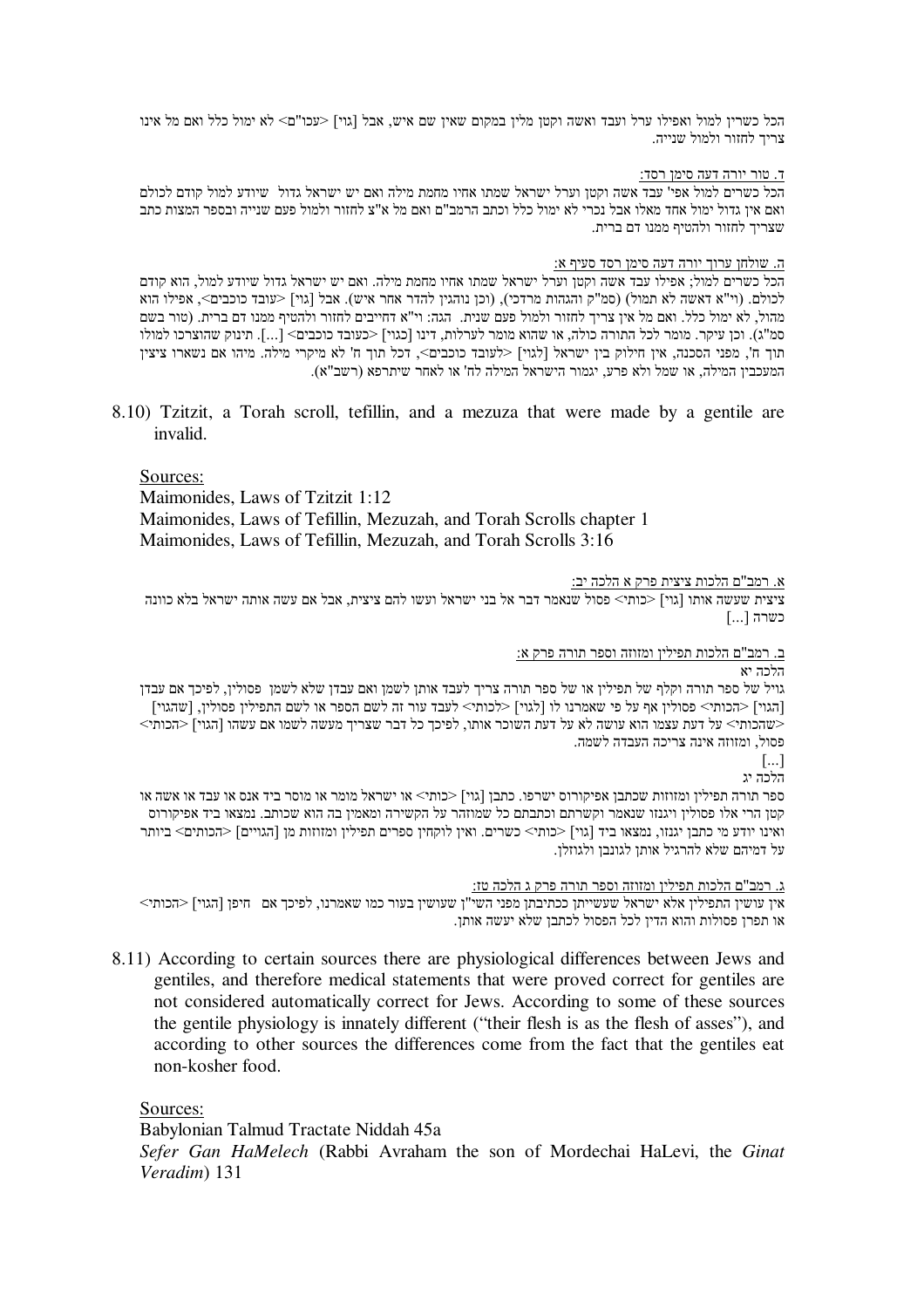Sefer Beer HaGolah (The Maharal of Prague), sixth beer Responsa Shoel V'Nishal part 5 -- Even HaEzer 47 Responsa Seridei Aish part 2 section 4 -- Stunning animals via electricity, appendix 3  $-$  letter 23, column 130 Babylonian Talmud Tractate Avodah Zarah 31b Tosaphot on Tractate Avodah Zarah 31b Responsa Chatam Sofer part 2 (Yoreh Deah) 101 s.v. Abara haMaharshal Responsa Chatam Sofer part 4 (Even HaEzer 2) 61 s.v. V'kol zeh Responsa of the Maharsham part 1 13 Responsa of the Maharsham part 1 24 s.v. *hinei b'invan* Responsa of the Maharsham part 182 s.v. hinei baguf Responsa Mishnah Halachot part 13 271 s.v. Umihu Shemaina Sefer Ben Ish Chai --Laws of the Second Year -- parashat Pinchas

### א. תלמוד בבלי מסכת נדה דף מה עמוד א:

ת"ר, מעשה ביוסטני בתו של אסוירוס בן אנטנינוס שבאת לפני רבי, אמרה לו: רבי, אשה בכמה ניסת? אמר לה: בת ג' שנים ויום אחד. ובכמה מתעברת? אמר לה: בת י"ב שנה ויום אחד. אמרה לו: אני נשאתי בשש וילדתי בשבע. אוי לשלש שנים שאבדתי בבית אבא! ומי מעברה? והתני רב ביבי קמיה דרב נחמן: ג' נשים משמשות במוך, קטנה מעוברת ומניקה; קטנה -שמא תתעבר ותמות, מעוברת - שמא תעשה עוברה סנדל, מניקה - שמא תגמול את בנה וימות. ואיזוהי קטנה - מבת י"א שנה ויום אחד ועד י"ב שנה ויום אחד פחות מכאן. או יתר על כן - משמשת והולכת [...]! איבעית אימא: (יחזקאל כ"ג) אשר בשר חמורים בשרם, ואיבעית אימא: (תהלים קמד) אשר פיהם דבר שוא וימינם ימיו שקר.

### ב. ספר גן המלך (רבי אברהם בן מרדכי הלוי – הגינת ורדים) סימן קלא:

הגוים אפשר להן להתעבר ביותר מג' שנים ויום א' כההוא עובדא דברייתא דמייתי בפרק יוצא דף מ"ה ע"א ויהיב טעמא בגמ' דבשר חמורים בשרם ועוד מתרץ תלמודא תירוץ אחר דדלמא שקר ענתה בפיה אשר פיהם דבר שוא ולא מיעברי בקטנות ונר' לקיים תירוץ ראשון משום דהך עובדא מתנו לה בברייתא בבית המדרש ואי אמרת דקושטא הוא משום הכי שנאוהו בשביל חדוש זה להודיעו שהגוים שוו בעיבורן לבהמה אלא אי אמרת דלאו קושטא הוא למה נשנה זה בבית המדרש ואם להודיענו דמשקרי אפיי בדבר שהטבע מכחיש אותו הא נמי פשיטא טובא דכיון דלא מתפסי בדבורן ויעמידו עצמן לקיים שקריהם הכי עבדי דפיהם דבר שוא.

### ג. ספר באר הגולה (המהר"ל מפראג) הבאר השישי:

ובפרק יוצא דופן (נדה מ"ה, א') מעשה ביוסטני בתו של אסוירוס שבאה לפני רבי אמרה אשה בת כמה מתעברה אמר לה בת י"ב ויום אחד אמרה ליה אני נשאתי בשש וילדתי בשבע, הקשה שם וקטנה מי מתעברה ומשני בשר חמורים בשרם. ורצו בזה כי אף שנתן השם יתברך הסדר לעולם שאין תולדה קודם שהוא איש, היינו אותם שהם בכלל סדר בני אדם, אבל כמו אלו אשר בשר חמורים בשרם אין להם דבר זה בסדר גמור עד שאין יוצאים מזה. ואם כן כל שכן שאין צריך לומר שהיה זה דרך נס כיון שמצאנו לכל הפחות באומות אשר בשר חמורים בשרם, ולכך תמצא דבר זה אף בישראל בדורות הראשונים שלא היה טבעיהם כמו דורות האלו לגמרי וכחם יותר להזריע זרע. ואף כי לא אקרי איש בפחות מי"ג מוליד בפחות והא חדוש.

### ד. הערות ר' מאיר מאזוז (נאמ"ן ס"ט) על שו"ת שואל ונשאל חלק ה - אה"ע סימן מז:

ואולם מדברי הרמב"ם משמע לכאורה דלא הויא בת הולדה כל זמן שלא הגיעה לי"ב שנים. אך מדברי הה"מ ז"ל שם משמע דשפי"ד להיות בני הולדה גם בקודם לכו ולא נתבאר השיעור וכפי הנשמע. דבזמנינו זה לא יהיו בנות הולדה טרם שנות י"ב. (א"ה בספר מבוא לתורה שבכתב ושבעל פה עמוד רפ"ג מביא מה שאירע בימינו בשנת אלף תשע מאות ארבעים ושבע שילדה בגיל חמש ילדה תינוק חי. ע"ש. ומקרוב ראיתי בעתונות בשילהי התשל"ט שהבן הנ"ל מת מקרוב והיה איש מכאובות וידוע חולי כל ימיו. ומיהו כבר תירצו חז"ל בנדה דף מ"ה ע"א שאין ללמוד מאוה"ע לישראל בזה אשר בשר חמורים בשרם ע"ש, נאמ"ן ס"ט).

# <u>ה. שו"ת שרידי אש חלק ב סימן ד - הימום הבהמות ע"י חשמול נספח ג - מכתב כג עמוד רל:</u>

ועי' נדה כ"ב, ב שאלו לרופאים אם נימוחו טמאה וסמכו להקל בלא נימוחו. ובנדה ל', ב אמר אין מביאין ראי' מן השוטים. וע' חולין ע"ז, א דבר זה שאלתי לחכמים ולרופאים. ויש להבין בנדה שם, דרבנן הוכיחו דבריית זכר ונקבה שוים ושניהם ליום מ"א, והביא ראי' מקליאופטרא מלכת אלכסנדרוס ששתי שפחות בדקו ומצאו זה וזה למ"א יום. והשיב ר"י אין מביאין ראי' מן השוטים.

וצ"ע בנדה מ"ה. א ביוסטני דאמרה דילדה בז' שלא כדרד הטבע בישראל. ואמר הש"ס: ואיבעית אימא אשר בשר חמורים בשרם ויצאו מטבע ישראל, עי"ש. א"כ גם הכא בשפחות, דזה וזה הי' למ"א יום, הוא ליה להשיב משום בשר חמורים בשרם ולכן נוצרו שניהם שוים למ"א, אבל בישראל נקבה לפ"א יום.

וי"ל, לענין ממהר להתעבר יוכל להיות דמהני סברא אשר בשר חמורים בשרם, אבל לענין יצירת הולד מסתברא דאין חילוק בין בני אדם. וראי', כי גם בבכורות מ"ה, א דשלקו זונה ובודאי נכרית היתה ומנו איברי' וסמכו דכן היא בכל הנשים.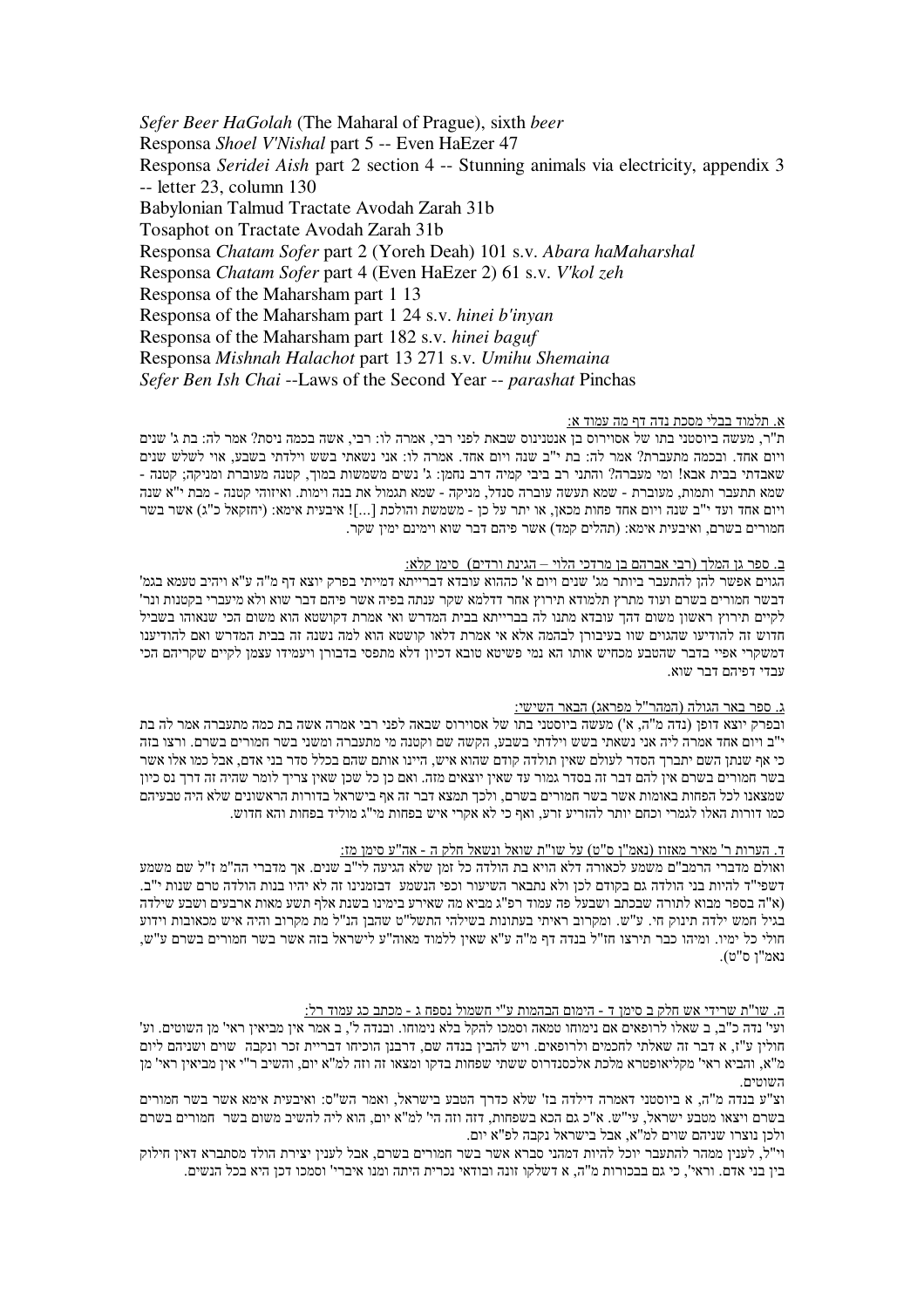## <u>ו. תלמוד בבלי מסכת עבודה זרה דף לא עמוד ב:</u>

אמר ליה שמואל לחייא בר רב: בר אריא, תא ואימא לך מילתא מעלייתא דהוה אמר רב אבוך, הכי אמר אבוך: הני ארמאי זוקאני דהוו שתו גילויא ולא מתו, איידי דאכלי שקצים ורמשים חביל גופייהו.

### <u>ז. תוספות מסכת עבודה זרה דף לא עמוד ב:</u>

דאכלי שקצים ורמשים חביל גופייהו - תימה דאמר פרק רבי עקיבא (שבת דף פו:) גבי שכבת זרע של ישראל במעי [גויה]  $\bar{S}$ וי"ל דלענין להנצל מארס אין מועיל במצות חביל אופייהו טפי המגוויים] למעובדי כוכבים> וי"ל אונצל אופיל מארס מ חבל דדייגי במצות כמו חבל דאכילת שקצים ורמשים שיש להם בתוך הגוף ומבטל ארס של נחש.

# ח. שו"ת חתם סופר חלק ב (יו"ד) סימן קא ד"ה אברא המהרש"ל:

[...] אבל הכא מי הגיד לנו שבטל אותה החששא דישראלים נזהרים באמת ומשארי אומות אין ראי' דאכלי שקצים ורמשי' וחביל גופי' כדאי' בע"ז ל"א ע"ב גבי ארמאי זוקאני דשתי גילוי ולא מתו מהם [...]

# ט. שו"ת חתם סופר חלק ב (יו"ד) סימן קעה:

[...] הנה לא הוה בעי למימר אם עשה רפואה זו לעכו"ם בתר ג"פ משום דאין ראי' מגופי' שלהם לגופי' שלנו כדאמרי' בשבת פ"ו ע"ב ובע"ז ל"א ע"ב ונדרי' ל"ד ע"ב אינהו דאכלו "שקצים ורמשי' חביל גופי' ע"כ הוצרך לומר שעשה רפואה זו לישראלי' קודם שתתחזק [...]

### <u>י. שו"ת חתם סופר חלק ד (אה"ע ב) סימן סא ד"ה וכל זה:</u>

[...] ועוד נ"ל דחזקתם שע"י גופם שלהם אינו חזקה לרפואת גופים שלנו דאינהו דאכלי שקצים ורמשים חביל גופי' כמבואר פ' אין מעמידין ל"א ע"ב ובתוס' ד"ה דאכלי וכו'.

#### <u>יא. שו"ת מהרש"ם חלק א סימן יג:</u>

ומצאתי בח"ס בחידושיו לשבת (ס"א) וע"ז (ל"א) שפקפק, דאפשר יש חילוק בין גוף עכו"ם לישראל, משום דחביל גופייהו וצ"ע.

# <u>יב. שו"ת מהרש"ם חלק א סימן כד ד"ה הנה בענין:</u>

אבל בחי' ח"ס לשבת (ס"א) ובחי' לע"ז (דף ל"א) פקפק הרבה, דכל לימוד הרופאים בגופי עכו"ם דחביל | גופייהו מאכילת שקצים ורמשים, ואין ראי' לגופי ישראל. וגם בתשובת ח"ס סי' קע"ה רמז לזה.

### יג. שו"ת מהרש"ם חלק ב סימן קפב ד"ה הנה בגוף:

אבל הנה בחידושי ח"ס לע"ז (ד' ל"א) העיר בדבר חדש דכיון דעכו"ם משום דאכלי שקצים ורמשים חביל גופיי' א"כ כיון שכל לימודי הרופאים בניתוח וטבעי האנשים הם בגופות של עכו"ם אין להם בקיאות בטבעי גופות ישראלים ואף דלענין פ"נ ויו"כ גם מספק יש להקל אבל לעניו נדה צריר עיוז ע"ש אבל לענ"ד צ"ע שהרי בתוס' שם הקשו דהא בש"ס דשבת (דף פ"ו) מבואר דישראל דדייגי במצות חביל גופייהו טפי ותי' דדוקא התם לענין סרחון של ש"ז חבילי טפי אבל לגבי ארס שנכנס לפנים לתוך המעים חביל גופי' דנכרי טפי מפני שגם השקצים ורמשים נכנסים לתוך המעים ע"ש א"כ זה דוקא לענין דבר הנכנס למעים אבל לענין דם נדה שברחם שאין המאכל נכנס לשם אין השקצים ורמשים מחממין יותר מחימום דאגה של מצות שמחממין הרחם לענין ש"ז שבתוכו וה"נ לענין דם שברחם האשה אבל היכי שבודקים בראיית העין ע"י כלי המחזיק גם הח"ס מודה דנאמנים כמ"ש בשו"ת דברי חיים ח"ב יו"ד סי' ע"ז דהוי בכלל מלתא דעל"ג דגם עכו"ם נאמן ע"ש.

### <u>יד. שו"ת משנה הלכות חלק יד סימן רעא ד"ה ומיהו שמעינן:</u>

וגם בעצם המאכל מה שמשימין מיני תערובות שמזיקין לגוף האדם ולפעמים הגם שלא יזיקו לגוף עכו"ם או אוכלי נו"ט שקצים ורמשים יזיקו לשומרי התורה עיין ע"ז ל"א ע"ב עו"כ דאכלי שקצים ורמשים חביל גופייהו, ועיין תוס' שם ד"ה דאכלי דלגבי ארס אכילת שקצים ורמשים שיש להם בתוך הגוף מועיל לבטל ארס של נחש, והארכתי כבר בזה לענין רפואות וניתוחים מעכו"ם לישראל וכבר דנו בזה הנוב"י ומרן הח"ס ז"ל, ומה"ט בעונ"ה רואין שהמחלאות ובפרט ר"ל מחלה הידוע נראית יותר בישראל מבעכו"ם ובשומרי התורה יותר כפי השטאטיסטיקא של הרופאים פה השם ירחם וישלח רפואה שלמה לכל חולי ישראל בב"א.

# טו. ספ<u>ר בן איש חי - הלכות שנה שניה - פרשת פינחס:</u>

ולכן בני נח שאין להם אלא רק שבע מצות נפישא זוהמה בהו טובא כי ארז"ל בשבת ישראל שעמדו על ה"ס פסקה זוהמתן אומות שלא עמדו על ה"ס לא פסקה והכונה ישראל שעמדו על הר סיני וקבלו תרי"ג מצות פסקה זוהמתם שנסתלקה הזוהמה ולא נשאר אלא מעט מן המעט אבל הגוים שלא עמדו על הר סיני לקבל מצות רבות אלא רק נשארו בחיוב שבע מצות שהיה להם מקודם לא פסקה זוהמתם אלא נשארה בהם ועל כן יש כמה דברים שהזהירו רז"ל בהם את ישראל משום סכנה כמו בשר עם דגים ומים של תקופה ומים שכונת המת וכיוצא דאין העכו"ם נזהרים בהם ועכ"ז אינם נזוקין והטעם כי מחמת רבוי הזוהמה שיש בהם חביל גופייהו שנעשה חומר גופם גס ועב כחומר בהמה ואיז דברים אלו פועלים בהם וכיוצא בזה אמרו ע"ז דף ל"א הני ארמאי דשתו מים גלויים שיש בהם ארס נחש ולא מתו משום כיון דאכלי שקצים ורמשים חביל גופייהו ע"ש והיינו דאכילת שקצים ורמשי עושה חומר גופם גס ועב כחומר בשר חמורים ואין פועל כח ארס הנחש המעורב במים בהם ולכן כל בר ישראל צריך ליזהר בכל דברים דחשו בהם רז"ל משום נזקין בגוף האדם ואל יקח לעצמו ראיה ממה שרואה אצל העכו"ם דלא מזיקי מנייהו כי ישראל הן עם לבדד ישכון ובגוים לא יתחשב: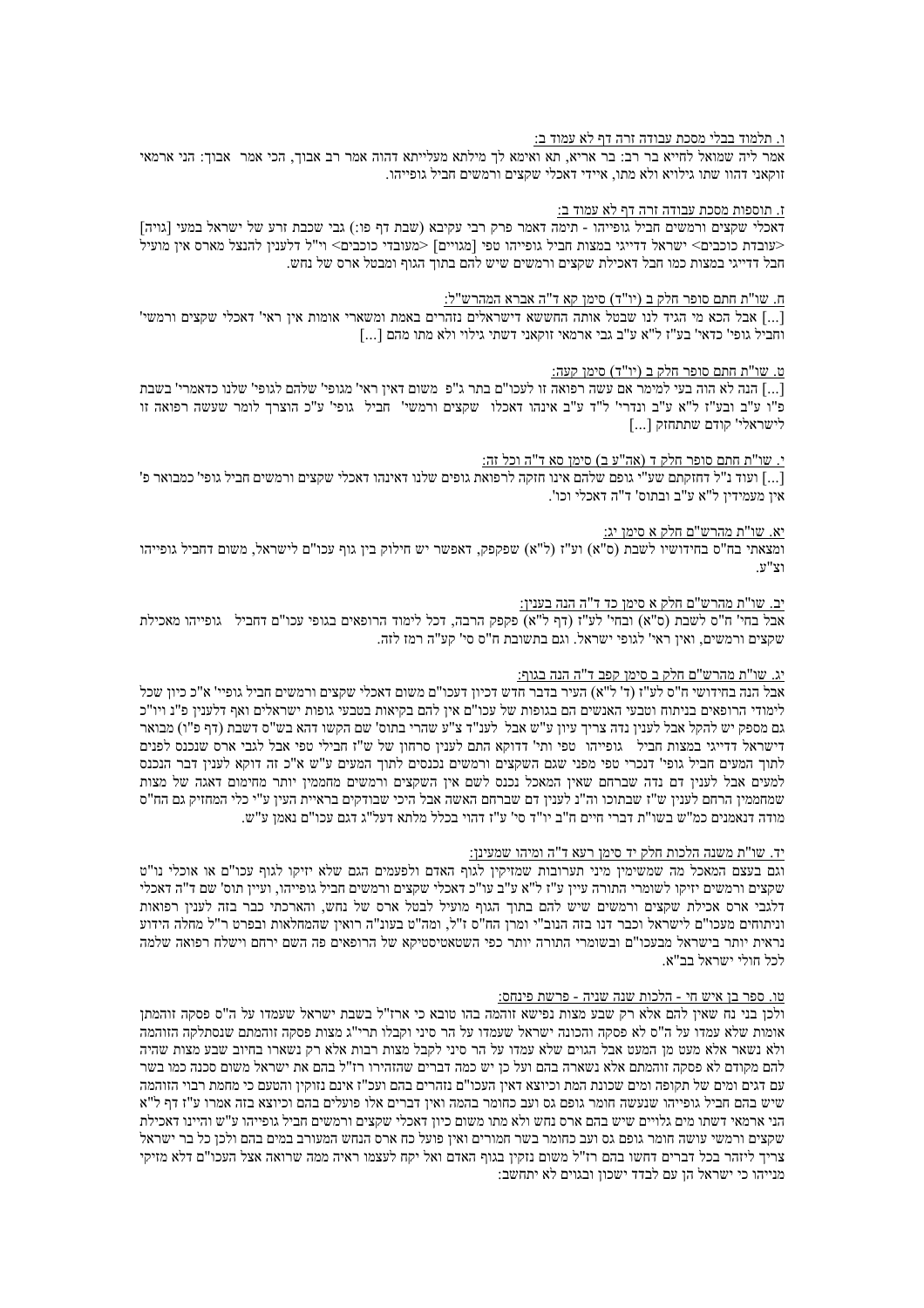# **9. Metaphysical opinions on the gentiles**

9.1) Jews are complete human beings. Gentiles, on the other hand, are human beings, but not complete human beings. The difference between the Jewish nation and other nations is analogous to the difference between soul and matter, or between Man and other animals.

Sources:

Maharal of Prague *Sefer Gevurot HaShem* chapter 44 Maharal of Prague *Sefer Netzach Yisrael* chapter 14 Maharal of Prague *Sefer Derech Chayim* 3:14

# <u>א. מהר"ל מפראג - ספר גבורות השם - פרק מד:</u>

ובפרק הבא על יבמתו (יבמות ס"א ע"א) אמר רבי שמעון בן יוחאי קברי עכו"ם אין מטמאים שנאמר ואתן צאני צאן מרעיתי אדם אתם אתם קרוים אדם וכו'. וביאור ענין זה שעם שכל בני אדם משותפים בצורה זאת מכל מקום יש חלוק, כי כמו שהאדם נבדל משאר בעלי חיים במה שהאדם הוא שכלי ושאר בעלי חיים הם בלתי שכלי. כך יש בין האומות גם כן הבדל שיש אומה נוטה אל החומר יותר. ויעיד עליהם מעשיהם שנמשכים אחר הזנות ודברים מתועבים זה יורה על החומריות שבהם. ואצל ישראל אף המדה הפחותה שבהם יורה על השכל. שהמדה הפחותה שהם קשי עורף אינם חוזרים מדרכיהם, וזה יורה על העמידה והקושי וזהו מענין השכל שאין לו השתנות, והמדה הנבחרת שיש לאומות מורה על החמרים כמו שאמרו ז"ל (מכילתא בא פ"א) העכו"ם קלים לשוב בתשובה, ומדת ישראל הפך שהם עם קשי עורף ולכך אמרו ז"ל (מכילתא שם) שלא היה רוצה יונה בן אמתי להתנבאות על נינוה שהיה יודע שהאומות יחזרו בתשובה, וזהו גם כן יורה על חמרית שנקל להשתנות כמו כל חומר שנקל לקבל שנוי, הרי כל ענין ישראל מורה שהם נבדלים מן החומר וכל ענין האומות מורה על חומרי. ומכל שכן המדות הטובות והחשובות שהם באומה הנבחרת, הרחקת הזנות והתעוב ושאר מדות הפחותות המורה על שהם נבדלים מן החומר. וכמו שתמצא בעלי חיים והם כמו אמצעי בין האדם ובין שאר בעלי חיים, כמו הקוף שהוא אמצעי בין הבעל חי ובין האדם, כך יש אדם ואינו אדם בשלימות. לכך אמר אשר הוא אדם בשלימות אשר אינו נוטה לחמרי יותר מדאי הם ישראל, בעבור שיש בהם הצורה השלימה מבלי נטיה חמרית, והרי אצל האומות אז בטל הצורה אצל החומר כאלו אינם אדם שהחומר עיקר והצורה טפילה, וכל דבר שיש עיקר ועמו טפל הטפל בטל אצל העיקר, ואצל ישראל הוא הפך זה כי הצורה עיקר והחומר טפל ובטל הטפל אצל העיקר.

# <u>ב. מהר"ל מפראג - ספר נצח ישראל - פרק יד:</u>

וזה כאשר ישראל מיוחדים ונבדלים מכל האומות, אשר הם במדרגה החומרית, וישראל במדריגת הצורה. ודבר זה בארנו פעמים הרבה, כמו שאמרו חז"ל (יבמות סא.) 'אתם קרויין אדם, ואין האומות קרויין אדם'. כאילו דבר פשוט הוא אצלם שמדרגת ישראל בערך אל האומות. כמדרגת האדם אל בעלי חיים הבלתי מדברים. וזה כי האדם נבדל מן הבעלי חיים במה שאין האדם חומרי גשמי כמו שאר בעלי חיים, והאדם הוא שכלי. וכך מדריגת ישראל, שהם נבדלים מן החומר, ואינם מוטבעים בחומר. וכאילו אצל ישראל בטל החומר אצל הנפש, ואין החומר רק נושא שעליו רוכב הנפש, ובטל החומר הזה אצל רוכבו, כמו שבטל וטפל החמור אצל מי שרוכב עליו. וכך ענין ישראל כאשר עושים רצונו של מקום, ואז הם צורה נבדלת בלבד. ואילו אצל האומות הוא ההיפך, כאילו היה הנפש בטל אצל הגוף, וכאילו היה כולו גוף וחומר בלבד:

# <u>ג. מהר"ל מפראג - ספר דרך חיים - פרק ג משנה יד:</u>

ואף שאמר חביב האדם, אין זה כולל כל מין האדם, כי כבר אמרו ז"ל כי אתם קרוים אדם ואין האומות קרוים אדם, כאלו שלימות הבריאה שהוא לאדם בפרט, הוא לישראל לא לאומות, כאשר בארנו פעמים הרבה, מה שישראל בפרט נקראים אדם, והוא דבר ברור מאד. ואף כי מעלה זאת אינה רק לישראל בלבד, אמר על זה חביב האדם ולא אמר חביבין ישראל, וזה כי הפרש גדול יש, אף כי גם מעלה זו היא לישראל בפרט, מ"מ יש צורת אדם באומות ג"כ, רק שעיקר צורת אדם לא נמצא באומות, מ"מ נמצא הצלם הזה אצל שאר אומות, רק שאינו נחשב לכלום ולכך לא אמר חביבין ישראל שנבראו בצלם אלהים. ועוד כי כאשר נברא האדם היה מעלה זאת לאדם ולנח אף כי אינם בשם ישראל נקראים ואם אחר שבחר השי"ת בישראל נתמעט הצלם הזה אצל האומות, מ"מ הצלם האלהי הוא שייך לאדם במה שהוא אדם ודבר זה מבואר:

9.2) The difference between a Jewish soul and a gentile one is larger and deeper than the difference between the anima of an animal and that of a human, since the latter is only quantitative whereas the former is qualitative.

Sources:

Rabbi Kook, *Orot*, *Orot Yisrael* 5:10 (pg. 156)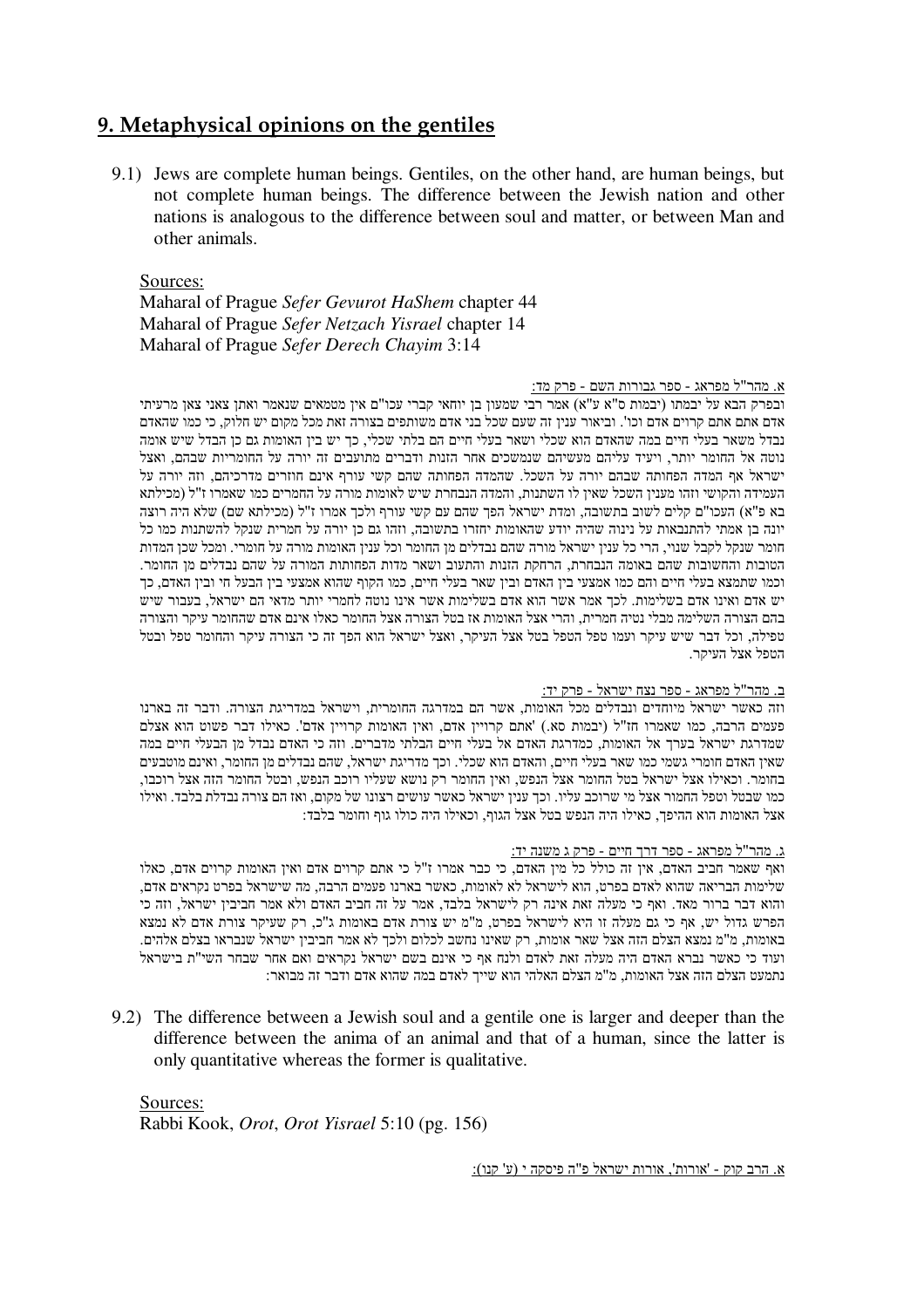ההבדל שבין הנשמה הישראלית, עצמיותה, מאוייה הפנימיים, שאיפתה, תכונתה ועמדתה, ובין נשמת הגוים כולם, לכל דרגותיהם, הוא יותר גדול ועמוק, מההבדל שבין נפש האדם ונפש הבהמה, שבין האחרונים רק הבדל כמותי נמצא, אבל בין הראשונים שורר הבדל עצמי איכותי.

9.3) Jews possess two souls: the earthly soul combines both good and bad, while the other one is part of the Almighty. Gentiles have only one soul, and it comes from a sphere that is all bad. The earthly soul of Jews comes from the same sphere as the anima of clean animals. The earthly soul of gentiles comes from the same sphere as the anima of unclean animals.

# Sources:

Tanya part 1 chapter 1 Sefer HaTanya part 1 chapter 6 Sefer HaTanya part 1 chapter 7

# א. 'תניא' חלק ראשוו פרק א:

"...דלכל איש ישראל, אחד צדיק ואחד רשע, יש שתי נשמות דכתיב ונשמות אני עשיתי שהן שתי נפשות, נפש אחת מצד הקליפה וסטרא אחרא... וגם מדות טובות שבטבע כל ישראל בתולדותם כמו רחמנות וגמילות חסדים באות ממנה כי בישראל נפש זו דקליפה היא מקליפת נוגה שיש בה גם כן טוב... מה שאין כן נפשות אומות העולם, הן משאר קליפות טמאות שאין בהן טוב כלל... ונפש שנית בישראל היא חלק אלוה ממעל ממש...".

ב. ספר התניא - חלק ראשון - פרק ו:

אלא שהקליפות הן נחלקות לשתי מדרגות זו למטה מזו המדרגה התחתונה היא שלש קליפו' הטמאות ורעות לגמרי ואין בהם טוב כלל ונקראו במרכבת יחזקאל רוח סערה וענן גדול וגו' ומהן נשפעות ונמשכות נפשות כל אומות עובדי גלולים וקיום גופם ונפשות כל בעלי חיים הטמאים ואסורים באכילה וקיום גופם וקיום וחיות כל מאכלות אסורות מהצומח כמו ערלה. ...וכלאי הררה

# ג. ספר התניא - חלק ראשון - פרק ז:

אך נפש החיונית הבהמית שבישראל שמצד הקליפה המלובשת בדם האדם כנ"ל ונפשות בהמות וחיות ועופות ודגים טהורים ומותרים באכילה וקיום וחיות כל הדומם וכל הצומח המותר באכילה וכן קיום וחיות כל המעשה דבור ומחשבה בענייני עוה"ז שאיז בהם צד איסור לא שרש ולא ענף... מנפש החיונית הבהמית בעצמה והכל כאשר לכל נשפע ונמשר ממדרגה השנית שבקליפות וסטרא אחרא שהיא קליפה רביעית הנקראת קליפת נוגה שבעולם הזה הנקרא עולם העשיה רובו ככולו רע רק מעט טוב מעורב בתוכה [שממנה באות מדות טובות שנפש הבהמית שבישראל כמ"ש לעיל] והיא בחי' ממוצעת בין שלש קליפות הטמאות לגמרי וביו בחי' ומדרגת הקדושה

9.4) According to some opinions only Jews are made in G-d's image. According to other opinions gentiles are also made in G-d's image.

# Sources:

Mishnah Tractate Avot 3:14

Zohar, Raya Mehemna volume 3 (Numbers) on the portion of Pinchas 238b Zohar volume 2 (Exodus) on the portion of Yitro 86a (from the DBS version 9 CD) Tosaphot Yom Tov on Tractate Avot 3:14

# <u>א. משנה מסכת אבות פרק ג' משנה יד':</u>

הוא [ר' עקיבא] הֵיָה אוֹמֵר, חָבִיב אֲדָם שֶׁנִּבְרָא בְצָלֶם. חִבָּה יְתַרָה נוֹדָעַת לוֹ שֶׁנַבְרָא בְצָלֶם, שֶׁנָּאֱמַר (בראשית ט), כִּי בְּצָלֶם אֱל הִים עָשֶׂה אֶת הָאֶדָם. חֲבִיבִין יִשְׂרָאֵל שֶׁנִּקְרְאוּ בָנִים לַמָּקוֹם. חִבָּה יְתֵרָה נוֹדַעַת לָהֶם שֶׁנִקְרְאוּ בָנִים לַמָּקוֹם, שֶׁנָאֱמַר (דברים יד), בְּנִים אַתֶּם לַה' אֱל הֵיכֶם. חֲבִיבִין יִשְׂרָאֵל, שֶׁנִּתַּן לָהֶם כְּלִי חָמְדָּה. חִבְּה יְתֵרָה נוֹדַעַת לָהֶם שֶׁנִּתַּן לָהֶם כְּלִי חֶמְדָּה שֶׁבּוֹ נִבְרָא הַעוֹלֵם, שֶׁנֵאֱמַר (משלי ד), כִּי לֵקֵח טוֹב נַתֲתִּי לַכֶם, תּוֹרָתִי אַל תַּעֲז בוּ:

### ב. זוהר - רעיא מהימנא כרך ג (במדבר) פרשת פנחס דף רלח עמוד ב:

נעשה אדם בצלמנו כדמותנו ואוקמוה רבנן דלית אדם אלא ישראל הדא הוא דכתיב (יחזקאל לד) ואתן צאני צאן מרעיתי אדם אתם. אתם אדם ולא עכו"ם ובגיו דא (תהלים קמט) ישמח ישראל בעושיו:

ו. זוהר כרך ב (שמות) פרשת יתרו דף פו עמוד א (מתוך תקליטור DBS גרסה 9):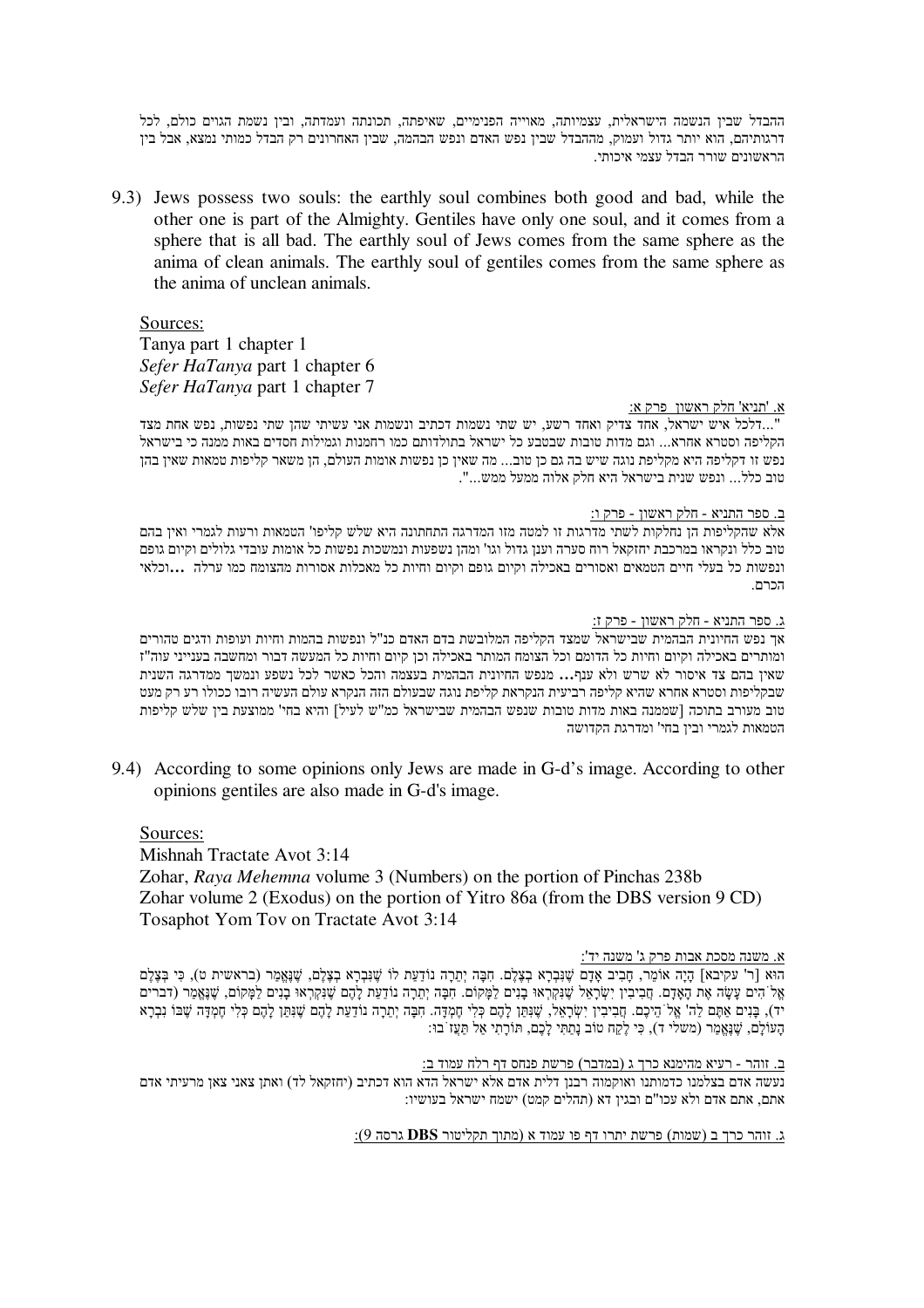תאני רבי שמעון, זכאין אינון ישראל דקודשא בריך הוא קרא לון אדם, דכתיב (יחזקאל לד ל) ואתן צאני צאן מרעיתי אדם אתם, (ויקרא א ב) אדם כי יקריב מכם, מאי טעמא קרא לון אדם, משום דכתיב (דברים ד ד) ואתם הדבקים בה' אלהיכם, אתם ולא שאר עמין, ובגין כך אדם אתם, אתם קרויין אדם ואין אומות העולם קרויין אדם.

# <u>ד. תוי"ט על מסכת אבות פרק ג משנה יד:</u>

חביב אדם שנברא בצלם חבה יתירה וכו' שנאמר בצלם אלהים עשה את האדם - פירש"י חביב אדם שנברא בצלם. לכן מוטל עליו לעשות רצון קונו. ע"כ. ובכל אדם אמר ר"ע. וכמו שהוא הראיה שממנו הביא שהוא נאמר לבני נח לא לבני ישראל לבדם ורצה ר"ע לזכות את כל אדם אף לבני נח. ומאמר מלא אמר הרמב"ם בפ"ח מהלכות מלכים [הלכה י']. וז"ל צוה משה רבינו ע"ה מפי הגבורה לכוף את כל באי העולם לקבל מצות שנצטוו בני נח. וכל מי שלא יקבל יהרג והמקבל אותם הוא הנקרא גר תושב בכ"מ וכו' כל המקבל שבע מצות ונזהר לעשותן. הרי זה מחסידי אומות העולם ויש לו חלק לעוה"ב. והוא שיקבל אותן ויעשה אותן. מפני שצוה בהן הקב"ה בתורה. והודיענו ע"י מרע"ה שבני נח מקודם נצטוו בהן. אבל אם עשאן מפני הכרע הדעת אין זה גר תושב ואינו מחסידי אומות העולם. ולא [צ"ל אלא] מחכמיהם. עכ"ל. ומעתה אני תמה למה זה רחקה הדרך מן המפרשים ולא רצו ללכת בה לפרש דברי ר"ע שאמר מאמרו כלפי כל אדם כי אם לישראל בלבד. ונסמכו במאמרם ז"ל אתם קרויים אדם וכו' והרי זה דרש על דרש. ובזה נכנסו בדוחק ענין הצלם. ובפי' הכתוב שהביא לראיה. אבל בעיני זו הדרך דרך סלולה ומרווחת כי בא ר"ע להיישיר לכל באי עולם כאשר נצטוינו מפי מרע"ה כדברי הרמב"ם. ואם בכפיית חרב הרג ואבדן נצטוינו כ"ש בכפיית דברים. להמשיך לבם אל רצון קונם וחפץ צורם. יזכרם לטובה. ושהם חביבים שנבראו בצלם להורות נתן בלבם. כי זאת תורת האדם לעשות חוקי אלהים ומשפטיו מצד אשר הוא צוה כדברי הרמב"ם דהואיל שחבבו לבראו בצלמו. לכן מוטל עליו לעשות רצון קונו כפירש"י. והשתא אתי שפיר דנקט להך קרא. אע"פ שיש כמה מקראות הקודמים אליו שנאמר נעשה אדם בצלמנו. אבל זה המקרא הוא שנאמר גבי המצות שנצטוו בהם. לכך הביא לזה הכתוב שכן אמרו הש"י בטעם המצוה אשר צוה אותם כי בצלם אלהים עשה את האדם ולבני נח נאמר הכתוב. ולבני נח אמר ר"ע דבריו הללו. ואתי נמי שפיר שאמר שנברא בצלם. וחסר הנסמך שהוא אלהים הנאמר בכתוב. ואילו גבי בנים אמר שנקראו בנים למקום. והיינו טעמא שזו ג"כ מדברי התוכחה להוכיחם ולומר שהם נבראו בצלם ובאיזה צלם נבראו בצלם אלהים כאומר שהבריאה היתה בצלם אלהים אבל הואיל ואינם מקיימים מצותיו ואע"פ שאם מקיימים אינם מקיימים מפני אשר צוה אותם אלהים. הנה הם חסרים מתואר צלם אלהים

9.<) Gentiles are creatures occupying a very base level. They would not exist were it not for Adam's sin in the Garden of Eden.

# Sources:

# Rabbi Moshe Chayim Luzatto *Sefer Derech HaShem* part 2 chapter 4, "On the Issue of Jews and the nations of the world"

<u>א. רמח"ל- ספר דרך ה' - חלק ב פרק ד - בענין ישראל ואומות העולם:</u>

א. מן הענינים העמוקים שבהנהגתו ית' הוא ענין ישראל ואומות העולם, שמצד טבע האנושי נראה היותם שוים באמת, ומצד עניני התורה הם שונים שינוי גדול ונבדלים כמינים מתחלפים לגמרי. [...]

ג. [...] ואז נתחלק העולם לשבעים אומות, כל אחת מהן במדריגה ידועה, אבל כולן בבחינת האנושיות בשפלותו, וישראל בבחינת האנושיות בעילויו [...]

ו. ואולם לא היתה הגזירה להאביד את האומות האלה, אבל היתה הגזירה שישארו במדריגה השפלה שזכרנו, והוא מין אנושיות שהיה ראוי שלא ימצא אלו לא חטא אדה"ר, והוא בחטאו גרם לו שימצא. ואמנם כיון שיש בהם בחי' אנושיות, אע"פ שהיא שפלה, רצה הקב"ה שיהיה להם מעין מה שראוי לאנושיות האמיתי, והיינו שיהיה להם נשמה כעין נשמות בני ישראל, אע"פ שאין מדריגתה מדריגת נשמות ישראל אלא שפלה מהם הרבה.

9.6) In the case of Jews, the Lord regards a good thought as a deed but doesn't regard a bad thought as a deed. In the case of gentiles the opposite is true: the Lord doesn't regard a good thought as a deed but does regard a bad thought as a deed.

# Sources: Palestinian Talmud Tractate Peah 1:2 Tosephot on Tractate Kiddushin 39b

# <u>א. תלמוד ירושלמי מסכת פיאה פרק א הלכה ב:</u>

מחשבה טובה המקום מצרפה למעשה מחשבה רעה אין המקום מצרפה למעשה מחשבה טובה המקום מצרפה למעשה דכתיב אז נדברו יראי ה' איש אל רעהו מחשבה רעה אין המקום מצרפה למעשה און אם ראיתי בלבי לא ישמע ה' הדא דתימא בישראל אבל בגוים חילופין מחשבה טובה אין הקב"ה מצרפה מחשבה רעה הקב"ה מצרפה מחשבה טובה אין המקום מצרפה דכתיב ועד מיעלי שמשא הוה משתדר להצלותיה ולא כתיב לשיזביה מחשבה רעה הקב"ה מצרפה מקטל מחמס אחיך יעקב וכי הרגו אלא מלמד שחשב עליו להורגו והעלה עליו הכתוב כאילו הרגו.